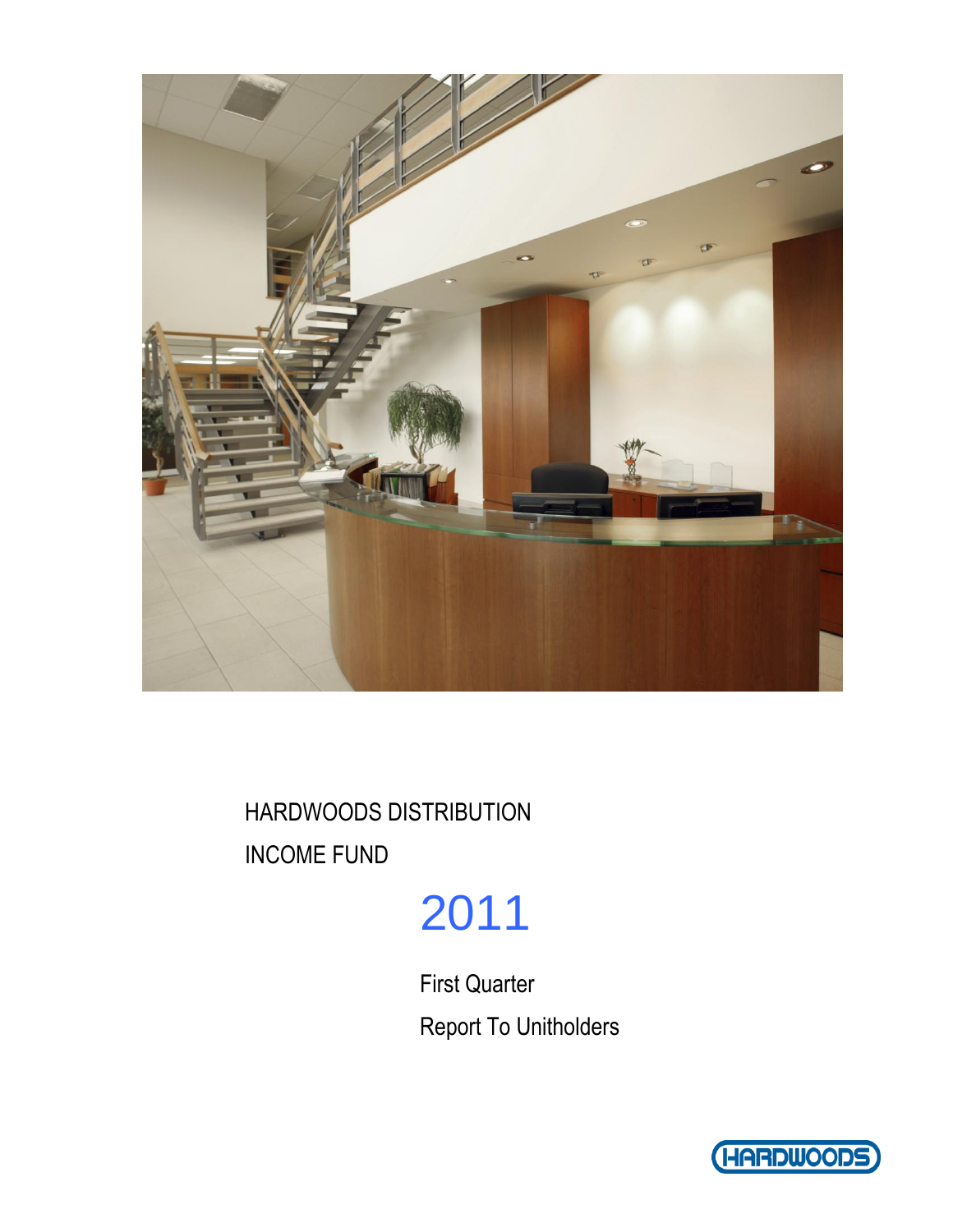# **About the Fund**

Hardwoods Distribution Income Fund (the "Fund") is an unincorporated open-ended limited purpose trust. The Fund was launched on March 23, 2004 with the completion of an initial public offering (IPO) of 14.4 million trust units ("Class A Units"). Net proceeds of the IPO were used to acquire an 80% interest in a hardwoods lumber and sheet goods distribution business ("Hardwoods" or the "Business") from the previous owners. The owners of the predecessor companies have retained a 20% interest in the Business in the form of Special Voting Units of the Fund and Class B Limited Partnership units of the Fund's operating subsidiaries ("Class B Units"), which together are exchangeable into Class A Units provided that the Fund achieves certain objectives. Hardwoods Distribution Income Fund units trade on the Toronto Stock Exchange under the symbol HWD.UN. The Fund's performance depends on the performance of the Business.



# **About the Business**

Hardwoods has been in business for over 50 years. We sell quality lumber, hardwood plywood and specialty products to cabinet makers, custom millworkers, furniture makers and other industrial customers that manufacture products made from hardwood. Demand for products made from hardwood comes from multiple sectors of the North American economy, including new home construction, renovation, non-residential construction, and institutional markets. There is warmth to the look and touch of hardwoods that no other material can match, and people place a high value on products crafted from real wood. Hardwood products are a part of our daily lives in the homes we live in (cabinets, mouldings, custom finishing, and home furniture) and places we visit (furniture, cabinetry, and finishing millwork for office buildings, restaurant and bar interiors, hotel lobbies, retail point-of-purchase displays, schools, hospitals, custom motor coaches, yacht interiors and other specialty areas).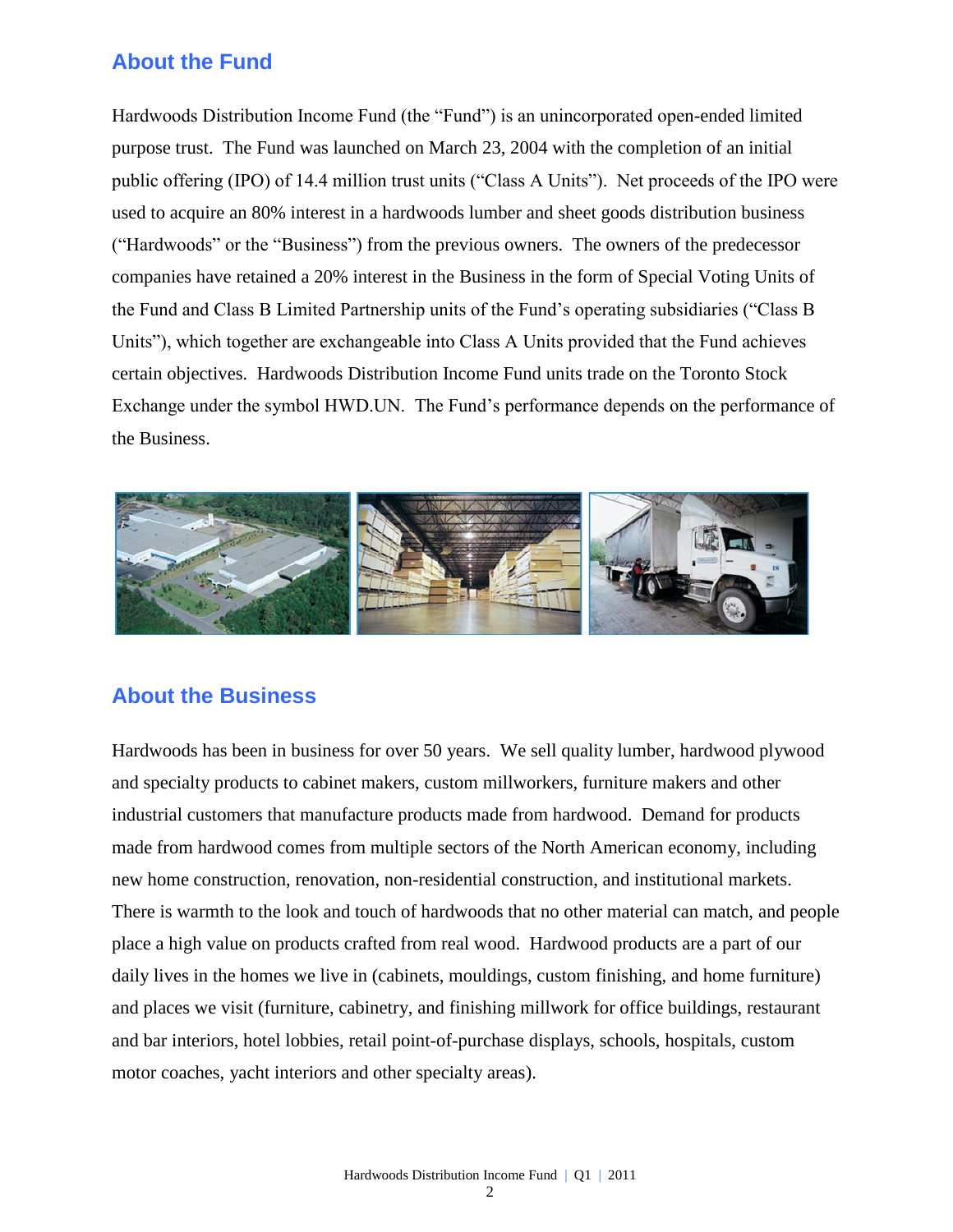Our role in the industry is to provide the critical link between mills that manufacture large volumes of hardwood lumber and sheet goods, and industrial customers that require smaller quantities of many different hardwood products for their own manufacturing processes. We provide a means for hundreds of hardwood mills to get their product to thousands of small-tomid-sized industrial manufacturers. We add value to our suppliers by buying their product in volume and paying them promptly, effectively acting as their third-party sales force. We add value for our customers by providing them with the materials they need on a just-in-time basis, in smaller quantities and offering a wider range of product selection than the customer would be able to purchase directly from an individual mill. We also provide an important source of financing for our customers by allowing them to buy material from us on approved credit.

We are one of the largest distributors of hardwood lumber and sheet goods in North America. We are larger than most of our suppliers, customers, and direct competitors. The hardwood distribution industry is highly fragmented. While there are a number of hardwood distributors that operate from multiple locations, most are small, privately held companies serving discrete local markets.



As shown in the map above, we operate 26 distribution centres organized into nine regions, providing geographic coverage in 14 states and 5 provinces across the US and Canada. To maximize inventory management, we operate utilizing a hub-and-spoke distribution system. Our major hub distribution centres hold the bulk of our inventory, and make regular truck transfers to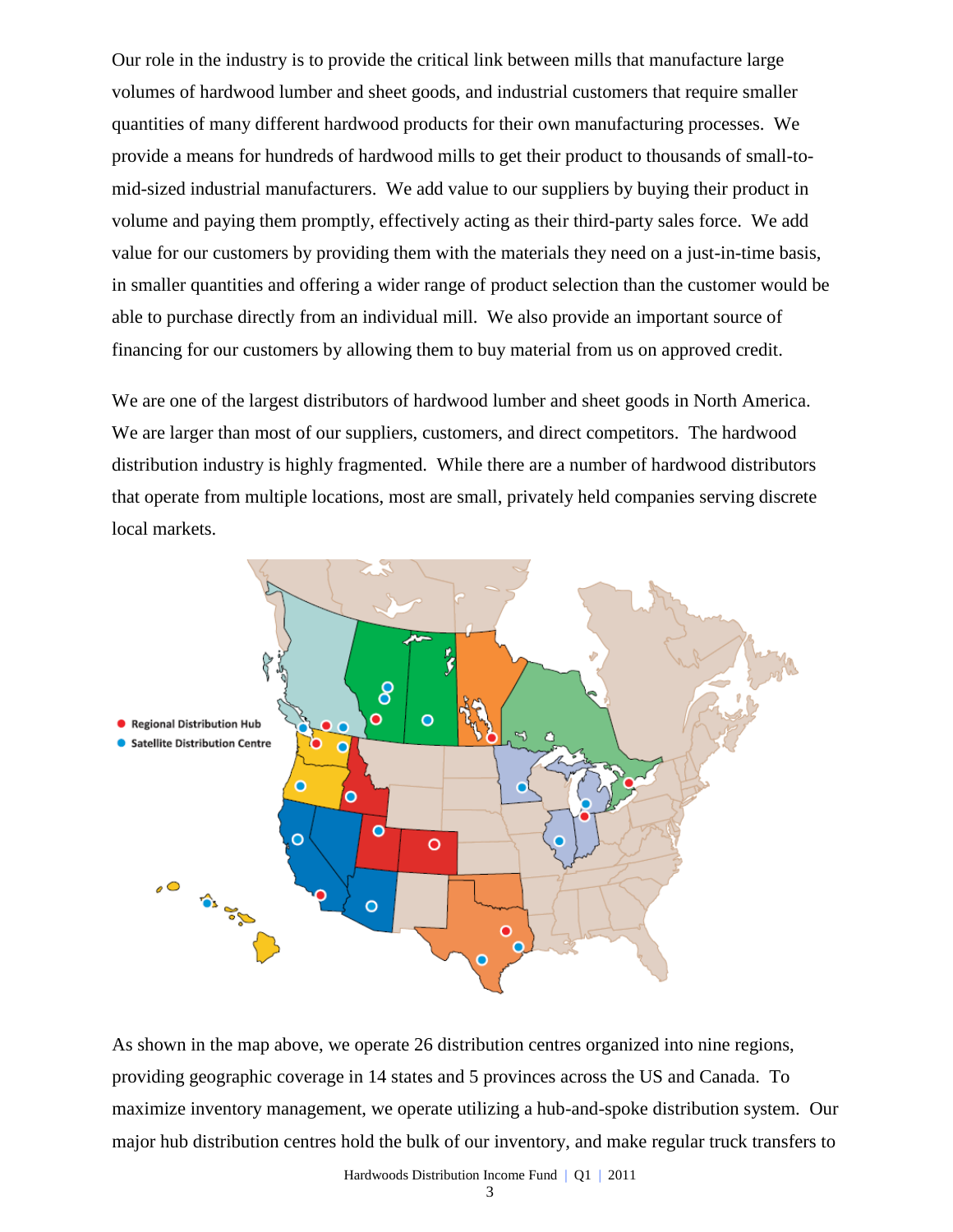replenish stock in satellite distribution centres that are located in smaller markets. We operate using a low capital expenditure model. We lease all of our facilities, utilize third-party freight providers for all our product shipping needs, and focus strictly on wholesale distribution.

The North American economy recently experienced a significant economic downturn, particularly in housing and construction, which are key markets for the hardwoods products that we distribute. This reduction in hardwood demand reduced our sales and financial performance in 2008 and 2009. A partial recovery in our sales and earnings was achieved in 2010, despite the fact that current levels of housing and construction activity in North America are low relative to expected longer-term population and housing trends. We believe that when a sustained economic recovery takes hold prospects for our industry are attractive.

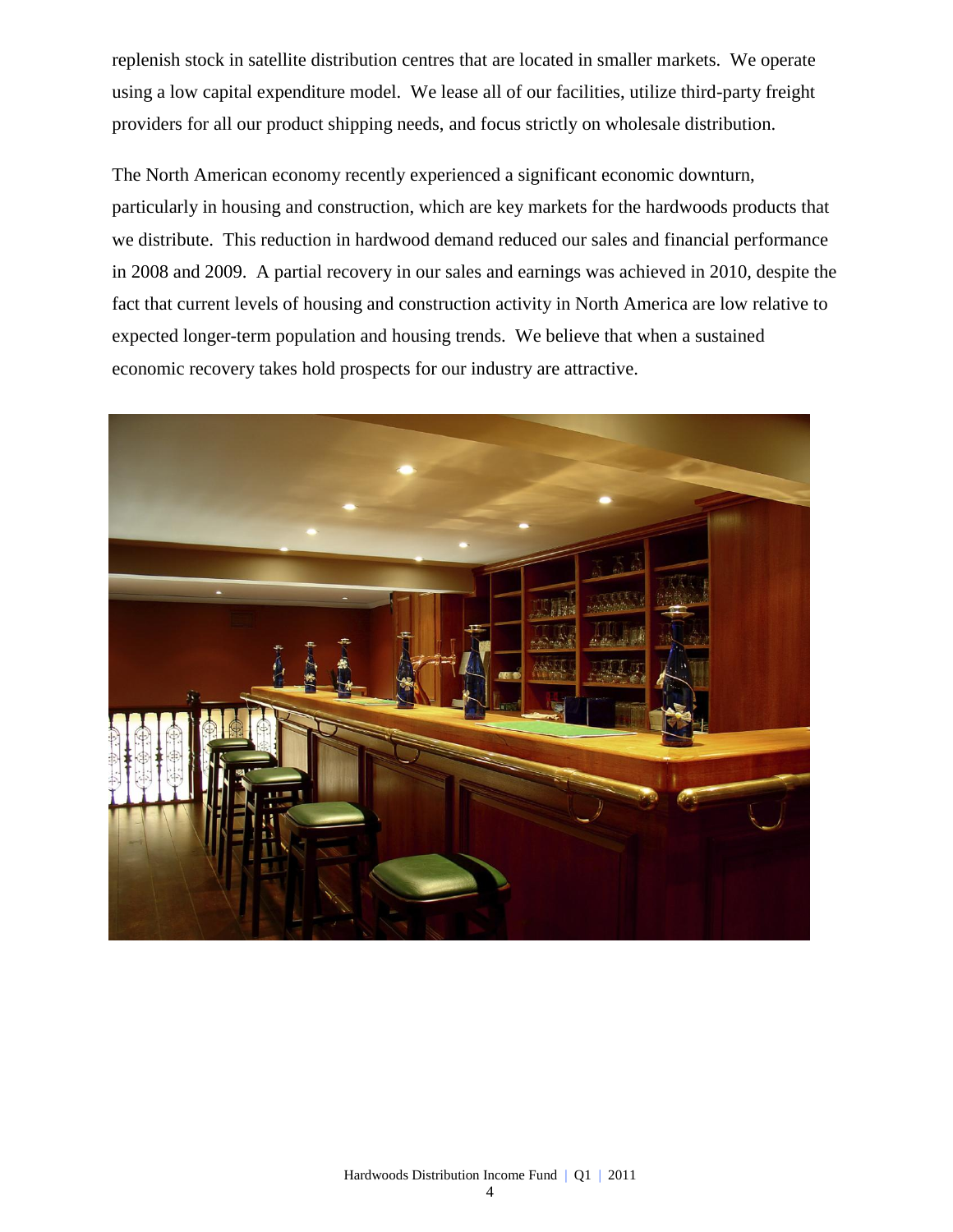# **To Our Unitholders**

The first quarter of 2011 brought important developments for Hardwoods, including a proposal to convert the Fund to a corporate structure and subsequent announcement of a dividend policy; sales growth across all of our regions; and continued progress on our market expansion strategy.

### **Conversion to a Corporation**

On April 5, 2011, our Board of Trustees announced that it will ask unitholders to approve the conversion of the Fund to a corporation at our annual general and special meeting of unitholders to be held on May 19, 2011. The proposal was created in response to changes to the taxation of income funds, which became effective January 1, 2011, and which make the income trust structure a less advantageous form of business enterprise. We feel that this is an appropriate time to simplify our structure by converting to a share corporation and exchanging the 20% retained interests of our previous owners into an 8.6% shareholding in the same class of securities to held by the public. If approved, the conversion is expected to be effective July 1, 2011, after which we will operate as Hardwoods Distribution Inc.

Based on our stronger financial performance in recent quarters and an improving outlook for the business, on May 5<sup>th</sup>, 2011 the Board also announced it intends to institute a quarterly dividend of \$0.02 per share once the Fund has converted to a corporation. Subject to no material changes in the business or its prospects, the first quarterly dividend is expected to commence in the third quarter of 2011.

### **Improving Sales Performance**

I am pleased to report that we continued to generate revenue growth in the first quarter, with sales climbing 7.3% compared to Q1 2010, even after taking into account the negative sales impact of a stronger Canadian dollar. Excluding the impact of foreign exchange, our underlying sales improved by an even stronger 10.8%, with all nine of our geographic regions achieving yearover-year sales gains.

Hardwoods Distribution Income Fund | Q1 | 2011 This growth is particularly satisfying in light of the challenging market conditions we faced during the quarter. According to the US Census Bureau, the seasonally adjusted annual rate of US residential housing starts was just 549,000 units at the end of the first quarter, a very low level by historical standards. The broader North American economy also remained fragile. Meanwhile competition among hardwood distributors continued to place pressure on pricing and gross profit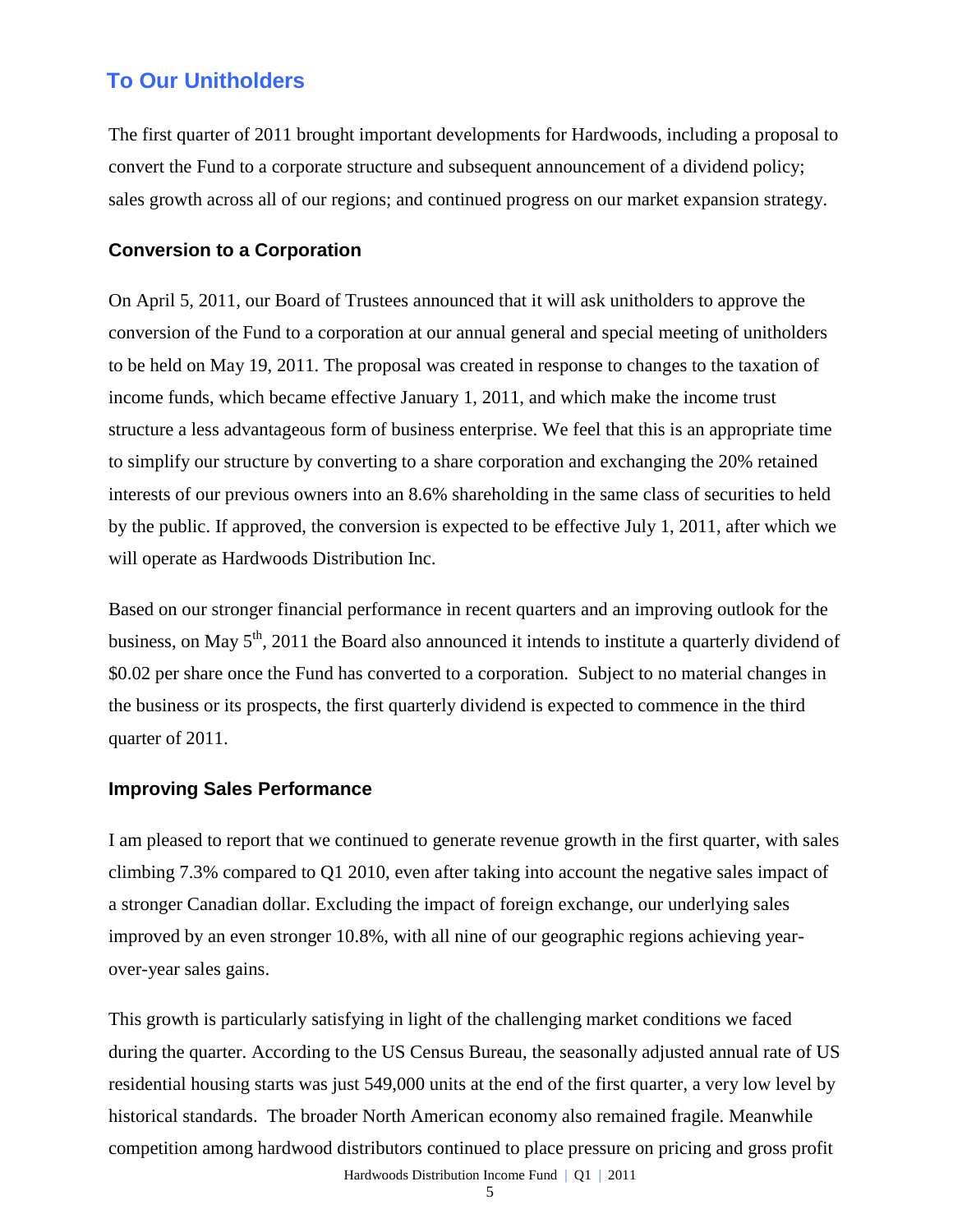margins. During the first quarter, our gross margin percentage was 17.5%, compared to 17.8% in the same period last year.

Despite generating higher sales and gross profit dollars, our bottom-line results were down in the first quarter compared to prior year. We generated \$0.5 million of Distributable Cash in the first quarter, compared to \$1.0 million in the same period last year. Impacting upon our results was \$0.3 million of higher expenses related to our conversion proposal, as well as the absence of a \$0.3 million recovery from a lawsuit settlement which was received in the first quarter of 2010, but not repeated in the 2011 period. Adjusting for these unusual items, our Distributable Cash result would have shown an improvement year-over-year.

### **Strategy Update**

Going forward, we expect to further strengthen our financial performance as we capitalize on gradually improving market conditions and make progress with the market expansion strategy we launched in late 2010.

*End-Market Diversification*: As part of this strategy, we are increasing our emphasis on the commercial and institutional construction markets to help offset the slow recovery anticipated for the residential construction market. Both the commercial and institutional markets fared better than residential construction during the downturn and are currently enjoying a more robust recovery. During the first quarter we made adjustments to our product roster to better meet the needs of customers in the commercial and institutional construction markets, while continuing to target key customers in these sectors. We are already beginning to see new sales generated as a result of our efforts.

*Leveraging Import Products:* We believe we have one of the strongest import programs in the industry, offering branded products with a high quality-to-price ratio. During the first quarter we grew import sales by 30.8% compared to Q1 2010, and continued to implement high potential new product programs. We intend to continue seeking out new products and introducing our import line to a broader range of customers through the balance of 2011.

*Focusing on High-Potential Geographic Markets:* We are focused on increasing market share in three densely populated geographies where hardwood demand is significant, but where we currently hold a relatively small market share. We used the first quarter to further assess these specific growth opportunities.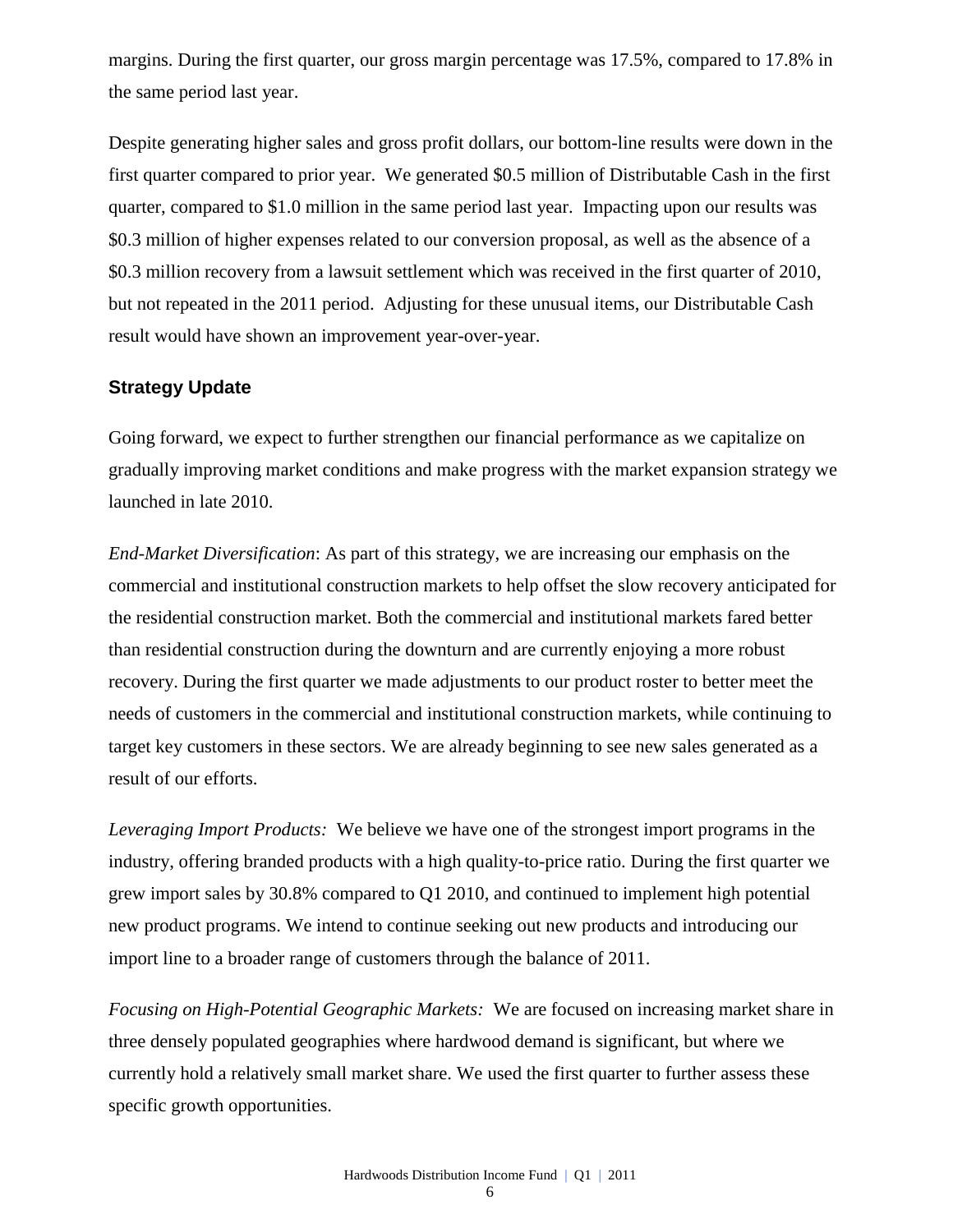### **Looking Forward**

While 2011 will see us increase investment in the strategies outlined above, I want to reiterate that we will maintain our careful approach to managing our business.

Market conditions are gradually improving and we see opportunities to expand our business, but our outlook remains cautious. Housing starts remain near historical lows in the US and are expected to moderate this year in Canada. Market competition also remains intense and our results could continue to be negatively affected by the stronger Canadian dollar. Accordingly, we intend to maintain tight control of our business through 2011.

Longer term, we recognize that current levels of housing and construction activity in North America are low relative to expected longer-term population and housing trends. We believe that when a sustained economic recovery takes hold, prospects for our industry will become increasingly attractive. We intend to participate fully in the recovery with both a strong market position and financial position.

h RR

Lance R. Blanco

President and Chief Executive Officer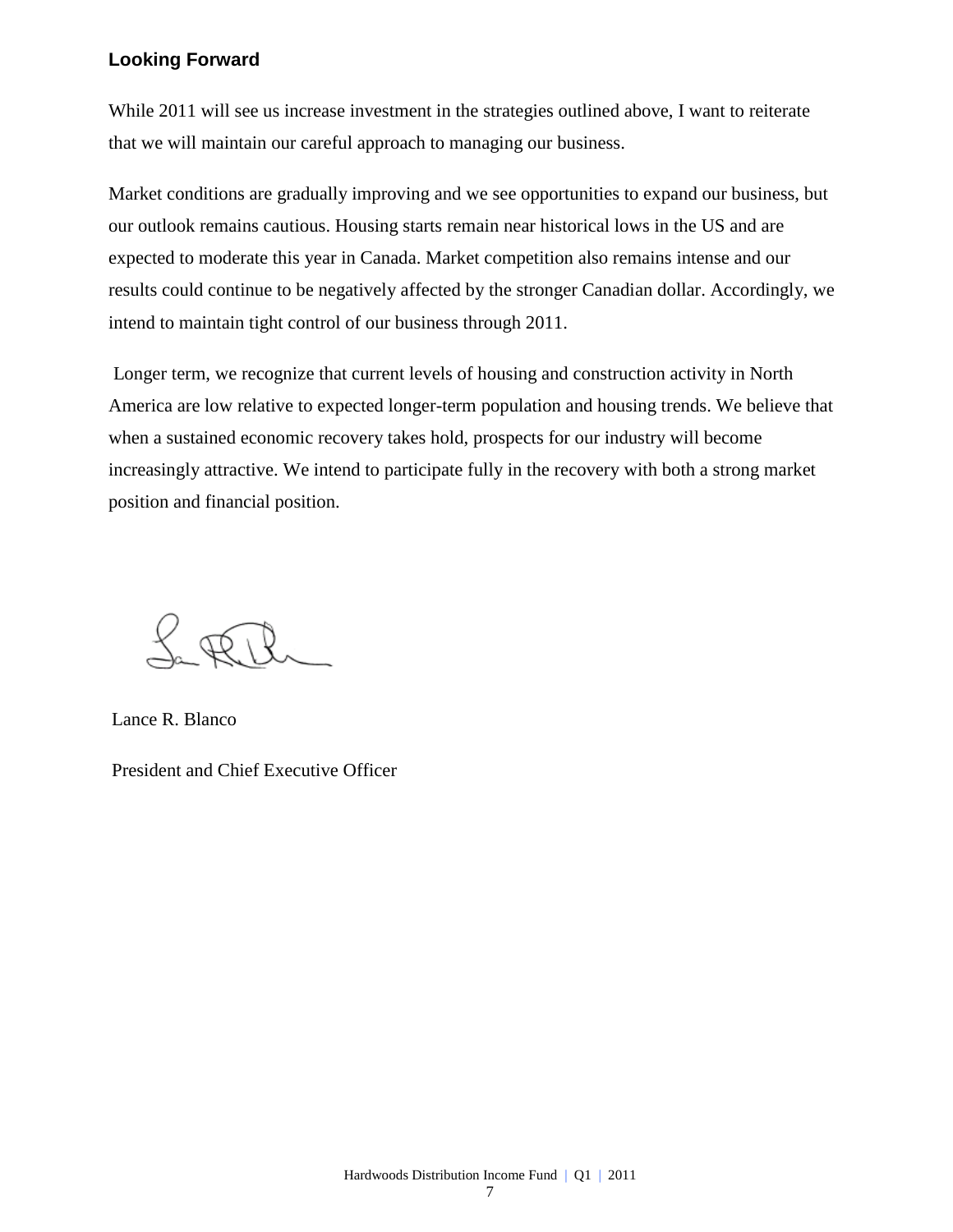# **Management's Discussion and Analysis** May 5, 2011

This management's discussion and analysis ("MD&A") covers our unaudited interim condensed consolidated financial statements as at and for the three month period ended March 31, 2011 ("Interim Financial Statements"). As well, it provides an update to the MD&A section contained in our 2010 Annual Report. The information below should be read in conjunction with the Interim Financial Statements, and the audited consolidated financial statements and accompanying notes of Hardwoods Distribution Income Fund (the "Fund") for the years ended December 31, 2010 and 2009. Results are reported in Canadian dollars unless otherwise stated, and have been prepared in accordance with International Financial Reporting Standards ("IFRS") applicable to the preparation of interim financial statements, including IAS 34 "Interim Financial Reporting" and IFRS 1 "First Time Adoption of IFRS." For comparative purposes all financial amounts related to the quarter ended March 31, 2010 and the year ended December 31, 2010 have been restated in accordance with IFRS. All other periods remain unchanged from the numbers originally reported under Canadian generally accepted accounting principles. For additional information, readers should also refer to our Annual Information Form and other information filed on [www.sedar.com.](http://www.sedar.com/)

This MD&A includes the following sections:

- 1.0 Background
	- 1.1 About the Fund
	- 1.2 About Our Business and Industry
- 2.0 Overview and Outlook
- 3.0 Results of Operations Three Month Periods Ended March 31, 2011 and March 31, 2010
- 4.0 Liquidity and Capital Resources
	- 4.1 Distributable Cash and Cash Distributions
	- 4.2 Standardized Distributable Cash and Cash Distributions
	- 4.3 Working Capital
	- 4.4 Capital Expenditures and Productive Capacity
	- 4.5 Utilization of Distributable Cash
	- 4.6 Revolving Credit Facilities and Debt Management Strategy
	- 4.7 Contractual Obligations
	- 4.8 Off-Balance Sheet Arrangements
- 5.0 Related Party Transactions
- 6.0 Critical Accounting Estimates and Adoption of Changes in Accounting Policies 6.1 Critical Accounting Estimates
	- 6.2 Adoption of New Accounting Standards
- 7.0 Risks and Uncertainties
- 8.0 Internal Control Over Financial Reporting
- 9.0 Quarterly Financial Information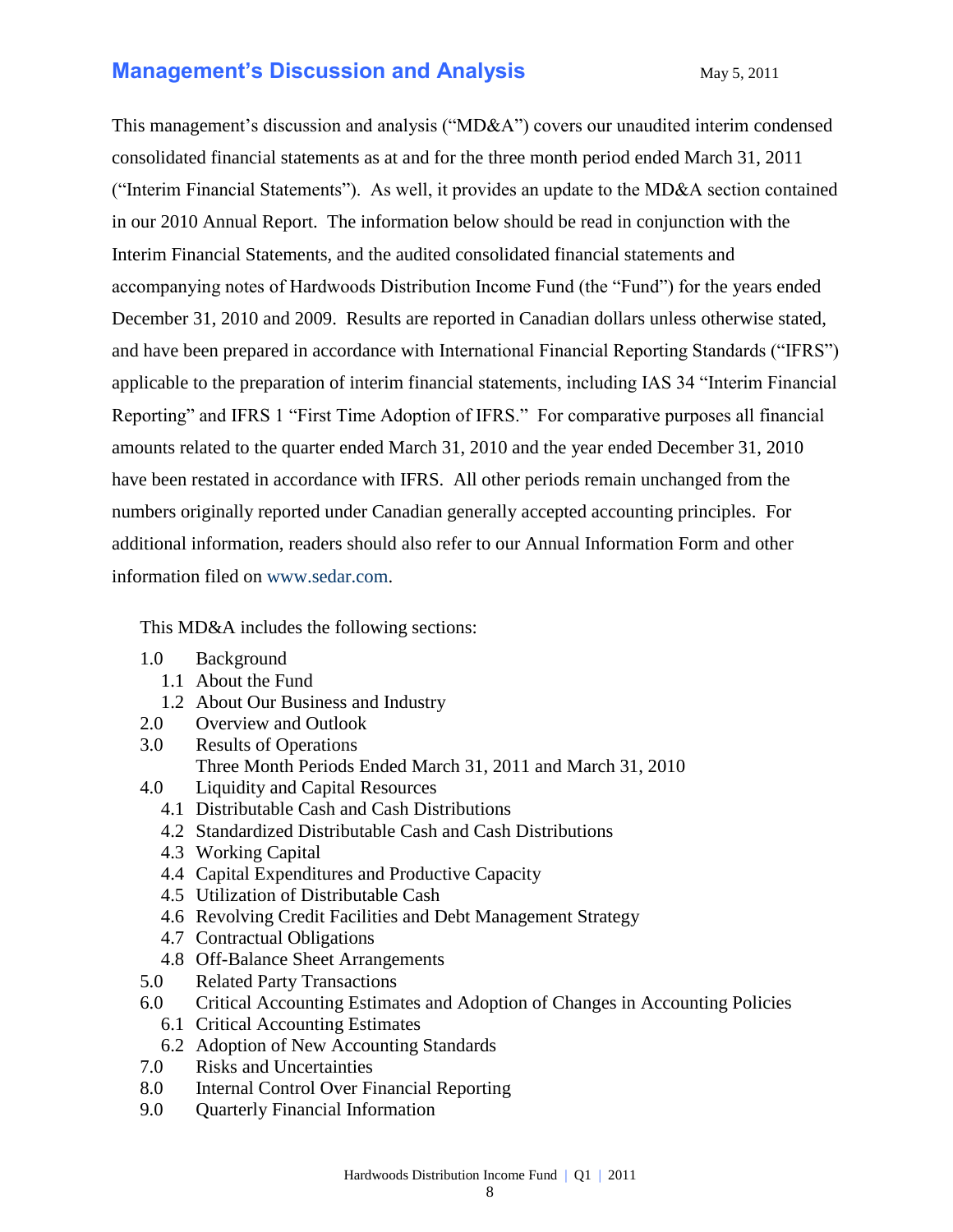Certain statements in this MD&A contain forward-looking information within the meaning of applicable securities laws in Canada ("forward-looking information"). The words "anticipates", "believes", "budgets", "could", "estimates", "expects", "forecasts", "intends", "may", "might", "plans", "projects", "schedule", "should", "will", "would" and similar expressions are often intended to identify forward-looking information, although not all forward-looking information contains these identifying words.

The forward-looking information in this MD&A includes, but is not limited to: our perspective that market conditions are gradually improving and there are opportunities to expand our business, but that our outlook remains cautious; our perspective that market competition remains intense and our results could continue to be negatively affected by the stronger Canadian dollar; our intention to maintain tight control of our business through 2011; our belief that when a sustained economic recovery takes hold, prospects for our industry will become increasingly attractive; our intent to participate fully in the recovery with both a strong market position and financial position; that we expect to achieve further performance improvements in 2011 as we pursue three key strategic objectives: (1) Increasing end-market diversification with a stronger focus on the commercial and institutional construction markets; (2) leveraging our successful import program to grow sales and build market share; and, (3) Achieving increased market share with a sharpened focus on larger, high-potential geographic markets; our expectation that operating expenses will trend somewhat higher in 2011 as we implement these strategies and support increased sales activity; our expectation that we will incur an additional \$0.3 million in expenses in the second quarter of 2011 related to our proposed conversion to a corporation; our intention to institute a post conversion dividend policy of \$0.02 per share with the first quarterly dividend expected to be paid in October 2011; that the Fund anticipates a positive year in 2011, with strategy implementation and continued tight management of the business helping to overcome the lingering impacts of the economic recession; our belief that we have made sufficient expenditures to sustain productive capacity of our business as it relates to our needs for property, plant and equipment; our belief that the productive capacity of our business in terms of our human capital relative to available market demand, as measured by sales, has been largely sustained; our belief that based on discussion regarding renewal or replacement of our US credit facility which expires in September of this year, we do not anticipate any difficulties in renewing or securing replacement financing for this credit facility; and, our planned debt management strategy.

Hardwoods Distribution Income Fund | Q1 | 2011 The forecasts and projections that make up the forward-looking information are based on assumptions which include, but are not limited to: there are no material exchange rate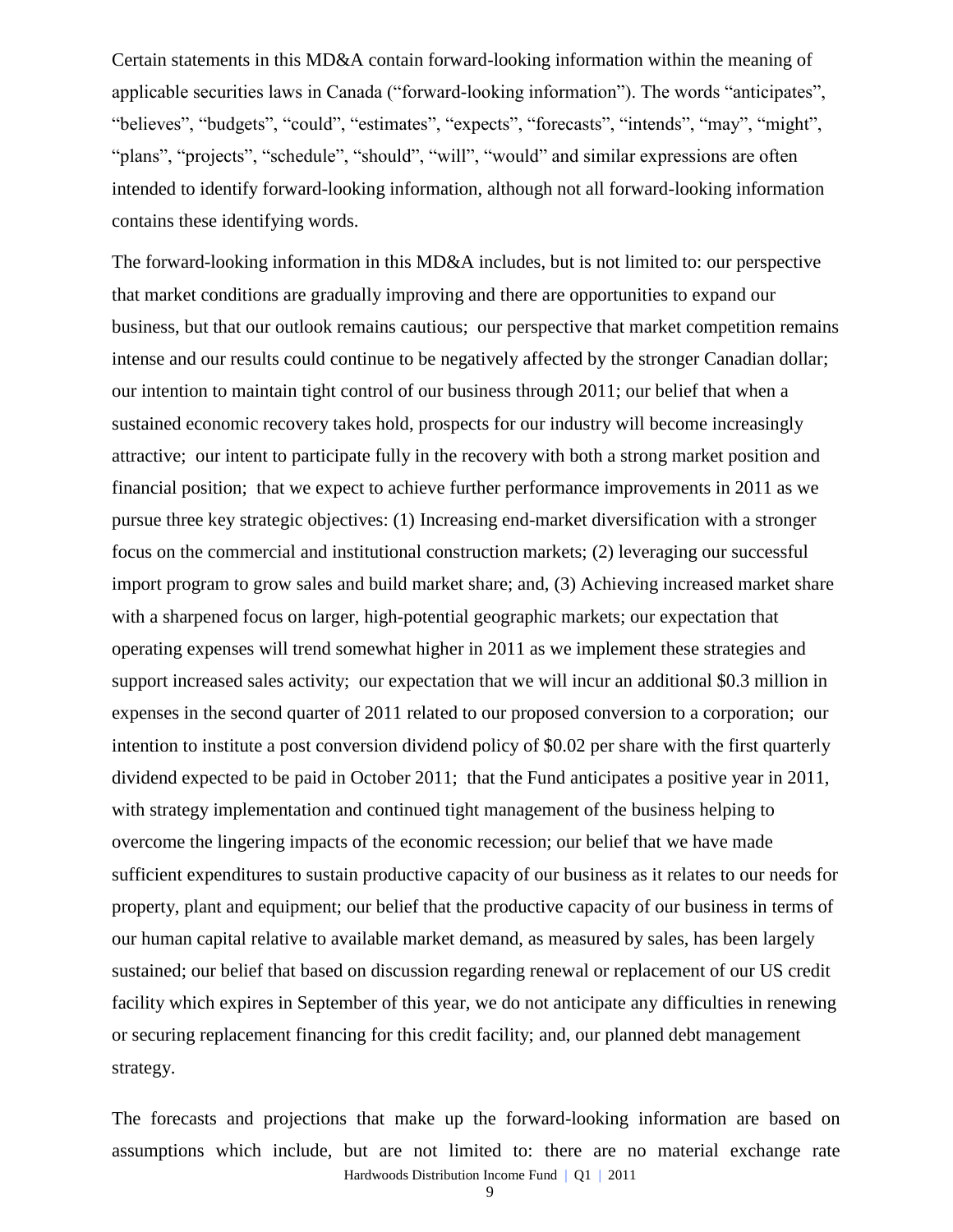fluctuations between the Canadian and US dollar that affect our performance; the general state of the economy does not worsen; we do not lose any key personnel; there are no decreases in the supply of, demand for, or market values of hardwood lumber or sheet goods that harm our business; we do not incur material losses related to credit provided to our customers; our products are not subjected to negative trade outcomes; we are able to sustain our level of sales and EBITDA margins; we are able to grow our business long term and to manage our growth; there is no new competition in our markets that leads to reduced revenues and profitability; we do not become subject to more stringent regulations; importation of products manufactured with hardwood lumber or sheet goods does not increase and replace products manufactured in North America; our management information systems upon which we are dependent are not impaired; our insurance is sufficient to cover losses that may occur as a result of our operations; and, the financial condition and results of operations of our business upon which we are dependent is not impaired.

The forward-looking information is subject to risks, uncertainties and other factors that could cause actual results to differ materially from historical results or results anticipated by the forward-looking information. The factors which could cause results to differ from current expectations include, but are not limited to: exchange rate fluctuations between the Canadian and US dollar could affect our performance; our results are dependent upon the general state of the economy; we depend on key personnel, the loss of which could harm our business; decreases in the supply of, demand for, or market values of hardwood lumber or sheet goods could harm our business; we may incur losses related to credit provided to our customers; our products may be subject to negative trade outcomes; we may not be able to sustain our level of sales or EBITDA margins; we may be unable to grow our business long term to manage any growth; competition in our markets may lead to reduced revenues and profitability; we may become subject to more stringent regulations; importation of products manufactured with hardwood lumber or sheet goods may increase, and replace products manufactured in North America; we are dependent upon our management information systems; our insurance may be insufficient to cover losses that may occur as a result of our operations; we are dependent upon the financial condition and results of operations of our business; our credit facilities affect our liquidity, contain restrictions on our ability to borrow funds, and impose restrictions on distributions that can be made by our operating limited partnerships; our future growth may be restricted by the payout of substantially all of our operating cash flow; and, other risks described in our Annual Information Form and this MD&A.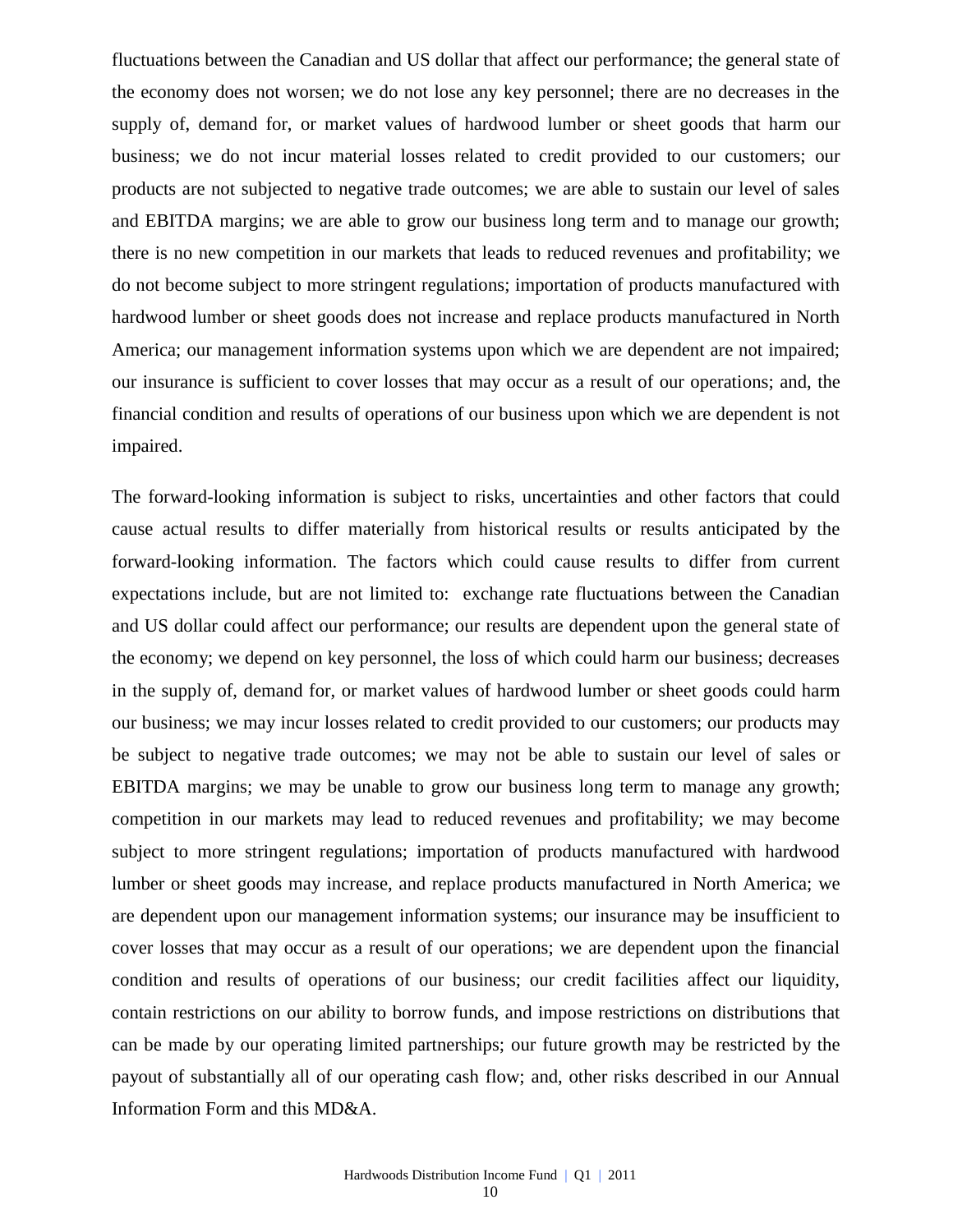All forward-looking information in this MD&A is qualified in its entirety by this cautionary statement and, except as may be required by law, we undertake no obligation to revise or update any forward-looking information as a result of new information, future events or otherwise after the date hereof.

In this MD&A, references to "EBITDA" are to earnings before interest, income taxes, depreciation and amortization, where interest is defined as net finance expense as per the Fund's consolidated statement of comprehensive income. In addition to profit or loss, EBITDA is a useful supplemental measure of performance and cash available for distribution prior to debt service, changes in working capital, capital expenditures and income taxes.

References to "Distributable Cash" are to net cash provided by operating activities, before changes in non-cash operating working capital and cash income taxes, less capital expenditures, principle payments on finance lease obligation, and contributions to any reserves that the Boards of Directors of our operating entities determine to be reasonable and necessary for the operation of the businesses owned by these entities.

We believe that, in addition to net income or loss, our EBITDA and our Distributable Cash are each a useful supplemental measure of operating performance that may assist investors in assessing their investment in Class A Units. Neither EBITDA nor Distributable Cash are earnings measures recognized by IFRS and they do not have a standardized meaning prescribed by IFRS. Investors are cautioned that EBITDA should not replace profit or loss (as determined in accordance with IFRS) as an indicator of our performance, nor should Distributable Cash replace cash flows from operating, investing and financing activities or as a measure of our liquidity and cash flows. Our method of calculating EBITDA and Distributable Cash may differ from the methods used by other issuers. Therefore, our EBITDA and Distributable Cash may not be comparable to similar measures presented by other issuers. For a reconciliation between EBITDA and profit or loss as determined in accordance with IFRS, please refer to the discussion of Results of Operations described in section 3.0 of this report. For a reconciliation between Distributable Cash and net cash provided by operating activities as determined in accordance with IFRS, please refer to the discussion of Distributable Cash and Cash Distributions described in section 4.1 of this report.

We believe that this MD&A has been prepared in all material respects in accordance with recommendations issued by the Canadian Institute of Chartered Accountants (the "CICA") with respect to "Standardized Distributable Cash in Income Trusts and Other Flow Through Entities"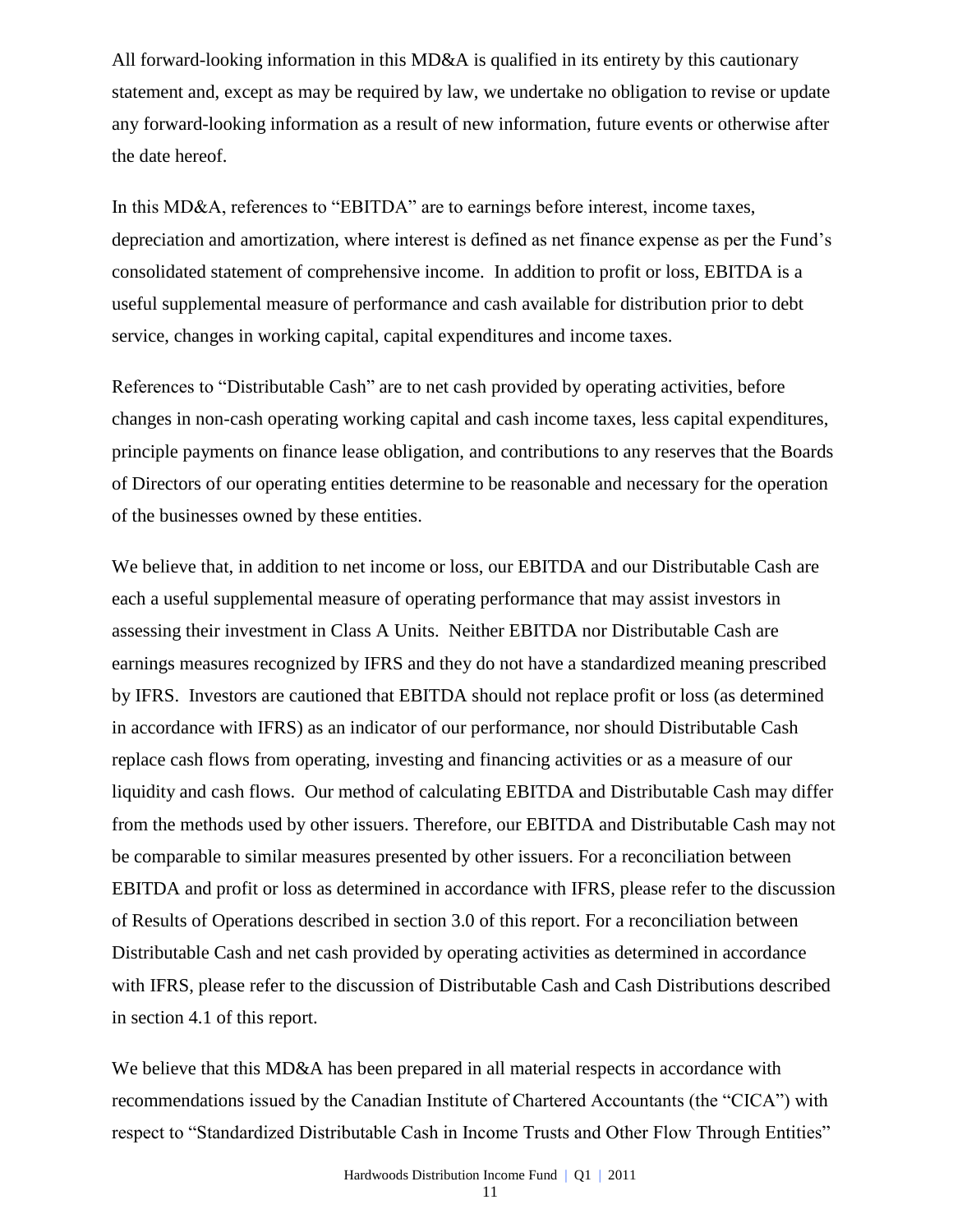and National Policy 41-201 of the Canadian Securities Administrators "Income Trusts and Other Indirect Offerings" (collectively, the "Interpretive Guidance"). The Interpretive Guidance provides guidance on standardized preparation and disclosure of distributable cash for income trusts ("Standardized Distributable Cash"). The CICA calculation of Standardized Distributable Cash, which is also a non- IFRS measure, is defined, for the purposes of the Fund, as the periodic cash provided by operating activities as reported in the IFRS financial statements, including the effects of changes in non-cash working capital, less total capital expenditures. For a summary of our Standardized Distributable Cash, please refer to section 4.2 of this report. For a reconciliation between Standardized Distributable Cash and our Distributable Cash, please see section 4.2.

# **1.0 Background**

### 1.1 About the Fund

The Fund is an unincorporated open-ended limited purpose trust formed under the laws of the Province of British Columbia by a declaration of trust dated January 30, 2004. The Fund was launched on March 23, 2004 with the completion of an initial public offering ("IPO") of 14,410,000 trust Voting Units ("Class A Units"). Net IPO proceeds were used to acquire an 80% interest in the hardwood lumber and sheet goods distribution business ("Hardwoods" or the "Business") from the previous owners.

The owners of the predecessor companies have retained a 20% interest in the Business in the form of Special Voting Units of the Fund and Class B Limited Partnership units of the Fund's operating subsidiaries ("Class B Units"), which together are exchangeable into Class A Units provided that the Fund achieves certain objectives. Distributions by the Fund's operating subsidiaries to the previous owners are subject to subordination arrangements until certain financial tests established at the time of the IPO and described in the Audited Financial Statements are met. As at March 31, 2011, the following units of the Fund were issued and outstanding:

| Units                       | 14,604,085 |
|-----------------------------|------------|
| <b>Special Voting Units</b> | 3,602,500  |

Hardwoods Distribution Income Fund units trade on the Toronto Stock Exchange under the symbol HWD.UN. The Fund's performance depends on the performance of the Business.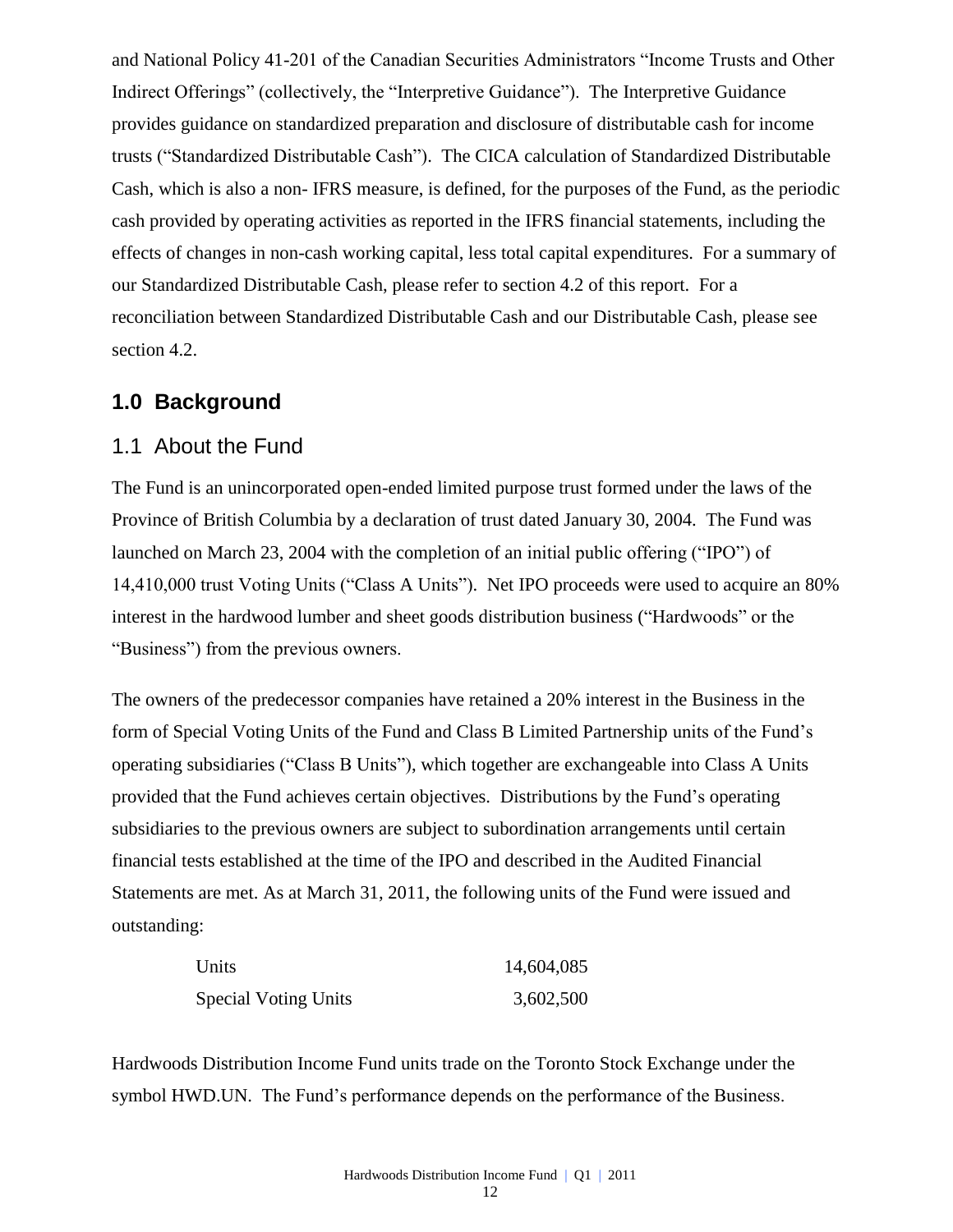### 1.2 About our Business and Industry

Serving customers for over 50 years, Hardwoods is one of North America's largest distributors of high-grade hardwood lumber and specialty sheet goods to the cabinet, moulding, millwork, furniture and specialty wood products industries. At March 31, 2011 we operated 26 distribution facilities organized into nine geographic regions covering 14 states and 5 provinces throughout North America. To maximize inventory management, we utilize a hub and spoke distribution system, with major hub distribution centres holding the bulk of our inventory and making regular truck transfers to replenish stock in satellite distribution centres that are located in smaller markets. We operate using a low capital expenditure model. We lease all of our facilities, utilize third-party freight providers for all our product shipping needs, and focus strictly on wholesale distribution.

Approximately 40% of our product mix is made up of high-grade hardwood lumber. The balance is made up of sheet goods and other specialty products, including hardwood plywood, and including non-structural sheet goods such as medium-density fiberboard, particleboard and melamine-coated stock. Our sheet goods are a key complementary product line as they are used by many purchasers of hardwood lumber in the manufacture of their end products.

Our role in the industry is to provide the critical link between mills that manufacture large volumes of hardwood lumber and sheet goods, and industrial customers that require smaller quantities of many different hardwood products for their own manufacturing processes. We provide a means for hundreds of hardwood mills to get their product to thousands of small-tomid-sized industrial manufacturers. We add value to our suppliers by buying their product in volume and paying them promptly, effectively acting as their third-party sales force. We add value for our customers by providing them with the materials they need on a just-in-time basis, in smaller quantities and offering a wider range of product selection than the customer would be able to purchase directly from an individual mill. We also provide an important source of financing for our customers by allowing them to buy material from us on approved credit.

Our customer base manufactures a range of end-use products, such as cabinetry, furniture and custom millwork. These products in turn are sold into multiple sectors of the economy, including new home construction, renovation, non-residential construction and institutional markets. As a result of this diversity, it is difficult to determine with certainty what proportion of our products ends up in each sector of the economy. We estimate at least 50% of our products are used in new residential construction, in the form of cabinets, mouldings, custom finishing,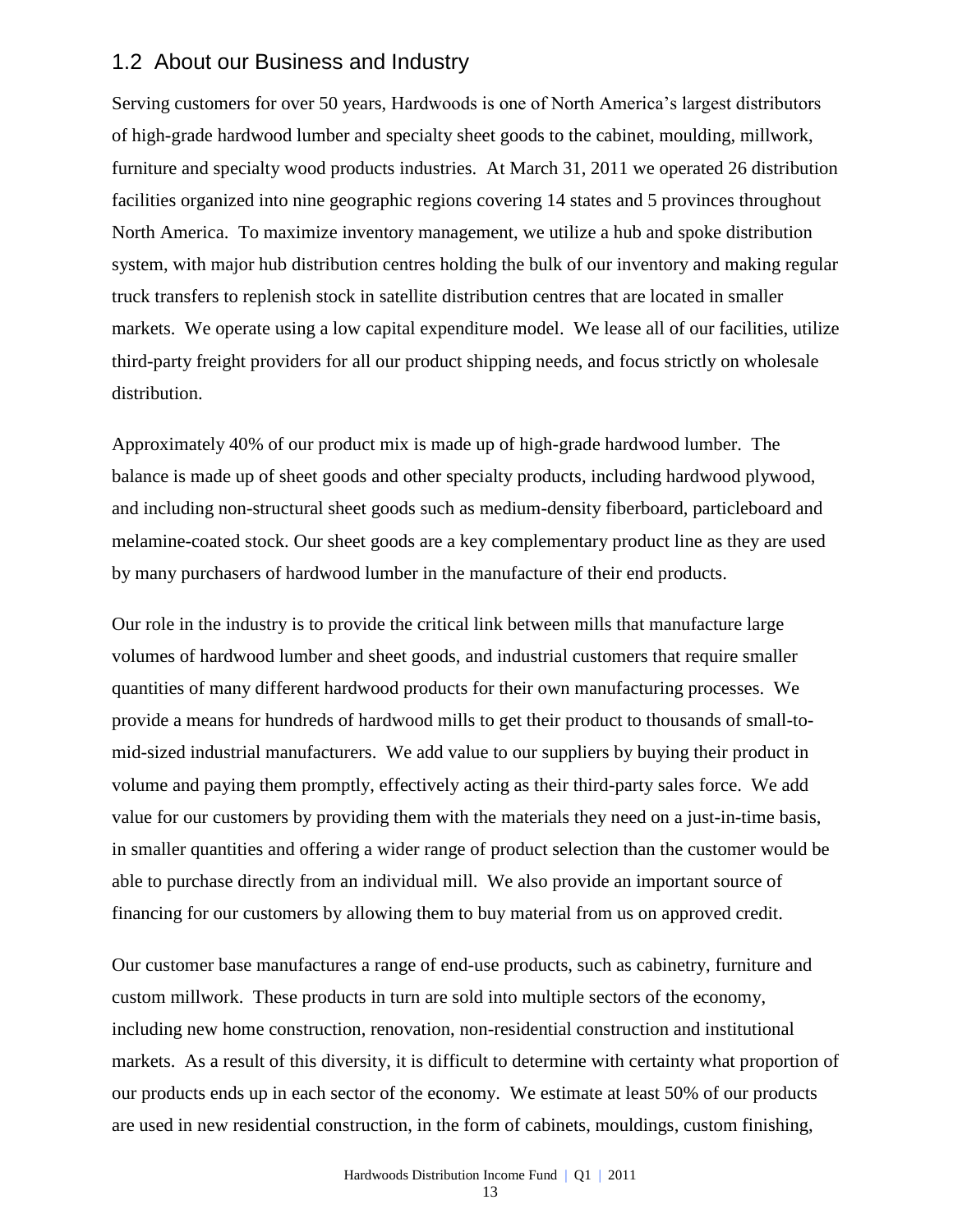and home furniture. We believe the balance of our products end up in other sectors of the economy not associated with new residential construction, such as home renovations, finishing millwork for office buildings, restaurant and bar interiors, hotel lobbies, retail point-of-purchase displays, schools, hospitals, custom motor coaches, yacht interiors and other specialty areas.

Approximately 95% of the hardwood lumber distributed in North America is harvested from North American hardwood forests, located principally in the Eastern United States, and is milled by hundreds of small mills. Imported hardwood lumber is largely limited to specialty species that generally do not compete with domestic hardwood lumber. Sheet goods are generally produced in North America by large manufacturers using domestic hardwoods and other materials, although imported hardwood plywood volumes have been increasing. Both domestic and imported hardwood lumber and plywood are distributed principally by third parties such as us. Historically, balanced supply and demand conditions have resulted in a stable pricing environment for hardwood lumber and hardwood plywood. More recently, global economic conditions and weaker US housing markets have resulted in supply/demand imbalances and greater variability in product pricing.

The North American economy is currently experiencing a sluggish recovery after a significant economic downturn in housing and construction, which are key markets for the hardwoods products that we distribute. However, current levels of housing and construction activity in North America are low relative to expected longer-term population and housing trends, and we believe that when a sustained economic recovery takes hold, prospects for our industry are attractive.

### **2.0 Overview and Outlook**

We grew sales by 7.3% and gross profit by 5.4% during the first quarter of 2011. All nine of our operating regions posted year-over-year sales gains compared to a year ago, despite the negative impact of a stronger Canadian dollar. We view these gains as particularly significant given the continued fragility of US residential construction markets. According to the US Commerce Department, the seasonally adjusted annual rate of new homes started in the US was 549,000 units as at the end of March, near minimum levels of activity by historic standards, while the seasonally adjusted annual rate of new homes actually under construction fell to a four-decade low.

Hardwoods Distribution Income Fund | Q1 | 2011 Our stronger sales results reflect gradually improving conditions in non-residential construction sectors, as well as our shift to a market-expansion strategy. As part of this strategy, we are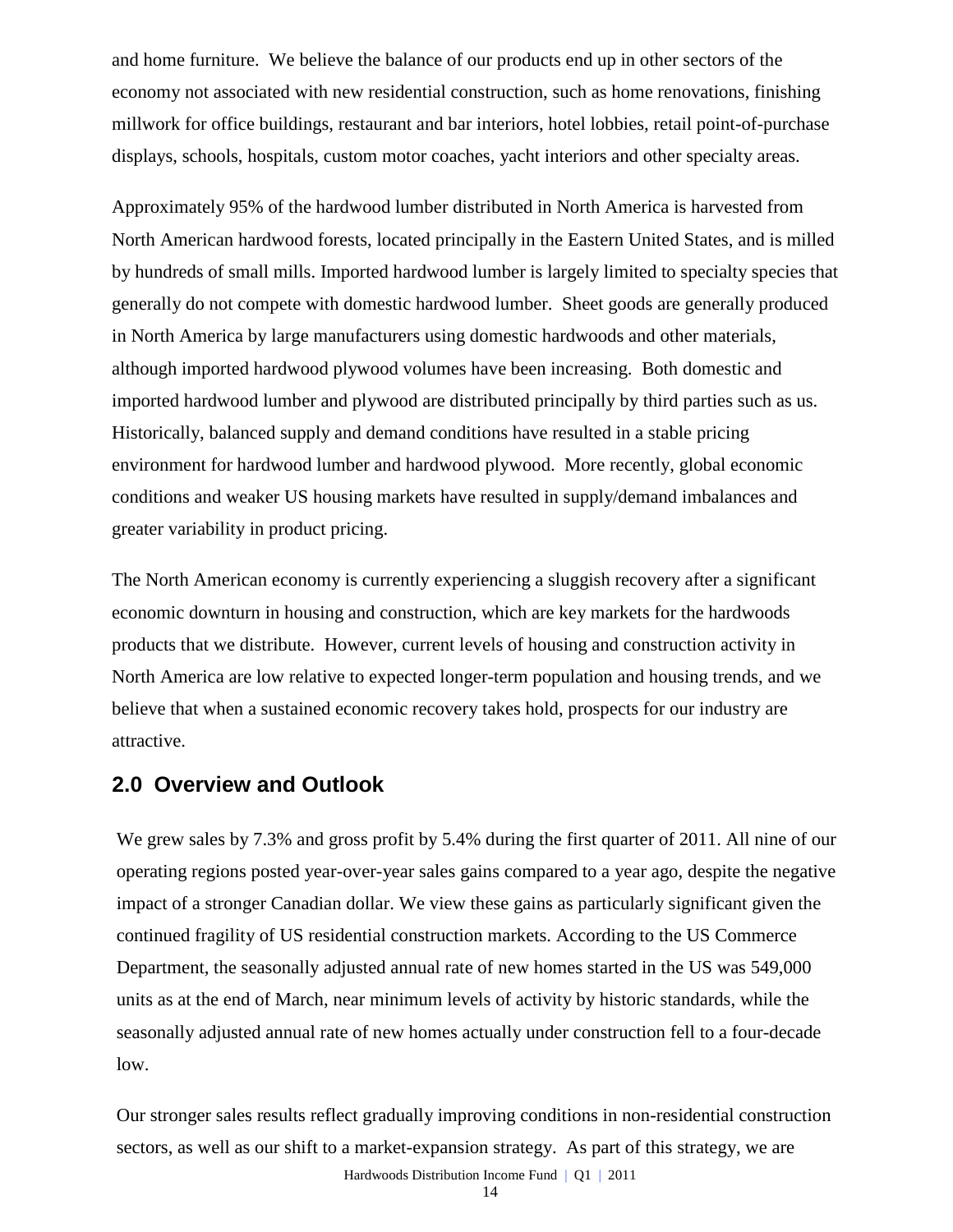successfully identifying and targeting new customers in the commercial and institutional construction sectors, while continuing to leverage our successful import program. Compared to the first quarter of last year, we achieved 30.8% growth in sales of our import products. We also further assessed opportunities related to our larger markets strategy, which focuses on expanding our market share in selected high potential geographic markets over the next two years.

While our bottom-line results were not as strong as a year ago, this was largely due to the impact of expenses related to our proposed conversion to a corporation of \$0.3 million and the absence of a one-time \$0.3 million recovery from a lawsuit settlement that helped our 2010 first quarter results. Factoring out these unusual items, our first quarter Distributable Cash performance would have improved by 25% as demonstrated in the table below. This improvement in the underlying cash generating performance of our business is the result of higher sales and continued discipline in investing in productive capacity while still watching costs closely.

### **Selected Unaudited Consolidated Financial Information**

**(in thousands of dollars) 3 months ended 3 months ended March 31, March 31, 2011 2010** Distributable Cash as reported  $\frac{1}{2}$  8 537 \$ 992 Add (deduct): Corporate conversion expenses 300 -Proceeds received from litigation settlement - (320) Adjusted Distributable Cash  $\$$  837  $\$$  672

Looking forward, we anticipate continued market challenges in 2011. In the US, the pace of residential construction activity remains far below the 1.2 million units per annum that economists consider healthy. Meanwhile, non-residential construction segments of the US market continue to make a slow recovery from the recession.

In Canada, industry forecasts continue to call for a slight dip in Canadian housing starts in 2011 compared to 2010. The stronger Canadian dollar is also having a negative impact on the competitiveness of Canadian manufacturers selling finished products into the US, while simultaneously reducing our own selling prices for US-sourced lumber and panels in Canada.

Despite these challenges, we expect to achieve further performance improvements in 2011 as we pursue three key strategic objectives: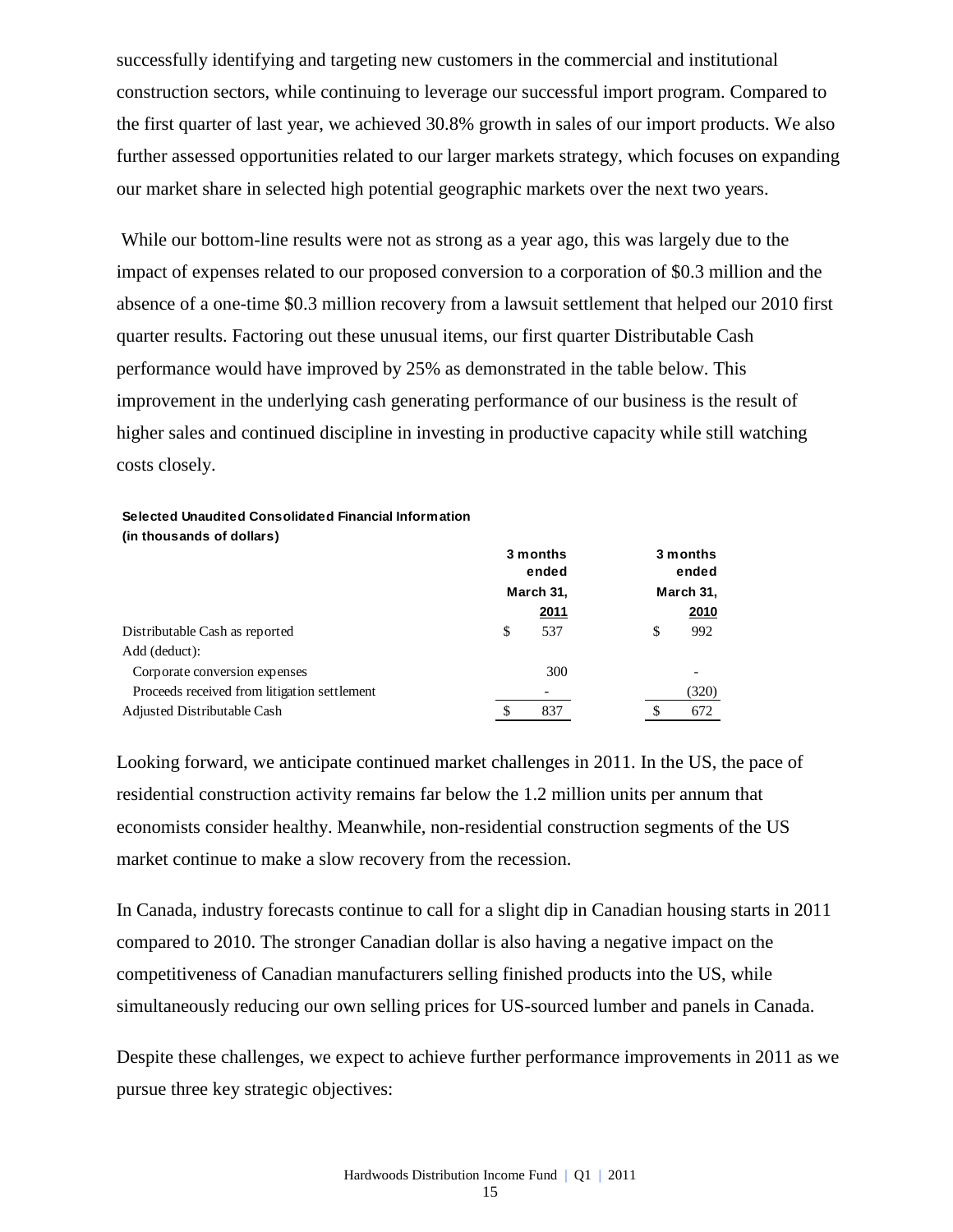- 1. Increasing end-market diversification with a stronger focus on the commercial and institutional construction markets;
- 2. Leveraging our successful import program to grow sales and build market share; and,
- 3. Achieving increased market share with a sharpened focus on larger, high-potential geographic markets.

Operating expenses are expected to trend somewhat higher in 2011 as we implement these strategies and support increased sales activity. We also anticipate incurring an additional \$0.3 million in expenses in the second quarter of 2011 related to our proposed conversion to a corporation. Hardwoods' Board of Trustees has announced that it intends to seek unitholder approval for conversion of the Fund to a publicly traded corporation called "Hardwoods Distribution Inc." at our annual general and special meeting of unitholders to be held on May 19, 2011. If approved by unitholders at the meeting, and by the Supreme Court of British Columbia, the conversion is expected to be completed on July 1, 2011.

The Board of Trustees has subsequently announced that following the proposed conversion to a corporation it is intended to implement a quarterly dividend of \$0.02 per share, with the first quarterly dividend expected to be paid in October 2011. However, the actual amounts and timing of any future dividends will depend on various matters, including the new corporation's earnings and other factors.

Overall, the Fund anticipates a positive year in 2011, with strategy implementation and continued tight management of the business helping to overcome the lingering impacts of the economic recession.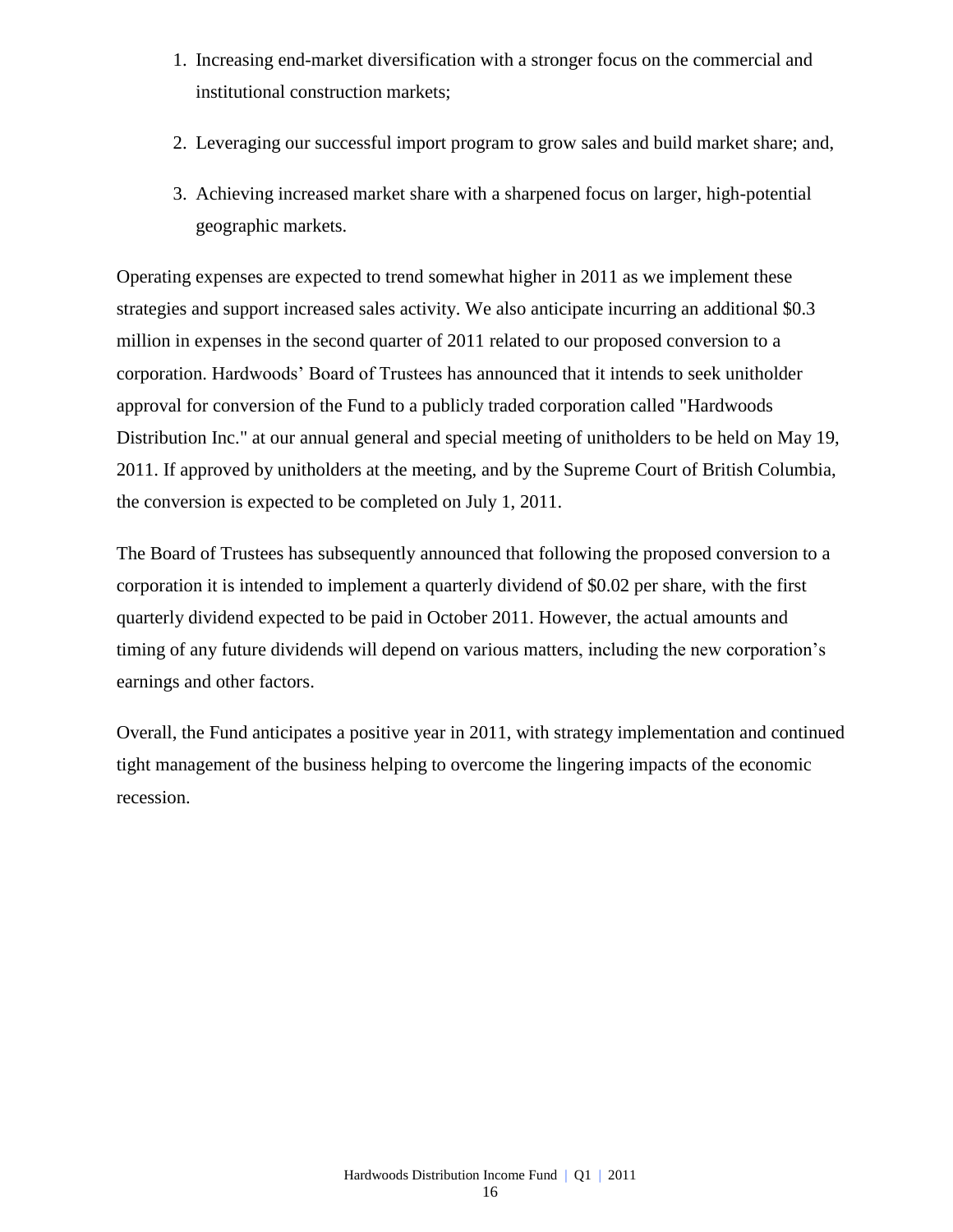# **3.0 Results of Operations**

# Three Months Ended March 31, 2011 and March 31, 2010

**Selected Unaudited Consolidated Financial Information (in thousands of Canadian dollars)**

|                                                                               | For the three months | For the three months |                 |  |
|-------------------------------------------------------------------------------|----------------------|----------------------|-----------------|--|
|                                                                               | Ended March 31,      |                      | Ended March 31, |  |
|                                                                               | 2011                 |                      | 2010            |  |
| Total sales                                                                   | \$<br>52,030         | \$                   | 48,498          |  |
| Sales in the US (US\$)                                                        | 31,840               |                      | 27,703          |  |
| Sales in Canada                                                               | 20,642               |                      | 19,685          |  |
| Gross profit                                                                  | 9,099                |                      | 8,629           |  |
| Gross profit %                                                                | 17.5%                |                      | 17.8%           |  |
| Operating expenses                                                            | (8,772)              |                      | (7, 719)        |  |
| Profit from operating activities                                              | 327                  |                      | 910             |  |
| Add: Depreciation                                                             | 231                  |                      | 330             |  |
| Earnings before interest, taxes, depreciation and amoritization ("EBITDA") \$ | 558                  | \$                   | 1,240           |  |
| Add (deduct):                                                                 |                      |                      |                 |  |
| Depreciation                                                                  | (231)                |                      | (330)           |  |
| Net finance expense                                                           | (735)                |                      | (126)           |  |
| Income tax expense                                                            | (293)                |                      | (215)           |  |
| Profit (loss) for the period                                                  | \$<br>(701)          | \$                   | 569             |  |
| Basic and fully diluted profit (loss) per Class A Unit                        | \$<br>(0.05)         | \$                   | 0.04            |  |
| Average Canadian dollar exchange rate for one US dollar                       | 0.986                |                      | 1.040           |  |

### **Sales**

For the three months ended March 31, 2011, total sales were \$52.0 million, up 7.3% compared to \$48.5 million during the same period in 2009. The 7.3% increase in total sales reflects a 10.8% improvement in underlying sales activity, less a 3.5% reduction due to the negative impact of a stronger Canadian dollar on foreign exchange conversion of our US-based sales.

All nine of our geographic operating units achieved sales growth to contribute to the 10.8% improvement in underlying sales. Our shift to a market-expansion strategy, including increased focus on end-market diversification and continued leveraging of our import program, also contributed to our improved sales performance. Growth was strongest in our US operations where sales activity (as measured in US dollars) increased by 14.9%. Sales in Canada increased by a more modest 4.9%, reflecting the negative impact of the stronger Canadian dollar on product prices and on demand from Canadian manufacturing customers exporting to the US. Economic conditions influencing our sales are discussed in section 2.0 of this MD&A.

### **Gross Profit**

Hardwoods Distribution Income Fund | Q1 | 2011 Gross profit for the three months ended March 31, 2011 was \$9.1 million, an increase of \$0.5 million from the \$8.6 million reported in the same period in 2010. The increase in gross profit reflects higher sales, partially offset by a decrease in gross profit as a percentage of sales to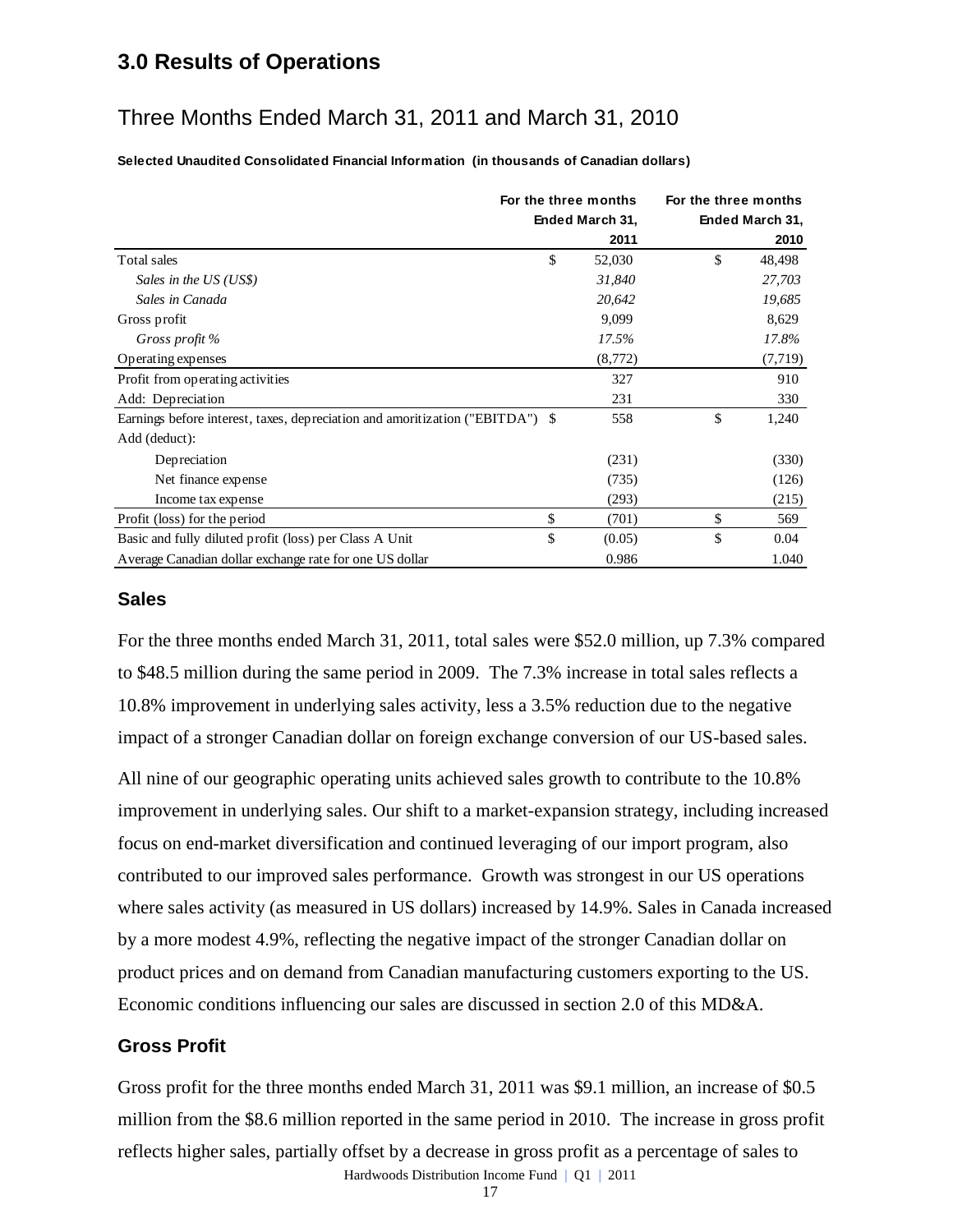17.5% in the first quarter of 2011, compared to 17.8% in the same period in 2010. We view a gross profit margin of 17.5% as appropriate given competitive conditions at this point in the business cycle. Under normal market conditions, we target a gross profit margin of 18% to 19%.

### **Operating Expenses**

Operating expenses were \$8.8 million in the first quarter of 2011, compared to \$7.7 million during the same period last year, an increase of \$1.1 million. This increase includes \$0.3 million in expenses associated with the proposed conversion of the Fund to a corporation, as discussed in section 2.0 of this report. A one-time credit related to proceeds from a lawsuit settlement that reduced expenses in the first quarter of 2010, but was not repeated in the 2011 period, accounts for a further \$0.3 million of the increase. The balance of the increase in operating expenses primarily reflects higher personnel costs, including higher benefit and incentive expense and an increase in number of employees required to support our market-expansion strategies. As a percentage of sales, first quarter 2011 operating expenses were 16.9% of sales, compared to 15.9% in 2010.

### **EBITDA**

For the three months ended March 31, 2011, we recorded EBITDA of \$0.6 million, compared to \$1.2 million during the same period in 2010. The \$0.6 million decrease in EBITDA reflects the \$1.1 million increase in operating expenses, partially offset by the \$0.5 million increase in gross profit.

### **Net Finance Expense**

For the three months ended March 31, 2011, net finance expense was \$0.7 million, compared to \$0.1 million in the three months ended March 31, 2010. The \$0.6 million increase in net finance expense is primarily due to an increase in the fair value of the non-controlling interest liability in the first quarter of 2011. The fair value of the non-controlling interest increased to \$3.8 million at March 31, 2011 from \$3.2 million at December 31, 2010, with the \$0.6 million increase in liability being recorded as a corresponding non-cash cost as part of net finance expense. No such change in fair value of the non-controlling interest occurred in the comparative 2010 period. In accordance with the accounting policies adopted under IFRS the non-controlling interest is now recorded at fair value, with the change in fair value being recorded in profit or loss for the period. Previously under Canadian GAAP the non-controlling interest was allocated its share of profit or loss (see section 6.2 of the report for further information).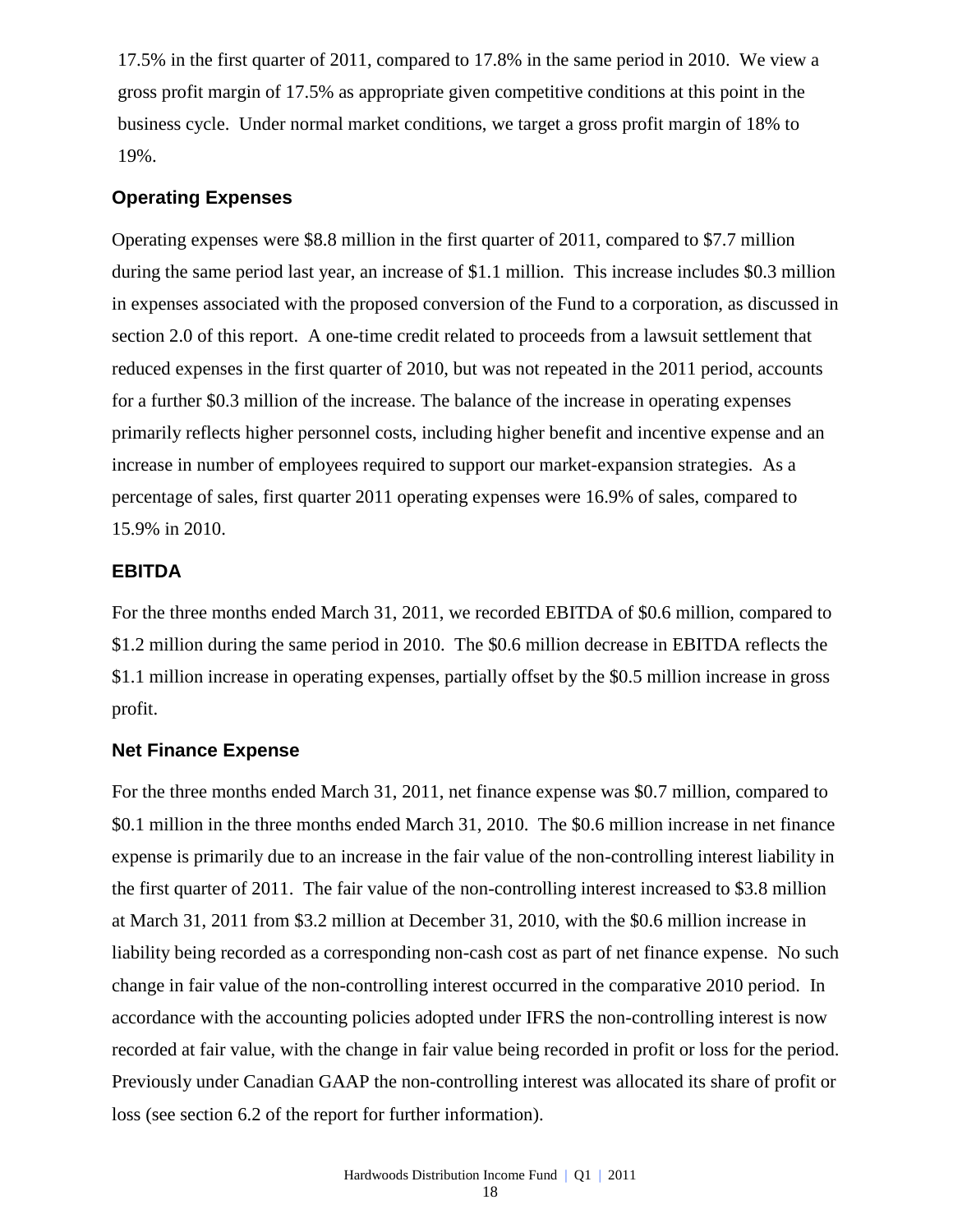### **Income Tax Expense**

An income tax expense of \$0.3 million was recorded in the first quarter of 2011, compared to \$0.2 million in the same period in 2010. The income tax expense in both periods primarily reflects the use of future tax assets to offset taxable income generated during the period.

### **Profit (Loss) for the Period**

Loss for the three months ended March 31, 2011 was \$0.7 million, compared to profit of \$0.6 million in 2010. The \$1.3 million reduction in profit primarily reflects the \$0.6 million decrease in EBITDA, the \$0.6 million increase in net finance expense, and the \$0.1 million decrease in income tax expense.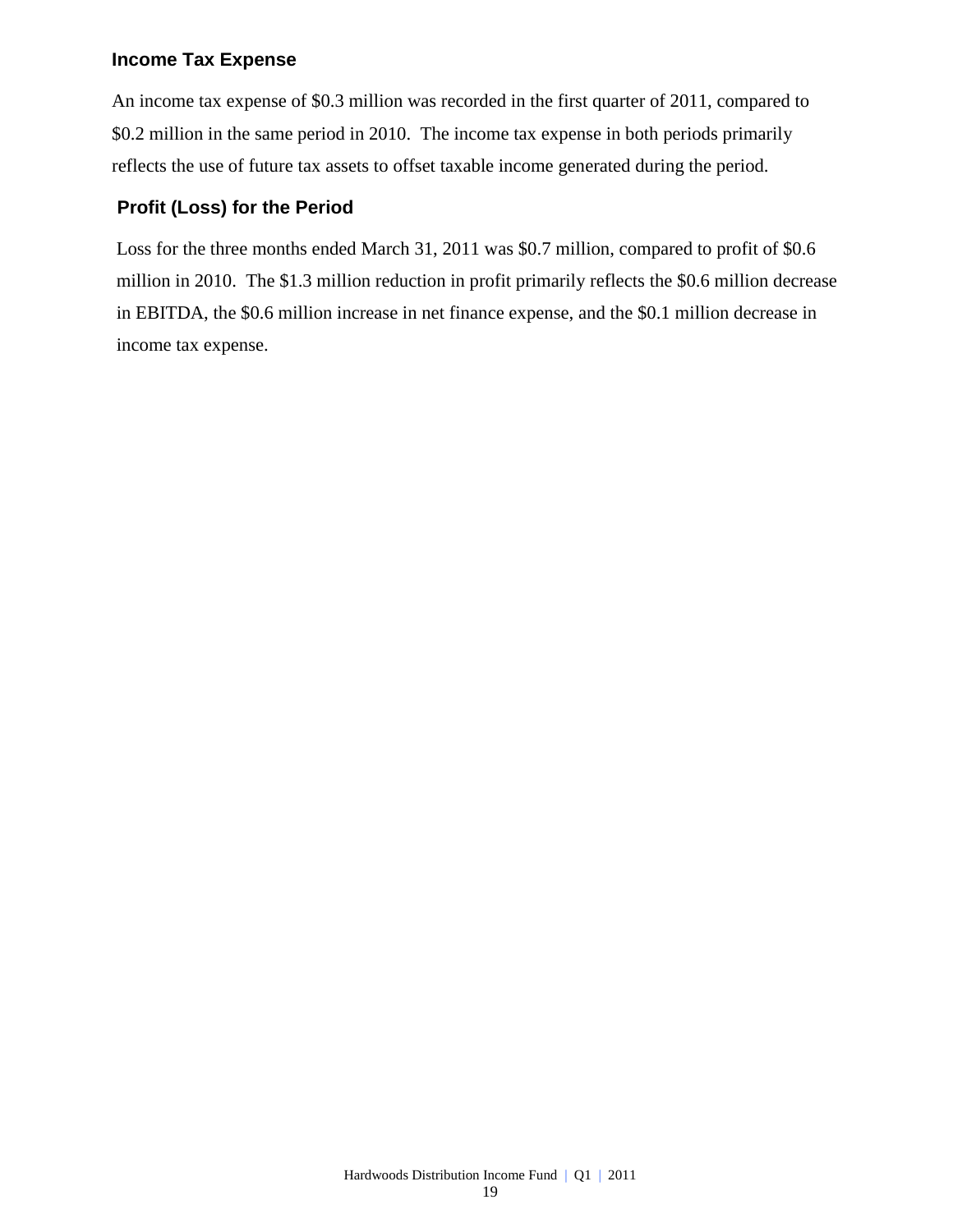# **4.0 Liquidity and Capital Resources**

# 4.1 Distributable Cash and Cash Distributions

#### **Selected Unaudited Consolidated Financial Information (in thousands of dollars except per unit amounts)**

|                                                                                          | Three months                          |      | Three months                          |
|------------------------------------------------------------------------------------------|---------------------------------------|------|---------------------------------------|
|                                                                                          | ended                                 |      | ended                                 |
|                                                                                          | March 31,                             |      | March 31,                             |
|                                                                                          | 2011                                  |      | 2010                                  |
| Net cash provided by (used in) operating activities                                      | \$<br>828                             | \$   | (3,579)                               |
| Increase (decrease) in non-cash operating working capital                                |                                       |      |                                       |
| and income taxes paid / received                                                         | (81)                                  |      | 4,797                                 |
|                                                                                          | 747                                   |      | 1,218                                 |
| Principal repayments on finance lease obligation                                         | (168)                                 |      | (195)                                 |
| Capital expenditures                                                                     | (42)                                  |      | (31)                                  |
| Distributable Cash                                                                       | \$<br>537                             | $\$$ | 992                                   |
| Distributions relating to the period:                                                    |                                       |      |                                       |
| Class A Units                                                                            | \$                                    | \$   |                                       |
| (1)<br>Class B Units                                                                     |                                       |      |                                       |
| <b>Total Units</b>                                                                       | \$                                    | \$   |                                       |
| Class A Units outstanding<br>Class B Units outstanding<br><b>Total Units outstanding</b> | 14,524,749<br>3,602,500<br>18,127,249 |      | 14,410,000<br>3,602,500<br>18,012,500 |
| Distributable Cash per Total Units                                                       | \$<br>0.030                           | \$   | 0.055                                 |
| Distributions relating to the period:                                                    |                                       |      |                                       |
| Class A Units                                                                            | \$                                    | \$   |                                       |
| (1)<br>Class B Units                                                                     | \$                                    | \$   |                                       |
| <b>Total Units</b>                                                                       | \$                                    | \$   |                                       |
| (2)<br>Payout ratio                                                                      | 0.0%                                  |      | 0.0%                                  |
|                                                                                          | March 23, 2004                        |      |                                       |
|                                                                                          | to March 31,                          |      |                                       |
|                                                                                          | 2011                                  |      |                                       |
| Cumulative since inception:                                                              |                                       |      |                                       |
| Distributable Cash                                                                       | (3)<br>80,122                         |      |                                       |
| Distributions relating to the period                                                     | 66,754                                |      |                                       |
| (2)<br>Payout ratio                                                                      | 83.3%                                 |      |                                       |

**<sup>1</sup>** On January 10, 2006, Hardwoods Specialty Products LP and Hardwoods Specialty Products US LP, limited partnerships in each of which the Fund owns an 80% interest, announced that quarterly distributions were suspended on the Class B LP and Class B US LP units. The Class B LP units and Class B US LP units represent a 20% interest in Hardwoods Specialty Products LP and Hardwoods Specialty Products US LP, respectively. No distributions are to be paid on the Class B LP units and Class B US LP units unless distributions in stipulated minimum amounts are paid on the units in the limited partnerships held by the Fund, and in certain other circumstances. Accordingly, no distributions have been declared since the third quarter of 2005 to the non-controlling interests. No liability for distributions payable to the non-controlling interests is reflected in the March 31, 2011 balance sheet.

<sup>2</sup> Payout ratio measures the ratio of distributions by the Fund relating to the period to Distributable Cash for the period.

<sup>3</sup> Information for Q1, 2010 and Q1, 2011 are in accordance with IFRS. All other periods are in accordance with Canadian GAAP.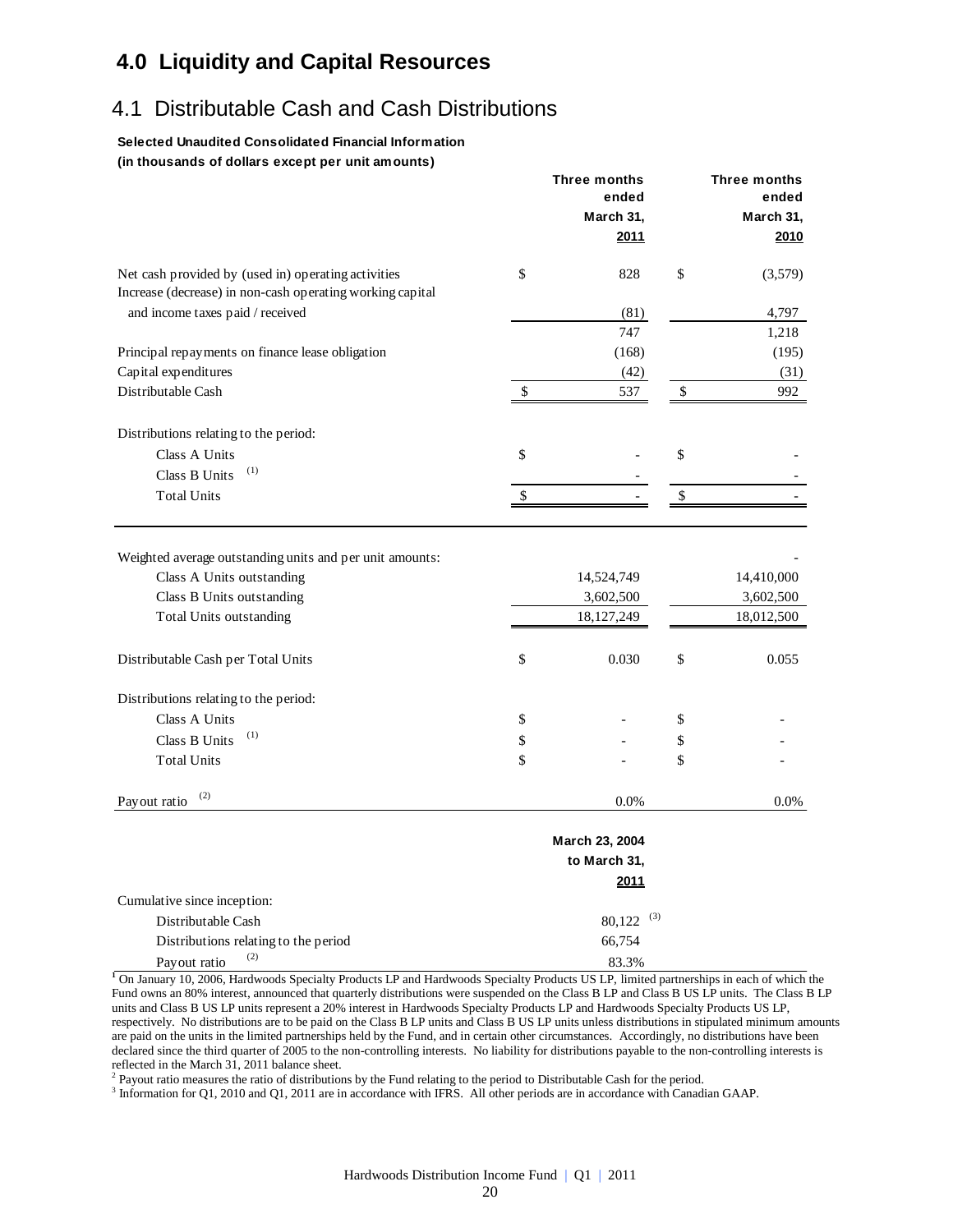In the three months ended March 31, 2011 the Fund and its subsidiaries generated total Distributable Cash available to Class A and Class B Unitholders of \$0.5 million, or \$0.03 per unit. No distributions were made relating to the period.

When distributions are declared by Trustees of the Fund, they are paid on Class A Units at the end of the month following the month in which the cash is earned. Distributions may also be made quarterly on Class B Units in an amount equivalent on an after-tax per-unit basis to distributions made on Class A Units, pursuant to the terms of a subordination agreement as outlined in the Fund's Annual Information Form. Except as outlined in the terms of the subordination agreement with the Class B Units, there are no limitations on distributions from the subsidiaries of the Fund arising from the existence of a minority interest in a subsidiary of the Fund. Further description of the subordination arrangement is included in the notes to the accompanying Interim Financial Statements.

On November 3, 2008, the Trustees of the Fund suspended monthly cash distributions until such time as market conditions strengthened and the Fund's financial performance stabilized. Since its initial public offering on March 23, 2004, the Fund has paid \$66.8 million in distributions, representing 83.3% of Distributable Cash generated since its inception. Since distributions were suspended ten fiscal quarters ago, cumulative Distributable Cash has been \$2.8 million. More recently, in the last four quarters, the Fund has generated \$3.7 million in Distributable Cash.

Based on this most recent four-quarter performance and a positive outlook for sustainable and more predictable cash generation by the Business, the Board has announced it intends to institute a quarterly dividend of \$0.02 per share in the third quarter of 2011, following the Fund's proposed conversion to a corporation. The first quarterly dividend is expected to be payable in October 2011. Confirmation of the actual amounts and timing of any future post-conversion dividends declared will vary depending on, among other things, earnings, financing requirements, and the satisfaction of solvency tests imposed by the new corporations governing statute for the declaration of dividends and other relevant factors.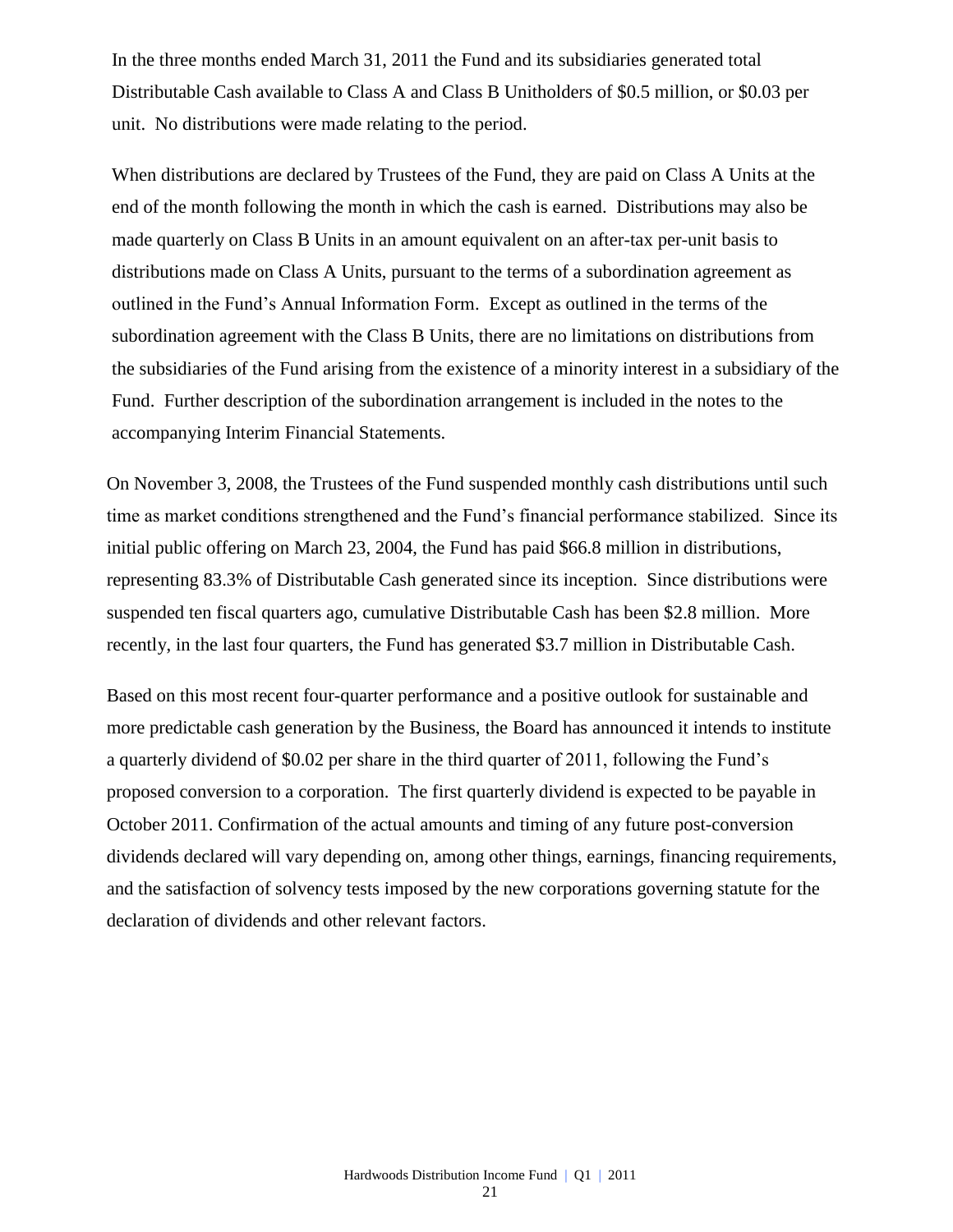# 4.2 Standardized Distributable Cash and Cash Distributions

#### **Selected Unaudited Consolidated Financial Information (in thousands of dollars except per unit amounts)**

|                                                                                                                                                      | <b>Three months</b><br>Three months<br>ended<br>ended<br>March 31,<br>March 31,<br>2011 |                                        |              |                                       |  |
|------------------------------------------------------------------------------------------------------------------------------------------------------|-----------------------------------------------------------------------------------------|----------------------------------------|--------------|---------------------------------------|--|
| Net cash provided by (used in) operating activities                                                                                                  | \$                                                                                      | 828                                    | \$           | (3,579)                               |  |
| Capital expenditures                                                                                                                                 |                                                                                         | (42)                                   |              | (31)                                  |  |
| Standardized Distributable Cash                                                                                                                      | \$                                                                                      | 786                                    | $\mathbb{S}$ | (3,610)                               |  |
| Distributions relating to the period:                                                                                                                |                                                                                         |                                        |              |                                       |  |
| Class A Units<br>Class B Units <sup>(1)</sup>                                                                                                        | \$                                                                                      |                                        | \$           |                                       |  |
| <b>Total Units</b>                                                                                                                                   | \$                                                                                      |                                        | \$           |                                       |  |
| Weighted average outstanding units and per unit amounts:<br>Class A Units outstanding<br>Class B Units outstanding<br><b>Total Units outstanding</b> |                                                                                         | 14,524,749<br>3,602,500<br>18,127,249  |              | 14,410,000<br>3,602,500<br>18,012,500 |  |
| Standardized Distributable Cash per Total Units                                                                                                      | \$                                                                                      | 0.043                                  | \$           | (0.200)                               |  |
| Distributions per Total Units                                                                                                                        | $\mathbb{S}$                                                                            |                                        | \$           |                                       |  |
| (2)<br>Standardized payout ratio                                                                                                                     |                                                                                         | 0.0%                                   |              | $0.0\%$                               |  |
|                                                                                                                                                      |                                                                                         | March 23, 2004<br>to March 31,<br>2011 |              |                                       |  |
| Cumulative since inception:                                                                                                                          |                                                                                         |                                        |              |                                       |  |
| Standardized Distributable Cash                                                                                                                      |                                                                                         | (3)<br>90,813                          |              |                                       |  |
| Distributions relating to the period                                                                                                                 |                                                                                         | 66,754                                 |              |                                       |  |
| Standardized Payout ratio <sup>(2)</sup>                                                                                                             |                                                                                         | 73.5%                                  |              |                                       |  |

**<sup>1</sup>** On January 10, 2006, Hardwoods Specialty Products LP and Hardwoods Specialty Products US LP, limited partnerships in each of which the Fund owns an 80% interest, announced that quarterly distributions were suspended on the Class B LP and Class B US LP units. The Class B LP units and Class B US LP units represent a 20% interest in Hardwoods Specialty Products LP and Hardwoods Specialty Products US LP, respectively. No distributions are to be paid on the Class B LP units and Class B US LP units unless distributions in stipulated minimum amounts are paid on the units in the limited partnerships held by the Fund, and in certain other circumstances. Accordingly, no distributions have been declared since the third quarter of 2005 to the non-controlling interests. No liability for distributions payable to the non-controlling interests is reflected in the March 31, 2011 balance sheet.

<sup>2</sup> Payout ratio measures the ratio of distributions by the Fund relating to the period to Standardized Distributable Cash for the period.

<sup>3</sup> Information for Q1, 2010 and Q1, 2011 are in accordance with IFRS. All other periods are in accordance with Canadian GAAP.

In addition to our Distributable Cash, the Interpretive Guidance also recommends disclosure of Standardized Distributable Cash. This is provided in the table above. We believe that the calculation of Standardized Distributable Cash distorts the Fund's quarter-to-quarter distributable cash and payout ratios, as our non-cash operating working capital fluctuates significantly as a result of the seasonality of our business and significant changes in market demand for our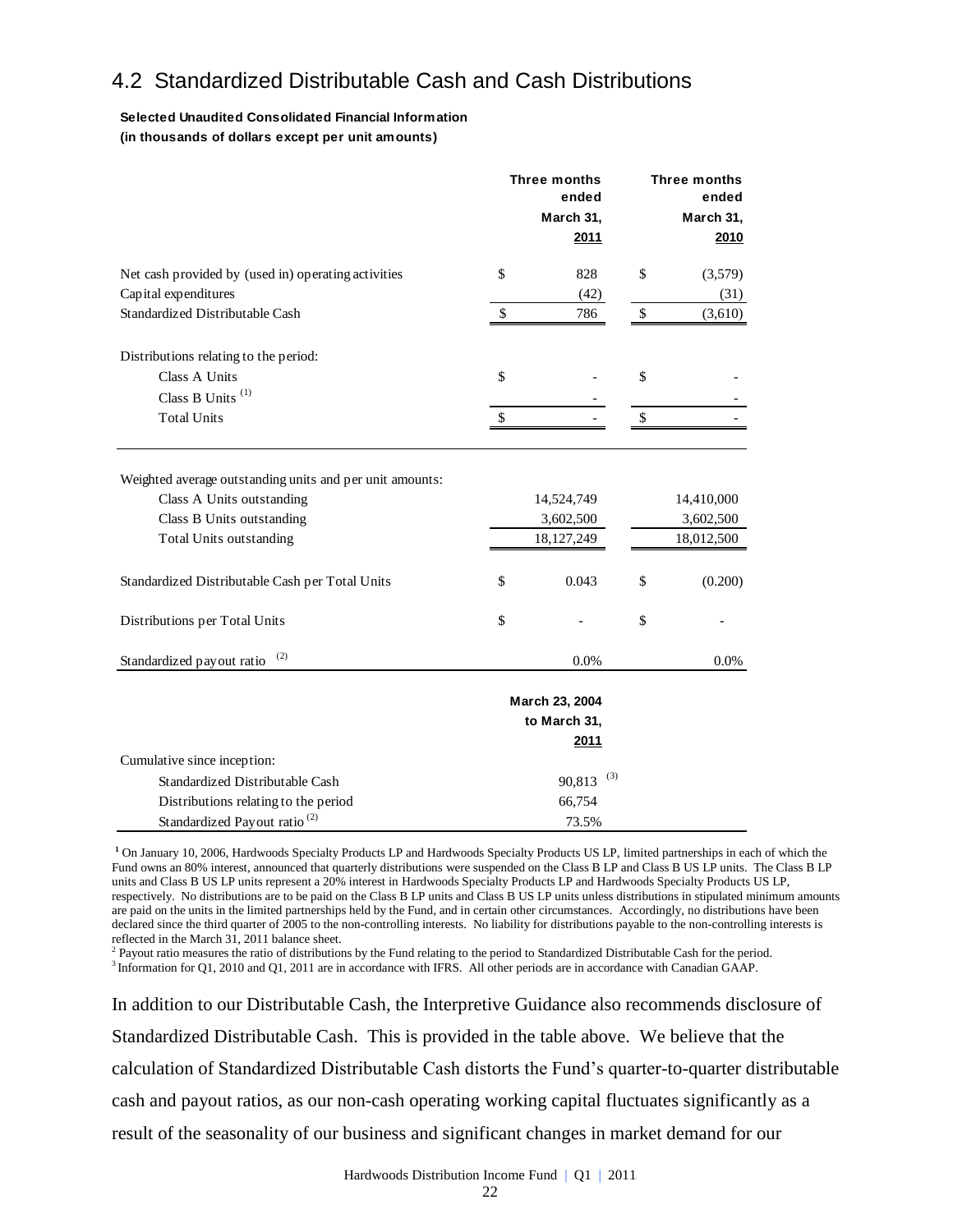products. The board of directors of our operating entities looks beyond quarter-to-quarter fluctuations in working capital when making decisions regarding monthly distributions. The definition of Standardized Distributable Cash also does not include principle payments on finance lease obligations, which in the case of the Fund is monthly auto lease expense. As a result, we believe that our historical measure of Distributable Cash is a better measure for determining our operating performance.

The table below reconciles Standardized Distributable Cash to our Distributable Cash.

#### **Selected Unaudited Consolidated Financial Information**

| (in thousands of dollars)                                                                  |                       |       |           |                       |
|--------------------------------------------------------------------------------------------|-----------------------|-------|-----------|-----------------------|
|                                                                                            | Three months<br>ended |       |           | Three months<br>ended |
|                                                                                            | March 31.             |       | March 31, |                       |
|                                                                                            |                       | 2011  |           | 2010                  |
| Standardized Distributable Cash                                                            | \$                    | 786   | \$        | (3,610)               |
| Increase (decrease) in non-cash operating working capital and income taxes paid / received |                       | (81)  |           | 4.797                 |
| Principal repayments on finance lease obligation                                           |                       | (168) |           | (195)                 |
| Distributable Cash                                                                         |                       | 537   | JЪ.       | 992                   |

# 4.3 Working Capital

Our business requires an ongoing investment in working capital, comprised of accounts receivable, income taxes recoverable, inventory, and prepaid expenses, partly offset by shortterm credit provided by suppliers in the form of accounts payable and accrued liabilities. Our investment in working capital fluctuates from quarter-to-quarter based on factors such as seasonal sales demand, strategic purchasing decisions taken by management, and the timing of collections from customers and payments made to our suppliers. Historically the first and fourth quarters are seasonally slower periods for construction activity and therefore demand for hardwood products decreases. As a result, sales and working capital requirements may be lower in these quarters. A summary of changes in our non-cash operating working capital during the three months ended March 31, 2011 and 2010 is provided below.

| (in thousands of Canadian dollars)                        |                         |                                                      |         |  |
|-----------------------------------------------------------|-------------------------|------------------------------------------------------|---------|--|
| Source (use) of funds                                     | ended March<br>31, 2011 | Three months Three months<br>ended March<br>31, 2010 |         |  |
|                                                           |                         |                                                      |         |  |
| Accounts receivable                                       | \$<br>$(5,500)$ \$      |                                                      | (5,297) |  |
| Income taxes (paid) received                              | 1.796                   |                                                      | (59)    |  |
| Inventory                                                 | 808                     |                                                      | (488)   |  |
| Prepaid expenses                                          | 143                     |                                                      | 175     |  |
| Accounts payable and accrued liabilities                  | 2.904                   |                                                      | 967     |  |
| <b>Provisions</b>                                         | (70)                    |                                                      | (95)    |  |
| Decrease (increase) in non-cash operating working capital | \$<br>81                | \$.                                                  | (4,797) |  |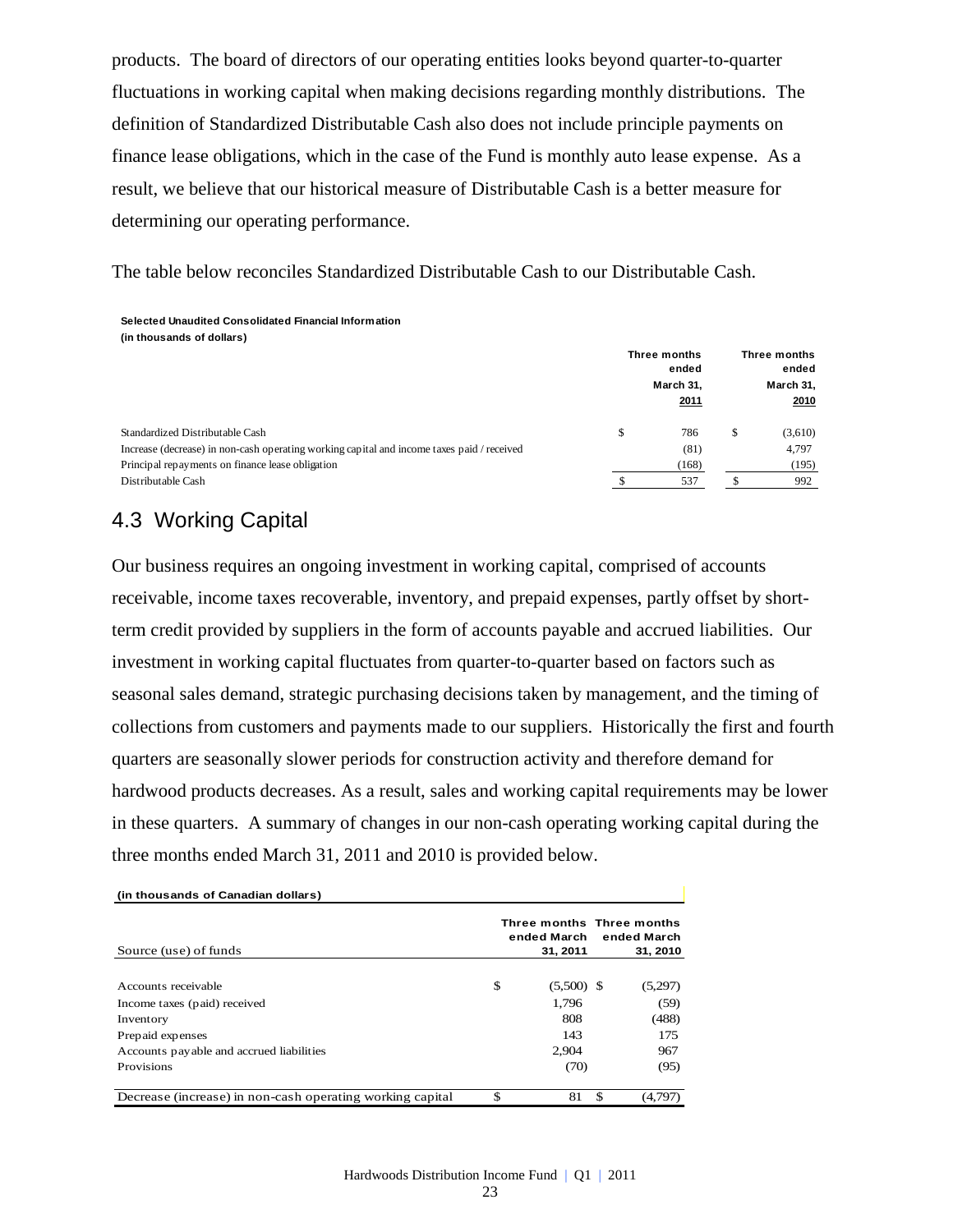Continued compliance with financial covenants under our credit facilities is important to ensure that we maintain adequate availability of financing to meet our working capital requirements. The terms of our revolving credit facilities are addressed in section 4.6 of this report.

# 4.4 Capital Expenditures and Productive Capacity

Our capital expenditures are typically low as we lease all of our buildings and contract out all freight delivery services. Capital expenditures are principally for the replacement of forklifts, furniture and fixtures, leasehold improvements and computer equipment. Between 2007 and 2010 we closed a total of 10 branch locations in response to weak economic conditions. These closures have freed up additional forklift capacity and reduced our need to purchase replacement forklift equipment. We also generally decreased our discretionary cash outlays for capital items during this period as we shifted our focus to cost reduction and cash conservation. As a result, our total capital expenditures amounted to just \$74,000 in 2010, and were \$42,000 in the first quarter of 2011. The Fund's subsidiaries also lease automobiles for the use of its outside sales representatives and certain managers. For the three months ended March 31, 2011 principle payments on automobile finance lease obligation was \$0.2 million (2010 - \$0.2 million). Despite the reduced spending on capital expenditures, we believe we have made sufficient expenditures to sustain productive capacity of our business as it relates to our needs for property, plant and equipment.

In addition to maintaining the productive capacity of our property, plant and equipment, we also manage the productive capacity of our business in terms of: (1) available distribution infrastructure; and (2) maintenance of a skilled work force.

Available distribution infrastructure refers to the physical capacity of the distribution network maintained by our business, and may be measured in terms of the number and total square footage of distribution centres in operation. Since the Fund's IPO in March 2004, we have made a number of adjustments to our distribution network, including opening, closing, and relocating some of our distribution facilities. In response to the lengthy market downturn, we downsized our distribution infrastructure, closing a total of ten branches between 2007 and 2010. We believe these reductions are appropriate to better match our productive capacity to current market demand.

| Selected Unaudited Consolidated Financial Information |                    |                    |                    |              |                |                 |  |  |  |  |
|-------------------------------------------------------|--------------------|--------------------|--------------------|--------------|----------------|-----------------|--|--|--|--|
|                                                       | March 31.          | December 31.       | December 31.       | December 31. | December 31.   | December 31.    |  |  |  |  |
|                                                       | 2011               | 2010               | 2009               | 2008         | 2007           | 2006            |  |  |  |  |
| Number of distribution centres in operation           | 26                 | 26                 | 27                 | 29           | 36             | 36              |  |  |  |  |
| Total square footage of distribution centres          | $0.9$ million s.f. | $0.9$ million s.f. | $1.0$ million s.f. | million s.f  | .3 million s.f | .3 million s.f. |  |  |  |  |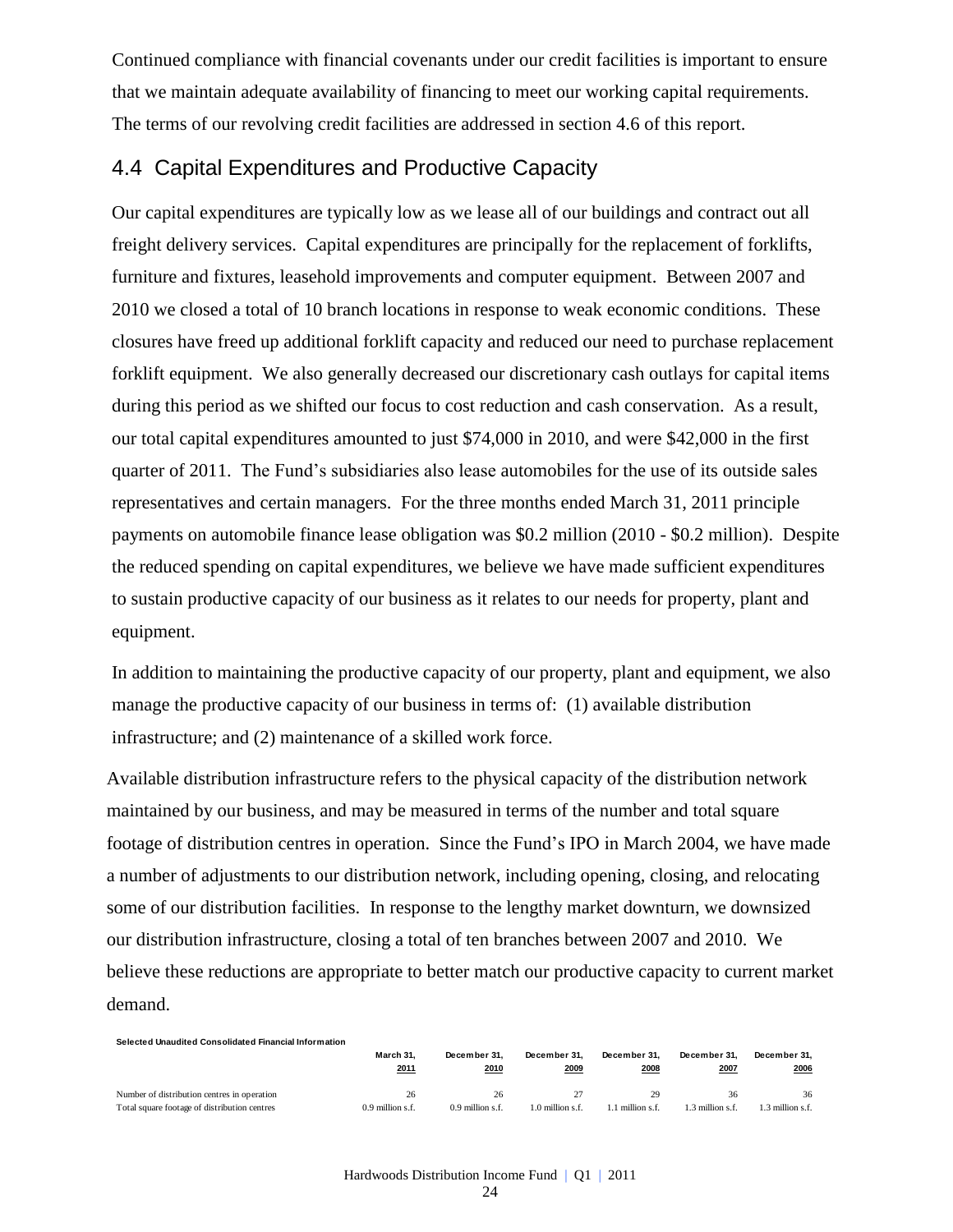Maintenance of a skilled workforce is also important to managing the productive capacity of our business. Our staffing levels reflect decisions regarding our distribution network and our expectations for sales demand, based upon prevalent economic conditions. Trends in our workforce capacity, as measured in terms of number of employees and average annual sales dollars per employee, are summarized below. Although the productive capacity of our human capital is difficult to measure directly, we believe the productive capacity of our business in terms of our human capital relative to available market demand, as measured by sales, has been largely sustained. Our total number of employees increased by 3 in the first quarter of 2011.

**Selected Unaudited Consolidated Financial Information** 

|                                                                | March 31. | December 31. | December 31. | December 31. | December 31. | December 31. |
|----------------------------------------------------------------|-----------|--------------|--------------|--------------|--------------|--------------|
|                                                                | 2011      | 2010         | 2009         | 2008         | 2007         | 2006         |
| Number of employees<br>Annual sales per employee (\$ millions) | 175<br>.  |              | 159          | 190<br>1.3   | 236<br>1.4   | 252<br>1.4   |

# 4.5 Utilization of Distributable Cash

**Selected Unaudited Consolidated Financial Information (in thousands of dollars)**

|                                                           | 3 months ended<br>March 31,<br>2011 |    | 3 months ended<br>March 31,<br>2010 |
|-----------------------------------------------------------|-------------------------------------|----|-------------------------------------|
| Distributable Cash                                        | \$<br>537                           | \$ | 992                                 |
| Cash Distributions paid in the period                     |                                     |    |                                     |
| Distributable Cash retained (shortfall)                   | \$<br>537                           | \$ | 992                                 |
| Decrease (increase) in non-cash operating working capital |                                     |    |                                     |
| and income taxes paid / received                          | 81                                  |    | (4,797)                             |
| Decrease (increase) in long-term receivables              | 46                                  |    | 163                                 |
| Proceeds from disposal of property, plant and equipment   | 49                                  |    | 19                                  |
| Decrease (increase) in bank indebtedness, net of cash     | \$<br>713                           | S. | (3,623)                             |

Our utilization of Distributable Cash and its relation to working capital use and bank line financing are summarized in the preceding table.

For the three months ended March 31, 2011, the Fund generated Distributable Cash of \$0.5 million and paid no cash distributions. We decreased our investment in non-cash operating working capital and income taxes by \$0.1 million, and generated a further \$0.1 million in cash from reducing our investment in long-term receivables and from realizing proceeds from the sale of property, plant and equipment. Combined, these actions decreased our bank indebtedness (net of cash) by \$0.7 million in the first quarter of 2011.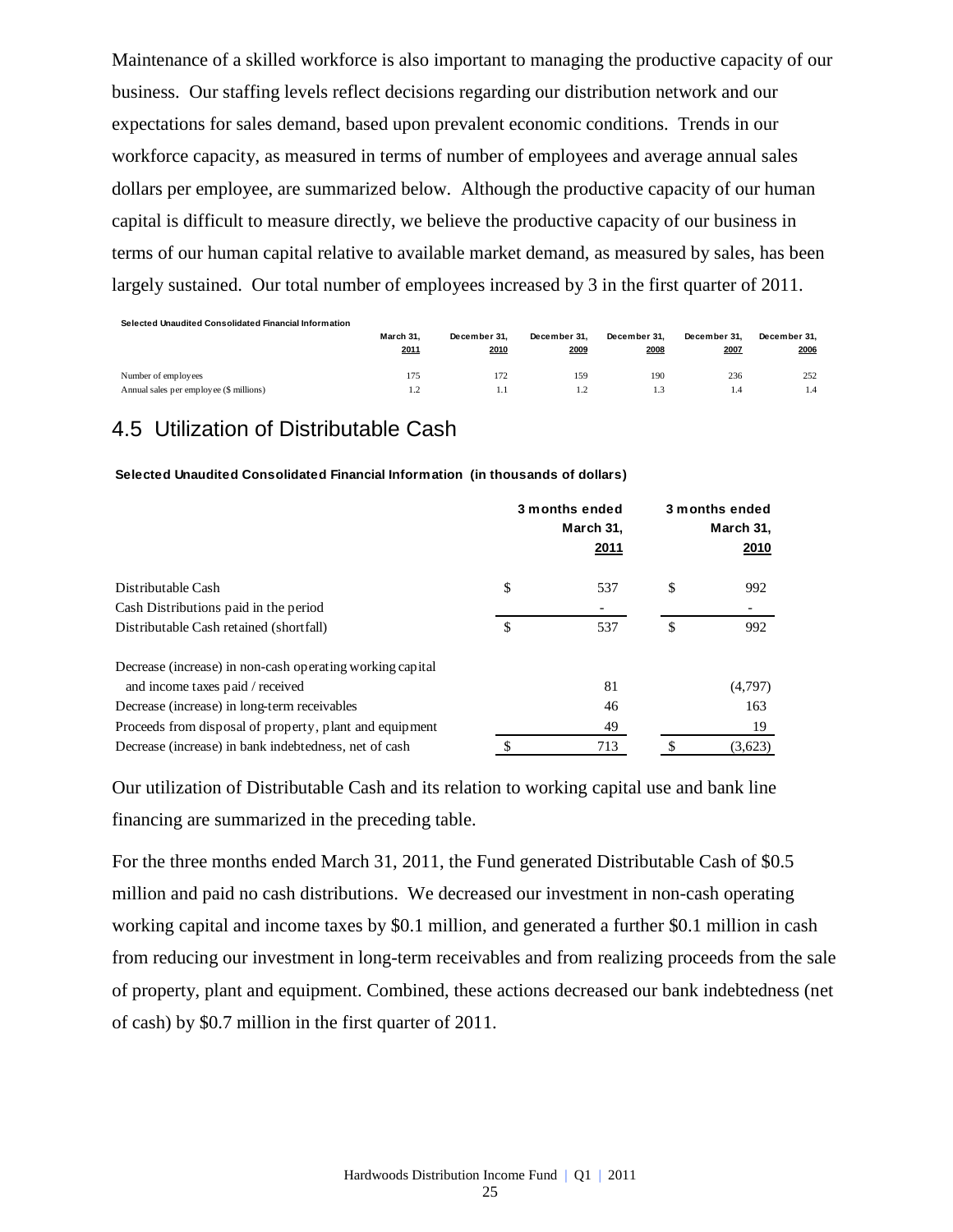# 4.6 Revolving Credit Facilities and Debt Management Strategy

**Selected Unaudited Consolidated Financial Information (in thousands of dollars)**

|                                         | As at<br>March 31, 2011 | As at<br>December 31, 2010 |           |  |
|-----------------------------------------|-------------------------|----------------------------|-----------|--|
| Cash and cash equivalents               | \$<br>(188)             | \$                         | (43)      |  |
| <b>Bank</b> indebtedness                | 6,062                   |                            | 6,745     |  |
| Net Debt                                | 5,874                   |                            | 6,702     |  |
| Fund unit liability                     | 144,588                 |                            | 144,366   |  |
| Net deficit attributable to Unitholders | (85,097)                |                            | (83, 557) |  |
| <b>Total Capitalization</b>             | 65,365                  |                            | 67,511    |  |
| Net debt to total capitalization        | 9.0%                    |                            | 9.9%      |  |

The Fund considers its capital to be bank indebtedness (net of cash) and the Fund unit liability, less the net deficit attributable to Unitholders. As discussed previously in section 4.5 of this report, we decreased our net debt by \$0.7 million during the three months ended March 31, 2011. The impact of a stronger Canadian dollar (as at March 31, 2011 compared to December 31, 2010) on the conversion of our US dollar bank line reduced our debt by a further \$0.1 million. Combined, the Fund's net debt balance decreased by \$0.8 million to \$5.9 million at March 31, 2011, from \$6.7 million at December 31, 2010. Overall net debt compared to total capitalization stood at 9.0% as of March 31, 2011, compared to 9.9% at December 31, 2010.

We have independent credit facilities in both Canada and the U.S. These facilities may be drawn down to meet short-term financing requirements such as fluctuations in non-cash working capital, and in the case of the Canadian credit facility to also make capital contributions to the Fund's US operating subsidiary. The amount made available under our Canadian and US revolving credit facilities is, from time-to-time, limited to the extent of the value of certain accounts receivable and inventories held by subsidiaries of the Fund. Credit facilities also require ongoing compliance with certain credit ratios. A summary of our credit facilities at March 31, 2011 is provided in the following table.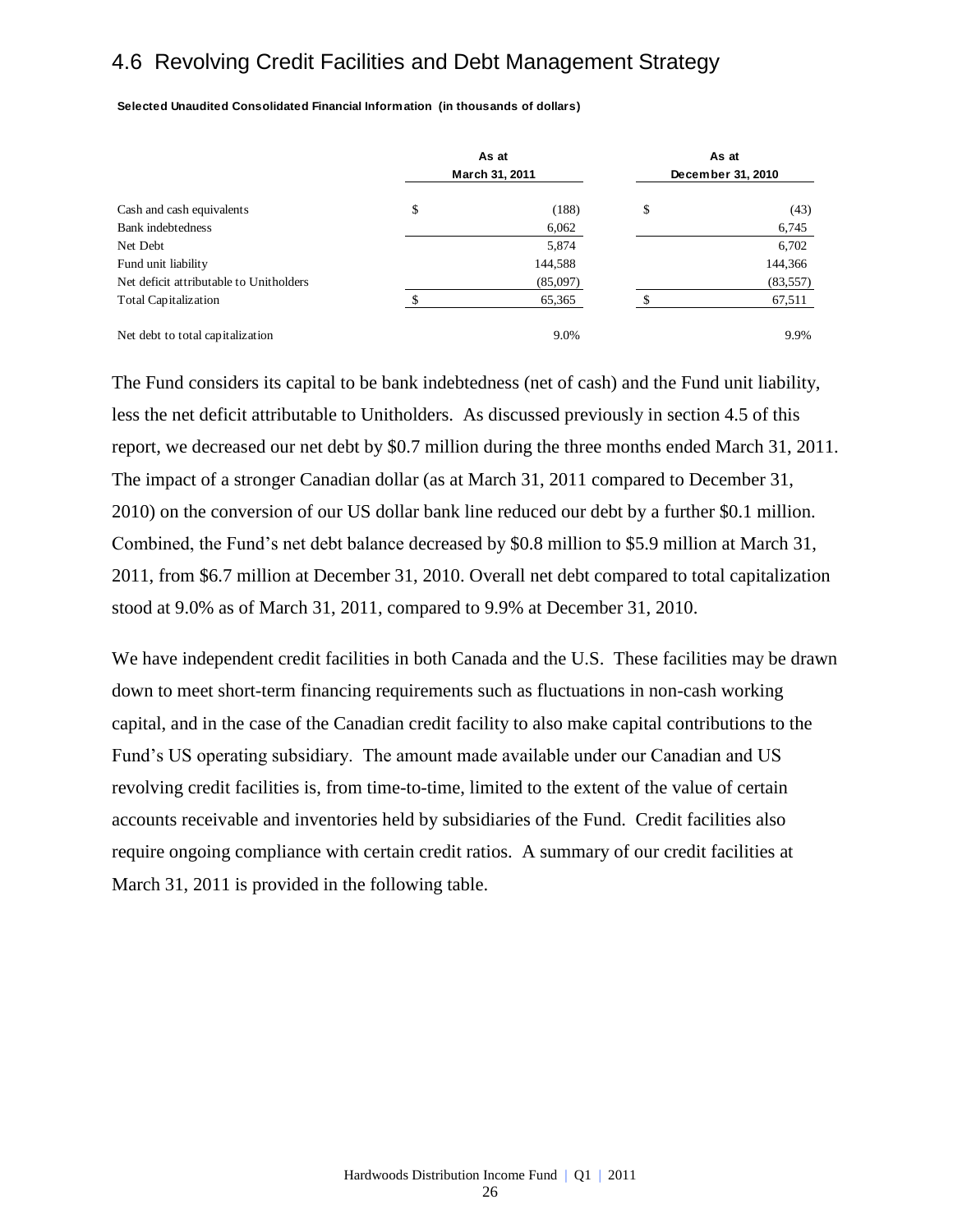|                                                                                                   | <b>Canadian Credit</b> | <b>US Credit</b>                                                                                                                      |
|---------------------------------------------------------------------------------------------------|------------------------|---------------------------------------------------------------------------------------------------------------------------------------|
|                                                                                                   | <b>Facility</b>        | Facility                                                                                                                              |
| Maximum borrowings under credit facility                                                          | \$15 million           | \$24.9 million (US\$25 million)                                                                                                       |
| Credit facility expiry date                                                                       | August 7, 2012         | September 30, 2011                                                                                                                    |
| Available to borrow                                                                               | $$12.7$ million        | $$18.0$ million (US\$18.5 million)                                                                                                    |
| Credit facility borrowings                                                                        | \$ 0.0 million         | 5.7 million (US\$ 5.8 million)                                                                                                        |
| Unused credit facility available                                                                  | \$12.7 million         | \$12.3 million (US\$12.7 million)                                                                                                     |
| Financial covenants:<br>a. (EBITDA - Cash Taxes - Capital Expenditures) / Interest <sup>(1)</sup> |                        |                                                                                                                                       |
| Covenant minimum                                                                                  | 1.1                    |                                                                                                                                       |
| Covenant actual                                                                                   | 14.8                   |                                                                                                                                       |
| b. Minimum Trailing EBITDA covenant                                                               |                        | Covenant does not apply when<br>the unused credit facility available<br>exceeds US\$4.0 million, which it<br>did as at March 31, 2011 |

#### **Selected Unaudited Consolidated Financial Information (in thousands of dollars)**

**<sup>1</sup>** EBITDA and Interest calculated on a trailing twelve month basis in accordance with the terms of the Canadian credit facility.

The principal terms of the credit facilities of Hardwoods LP and Hardwoods US LP are available at [www.sedar.com.](http://www.sedar.com/)

The terms of the agreements with our lenders provide that distributions cannot be made to our unitholders in the event that our subsidiaries are not compliant with their financial covenants. As shown in the preceding table, our operating subsidiaries were compliant with all required credit ratios as at March 31, 2011, and accordingly there were no restrictions on distributions arising from non-compliance with financial covenants.

Our debt management strategy is to roll and renew (as opposed to repay and retire) our revolving credit facilities in Canada and the US when they expire in August 2012 and September 2011, respectively. Discussions are presently underway with respect renewal or replacement of our US credit facility which expires in September of this year. Based upon such discussions, we do not anticipate any difficulties in renewing or securing replacement financing for this credit facility. We do not intend to restrict future distributions in order to fully extinguish our bank debt obligations upon their maturity. The amount of bank debt that will actually be drawn upon our available revolving credit facilities will depend upon the seasonal and cyclical needs of the business, and the cash generating capacity of the Fund. When making distribution decisions, we will consider the amount of financial leverage, and therefore bank debt, we believe is appropriate for the Fund given existing and expected market conditions and available business opportunities. Our focus has been on cash conservation and maximizing liquidity until such time as market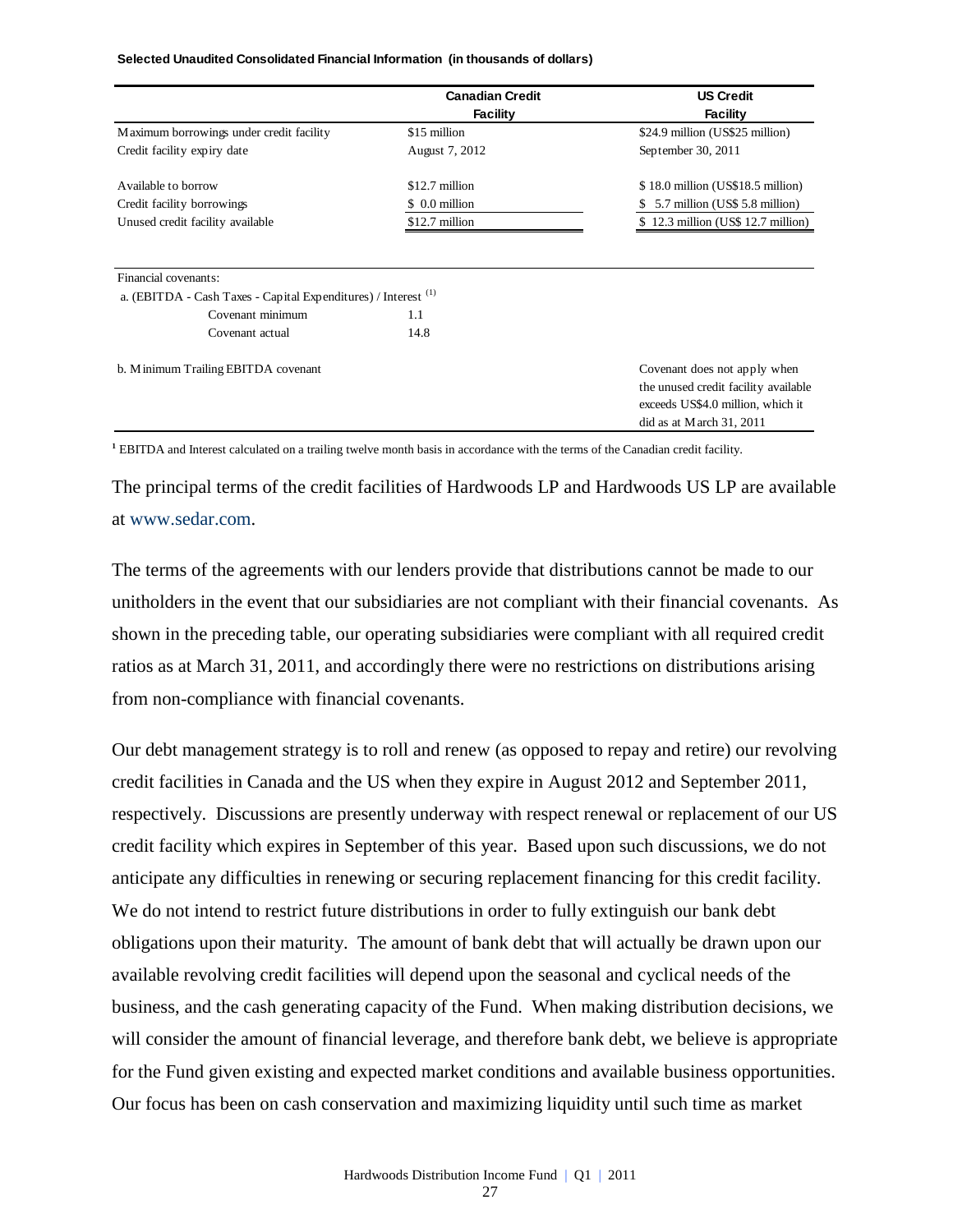conditions and the Fund's financial performance and cash generating performance have stabilized. We do not target a specific financial leverage amount.

# 4.7 Contractual Obligations

The table below sets forth our contractual obligations as at March 31, 2010. These obligations relate to leases on various premises and automobiles, and become due in the fiscal years indicated.

#### **(in thousands of Canadian dollars)**

| Total                                                     |  | 2011 |  | 2012 |  | 2013 |  | 2014 |  |  | <b>2016</b> and<br>2015 thereafter |  |
|-----------------------------------------------------------|--|------|--|------|--|------|--|------|--|--|------------------------------------|--|
| \$ 15,082 \$ 3,849 \$ 4,199 \$ 3,267 \$ 2,511 \$ 1,205 \$ |  |      |  |      |  |      |  |      |  |  | 51                                 |  |

# 4.8 Off-Balance Sheet Arrangements

The Fund has no off-balance sheet arrangements.

# **5.0 Related Party Transactions**

Related parties refers to affiliates of the previous owners of the Business who have retained a 20% interest in Hardwoods through ownership of Class B Hardwoods LP units and Class B Hardwoods USLP units, respectively. For the three months ended March 31, 2011, sales of \$0.1 million were made to related parties, and the subsidiaries of the Fund purchased \$26,000 from related parties. These sales and purchases took place at prevailing market prices.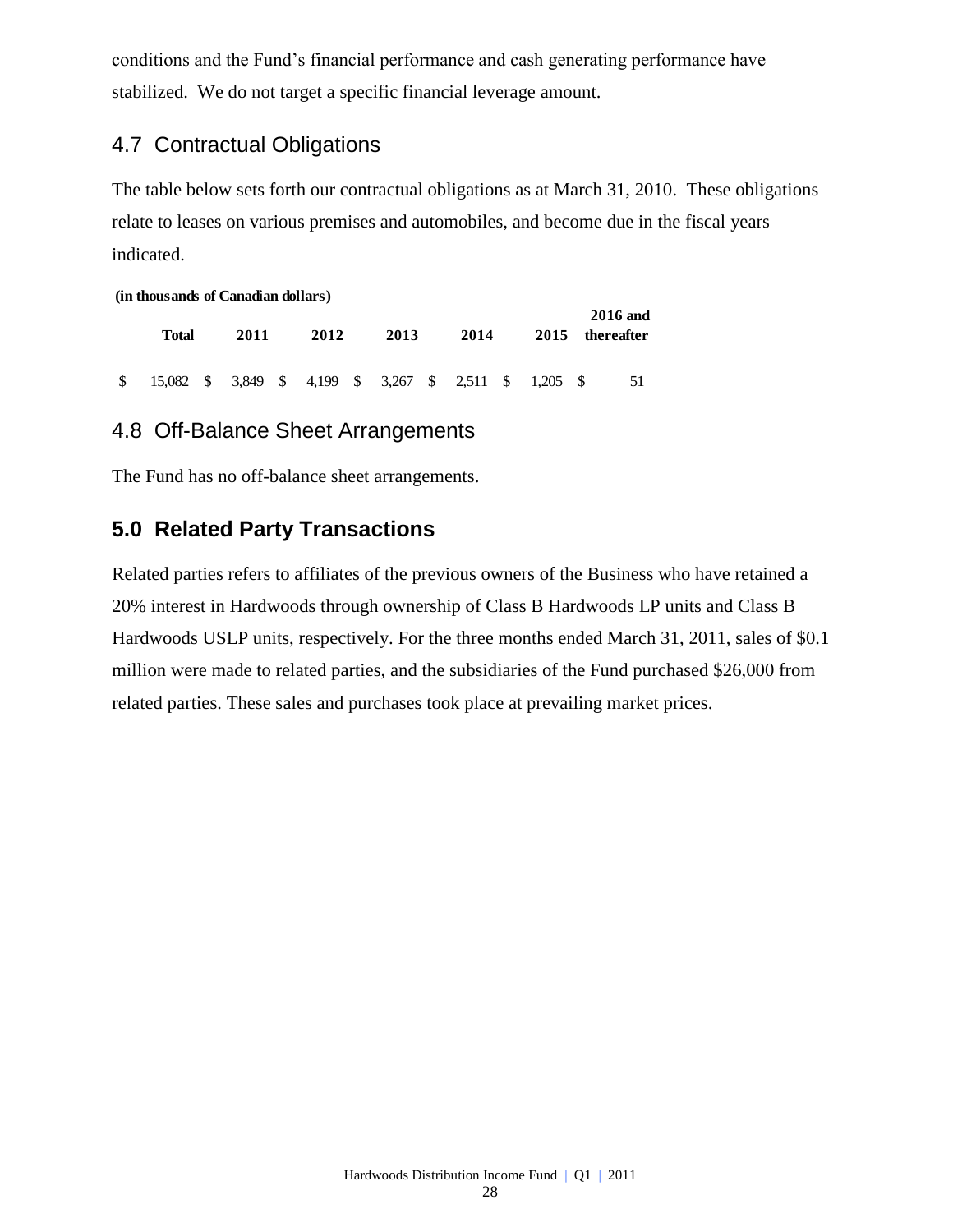# **6.0 Critical Accounting Estimates and Adoption of Changes in Accounting Policies**

# 6.1 Critical Accounting Estimates

The preparation of financial statements in accordance with IFRS requires that we make estimates and assumptions that can have a material impact on our results of operations as reported on a periodic basis. We base our estimates and assumptions on past experience and other factors that are deemed reasonable under the circumstances. Actual results could differ from these estimates. The critical estimates used in preparing our financial statements are:

*Accounts Receivable Provision*: Due to the nature of our business and the credit terms we provide to our customers, we anticipate that a certain portion of required customer payments will not be made, and we maintain an allowance for these doubtful accounts. The allowance is based on our estimate of the potential of recovering our accounts receivable, and incorporates current and expected collection trends.

*Valuation of Inventories:* We anticipate that the net realizable value of our inventory could be affected by market shifts or damage to our products. Our inventory is valued at the lower of cost and net realizable value.

*Deferred income Taxes:* We are required to make estimates and assumptions regarding future business results, as well as the amount and timing of certain future discretionary tax deductions available to the Fund. These estimates and assumptions can have a material impact upon the amount of deferred income tax assets and liabilities that we recognize.

*Fair Value of Non-Controlling Interest:* We are required to estimate the fair value of the noncontrolling interest liability at each reporting date. Estimating the value of the non-controlling interest requires significant judgment, and we consider, amongst other things, the value of Fund Units as traded on the Toronto Stock Exchange, and the relative economic interests of noncontrolling interests compared with Fund Units, including the terms of the subordination arrangements with the non-controlling interest which are more fully described in the notes to the Interim Financial Statements. As the changes in fair value determined at each reporting date are recorded in profit or loss for the period, our estimates of fair value may have a material impact upon our reported profit or loss.

# 6.2 Adoption of New Accounting Standards

On January 1, 2011 International Financial Reporting Standards ("IFRS") replaced the previous Canadian standards and interpretations as Canadian generally accepted accounting principles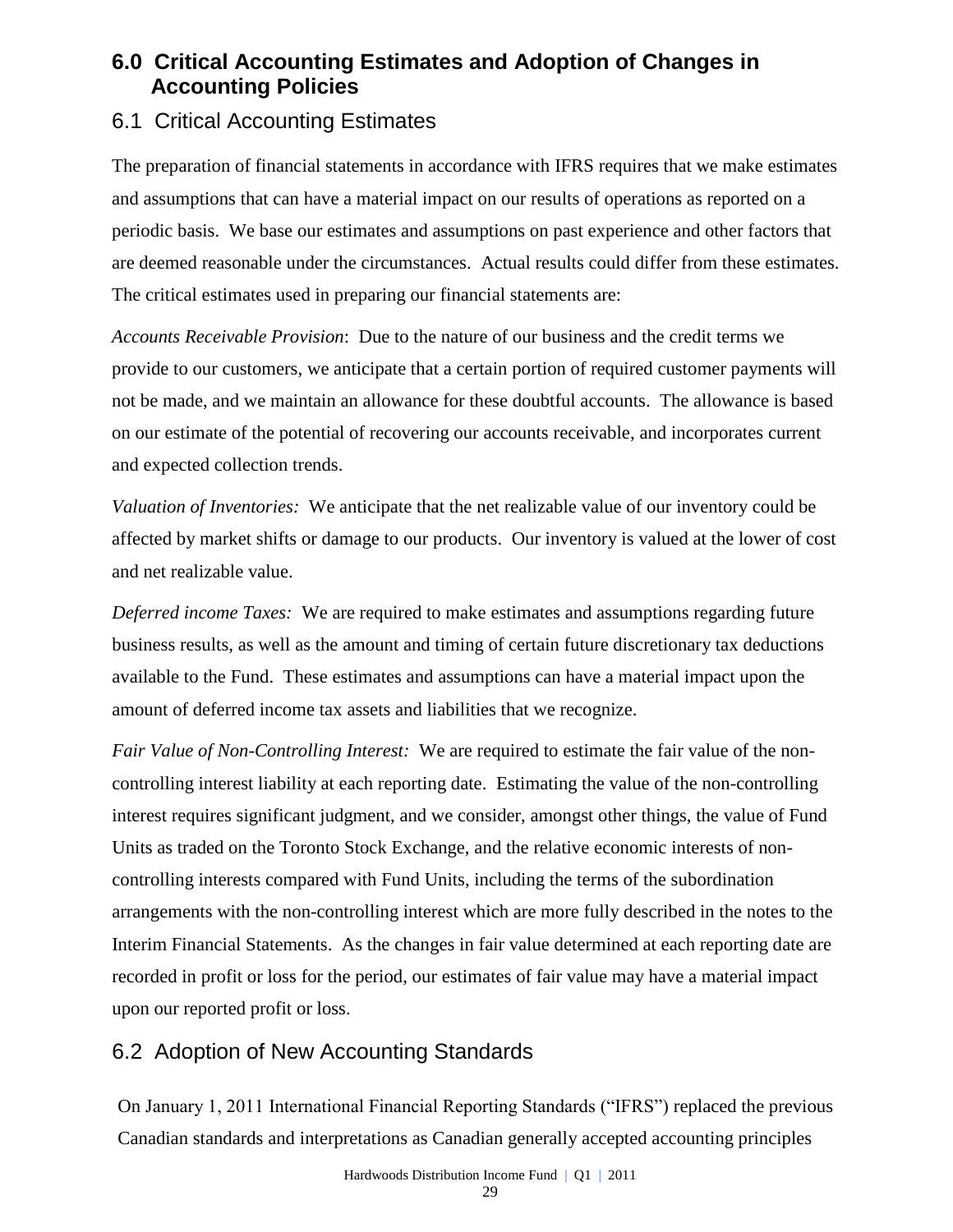("Canadian GAAP"). Due to the requirement to present comparative financial information, the effective transition date is January 1, 2010. The three months ended March 31, 2011 is our first reporting period under IFRS.

Commencing in 2008, we utilized an IFRS changeover plan to assist us with changing from previous Canadian GAAP to IFRS. We have now completed our changeover plan through to IFRS implementation, but will continue post-implementation to continuously monitor changes to IFRS that may impact upon future financial reporting periods.

The notes to our Interim Financial Statements provide detailed reconciliations and explanation of differences between our previous Canadian GAAP financial reporting and our current financial reporting under IFRS. The notes to our Interim Financial Statements also describe our accounting policy decisions, and our choices under IFRS 1 *First-Time Adoption of International Financial Reporting Standards*. As a result of the policy choices we have selected and the changes we were required to make under IFRS, a number of differences have arisen which impact upon our Interim Financial Statements. A summary discussion of the most significant differences is provided below:

- Under IFRS, the Fund units meet the definition of a liability as they impose an obligation on the Fund to distribute taxable income to unitholders. A liability at January 1, 2010 was recorded at the fair value of the Units at the inception of the liability, being \$144.1 million. Direct expenses associated with the initial issuance of the Fund Units, totaling \$10.6 million, were expensed retroactively as a financing cost at the date of issuance, increasing the deficit;
- The exchangeable Fund units held by the non-controlling interest are considered a liability as the units to be issued by the Fund in an exchange are themselves a puttable financial instrument. The non-controlling interest exchangeable units include an embedded derivative, being the ability of the non-controlling interest to convert the exchangeable units to full participating Fund units. The Fund has chosen not to separate the embedded derivative and instead records the noncontrolling interest exchangeable unit liability at its estimated fair value as at each reporting date. The estimated fair value of the non-controlling interest at January 1, 2010 was reduced by \$6.0 million to \$2.7 million, with a corresponding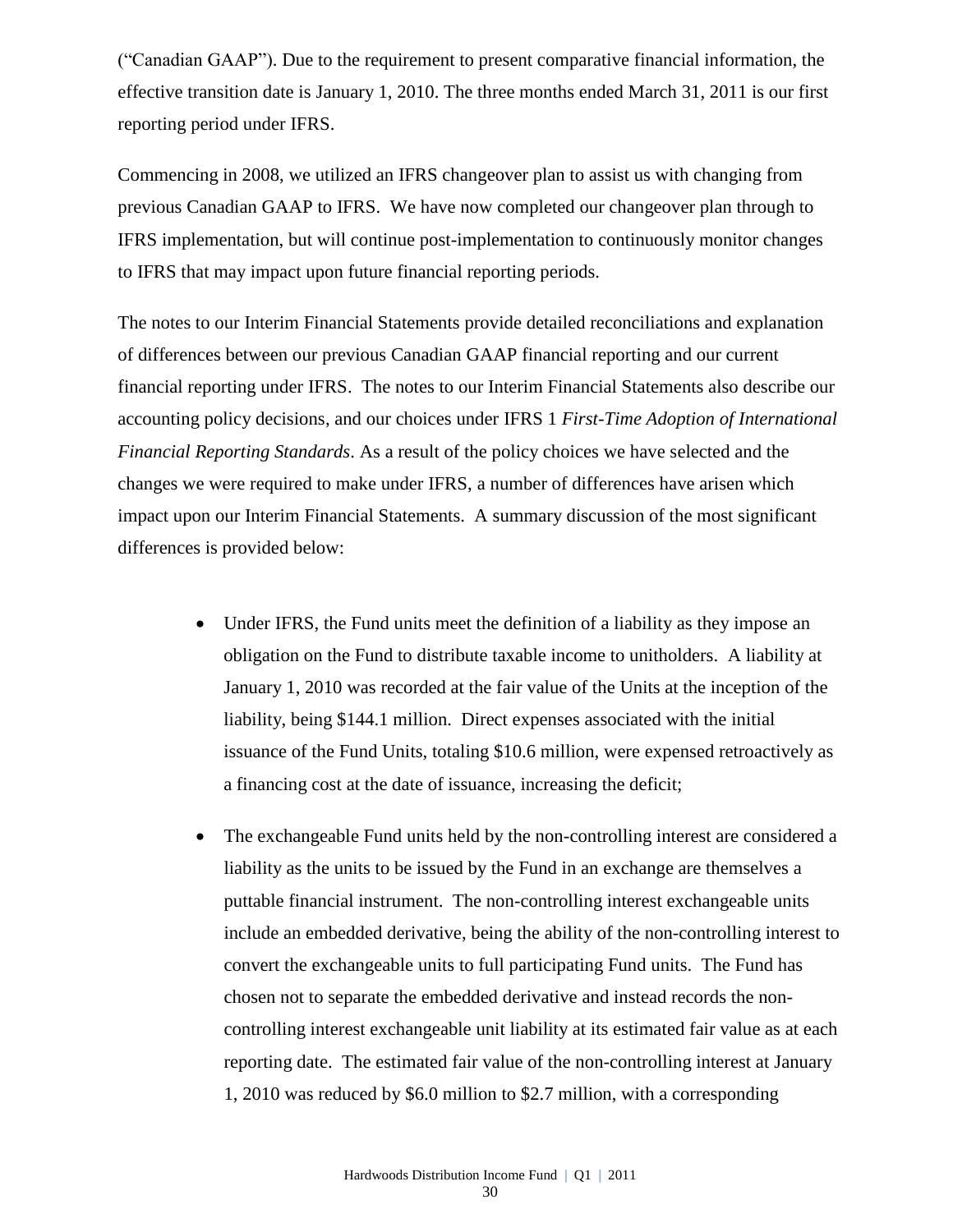increase to deficit. Fluctuations in the estimated fair value of the non-controlling interest between reporting dates is recorded in income during each period;

- The Fund is required to classify its Long Term Incentive Plan units as a liability under IFRS, and has recognized a liability of \$0.3 million at December 31, 2010 and March 31, 2011. The Long Term Incentive Plan liability is fair valued each period end based on the current market price of the Fund's units. Long term incentive compensation expense is recognized each period based on the estimated number of awards that are expected to vest and in the case of Performance Units, based on the estimated number of Units to be issued provided that the performance conditions are considered probable of achievement;
- At the IFRS balance sheet transition date, the Fund elected under IFRS 1 to reduce to nil cumulative translation differences that existed related to translation of self sustaining foreign subsidiaries. The effect was to decrease the balance of accumulated other comprehensive loss by \$18.1 million at January 1, 2010, and make a corresponding increase to deficit;
- Subsidiaries of the Fund lease vehicles for employee use. Under IFRS such leases are classified as capital leases, rather than operating leases as accounted for previously under Canadian GAAP. The effect at January 1, 2010 was to increase property, plant and equipment by \$1.3 million, and to record a lease obligation liability of \$1.4 million with the difference increasing deficit. Amortization on the property, plant and equipment and finance costs associated with the lease obligation is now recorded in the statement of comprehensive income as compared to an operating lease expense;
- The deferred gain on sale-leaseback of land and building on the balance sheet will be transferred to Unitholders' deficit at January 1, 2010. The effect is a \$0.4 million decrease to liabilities and deficit on January 1, 2010;
- Corresponding deferred income tax impacts related to the above noted adjustments were also recorded at January 1, 2010 of \$0.2 million

In addition to the differences highlighted above, the transition to IFRS resulted in numerous financial statement presentation changes, most significantly in our condensed consolidated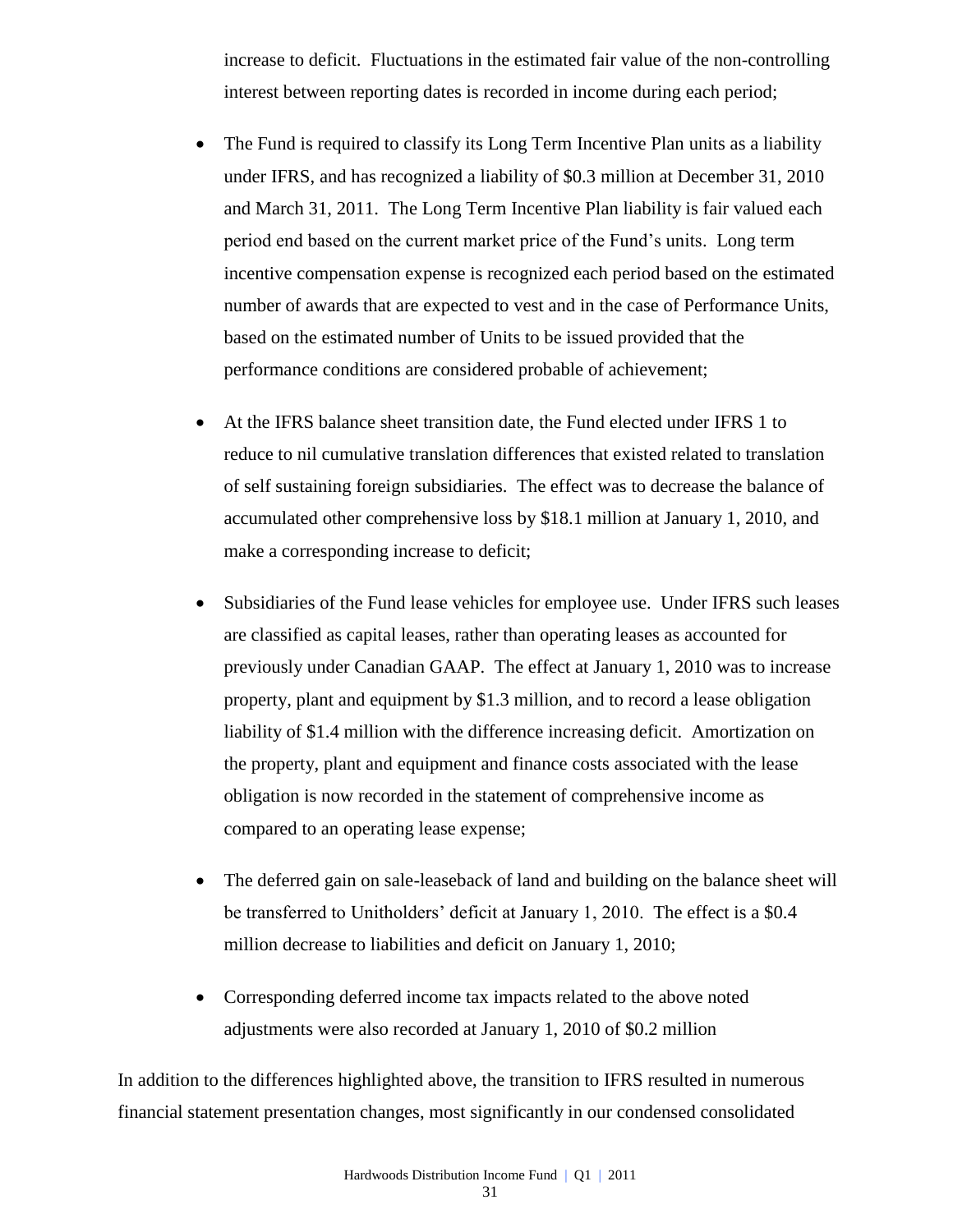statement of comprehensive income. The most notable presentational changes to our condensed consolidated statement of comprehensive income are described below:

- Expenses by function and nature our statement of income presents expenses by function. Accordingly, depreciation and amortization is no longer presented as a separate item on the statement of income but is included in selling and distribution expense, and in administration expense;
- Finance expense –finance expense includes interest on bank indebtedness, amortization of deferred finance cost, accretion expense for finance lease obligations, change in fair value of non-controlling interest, and foreign exchange losses;
- Finance income finance income includes imputed interest on employee loans receivable, and interest on trade receivables and customer notes.

The presentational changes discussed above, along with other presentational changes, resulted in certain items being reclassified within the cash flow statement between the categories of cash flow from operations, financing, and investing activities. However the transition to IFRS had no net impact on total cash and cash equivalents as recorded in our statement of cash flows under IFRS.

With respect to control activities, for all changes to policies and procedures that have been identified, the effectiveness of internal controls over financial reporting and disclosure controls and procedures has been assessed and any changes have been implemented, as necessary. The required accounting process changes that resulted from the application of IFRS accounting policies were not significant.

With respect to business activities and key performance metrics, we have assessed the impact of the IFRS transition project on our financial covenants and key ratios. The transition did not significantly impact our covenants and key ratios. The impact upon our compensation arrangements related to preparation of our financial statements in accordance with IFRS has been considered, and the impact of any identified changes will be assessed in a manner consistent with the intent of our compensation policies.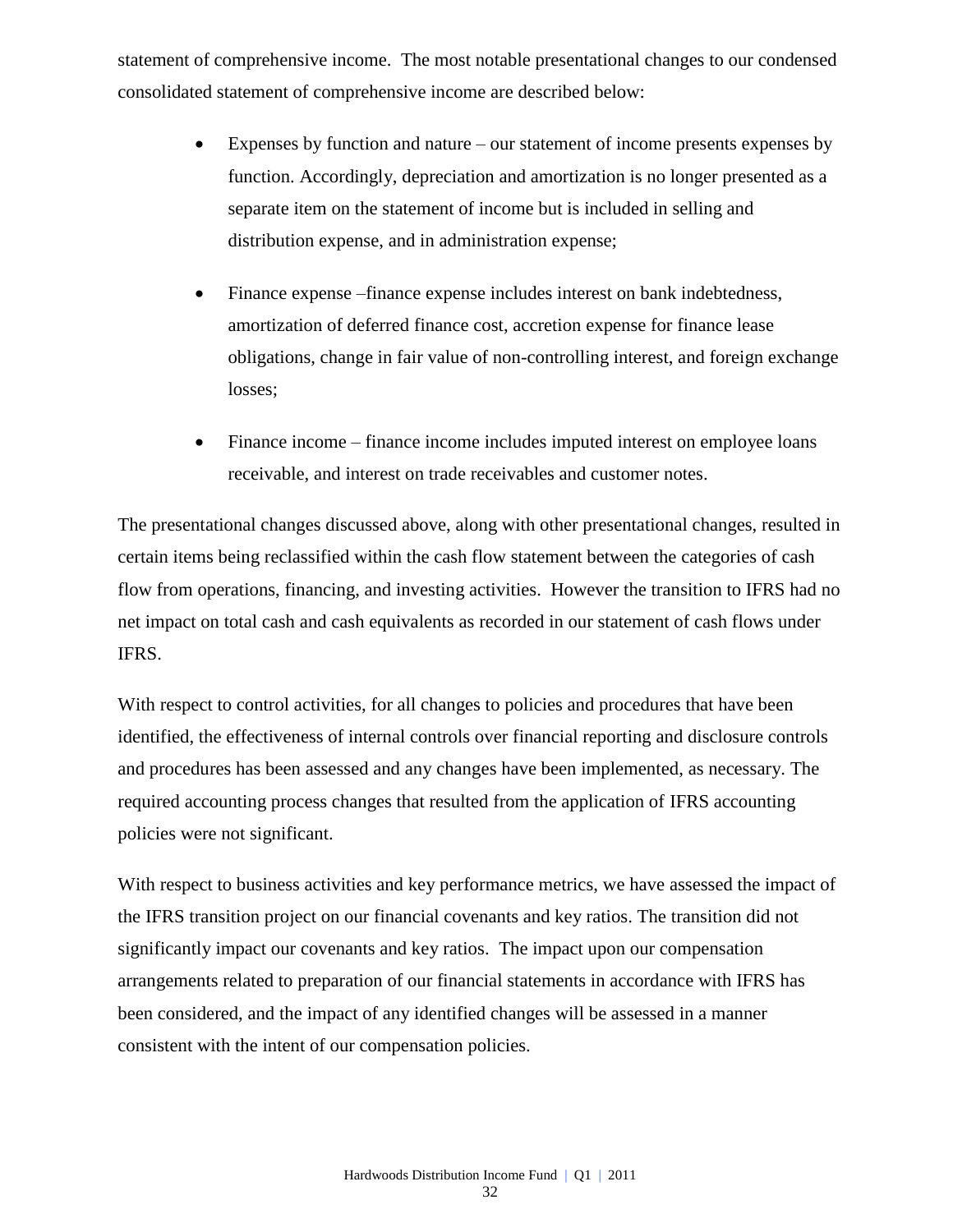With respect to information technology and systems, the IFRS changeover did not have a significant impact on our information systems during the IFRS transition period. We also do not expect significant changes in the post-transition period as a result of converting to IFRS.

We note that the standard-setting bodies that determine IFRS have significant ongoing projects that could impact the IFRS accounting policies that we have selected. The impact of any new IFRS standards or interpretations will be evaluated as they are drafted and published.

# **7.0 Risks and Uncertainties**

We are exposed to a number of risks and uncertainties in the normal course of business that could have a negative effect on our financial condition or results of operations. We identified significant risks that we were aware of in our Annual Information Form dated March 24, 2010, and in our Information Circular and Proxy Statement dated April 15, 2011 relating to the proposed plan of arrangement to convert the Fund to a corporate structure, which are available to readers at [www.sedar.com.](http://www.sedar.com/)

# **8.0 Internal Control Over Financial Reporting**

Our management is responsible for establishing and maintaining adequate internal control over financial reporting. Any system of internal control over financial reporting, no matter how well designed, has inherent limitations. Therefore, even those systems determined to be effective can provide only reasonable assurance with respect to financial statement preparation and presentation. There have been no changes in our internal control over financial reporting during the quarter ended March 31, 2011 that have materially affected, or are reasonably likely to materially affect, internal control over financial reporting.

# **9.0 Quarterly Financial Information**

| (in thousands of dollars)                                   | Q1<br>2011        |      | Q4<br>$2010^{(1)}$ | Q3<br>$2010^{(1)}$ |               | Q <sub>2</sub><br>$2010^{(1)}$ |       | Q1<br>2010 |        | Q4<br>$2009^{(1)}$ |      | Q3<br>$2009^{(1)}$ | Q <sub>2</sub><br>$2009^{(1)}$ |
|-------------------------------------------------------------|-------------------|------|--------------------|--------------------|---------------|--------------------------------|-------|------------|--------|--------------------|------|--------------------|--------------------------------|
| Total sales                                                 | \$<br>52,030      | - \$ | 46,392             | \$<br>50,559       | \$            | 52,206 \$                      |       | 48,498     | \$     | 41,577             | - \$ | $46,435$ \$        | 49,489                         |
| Net earnings                                                | \$<br>$(701)$ \$  |      | $(543)$ \$         | 263                | <sup>\$</sup> | 822 \$                         |       | 569        | \$     | $(544)$ \$         |      | $(11,072)$ \$      | (491)                          |
| Basic and fully diluted earnings<br>(loss) per Class A Unit | \$<br>$(0.05)$ \$ |      | $(0.04)$ \$        | 0.02               | -S            | $0.06$ \$                      |       | 0.04       | \$     | $(0.04)$ \$        |      | $(0.77)$ \$        | (0.03)                         |
| <b>EBITDA</b>                                               | \$<br>558         | - \$ | $(317)$ \$         | 1,391              | \$            | $2,374$ \$                     |       | 1,240      | \$     | $(2,421)$ \$       |      | 543 \$             | (192)                          |
| Distributable Cash                                          | \$<br>537         | -S   | $(199)$ \$         | 1,259              | \$            | $2,055$ \$                     |       | 992        | \$     | $(505)$ \$         |      | 230S               | (569)                          |
| Total distributions to Class A<br>and Class B Units         | \$<br>$- S$       |      | $- S$              |                    | $- S$         |                                | $- S$ |            | $-$ \$ |                    | - \$ | $-$ \$             |                                |
| Payout ratio                                                | 0.0%              |      | 0.0%               | 0.0%               |               | 0.0%                           |       | 0.0%       |        | 0.0%               |      | 0.0%               | 0.0%                           |

<sup>1</sup> Information for 2009 and the second, third, and fourth quarters of 2010 is presented in accordance with Canadian GAAP and has not been restated in accordance with IFRS.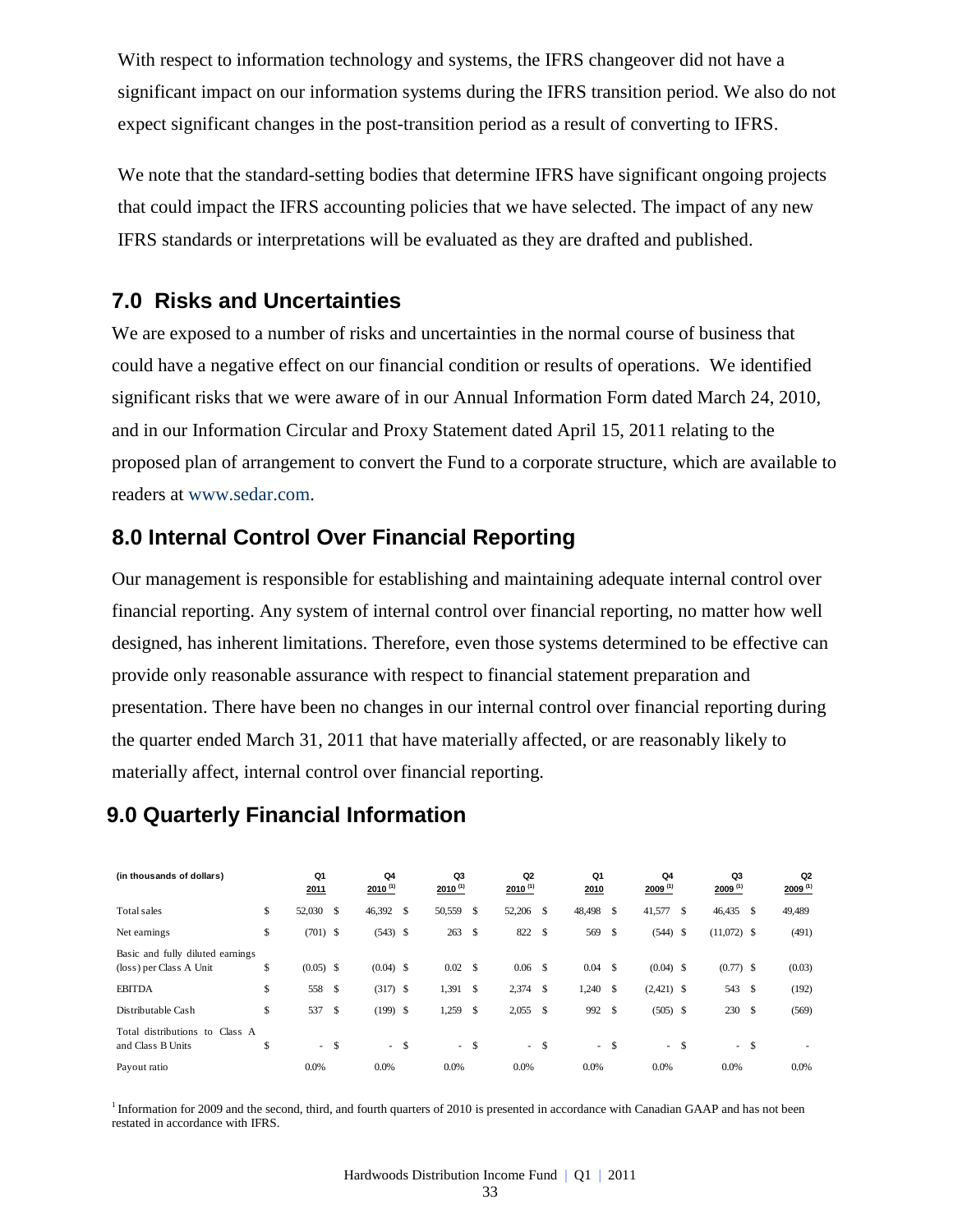The preceding table provides selected quarterly financial information for our eight most recently completed fiscal quarters. This information is unaudited, but reflects all adjustments of a normal, recurring nature which are, in our opinion, necessary to present a fair statement of the results of operations for the periods presented. Quarter-to-quarter comparisons of our financial results are not necessarily meaningful and should not be relied upon as an indication of future performance. Historically, the first and fourth quarters have been seasonally slower periods for our business. In addition, net earnings reported in each quarter may be impacted by changes to the foreign exchange rate of the Canadian and US dollar and write-downs in the carrying value of deferred income tax assets (which occurred in the three months ended September 30, 2009).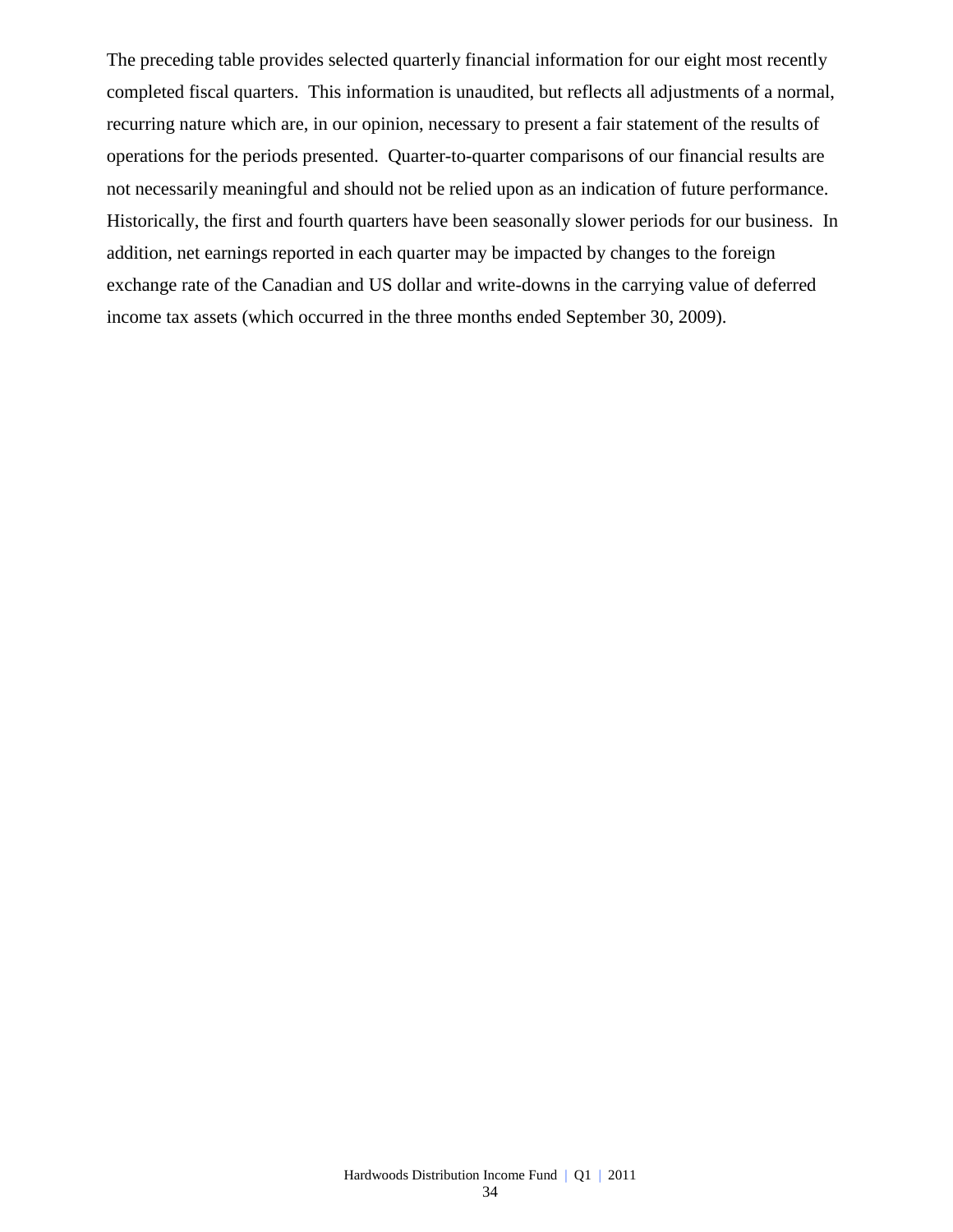# **HARDWOODS DISTRIBUTION INCOME FUND**

Unaudited Condensed Consolidated Interim Statement of Financial Position (Expressed in thousands of Canadian dollars)

| <b>Note</b><br>2011<br>2010<br><b>Assets</b><br>Current assets:<br>\$<br>\$<br>\$<br>Cash<br>188<br>43<br>Accounts receivable<br>6<br>31,648<br>26,656<br>Income taxes recoverable<br>1,820<br>8<br>$\overline{7}$<br>27,441<br>23,901<br>Inventories<br>26,203<br>615<br>768<br>878<br>Prepaid expenses<br>58,662<br>56,728<br>53,113<br><b>Total current assets</b><br>Non-current assets:<br>Long-term receivables<br>6<br>1,478<br>1,515<br>8<br>Property, plant and equipment<br>2,509<br>2,444<br>2,567<br>Deferred income taxes<br>14,980<br>15,463<br>17,417<br>21,867<br>Total non-current assets<br>18,967<br>19,422<br>\$<br>\$<br>\$<br><b>Total assets</b><br>77,629<br>76,150<br>Liabilities<br><b>Current liabilities:</b><br>\$<br>\$<br>\$<br>9<br>6,062<br><b>Bank indebtedness</b><br>6,745<br>Accounts payable and<br>accrued liabilities<br>5,926<br>3,098<br>Income taxes payable<br>51<br>41<br>10<br>101<br>301<br>385<br>Provisions<br>11<br>793<br>733<br>Finance lease obligation<br>885<br><b>Total current liabilities</b><br>12,933<br>10,918<br>9,963<br>Non-current liabilities:<br>361<br>Provisions<br>10<br>240<br>Finance lease obligation<br>722<br>11<br>778<br>12<br>Non-controlling interests<br>3,771<br>3,197<br>Long term incentive plan liability<br>13(b)<br>295<br>264<br><b>Fund Units</b><br>144,588<br>13(a)<br>144,366<br>144,100<br>147,574<br>Total non-current liabilities<br>149,793<br>148,789<br><b>Total liabilities</b><br>162,726<br>159,707<br>Net Deficit Attributable to Unitholders<br>Deficit<br>(82, 321)<br>(81, 620)<br>(82, 557)<br>Accumulated other comprehensive loss<br>(2,776)<br>(1,937)<br>Net deficit attributable to unitholders<br>(85,097)<br>(83, 557)<br>Total net deficit attributable to |  | March 31, | December 31, | January 1, |  |
|-----------------------------------------------------------------------------------------------------------------------------------------------------------------------------------------------------------------------------------------------------------------------------------------------------------------------------------------------------------------------------------------------------------------------------------------------------------------------------------------------------------------------------------------------------------------------------------------------------------------------------------------------------------------------------------------------------------------------------------------------------------------------------------------------------------------------------------------------------------------------------------------------------------------------------------------------------------------------------------------------------------------------------------------------------------------------------------------------------------------------------------------------------------------------------------------------------------------------------------------------------------------------------------------------------------------------------------------------------------------------------------------------------------------------------------------------------------------------------------------------------------------------------------------------------------------------------------------------------------------------------------------------------------------------------------------------------------------------------------------------------------------------------|--|-----------|--------------|------------|--|
|                                                                                                                                                                                                                                                                                                                                                                                                                                                                                                                                                                                                                                                                                                                                                                                                                                                                                                                                                                                                                                                                                                                                                                                                                                                                                                                                                                                                                                                                                                                                                                                                                                                                                                                                                                             |  |           |              | 2010       |  |
|                                                                                                                                                                                                                                                                                                                                                                                                                                                                                                                                                                                                                                                                                                                                                                                                                                                                                                                                                                                                                                                                                                                                                                                                                                                                                                                                                                                                                                                                                                                                                                                                                                                                                                                                                                             |  |           |              |            |  |
|                                                                                                                                                                                                                                                                                                                                                                                                                                                                                                                                                                                                                                                                                                                                                                                                                                                                                                                                                                                                                                                                                                                                                                                                                                                                                                                                                                                                                                                                                                                                                                                                                                                                                                                                                                             |  |           |              |            |  |
|                                                                                                                                                                                                                                                                                                                                                                                                                                                                                                                                                                                                                                                                                                                                                                                                                                                                                                                                                                                                                                                                                                                                                                                                                                                                                                                                                                                                                                                                                                                                                                                                                                                                                                                                                                             |  |           |              | 463        |  |
|                                                                                                                                                                                                                                                                                                                                                                                                                                                                                                                                                                                                                                                                                                                                                                                                                                                                                                                                                                                                                                                                                                                                                                                                                                                                                                                                                                                                                                                                                                                                                                                                                                                                                                                                                                             |  |           |              | 25,585     |  |
|                                                                                                                                                                                                                                                                                                                                                                                                                                                                                                                                                                                                                                                                                                                                                                                                                                                                                                                                                                                                                                                                                                                                                                                                                                                                                                                                                                                                                                                                                                                                                                                                                                                                                                                                                                             |  |           |              | 2,286      |  |
|                                                                                                                                                                                                                                                                                                                                                                                                                                                                                                                                                                                                                                                                                                                                                                                                                                                                                                                                                                                                                                                                                                                                                                                                                                                                                                                                                                                                                                                                                                                                                                                                                                                                                                                                                                             |  |           |              |            |  |
|                                                                                                                                                                                                                                                                                                                                                                                                                                                                                                                                                                                                                                                                                                                                                                                                                                                                                                                                                                                                                                                                                                                                                                                                                                                                                                                                                                                                                                                                                                                                                                                                                                                                                                                                                                             |  |           |              |            |  |
|                                                                                                                                                                                                                                                                                                                                                                                                                                                                                                                                                                                                                                                                                                                                                                                                                                                                                                                                                                                                                                                                                                                                                                                                                                                                                                                                                                                                                                                                                                                                                                                                                                                                                                                                                                             |  |           |              |            |  |
|                                                                                                                                                                                                                                                                                                                                                                                                                                                                                                                                                                                                                                                                                                                                                                                                                                                                                                                                                                                                                                                                                                                                                                                                                                                                                                                                                                                                                                                                                                                                                                                                                                                                                                                                                                             |  |           |              |            |  |
|                                                                                                                                                                                                                                                                                                                                                                                                                                                                                                                                                                                                                                                                                                                                                                                                                                                                                                                                                                                                                                                                                                                                                                                                                                                                                                                                                                                                                                                                                                                                                                                                                                                                                                                                                                             |  |           |              | 1,883      |  |
|                                                                                                                                                                                                                                                                                                                                                                                                                                                                                                                                                                                                                                                                                                                                                                                                                                                                                                                                                                                                                                                                                                                                                                                                                                                                                                                                                                                                                                                                                                                                                                                                                                                                                                                                                                             |  |           |              |            |  |
|                                                                                                                                                                                                                                                                                                                                                                                                                                                                                                                                                                                                                                                                                                                                                                                                                                                                                                                                                                                                                                                                                                                                                                                                                                                                                                                                                                                                                                                                                                                                                                                                                                                                                                                                                                             |  |           |              |            |  |
|                                                                                                                                                                                                                                                                                                                                                                                                                                                                                                                                                                                                                                                                                                                                                                                                                                                                                                                                                                                                                                                                                                                                                                                                                                                                                                                                                                                                                                                                                                                                                                                                                                                                                                                                                                             |  |           |              |            |  |
|                                                                                                                                                                                                                                                                                                                                                                                                                                                                                                                                                                                                                                                                                                                                                                                                                                                                                                                                                                                                                                                                                                                                                                                                                                                                                                                                                                                                                                                                                                                                                                                                                                                                                                                                                                             |  |           |              | 74,980     |  |
|                                                                                                                                                                                                                                                                                                                                                                                                                                                                                                                                                                                                                                                                                                                                                                                                                                                                                                                                                                                                                                                                                                                                                                                                                                                                                                                                                                                                                                                                                                                                                                                                                                                                                                                                                                             |  |           |              |            |  |
|                                                                                                                                                                                                                                                                                                                                                                                                                                                                                                                                                                                                                                                                                                                                                                                                                                                                                                                                                                                                                                                                                                                                                                                                                                                                                                                                                                                                                                                                                                                                                                                                                                                                                                                                                                             |  |           |              |            |  |
|                                                                                                                                                                                                                                                                                                                                                                                                                                                                                                                                                                                                                                                                                                                                                                                                                                                                                                                                                                                                                                                                                                                                                                                                                                                                                                                                                                                                                                                                                                                                                                                                                                                                                                                                                                             |  |           |              | 4,564      |  |
|                                                                                                                                                                                                                                                                                                                                                                                                                                                                                                                                                                                                                                                                                                                                                                                                                                                                                                                                                                                                                                                                                                                                                                                                                                                                                                                                                                                                                                                                                                                                                                                                                                                                                                                                                                             |  |           |              |            |  |
|                                                                                                                                                                                                                                                                                                                                                                                                                                                                                                                                                                                                                                                                                                                                                                                                                                                                                                                                                                                                                                                                                                                                                                                                                                                                                                                                                                                                                                                                                                                                                                                                                                                                                                                                                                             |  |           |              | 4,035      |  |
|                                                                                                                                                                                                                                                                                                                                                                                                                                                                                                                                                                                                                                                                                                                                                                                                                                                                                                                                                                                                                                                                                                                                                                                                                                                                                                                                                                                                                                                                                                                                                                                                                                                                                                                                                                             |  |           |              | 94         |  |
|                                                                                                                                                                                                                                                                                                                                                                                                                                                                                                                                                                                                                                                                                                                                                                                                                                                                                                                                                                                                                                                                                                                                                                                                                                                                                                                                                                                                                                                                                                                                                                                                                                                                                                                                                                             |  |           |              |            |  |
|                                                                                                                                                                                                                                                                                                                                                                                                                                                                                                                                                                                                                                                                                                                                                                                                                                                                                                                                                                                                                                                                                                                                                                                                                                                                                                                                                                                                                                                                                                                                                                                                                                                                                                                                                                             |  |           |              |            |  |
|                                                                                                                                                                                                                                                                                                                                                                                                                                                                                                                                                                                                                                                                                                                                                                                                                                                                                                                                                                                                                                                                                                                                                                                                                                                                                                                                                                                                                                                                                                                                                                                                                                                                                                                                                                             |  |           |              |            |  |
|                                                                                                                                                                                                                                                                                                                                                                                                                                                                                                                                                                                                                                                                                                                                                                                                                                                                                                                                                                                                                                                                                                                                                                                                                                                                                                                                                                                                                                                                                                                                                                                                                                                                                                                                                                             |  |           |              |            |  |
|                                                                                                                                                                                                                                                                                                                                                                                                                                                                                                                                                                                                                                                                                                                                                                                                                                                                                                                                                                                                                                                                                                                                                                                                                                                                                                                                                                                                                                                                                                                                                                                                                                                                                                                                                                             |  |           |              | 474        |  |
|                                                                                                                                                                                                                                                                                                                                                                                                                                                                                                                                                                                                                                                                                                                                                                                                                                                                                                                                                                                                                                                                                                                                                                                                                                                                                                                                                                                                                                                                                                                                                                                                                                                                                                                                                                             |  |           |              | 267        |  |
|                                                                                                                                                                                                                                                                                                                                                                                                                                                                                                                                                                                                                                                                                                                                                                                                                                                                                                                                                                                                                                                                                                                                                                                                                                                                                                                                                                                                                                                                                                                                                                                                                                                                                                                                                                             |  |           |              | 2,733      |  |
|                                                                                                                                                                                                                                                                                                                                                                                                                                                                                                                                                                                                                                                                                                                                                                                                                                                                                                                                                                                                                                                                                                                                                                                                                                                                                                                                                                                                                                                                                                                                                                                                                                                                                                                                                                             |  |           |              |            |  |
|                                                                                                                                                                                                                                                                                                                                                                                                                                                                                                                                                                                                                                                                                                                                                                                                                                                                                                                                                                                                                                                                                                                                                                                                                                                                                                                                                                                                                                                                                                                                                                                                                                                                                                                                                                             |  |           |              |            |  |
|                                                                                                                                                                                                                                                                                                                                                                                                                                                                                                                                                                                                                                                                                                                                                                                                                                                                                                                                                                                                                                                                                                                                                                                                                                                                                                                                                                                                                                                                                                                                                                                                                                                                                                                                                                             |  |           |              |            |  |
|                                                                                                                                                                                                                                                                                                                                                                                                                                                                                                                                                                                                                                                                                                                                                                                                                                                                                                                                                                                                                                                                                                                                                                                                                                                                                                                                                                                                                                                                                                                                                                                                                                                                                                                                                                             |  |           |              | 157,537    |  |
|                                                                                                                                                                                                                                                                                                                                                                                                                                                                                                                                                                                                                                                                                                                                                                                                                                                                                                                                                                                                                                                                                                                                                                                                                                                                                                                                                                                                                                                                                                                                                                                                                                                                                                                                                                             |  |           |              |            |  |
|                                                                                                                                                                                                                                                                                                                                                                                                                                                                                                                                                                                                                                                                                                                                                                                                                                                                                                                                                                                                                                                                                                                                                                                                                                                                                                                                                                                                                                                                                                                                                                                                                                                                                                                                                                             |  |           |              |            |  |
|                                                                                                                                                                                                                                                                                                                                                                                                                                                                                                                                                                                                                                                                                                                                                                                                                                                                                                                                                                                                                                                                                                                                                                                                                                                                                                                                                                                                                                                                                                                                                                                                                                                                                                                                                                             |  |           |              |            |  |
|                                                                                                                                                                                                                                                                                                                                                                                                                                                                                                                                                                                                                                                                                                                                                                                                                                                                                                                                                                                                                                                                                                                                                                                                                                                                                                                                                                                                                                                                                                                                                                                                                                                                                                                                                                             |  |           |              | (82, 557)  |  |
|                                                                                                                                                                                                                                                                                                                                                                                                                                                                                                                                                                                                                                                                                                                                                                                                                                                                                                                                                                                                                                                                                                                                                                                                                                                                                                                                                                                                                                                                                                                                                                                                                                                                                                                                                                             |  |           |              |            |  |
| unitholders and liabilities<br>\$<br>77,629<br>\$<br>76,150                                                                                                                                                                                                                                                                                                                                                                                                                                                                                                                                                                                                                                                                                                                                                                                                                                                                                                                                                                                                                                                                                                                                                                                                                                                                                                                                                                                                                                                                                                                                                                                                                                                                                                                 |  | \$        |              | 74,980     |  |

The accompanying notes are an integral part of these condensed consolidated interim financial statements.

Approved on behalf of the Trustees:

tee **(Signed) TERRY M. HOLLAND** Trustee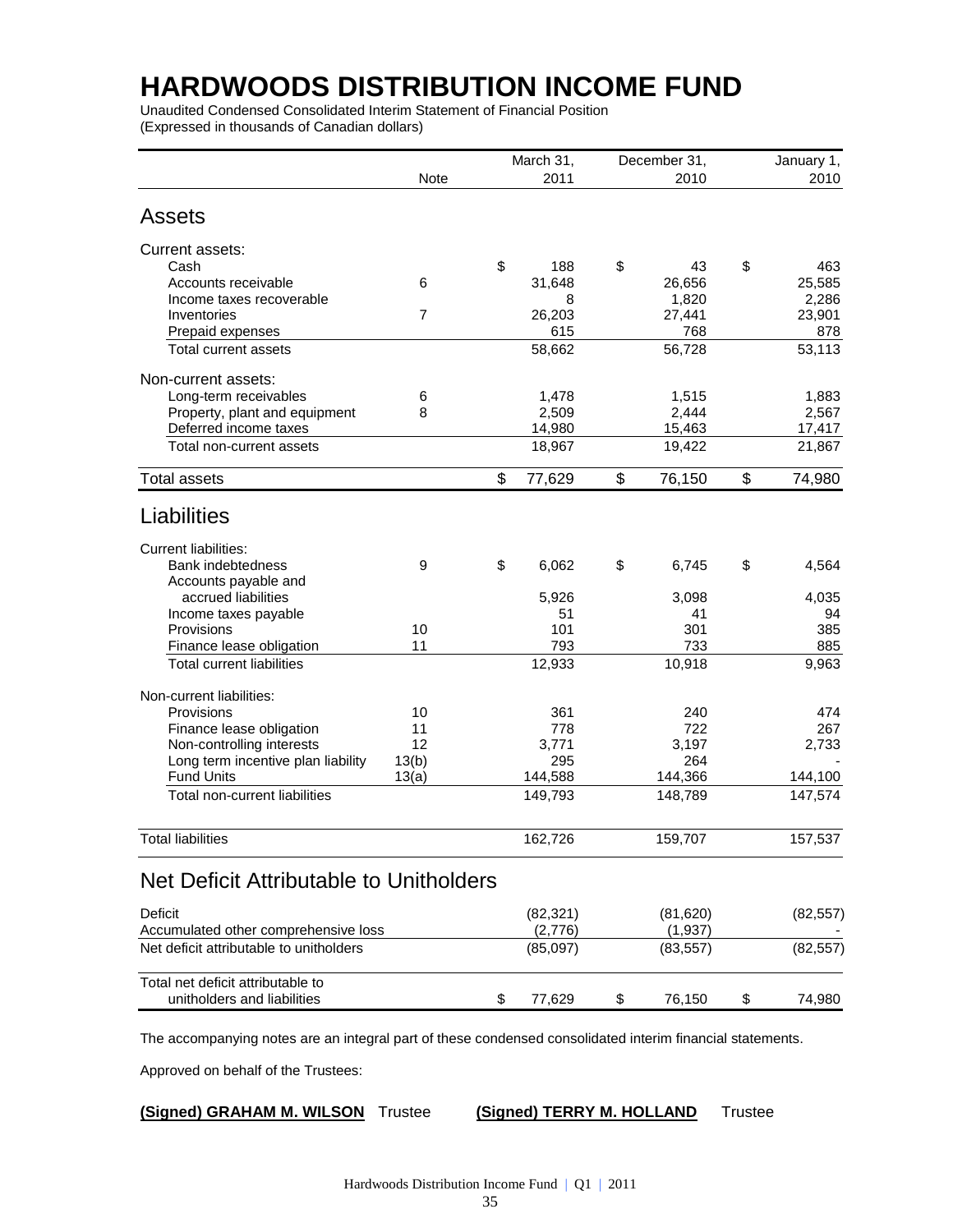# **HARDWOODS DISTRIBUTION INCOME FUND**

Unaudited Condensed Consolidated Statement of Comprehensive Income (Loss) (Expressed in thousands of Canadian dollars)

Three month periods ended March 31, 2011 and 2010

|                                                                                  | Note     | 2011                      | 2010                      |
|----------------------------------------------------------------------------------|----------|---------------------------|---------------------------|
| Sales<br>Cost of sales                                                           |          | \$<br>52,030<br>(42, 931) | \$<br>48,498<br>(39, 869) |
| Gross profit                                                                     |          | 9,099                     | 8,629                     |
| Operating expenses:<br>Selling and distribution<br>Administration                |          | (6, 467)<br>(2,005)       | (6, 267)<br>(1, 772)      |
| Other                                                                            |          | (300)<br>(8, 772)         | 320<br>(7, 719)           |
| Profit from operating activities                                                 |          | 327                       | 910                       |
| Finance expense<br>Finance income                                                | 15<br>15 | (867)<br>132              | (266)<br>140              |
| Net finance costs                                                                |          | (735)                     | (126)                     |
| Profit (loss) before income taxes                                                |          | (408)                     | 784                       |
| Income tax expense:<br>Current<br>Deferred                                       | 14<br>14 | (13)<br>(280)             | (26)<br>(189)             |
|                                                                                  |          | (293)                     | (215)                     |
| Profit (loss) for the period                                                     |          | (701)                     | 569                       |
| Other comprehensive loss:<br>Exchange differences translating foreign operations |          | (839)                     | (1, 244)                  |
| Total comprehensive loss for the period                                          |          | \$<br>(1,540)             | \$<br>(675)               |
| Basic and diluted profit (loss) per Unit                                         |          | \$<br>(0.05)              | \$<br>0.04                |

The accompanying notes are an integral part of these condensed consolidated interim financial statements.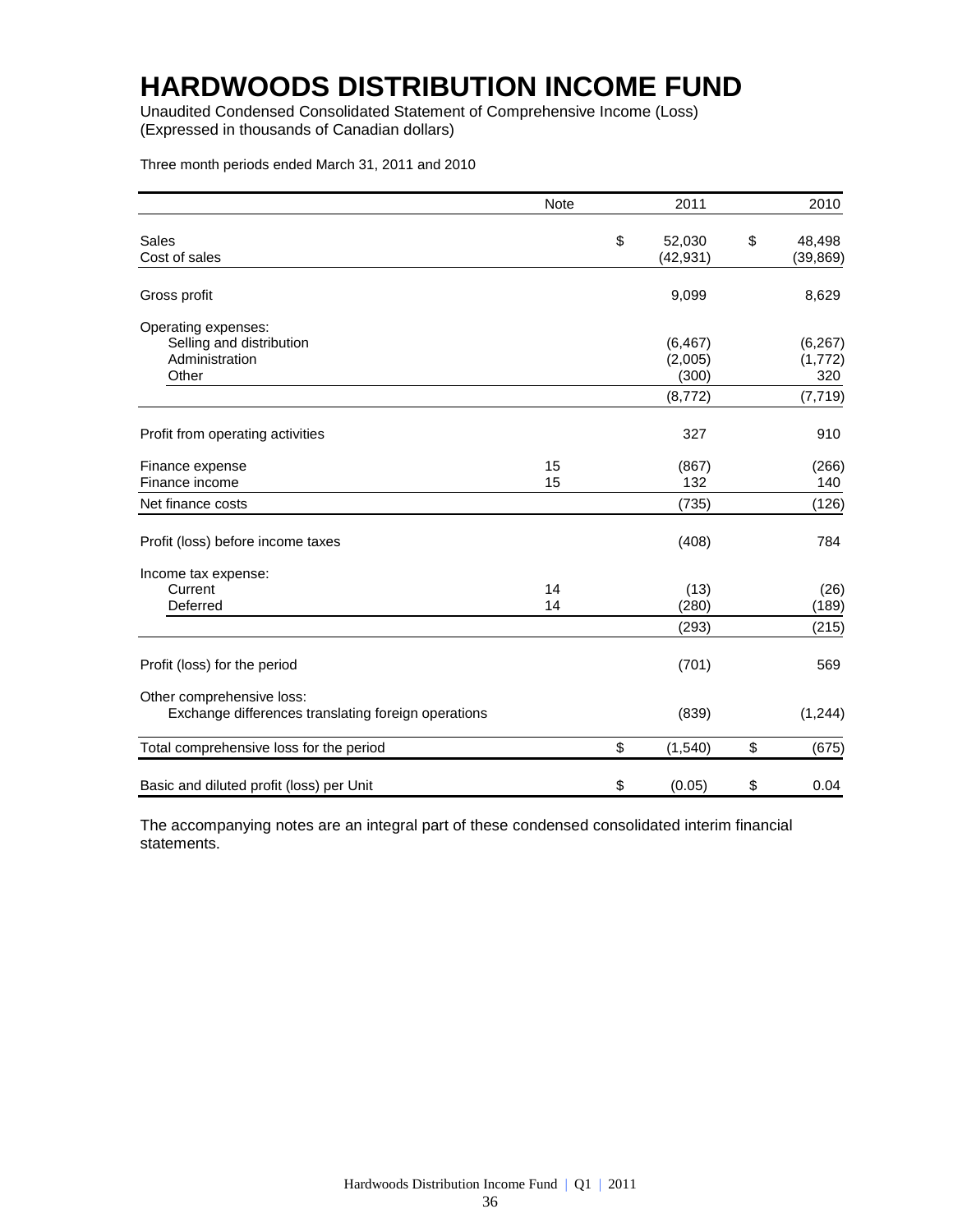# **HARDWOODS DISTRIBUTION INCOME FUND**

Unaudited Condensed Consolidated Statement of Changes in Net Deficit Attributable to Unitholders (Expressed in thousands of Canadian dollars)

Three month periods ended March 31, 2011 and 2010

|                                                                                          | other comprehensive<br>translation reserve | Accumulated<br>income- | Deficit | Total net<br>assets (deficit)<br>attributable to<br>unitholders |    |                              |
|------------------------------------------------------------------------------------------|--------------------------------------------|------------------------|---------|-----------------------------------------------------------------|----|------------------------------|
| Balance at January 1, 2010<br>Profit for the period<br>Translation of foreign operations | \$                                         | (1,244)                | \$      | (82, 557)<br>569                                                | \$ | (82, 557)<br>569<br>(1, 244) |
| Balance at March 31, 2010                                                                | \$                                         | (1, 244)               | \$      | (81,988)                                                        | \$ | (83, 232)                    |
| Balance at January 1, 2011<br>Loss for the period<br>Translation of foreign operations   |                                            | (1,937)<br>(839)       |         | (81, 620)<br>(701)                                              |    | (83, 557)<br>(701)<br>(839)  |
| Balance at March 31, 2011                                                                | \$                                         | (2,776)                | \$      | (82, 321)                                                       | \$ | (85,097)                     |

The accompanying notes are an integral part of the condensed consolidated interim financial statements.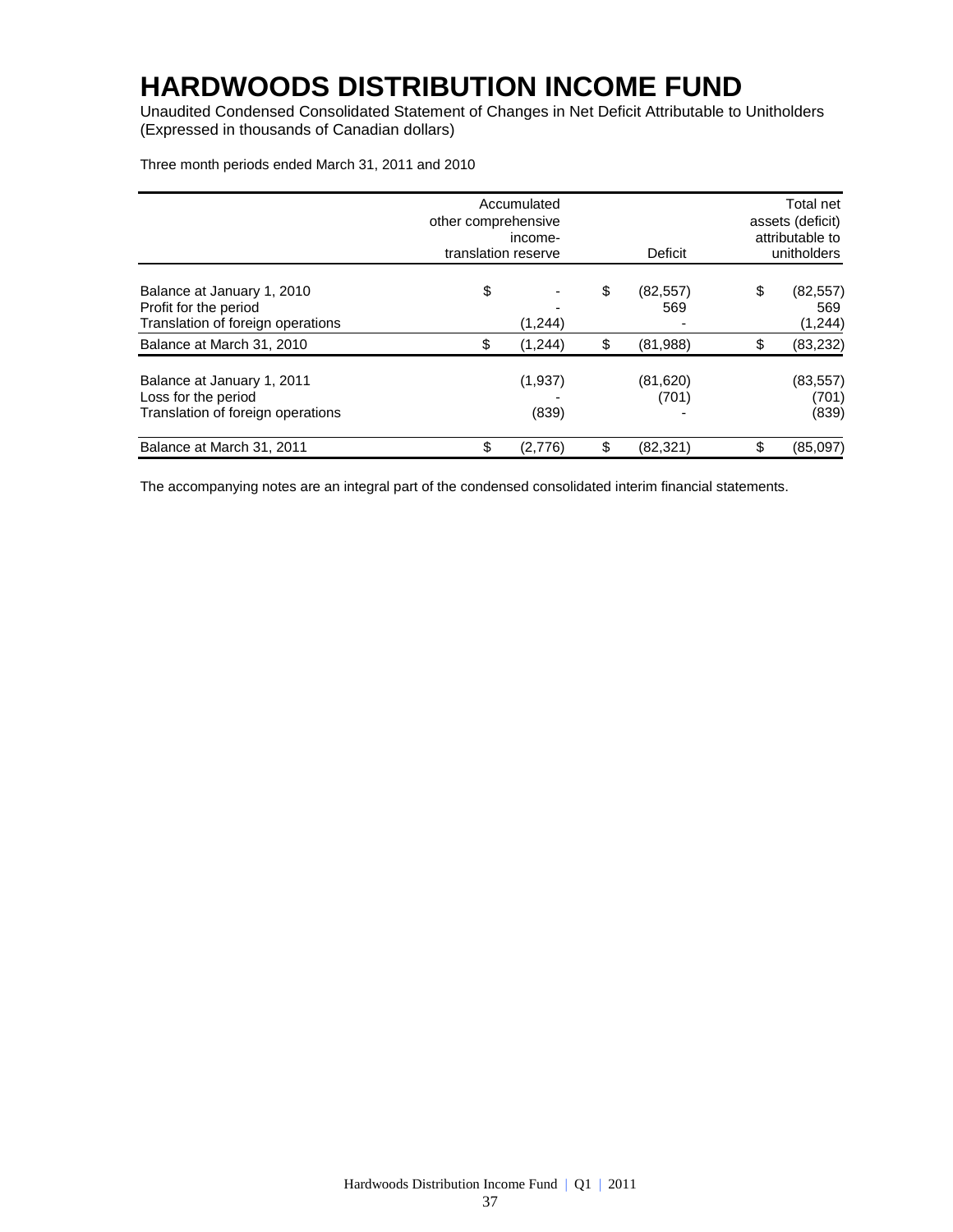# **HARDWOODS DISTRIBUTION INCOME FUND**

Unaudited Condensed Consolidated Statement of Cash Flows (Expressed in thousands of Canadian dollars)

Three month periods ended March 31, 2011 and 2010

|                                                       | <b>Note</b> | 2011        | 2010      |
|-------------------------------------------------------|-------------|-------------|-----------|
| Cash flows from operating activities:                 |             |             |           |
| Profit (loss) for the period                          |             | \$<br>(701) | \$<br>569 |
| Adjustments for:                                      |             |             |           |
| Depreciation                                          | 8           | 231         | 330       |
| Gain on sale of property, plant and equipment         | 8           | (33)        | (2)       |
| Non-cash employee incentive program                   |             | 252         |           |
| Income tax expense                                    |             | 293         | 216       |
| Net finance costs                                     |             | 735         | 126       |
| Interest received                                     |             | 128         | 133       |
| Interest paid                                         |             | (158)       | (153)     |
|                                                       |             | 747         | 1,218     |
| Changes in non-cash working capital:                  |             |             |           |
| Accounts receivable                                   |             | (5,500)     | (5, 297)  |
| Inventories                                           |             | 808         | (488)     |
| Prepaid expenses                                      |             | 143         | 175       |
| Provisions                                            |             | (70)        | (95)      |
| Accounts payable and accrued liabilities              |             | 2,904       | 967       |
|                                                       |             | (1,715)     | (4,738)   |
| Income taxes paid                                     |             |             | (59)      |
| Income tax refunds received                           |             | 1,796       |           |
| Net cash provided by (used in) operating activities   |             | 828         | (3,579)   |
| Cash flow from financing activities:                  |             |             |           |
| Increase (decrease) in bank indebtedness              |             | (568)       | 3,355     |
| Principle payments on finance lease obligation        |             | (168)       | (195)     |
| Net cash provided by (used in) financing activities   |             | (736)       | 3,160     |
| Cash flow from investing activities:                  |             |             |           |
| Additions to property, plant and equipment            |             | (42)        | (31)      |
| Proceeds on disposal of property, plant and equipment |             | 49          | 19        |
| Payments received on long-term receivables            |             | 46          | 163       |
| Net cash provided by investing activities             |             | 53          | 151       |
| Increase (decrease) in cash                           |             | 145         | (268)     |
| Cash, beginning of period                             |             | 43          | 463       |
| Cash, end of period                                   |             | \$<br>188   | \$<br>195 |

The accompanying notes are an integral part of the condensed consolidated interim financial statements.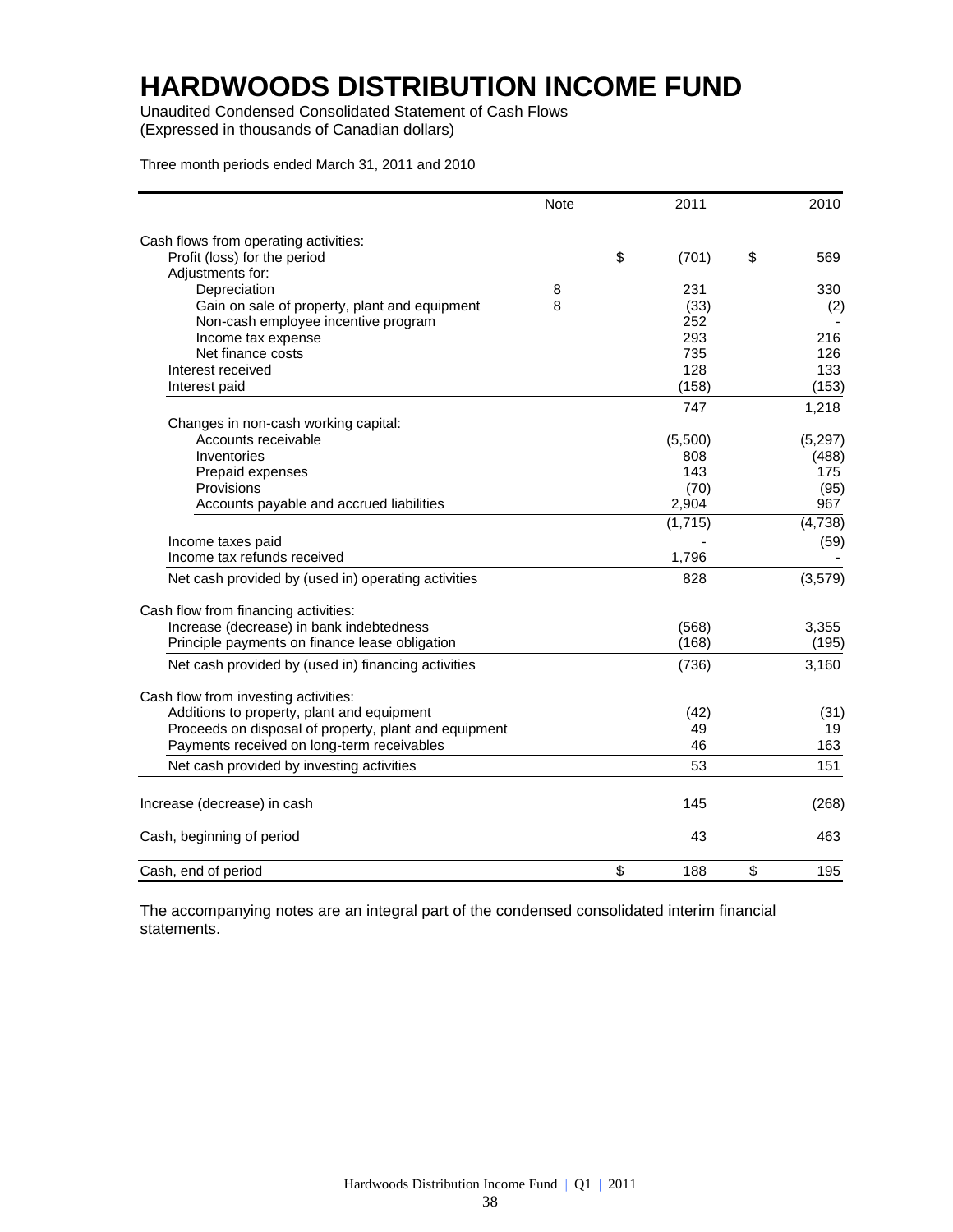Notes to Unaudited Condensed Consolidated Interim Financial Statements (Tabular amounts expressed in thousands of Canadian dollars)

Three month periods ended March 31, 2011 and 2010

### **1. Nature of operations:**

Hardwoods Distribution Income Fund (the "Fund") is an unincorporated, open ended, limited purpose trust established under the laws of the Province of British Columbia on January 30, 2004 by a Declaration of Trust. The principle and head office of the Fund is located in Langley, British Columbia. The Fund commenced operations on March 23, 2004 when it completed an Initial Public Offering (the "Offering") of Units and acquired an 80% interest in a hardwood lumber and sheet goods distribution business in North America (the "Business") from affiliates of Sauder Industries Limited ("SIL"). The Fund holds, indirectly, 80% of the outstanding limited partnership units of Hardwoods Specialty Products LP ("Hardwoods LP") and Hardwoods Specialty Products US LP ("Hardwoods USLP"), limited partnerships established under the laws of the Province of Manitoba and the State of Delaware, respectively.

### **2. Basis of preparation:**

(a) Statement of compliance:

These condensed consolidated interim financial statements are prepared in accordance with IAS 34, Interim Financial Reporting and thus do not include all of the information required for full annual financial statements. These are the Fund's first condensed consolidated interim financial statements prepared for part of the period covered by the first IFRS annual financial statements and IFRS 1, First Time Adoption of International Financial Reporting Standards ("IFRS 1"), has been applied. The preparation of these condensed consolidated interim financial statements resulted in changes to the accounting policies adopted by the Fund in its most recent annual financial statements, which were prepared under Canadian generally accepted accounting principals ("GAAP") as issued by the Canadian Institute of Chartered Accountants. An explanation of how the transition to IFRS has affected the reported financial position and financial performance of the Fund is explained in note 20 to these condensed consolidated interim financial statements.

The condensed consolidated interim financial statements were authorized for issue by the Board of Directors on May 5, 2011.

(b) Basis of measurement:

The condensed consolidated interim financial statements have been prepared on the historical cost basis, except for the non-controlling interest's exchangeable units liability which is recorded in the statement of financial position at its estimated fair value.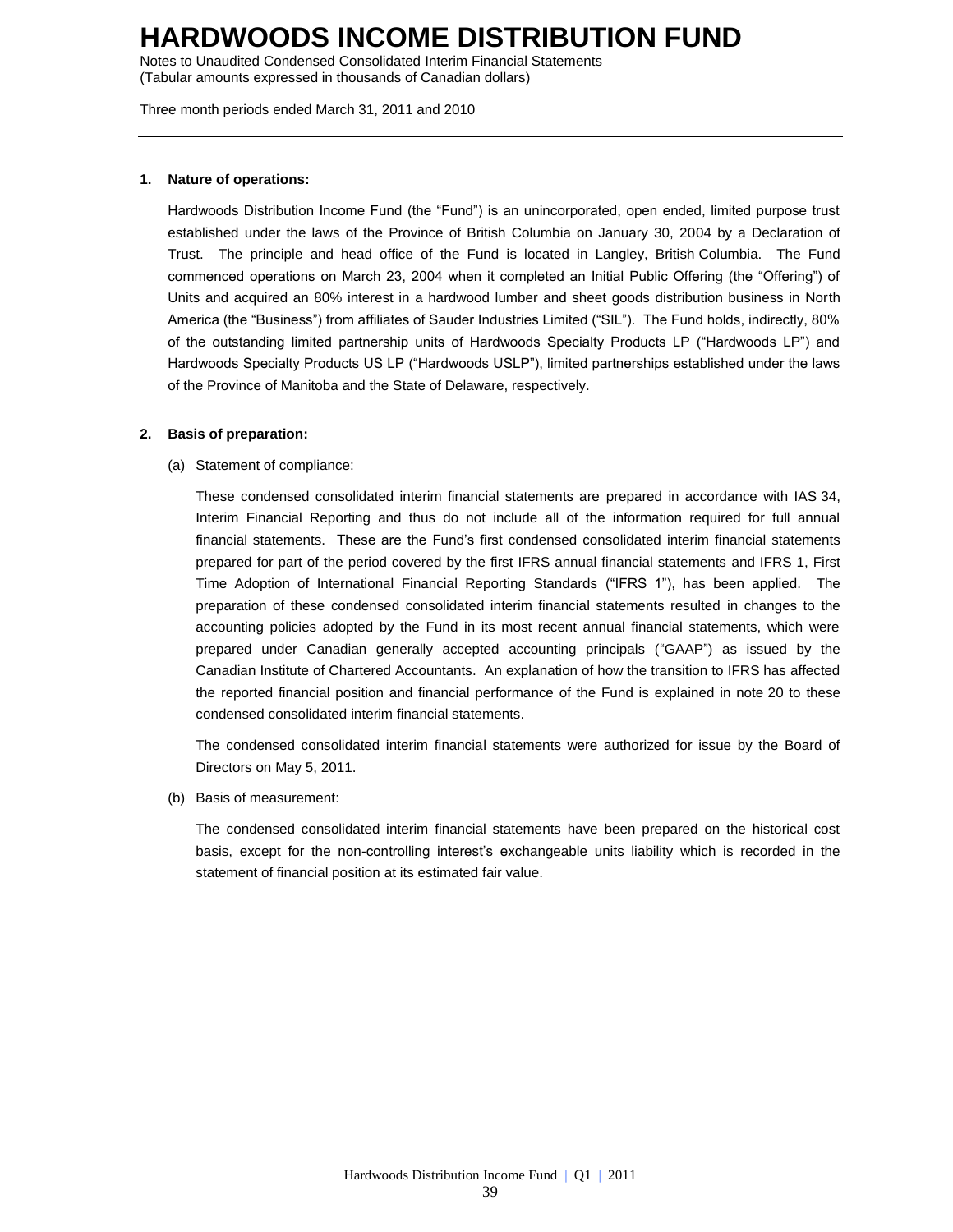Notes to Unaudited Condensed Consolidated Interim Financial Statements (Tabular amounts expressed in thousands of Canadian dollars)

Three month periods ended March 31, 2011 and 2010

### **2. Basis of preparation (continued):**

(c) Functional and presentation currency:

These condensed consolidated interim financial statements are presented in Canadian dollars, which is the Fund's functional currency. All financial information presented in the financial statements, with the exception of per unit amounts, has been rounded to the nearest thousand.

(d) Use of estimates and judgment:

The preparation of financial statements in accordance with IFRS requires management to make judgments, estimates and assumptions that affect the application of accounting policies and the reported amounts of assets and liabilities at the date of the financial statements and the reported amounts of revenue and expenses during the reporting period. Actual amounts may differ from the estimates applied in the preparation of these financial statements.

Estimates and underlying assumptions are reviewed on an ongoing basis. Revisions to accounting estimates are recognized in the period in which the estimates are revised and in any future periods affected.

Information about significant areas of estimation uncertainty and critical judgments in applying policies that have the most significant effect on the amounts recognized in the condensed consolidated interim financial statements is included in the following notes:

- Note 6 the determination of the allowance for doubtful accounts;
- Note 10 the determination of provisions and contingencies
- Note 11 the determination of finance lease obligations
- Note 12 the valuation of the non-controlling interest exchangeable units; and
- Note 14 the valuation of deferred income taxes and utilization of tax loss carry forwards.

### **3. Significant accounting policies:**

The significant accounting policies that have been used in the preparation of these condensed consolidated interim financial statements are summarized below. These accounting policies have been applied consistently by the Fund and its subsidiaries to all periods presented in these financial statements and in preparing the opening IFRS statement of financial position at January 1, 2010, as required by IFRS 1.

(a) Principles of consolidation:

These condensed consolidated interim financial statements include the accounts of the Fund and its 80% owned subsidiaries, Hardwoods LP and Hardwoods USLP, and other wholly owned subsidiaries. All significant intercompany balances and transactions have been eliminated on consolidation.

Wholly owned subsidiaries of the Fund are Hardwoods Trust, Hardwoods Specialty Products ULC, and Hardwoods Specialty Products (Washington) Corp.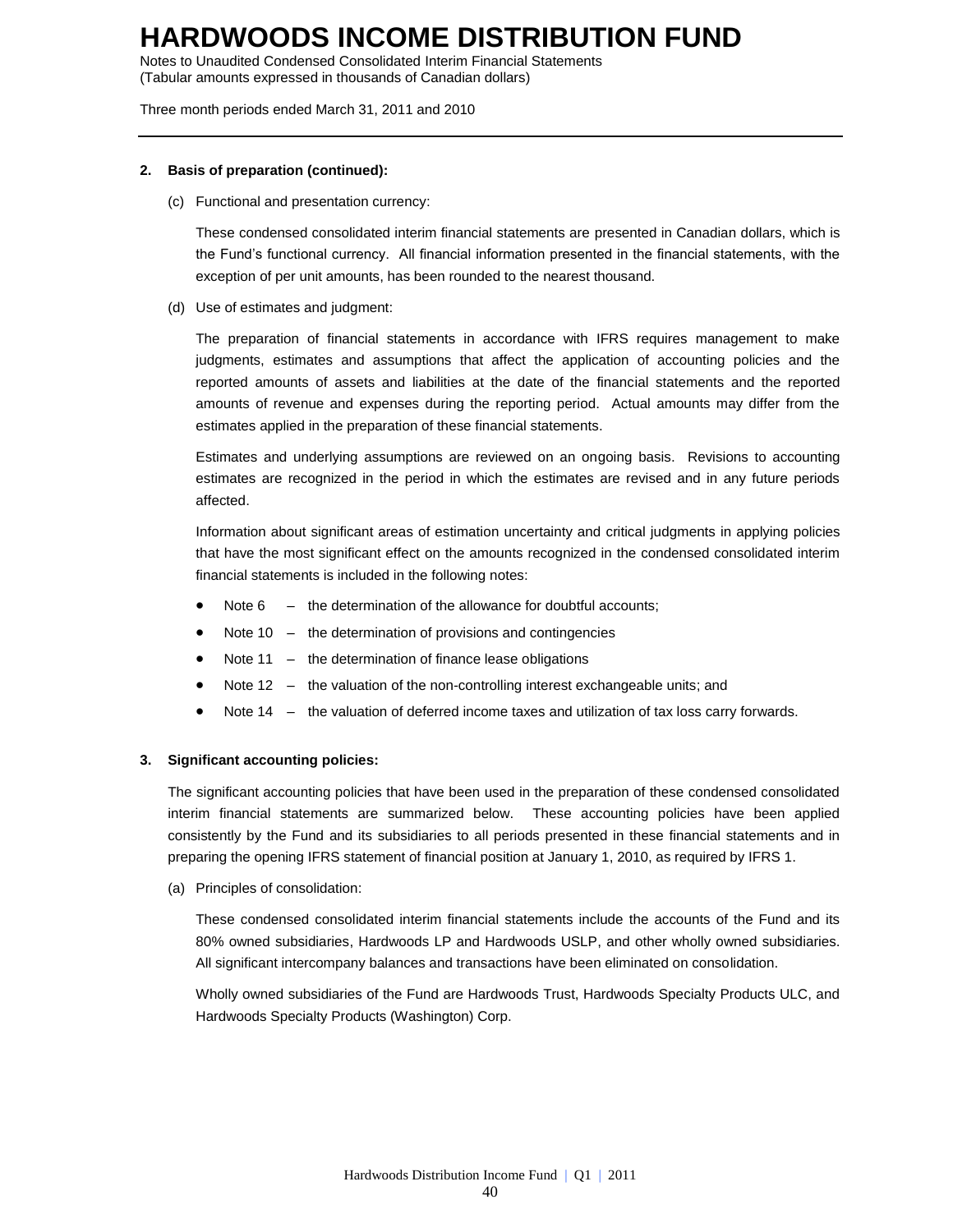Notes to Unaudited Condensed Consolidated Interim Financial Statements (Tabular amounts expressed in thousands of Canadian dollars)

Three month periods ended March 31, 2011 and 2010

### **3. Significant accounting policies (continued):**

(b) Foreign currencies:

#### *Foreign currency transactions*

Foreign currency transactions are translated into the respective functional currencies of the Fund and its subsidiaries, using the exchange rates prevailing at the dates of the transactions. Monetary assets and liabilities denominated in foreign currencies at the reporting date are translated to the functional currency at the exchange rate in effect at the financial statement date. The foreign currency gain or loss on monetary items is the difference between the amortized cost in the functional currency at the beginning of the period, adjusted for effective interest and payments during the period, and the amortized cost in the foreign currency translated at the exchange rate at the end of the period. Such exchange gains or losses arising from translation are recognized in profit and loss for the reporting period.

#### *Translation of foreign operations for consolidation*

For purposes of consolidation, the assets and liabilities of foreign operations with functional currencies other than the Canadian dollar are translated to Canadian dollars using the rate of exchange in effect at the financial statement date. Revenue and expenses of the foreign operations are translated to Canadian dollars at exchange rates at the date of the transactions with the average exchange rate for the period being used for practical purposes. Foreign currency differences resulting from translation of the accounts of foreign operations are recognized directly in other comprehensive income and are accumulated in the translation reserve as a separate component of net deficit attributable to unitholders.

Gains or losses arising from a monetary item receivable from or payable to a foreign operation, the settlement of which is neither planned nor likely in the foreseeable future, are consider in substance to form part of the net investment in a foreign operation and are recognized directly in other comprehensive income in the cumulative amount of foreign currency translation differences.

When a foreign operation is disposed of, the amount of the associated translation reserve is fully transferred to profit or loss.

(c) Segment reporting:

Operating segments are based on the information about the components of the entity that management uses to make decisions about operating matters. The subsidiaries of the Fund engage in one main business activity, hence operating segment information is not provided. Geographical segment information is provided by country of operations in note 16.

No one customer represents more than 2.7% of sales, so there is no disclosure of any significant customer information.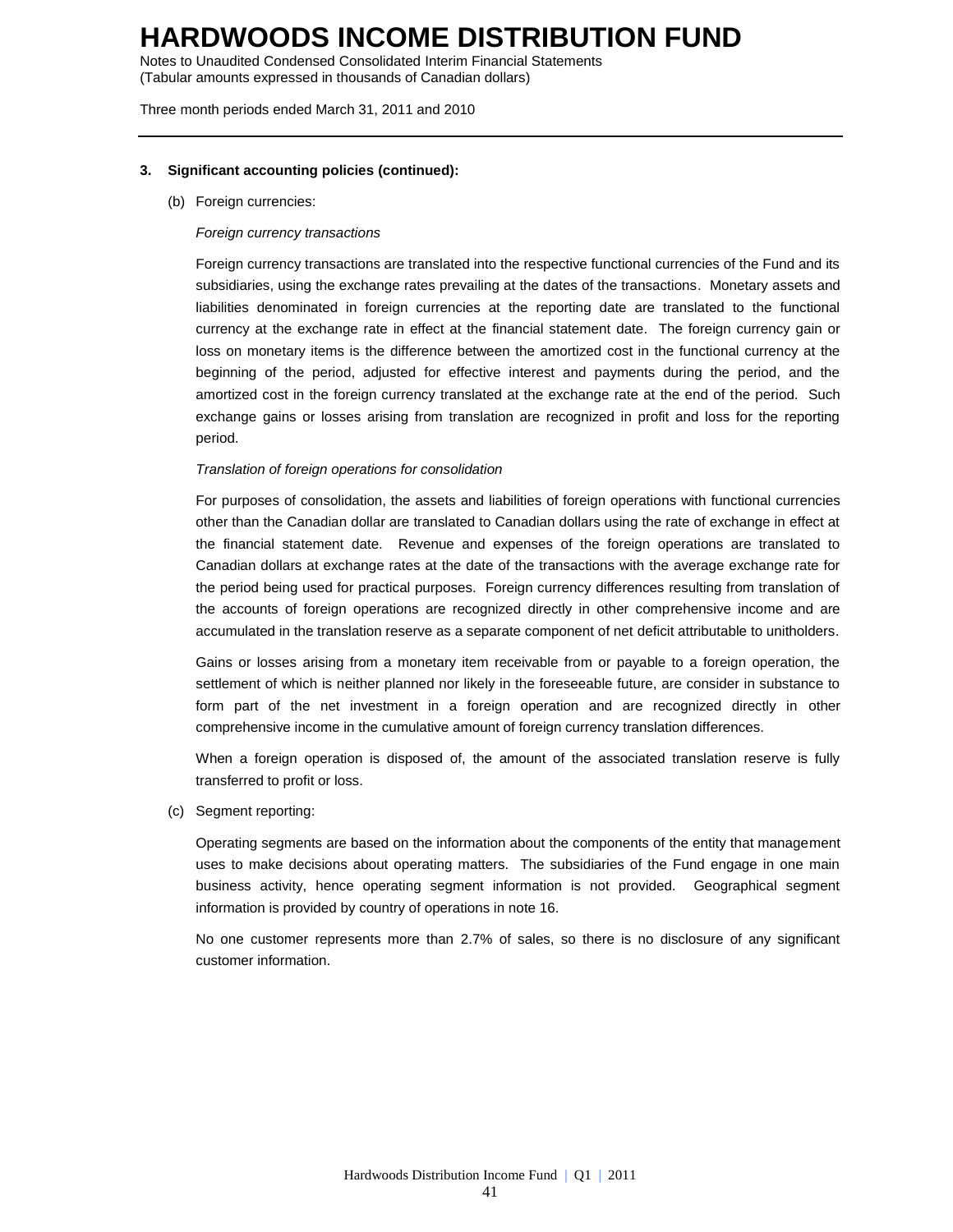Notes to Unaudited Condensed Consolidated Interim Financial Statements (Tabular amounts expressed in thousands of Canadian dollars)

Three month periods ended March 31, 2011 and 2010

### **3. Significant accounting policies (continued):**

(d) Revenue recognition:

Revenue from the sale of hardwood lumber and sheet goods is measured by reference to the fair value of consideration received or receivable by the operating subsidiaries of the Fund, excluding taxes, rebates, and trade discounts. Revenue is recognized when persuasive evidence exists that the Fund has transferred to the buyer the significant risks and rewards of ownership of the goods supplied, recovery of the consideration is probable and the revenue and associated costs can be measured reliably. Significant risks and rewards are generally considered to be transferred when the customer has taken undisputed delivery of the goods.

(e) Finance costs and income:

Finance cost is primarily comprised of interest of the Fund's operating line of credit, distributions to Unitholders during the period, changes in the fair value of the non-controlling interest's exchangeable units, and the unwinding of the discount on the Fund's finance lease obligations. Finance costs also include the amortization of costs incurred to obtain credit facilities in Canada and the United States. Interest on bank indebtedness and accretion of the lease obligation is expensed using the effective interest method. Deferred finance costs are amortized on a straight-line basis over the term of the related debt facility as an effective interest rate method is not practicable given the revolving debt balances. The distributions and change in fair value of the non-controlling interest units are expensed in the period in which they are incurred.

Finance income is comprised of interest earned on cash balances, imputed interest income on employee loans receivable, and interest charged and received or receivable on trade accounts receivable and notes receivable from customers. Finance income is recognized as it accrues using the effective interest method.

Foreign exchange gains and losses are reported on a net basis as either finance income or finance expense.

(f) Inventories:

Inventories are measured at the lower of cost and net realizable value. Cost is determined using the weighted average cost method and includes invoice cost, duties, freight, and other directly attributable costs of acquiring the inventory. Net realizable value is the estimated selling price in the ordinary course of business less any applicable selling expenses.

Volume rebates and other supplier discounts are included in income when earned. Volume rebates and supplier trade discounts are accounted for as a reduction of the cost of the related inventory and are earned when inventory is sold.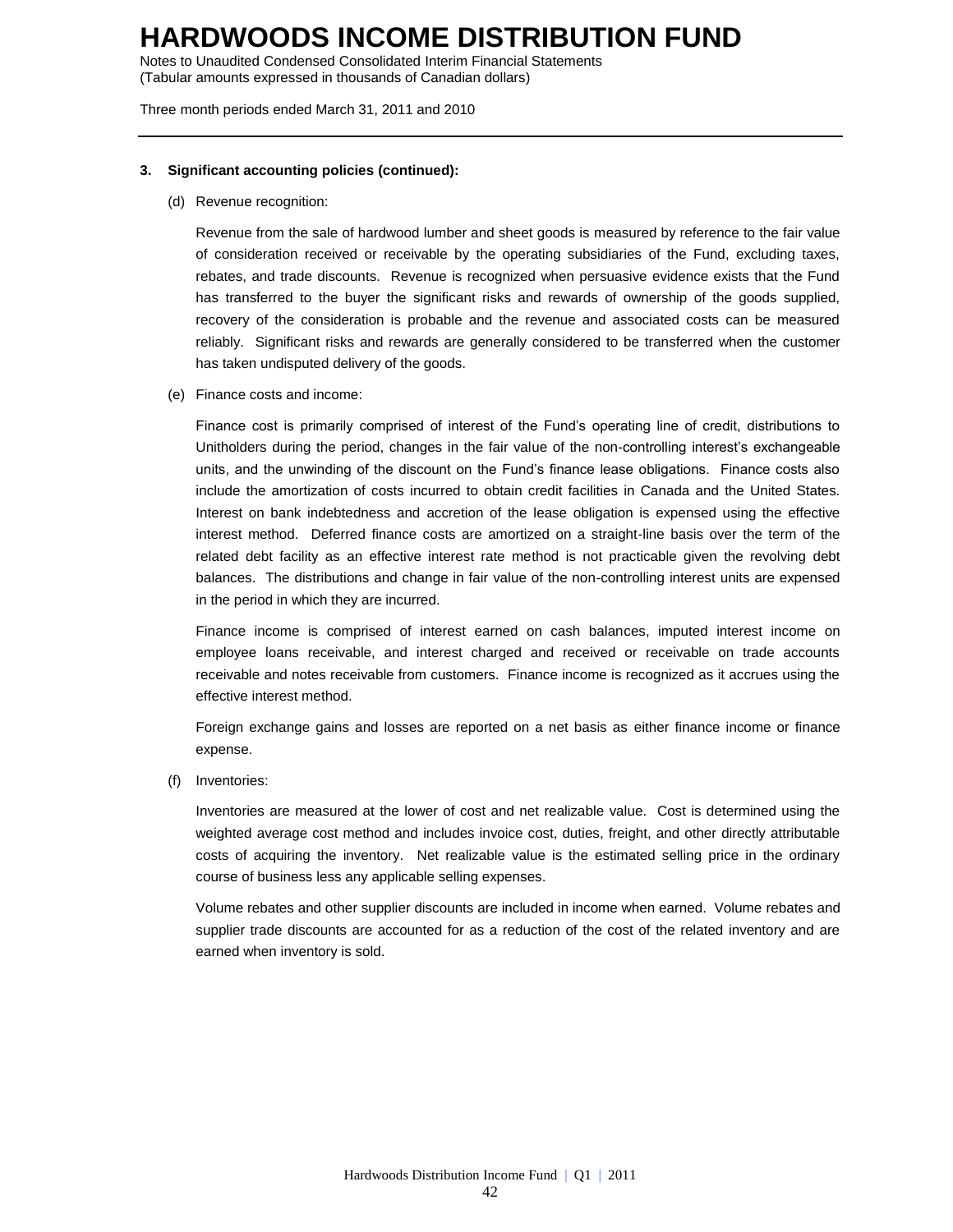Notes to Unaudited Condensed Consolidated Interim Financial Statements (Tabular amounts expressed in thousands of Canadian dollars)

Three month periods ended March 31, 2011 and 2010

#### **3. Significant accounting policies (continued):**

(g) Property, plant and equipment:

Items of property, plant and equipment are carried at acquisition cost less accumulated depreciation and accumulated impairment losses. Cost includes expenditures that are directly attributable to the acquisition of the asset. Depreciation is provided at straight-line rates sufficient to depreciate the cost of the assets over their estimated useful lives less estimated residual value as follows:

| Assets                  | Estimated useful life      |
|-------------------------|----------------------------|
|                         |                            |
| Furniture and equipment | 3 to 10 years              |
| Mobile equipment        | up to 15 years             |
| Leased vehicles         | Over the term of the lease |
| Leasehold improvements  | Over the term of the lease |

Leased assets are depreciated over the lease term unless the useful life is shorter than the lease term. If a component of an asset has a useful life that is different from the remainder of the asset, then that component is depreciated separately.

Depreciation methods, material residual value estimates and estimates of useful lives are reviewed at each financial year end and updated as required.

Gains or losses arising on the disposal of property, plant and equipment are determined as the difference between the disposal proceeds and the carrying amount of the assets and are recognized in profit or loss at the time of the disposal.

(h) Impairment:

#### *Non-financial assets*

The carrying values of the Fund's non-financial assets are reviewed at each reporting date to assess whether there is any indication of impairment. If any such indication is present, then the recoverable amount of the assets is estimated.

The recoverable amount of an asset or cash-generating unit is the greater of its value in use and its fair value less costs to sell. In assessing value in use, the estimated future cash flows are discounted to their present value using a pre-tax discount rate that reflects current market assessments of the time value of money and the risks specific to the asset. For the purposes of impairment testing, assets are grouped at the lowest levels that generate cash inflows from continuing use that are largely independent of the cash inflows of other assets or groups of assets (the "cash-generating unit").

An impairment loss is recognized if the carrying amount of an asset or its cash-generating unit exceeds its estimated recoverable amount. Impairment losses are recognized in profit and loss. Impairment losses recognized in prior periods are assessed at each reporting date for any indications that the loss has decreased or no longer exists. An impairment charge is reversed only to the extent that the asset's carrying amount does not exceed the carrying amount that would have been determined, net of depreciation or amortization, if no impairment loss had been recognized.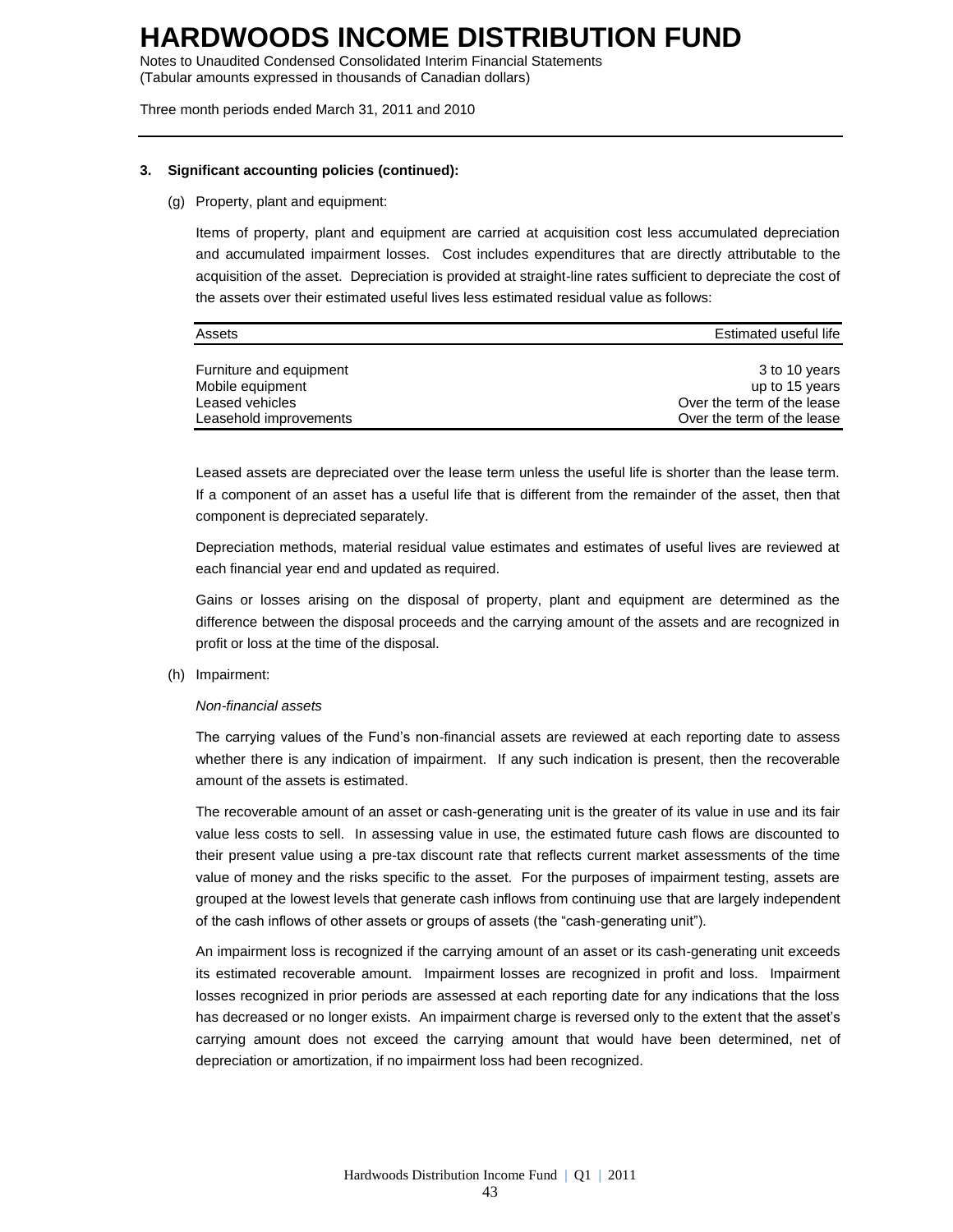Notes to Unaudited Condensed Consolidated Interim Financial Statements (Tabular amounts expressed in thousands of Canadian dollars)

Three month periods ended March 31, 2011 and 2010

#### **3. Significant accounting policies (continued):**

#### (h) Impairment:

#### *Financial assets*

A financial asset is assessed at each reporting date to determine whether there is any objective evidence that it is impaired. A financial asset is considered to be impaired if objective evidence indicates that one or more events have had a negative effect on the estimated future cash flows of that asset.

Objective evidence that financial assets are impaired can include default or delinquency by a debtor, restructuring of an amount due to the Fund on terms that the Fund would not consider otherwise, or indications that a debtor or issuer will enter bankruptcy.

The Fund considers evidence of impairment for financial assets, and in particular receivables, at both a specific asset and collective level.

All individually significant receivables are assessed for specific impairment. All individually significant receivables found not to be specifically impaired are then collectively assessed for any impairment that has been incurred but not yet identified. Receivables that are not individually significant are collectively assessed for impairment by grouping together receivables with similar risk characteristics. In assessing collective impairment of receivables, management considers the aging of receivables, the nature and extent of security held, historical trends of default, and current economic and credit conditions to estimate impairments.

An impairment loss in respect of a financial asset measured at amortized cost is calculated as the difference between its carrying amount and the present value of the estimated future cash flows, discounted at the original effective interest rate.

An impairment loss is reversed if the reversal can be related objectively to an event occurring after the impairment loss is recognized. For financial assets measured at amortized cost, this reversal is recognized in profit or loss.

(i) Financial instruments:

Financial assets and financial liabilities are recognized when the Fund becomes a party to the contractual provisions of the financial instrument. Financial assets are derecognized when the contractual rights to the cash flows from the financial asset expire, or when the financial asset and all substantial risks and rewards are transferred. A financial liability is derecognized when it is extinguished, discharged, cancelled or expires.

Financial assets and financial liabilities are measured initially at fair value plus transactions cost, except for financial assets and financial liabilities carried at fair value through profit or loss, which are measured initially at fair value.

The classification and measurement of the Fund's financial instruments is disclosed in note 5 of these condensed consolidated interim financial statements.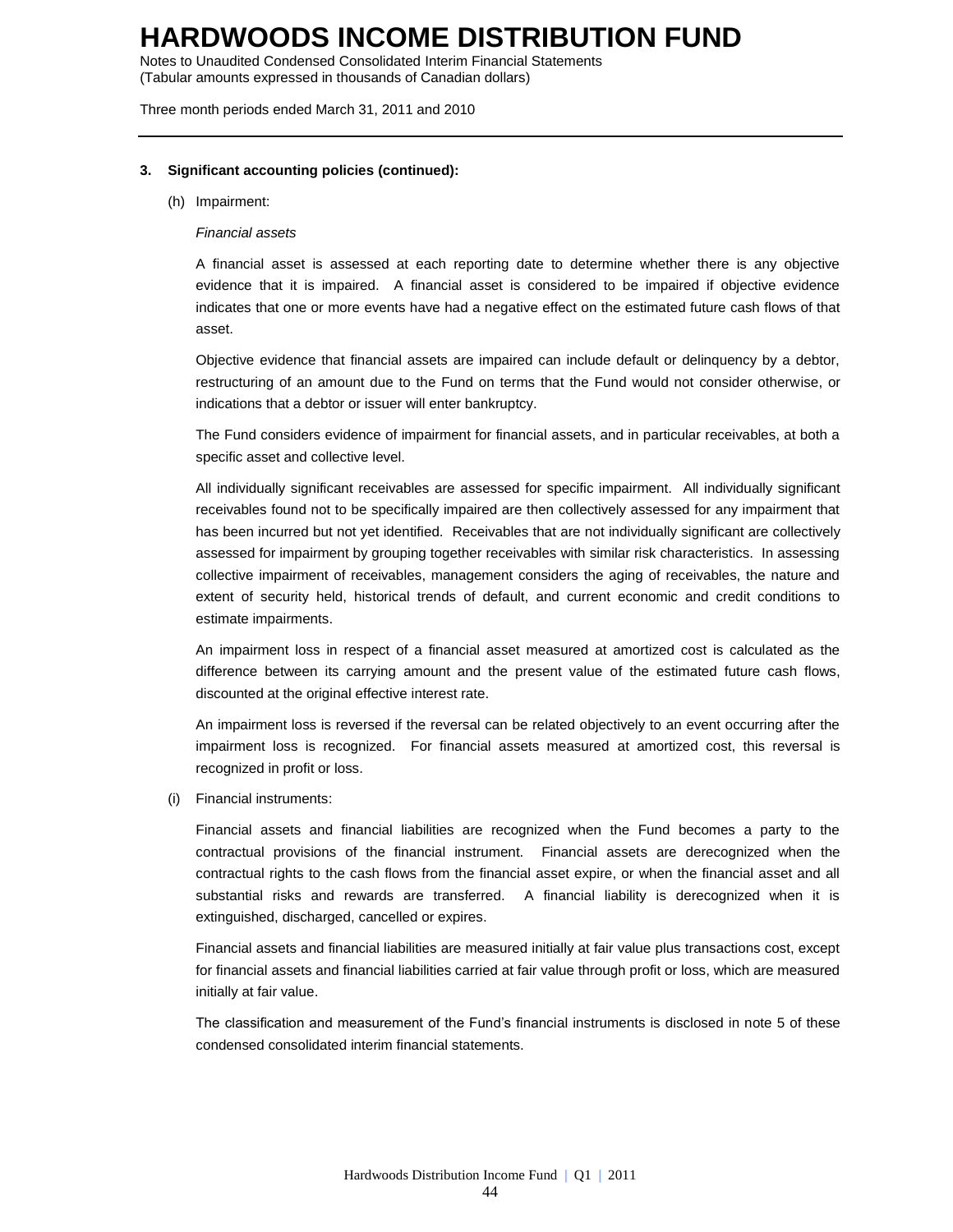Notes to Unaudited Condensed Consolidated Interim Financial Statements (Tabular amounts expressed in thousands of Canadian dollars)

Three month periods ended March 31, 2011 and 2010

### **3. Significant accounting policies (continued):**

(i) Financial instruments (continued):

#### *Cash and cash equivalents*

The Fund considers deposits in banks, certificates of deposit and short-term investments with original maturities of three months or less when acquired as cash and cash equivalents.

#### *Receivables*

Loans and receivables are non-derivative financial assets with fixed or determinable payments that are not quoted in an active market. After recognition these are measured at amortized cost using the effective interest method, less provision for impairment. Discounting is omitted where the effect of discounting is immaterial.

Individual receivables are considered for impairment when they are past due or when other objective evidence is received that a specific counterparty will default. Impairment of trade receivables are presented within "selling and distribution expenses".

Loans receivable consist of notes from customers discounted using the effective interest method, and loans to employees for relocation costs, also discounted. Interest revenue on these loans is recognized within "finance income".

#### *Financial liabilities*

Loans and payables are non-derivative financial liabilities with fixed or determinable payments that are not quoted in an active market. After initial recognition these liabilities are measured at amortized cost using the effective interest method, less provision for impairment. Discounting is omitted where the effect of discounting is immaterial. The revolving bank line of credit is not discounted; rather, actual interest accrued based on the daily balances is recorded each month.

(j) Income taxes:

Income tax expense comprises current and deferred tax and is recognized in profit and loss. Current income tax is the expected tax payable on the taxable income for the year, using tax rates enacted or substantively enacted at the reporting date, and any adjustment to tax payable in respect of the previous years.

Deferred tax is recognized by the Fund and its subsidiaries in respect of temporary differences between the carrying amount of assets and liabilities for financial reporting purposes and the amounts used for taxation purposes. Deferred tax is not recognized for the initial recognition of assets or liabilities in a transaction that is not a business combination and that affects neither accounting nor taxable profit or loss; differences relating to investments in subsidiaries to the extent that it is probable that they will not reverse in the foreseeable future; and taxable differences arising on the initial recognition of goodwill.

Deferred tax is measured at the tax rates that are expected to be applied to temporary differences when they reverse, based on the laws that have been enacted or substantively enacted by the reporting date. Deferred tax assets and liabilities are offset only when the Fund has a legally enforceable right and intention to set off current tax assets and liabilities from the same taxation authority.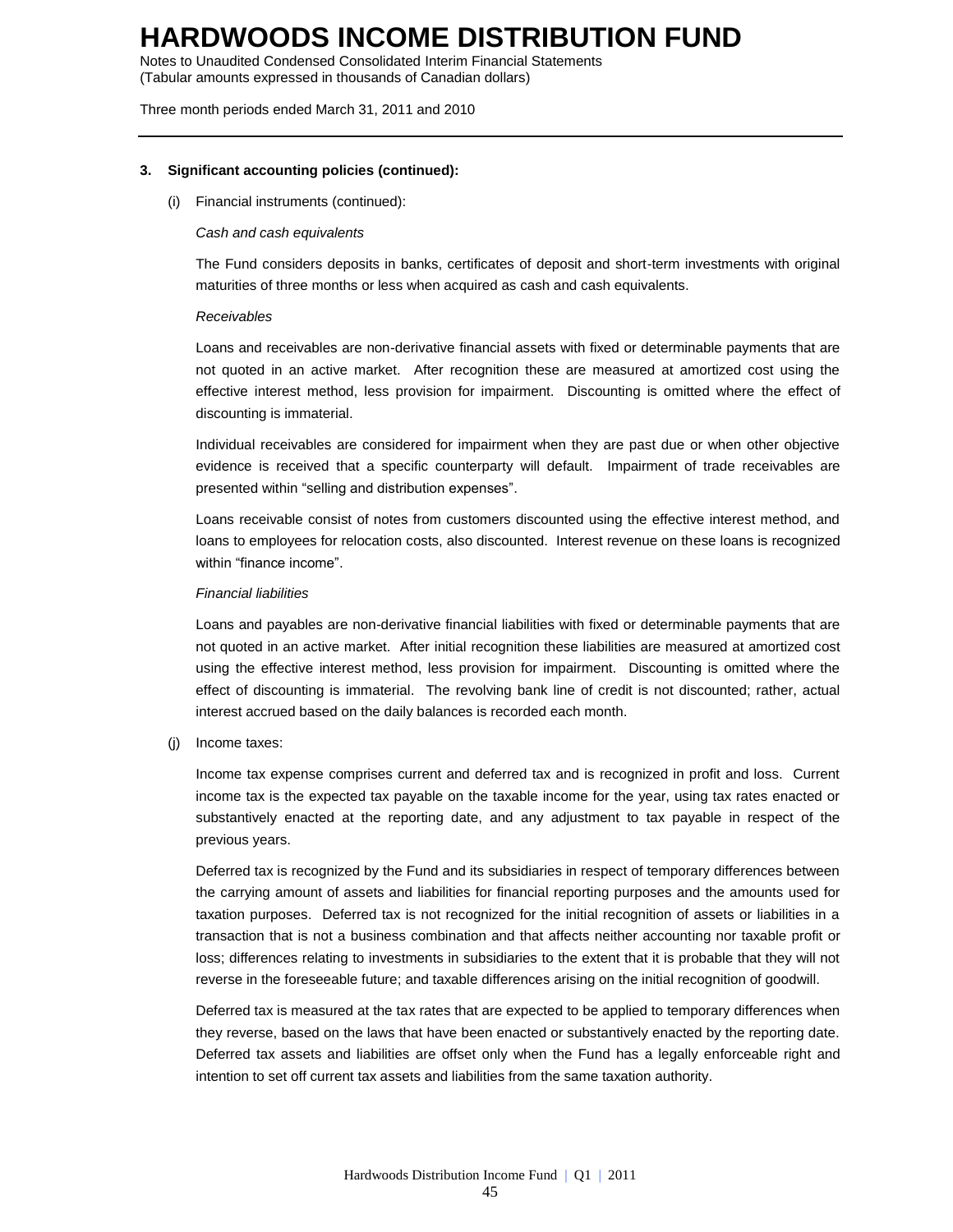Notes to Unaudited Condensed Consolidated Interim Financial Statements (Tabular amounts expressed in thousands of Canadian dollars)

Three month periods ended March 31, 2011 and 2010

#### **3. Significant accounting policies (continued):**

(j) Income taxes (continued):

A deferred tax asset is recognized for unused tax losses, tax credits and deductible temporary differences, to the extent that it is probable that future taxable profits will be available against which they can be utilized. Deferred tax assets are reviewed at each reporting date and are reduced to the extent that it is no longer probable that the related tax benefit will be realized.

As the Fund allocates all of its net earnings to Unitholders and deducts these amounts in computing its taxable income, Unitholders, rather than the Fund, have generally been liable for any income tax obligations until December 31, 2010. Effective January 1, 2011, the Fund's distributions are subject to taxation to the extent that such earnings have not been taxed within a subsidiary of the Fund.

(k) Leases:

Automobile leases for which the Fund assumes substantially all the risks and rewards of ownership are classified as finance leases. Upon initial recognition the leased asset is measured at an amount equal to the lower of its fair value and the present value of the minimum lease payments and a lease obligation is recorded equal to the present value of the minimum lease payments.

Subsequent to initial recognition, the leased asset is accounted for in accordance with the accounting policy applicable to that asset. Minimum lease payments made under finance leases are apportioned between finance expense and the reduction of the outstanding liability. The finance expense is allocated to each period during the lease term so as to produce a constant periodic rate of interest on the remaining balance of the liability.

Other leases are operating leases and as such the leased assets are not recognized in the Fund's statement of financial position. Payments made under operating leases are recognized in profit or loss on a straight-line basis over the term of the lease. Lease incentives received are recognized as an integral part of the total lease expense, over the term of the lease.

(l) Provisions and contingent liabilities:

Provisions are recognized in the statement of financial position when the Fund has a present legal or constructive obligation as a result of a past event, it is probable that an outflow of economic benefits will be required to settle the obligation, and a reliable estimate can be made of the amount of the obligation. Provisions are determined by discounting the expected future cash flows at a pre-tax rate that reflects current market assessments of the time value of money and the risks specific to the liability.

The Fund's provisions include amounts related to the settlement of litigation and onerous contracts where the expected benefits to be derived from a contract are lower than the unavoidable cost of meeting the obligations under the contract.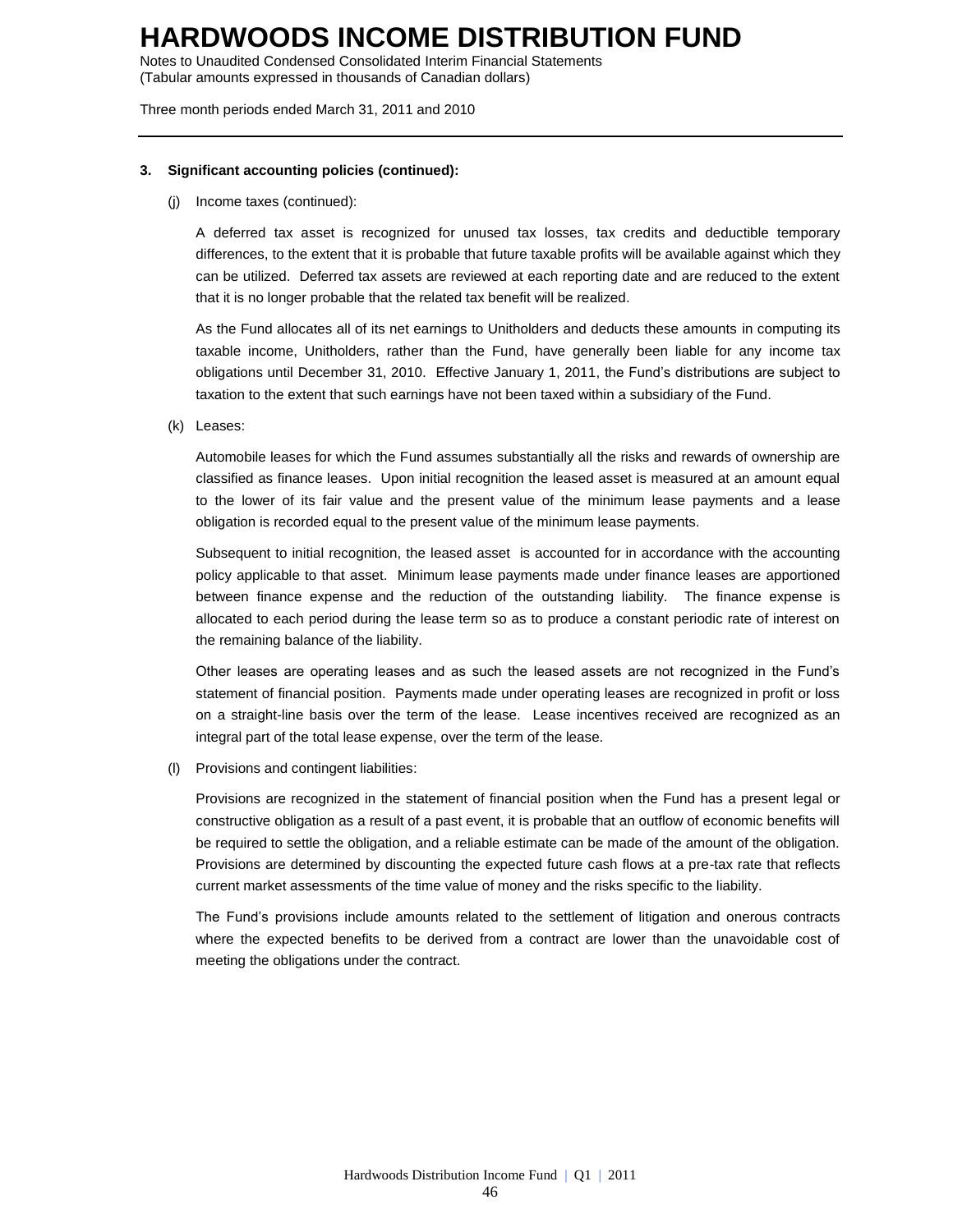Notes to Unaudited Condensed Consolidated Interim Financial Statements (Tabular amounts expressed in thousands of Canadian dollars)

Three month periods ended March 31, 2011 and 2010

### **3. Significant accounting policies (continued):**

(m) Basic and diluted profit (loss) per unit:

The Fund presents basic and diluted profit (loss) per Unit data for its outstanding Fund Units. Basic profit (loss) per unit attributable to unitholders is calculated by dividing profit (loss) by the weighted average number of Fund Units outstanding during the reporting period. Diluted profit (loss) per unit is determined by adjusting the profit or loss attributable to common unitholders and then weighted average number of Fund Units outstanding for the effects of all dilutive potential units.

(n) Unit based compensation:

The Fund has a unit based long-term incentive plan as described in note 13(b). The fair value of the award payable to employees, in the form of Fund Units or cash, is recognized as an expense with a corresponding increase in liabilities, over the period that the employees unconditionally become entitled to payment. The amount recognized as an expense is adjusted to reflect the number of awards for which the related service and non-market vesting conditions are expected to be met. The liability is remeasured at its fair value each reporting date and at the settlement date. Any changes in the fair value of the liability are recognized as an employee expense in profit or loss.

## **4. Capital management:**

The Fund's policy is to maintain a strong capital base so as to maintain investor, creditor and market confidence and to sustain future development of the business. The Fund considers its capital to be bank indebtedness (net of cash) and the Fund Unit liability, less the net deficit attributable to Unitholders. The Fund's capitalization is as follows:

|                                                                                                                  | March 31,<br>2011                           | December 31,<br>2010                        | January 1,<br>2010                           |
|------------------------------------------------------------------------------------------------------------------|---------------------------------------------|---------------------------------------------|----------------------------------------------|
| Cash and cash equivalents<br>Bank indebtedness<br>Fund unit liability<br>Net deficit attributable to unitholders | \$<br>(188)<br>6,062<br>144,588<br>(85,097) | \$<br>(43)<br>6.745<br>144.366<br>(83, 557) | \$<br>(463)<br>4.564<br>144,100<br>(82, 557) |
| Total capitalization                                                                                             | 65.365                                      | 67.511                                      | \$<br>65.644                                 |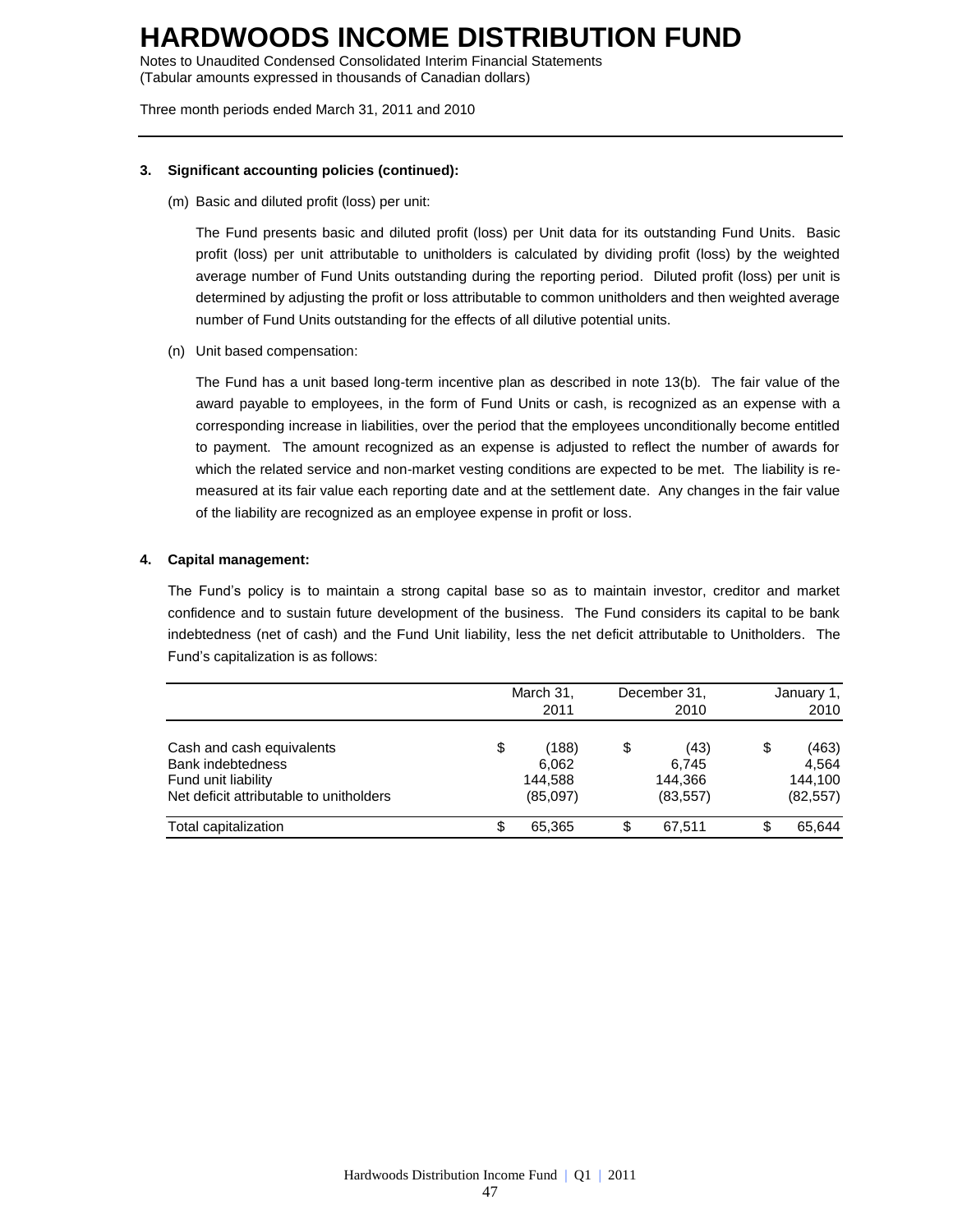Notes to Unaudited Condensed Consolidated Interim Financial Statements (Tabular amounts expressed in thousands of Canadian dollars)

Three month periods ended March 31, 2011 and 2010

### **4. Capital disclosures (continued):**

The terms of the Fund's US and Canadian credit facilities are described in note 9. The terms of the agreements with the Fund's lenders provide that distributions cannot be made to its unitholders in the event that its subsidiaries did not meet the foregoing earnings and cash flow tests as well as certain additional credit ratios. The Fund's operating subsidiaries were compliant with all required credit ratios under the US and Canadian credit facilities as at March 31, 2011, and accordingly there were no restrictions on distributions arising from compliance with financial covenants.

Distributions are one of the ways the Fund manages its capital. Distributions of the Fund's available cash are made to the maximum extent possible, subject to reasonable reserves established by the Trustees of the Fund. Distributions are made by the Fund having given consideration to a variety of factors including the outlook for the business, financial leverage, and the ratio of distributions to available cash of the Fund. There were no changes in the Fund's approach to capital management during the period ended March 31, 2011. On November 3, 2008, the Trustees of the Fund suspended further monthly distributions until such time as market conditions and the Fund's generation of cash has improved.

## **5. Financial instruments:**

Financial instrument assets include cash and cash equivalents, which are designated as fair value through profit and loss, and current and long-term receivables which are designated as loans and receivables and measured at amortized cost. Financial instrument liabilities include bank indebtedness, accounts payable, accrued liabilities, finance lease obligation and the Fund unit liability. All financial liabilities are designated as other liabilities and are measured at amortized cost. There are no financial instruments classified as available-for-sale or held-to-maturity.

### *Fair values of financial instruments*

The carrying values of cash and cash equivalents, accounts receivable, income tax recoverable, and accounts payable accrued liabilities approximate their fair values due to the relatively short period to maturity of the instruments. The fair value of long-term receivables and finance lease obligations are not expected to differ materially from their respective carrying values, given the interest rates being charged. The carrying values of the credit facilities approximate their fair values due to the existence of floating market based interest rates. The fair value of these non-derivative financial assets and liabilities has been estimated based on the present value of future cash flows, discounted at a market rate of interest at the reporting date.

The fair value of the Fund unit liability at March 31, 2011 is \$40.3 million (December 31, 2010 - \$34.0 million; January 1, 2010 - \$28.8 million) based on the quoted market price of the Fund units at each respective reporting date.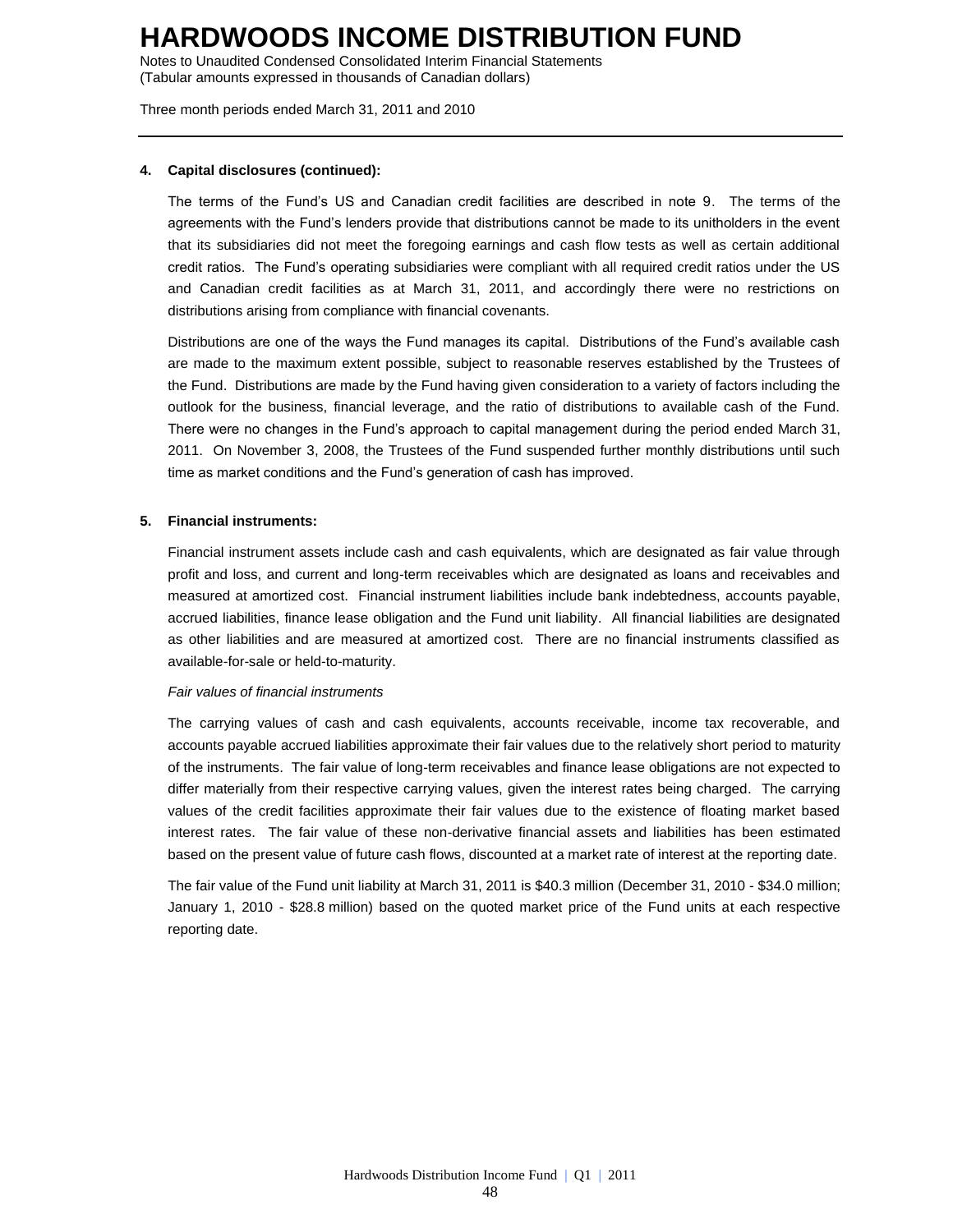Notes to Unaudited Condensed Consolidated Interim Financial Statements (Tabular amounts expressed in thousands of Canadian dollars)

Three month periods ended March 31, 2011 and 2010

## **5. Financial instruments (continued):**

#### *Derivative financial instruments*

The Fund's non-controlling interest exchangeable Unit liability (note 12) is recorded at fair value each reporting period.

### **6. Accounts receivable:**

The following is a breakdown of the Fund's current and long term receivables and represents the Fund's principal exposure to credit risk.

|                                                  | March 31,    | December 31, | January 1,   |
|--------------------------------------------------|--------------|--------------|--------------|
|                                                  | 2011         | 2010         | 2010         |
| Trade accounts receivable - Canada               | \$<br>12,529 | \$<br>10,555 | \$<br>9,756  |
| Trade accounts receivable - United States        | 21,369       | 17,726       | 16,117       |
| Sundry receivable                                | 105          | 200          | 203          |
| Current portion of long-term receivables         | 453          | 413          | 919          |
|                                                  | 34,456       | 28,894       | 26,995       |
| Less:                                            |              |              |              |
| Allowance for credit loss                        | 2,808        | 2,238        | 1,410        |
|                                                  | \$<br>31,648 | \$<br>26,656 | \$<br>25,585 |
| Long-term receivables:                           |              |              |              |
| Employee housing loans                           | \$<br>361    | \$<br>375    | \$<br>450    |
| <b>Customer notes</b>                            | 1,115        | 1,088        | 1,834        |
| Security deposits                                | 455          | 465          | 518          |
|                                                  | 1,931        | 1,928        | 2,802        |
| Less:                                            |              |              |              |
| Current portion, included in accounts receivable | 453          | 413          | 919          |
|                                                  | \$<br>1,478  | \$<br>1,515  | \$<br>1,883  |

The aging of trade receivables was:

|                                                                                | March 31,<br>2011                       | December 31,<br>2010                    | January 1,<br>2010                      |
|--------------------------------------------------------------------------------|-----------------------------------------|-----------------------------------------|-----------------------------------------|
| Current<br>Past due 31 - 60 days<br>Past due 61 - 90 days<br>Past due 90+ days | \$<br>22,646<br>5,217<br>1,709<br>4.326 | \$<br>16,791<br>5,460<br>2,059<br>3.971 | \$<br>14,557<br>5,283<br>2,181<br>3,852 |
|                                                                                | \$<br>33,898                            | \$<br>28.281                            | \$<br>25,873                            |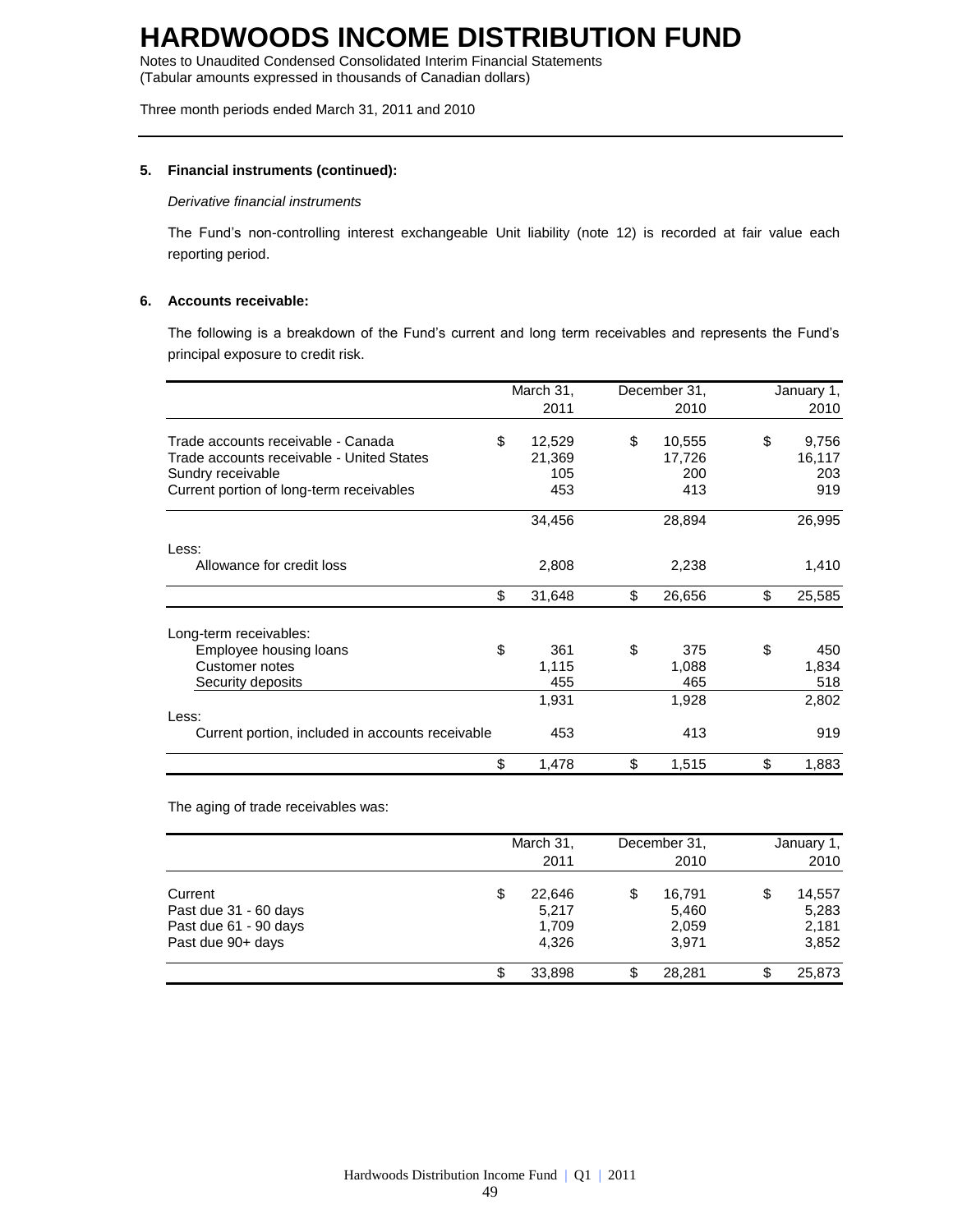Notes to Unaudited Condensed Consolidated Interim Financial Statements (Tabular amounts expressed in thousands of Canadian dollars)

Three month periods ended March 31, 2011 and 2010

### **6. Accounts receivable (continued):**

The Fund determines its allowance for doubtful accounts based on its best estimate of the net recoverable amount by customer account. Accounts that are considered uncollectable are written off. The total allowance at March 31, 2010 was \$2.8 million (December 31, 2010 - \$2.2 million; January 1, 2010 - \$1.4 million). The amount of the allowance is considered sufficient based on the past experience of the business, the security the Fund has in place for past due accounts and management's regular review and assessment of customer accounts and credit risk.

Bad debt expense, net of recoveries, for the three month period ended March 31, 2011 was \$0.5 million which equates to 1.0% of sales (three month period ended March 31, 2010 – \$0.5 million, being 1.1% of sales).

#### **7. Inventories:**

|                                                        |    | March 31,<br>2011                 | December 31,<br>2010                    | January 1,<br>2010                      |
|--------------------------------------------------------|----|-----------------------------------|-----------------------------------------|-----------------------------------------|
| Lumber<br>Sheet goods<br>Specialty<br>Goods in-transit | \$ | 9,816<br>12,565<br>1,847<br>1,975 | \$<br>9,868<br>13,270<br>2,307<br>1,996 | \$<br>8,224<br>12,171<br>2,099<br>1,407 |
|                                                        | æ  | 26.203                            | 27.441                                  | \$<br>23,901                            |

During the three month period ended March 31, 2011 inventory write-downs totaling \$0.2 million (three month period ended March 31, 2010 - \$0.3 million) were recorded to reduce certain inventory items to their net realizable value.

Cost of sales for the three month period ended March 31, 2011 were \$ 42.9 million (three month period ended March 31, 2010 - \$39.9 million), which included \$ 41.2 million (three month period ended March 31, 2010 - \$38.3 million) of costs associated with inventory. The other \$ 1.7 million (three month period ended March 31, 2010 - \$1.6 million) related principally to freight and other related expenses.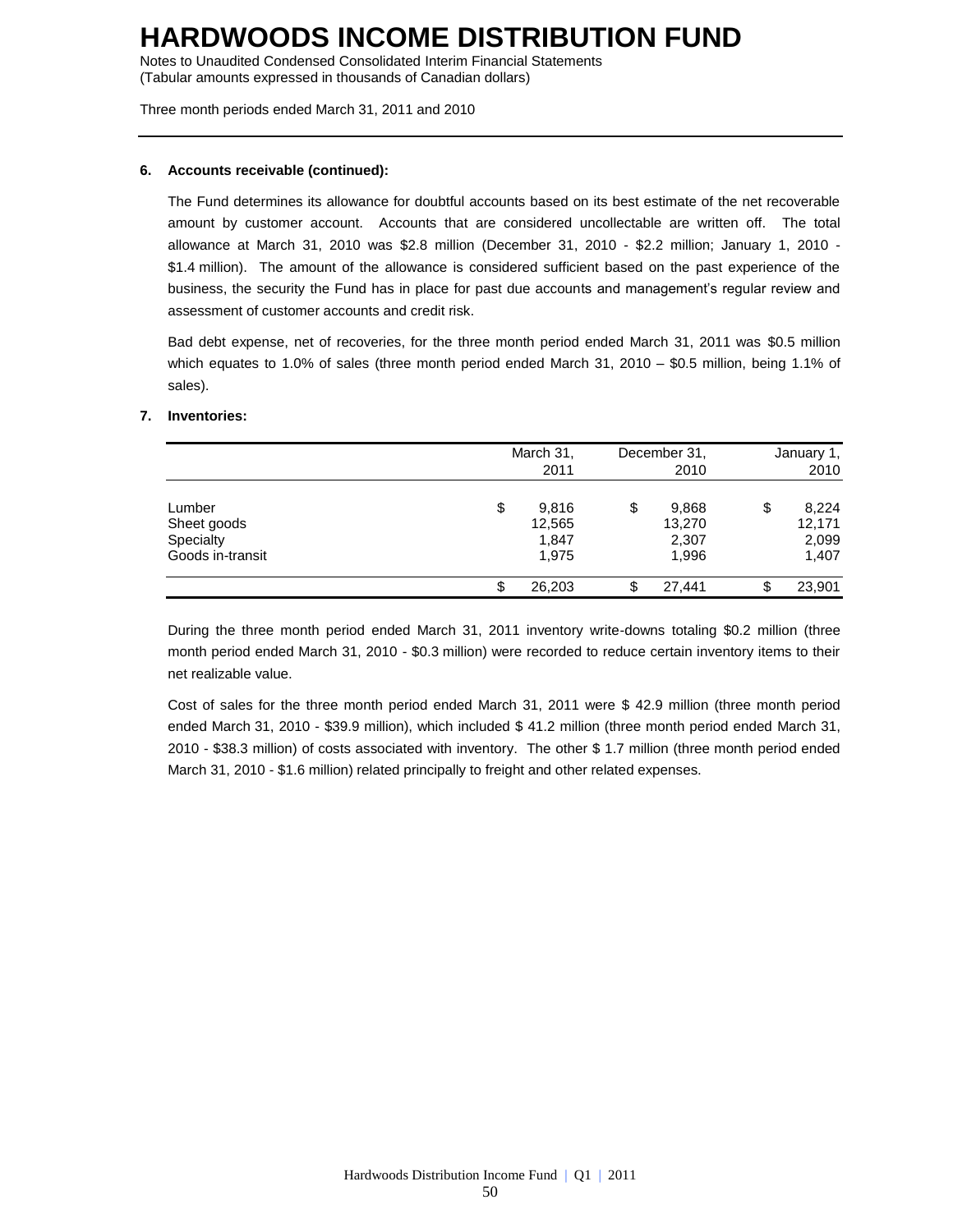Notes to Unaudited Condensed Consolidated Interim Financial Statements (Tabular amounts expressed in thousands of Canadian dollars)

Three month periods ended March 31, 2011 and 2010

## **8. Property, plant and equipment:**

|                                                                                              | Leased<br>vehicles               | Machinery and | equipment             | Mobile<br>equipment         |                         | Leasehold<br>improvements |                          | Total                      |
|----------------------------------------------------------------------------------------------|----------------------------------|---------------|-----------------------|-----------------------------|-------------------------|---------------------------|--------------------------|----------------------------|
| Cost                                                                                         |                                  |               |                       |                             |                         |                           |                          |                            |
| Balance at January 1, 2010<br><b>Additions</b><br><b>Disposals</b><br>Adjustments:           | \$<br>2,456<br>1,476<br>(1, 416) | \$            | 2,095<br>61<br>(137)  | \$<br>3,225<br>(134)        | \$                      | 786<br>13<br>(2)          | \$                       | 8,562<br>1,550<br>(1,689)  |
| Foreign currency translation                                                                 | (82)                             |               | (63)                  | (112)                       |                         | (12)                      |                          | (269)                      |
| Balance at December 31, 2010<br>Additions<br><b>Disposals</b>                                | 2,434<br>374<br>(250)            |               | 1,956<br>9<br>(2)     | 2,979<br>(37)               |                         | 785<br>27<br>(31)         |                          | 8,154<br>410<br>(320)      |
| Adjustments:<br>Foreign currency translation                                                 | (38)                             |               | (26)                  | (48)                        |                         | (4)                       |                          | (116)                      |
| Balance at March 31, 2011                                                                    | \$<br>$\overline{2,520}$         | \$            | 1,937                 | \$<br>$\overline{2,894}$    | $\overline{\mathbf{s}}$ | 777                       | $\overline{\mathcal{S}}$ | 8,128                      |
| <b>Accumulated depreciation</b>                                                              |                                  |               |                       |                             |                         |                           |                          |                            |
| Balance at January 1, 2010<br>Depreciation during period<br><b>Disposals</b><br>Adjustments: | \$<br>1,180<br>706<br>(974)      | \$            | 1,685<br>189<br>(133) | \$<br>2,394<br>205<br>(133) | \$                      | 736<br>37<br>(2)          | \$                       | 5,995<br>1,137<br>(1, 242) |
| Foreign currency translation                                                                 | (31)                             |               | (53)                  | (85)                        |                         | (11)                      |                          | (180)                      |
| Balance at December 31, 2010<br>Depreciation during period<br><b>Disposals</b>               | 881<br>172<br>(174)              |               | 1,688<br>35<br>(2)    | 2,381<br>19<br>(36)         |                         | 760<br>5<br>(31)          |                          | 5,710<br>231<br>(243)      |
| Adjustments:<br>Foreign currency translation                                                 | (13)                             |               | (24)                  | (38)                        |                         | (4)                       |                          | (79)                       |
| Depreciation March 31, 2011                                                                  | \$<br>866                        | \$            | 1,697                 | \$<br>2,326                 | \$                      | 730                       | \$                       | 5,619                      |
| Net book value:<br>January 1, 2010<br>December 31, 2010<br>March 31, 2011                    | \$<br>1,276<br>1,553<br>1,654    | \$            | 410<br>268<br>240     | \$<br>831<br>598<br>568     | \$                      | 50<br>25<br>47            | \$                       | 2,567<br>2,444<br>2,509    |
|                                                                                              |                                  |               |                       |                             |                         |                           |                          |                            |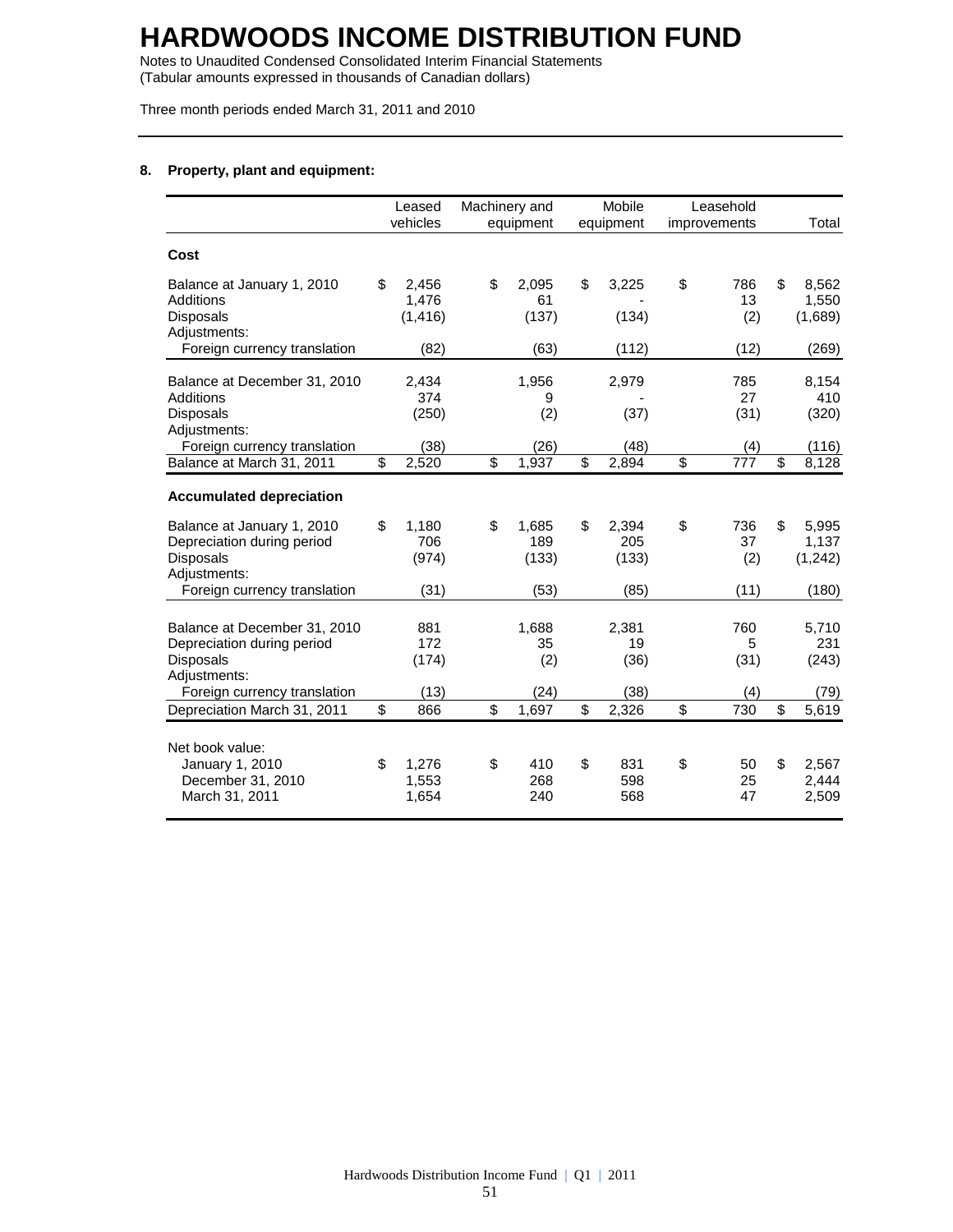Notes to Unaudited Condensed Consolidated Interim Financial Statements (Tabular amounts expressed in thousands of Canadian dollars)

Three month periods ended March 31, 2011 and 2010

### **8. Property, plant and equipment (continued):**

Depreciation of property, plant and equipment for the three month period ended March 31, 2011 was \$ 0.2 million (three month period ended March 31, 2010 - \$0.3 million) and is included in the statement of comprehensive income as follows:

|                                            |   | 2011 |   | 2010      |
|--------------------------------------------|---|------|---|-----------|
| Selling and distribution<br>Administration | S | 224  | J | 290<br>40 |
|                                            | S | 231  | ъ | 330       |

Gains and losses on disposal of property, plant and equipment for the three month period ended March 31, 2011 was \$ 33,491 (three month period ended March 31, 2010 - \$1,937) and is included in the statement of comprehensive income as follows:

|                                            | 2011                           | 2010 |
|--------------------------------------------|--------------------------------|------|
| Selling and distribution<br>Administration | 33<br>$\overline{\phantom{0}}$ |      |
|                                            | 33                             |      |

### **9. Bank indebtedness:**

|                                                                                                                                                                                                                                              | March 31,<br>2011  | December 31,<br>2010      |    | January 1,<br>2010      |
|----------------------------------------------------------------------------------------------------------------------------------------------------------------------------------------------------------------------------------------------|--------------------|---------------------------|----|-------------------------|
| Checks issued in excess of funds on deposit<br>Credit facility, Hardwoods LP<br>Credit facility, Hardwoods USLP<br>$-$ US\$5,857;<br>(March 31, 2011<br>US\$6,162;<br>December 31, 2010 -<br>US\$1,844)<br>January 1, 2010<br>$\blacksquare$ | \$<br>553<br>5,679 | \$<br>282<br>548<br>6,129 | \$ | 1.077<br>1.945<br>1,938 |
| Deferred finance fees                                                                                                                                                                                                                        | (170)              | (214)                     |    | (396)                   |
|                                                                                                                                                                                                                                              | \$<br>6,062        | \$<br>6,745               | ß. | 4,564                   |

Bank indebtedness consists of checks issued in excess of funds on deposit and advances under operating lines of credit available to Hardwoods LP and Hardwoods USLP (the "Credit Facilities").

Each of the Credit Facilities is separate, is not guaranteed by the other partnership, and does not contain cross default provisions to the other Credit Facility. The Credit Facility made available to Hardwoods LP is secured by a first security interest in all of the present and after acquired property of Hardwoods LP and its operating subsidiaries, and by the LP Units held by a subsidiary of the Fund and SIL. The Credit Facility made available to Hardwoods USLP is secured by a first security interest in all of the present and after acquired property of Hardwoods USLP and by the USLP Units held by a subsidiary of the Fund and by SIL.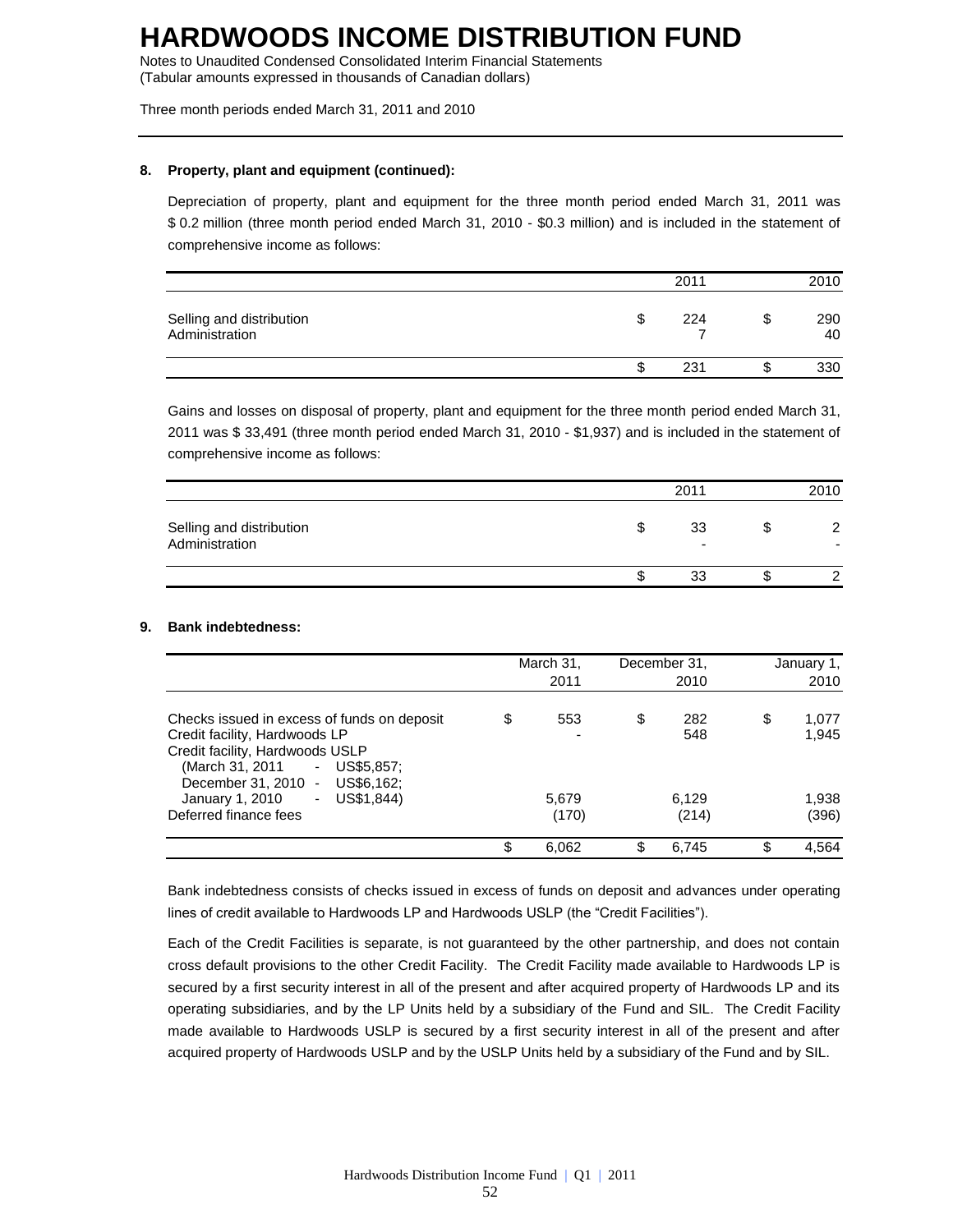Notes to Unaudited Condensed Consolidated Interim Financial Statements (Tabular amounts expressed in thousands of Canadian dollars)

Three month periods ended March 31, 2011 and 2010

### **9. Bank indebtedness (continued):**

The Hardwoods LP Credit Facility has a three year term, provides financing up to \$15.0 million and has a maturity date of August 7, 2012. The Hardwoods USLP Credit Facility has a three year term, provides financing of up to US\$25.0 million and has a maturity date of September 30, 2011. Each facility is payable in full at maturity. The Hardwoods LP Credit Facility is a revolving credit facility which Hardwoods LP may terminate subject to prepayment penalties of \$225,000 if terminated in the first 12 months of the credit facility term, \$150,000 if repaid in the second 12 months of the credit facility term, and \$75,000 thereafter if repaid prior to the maturity date of the credit facility. The Hardwoods USLP Credit Facility may be terminated by Hardwoods USLP without prepayment penalties. The Credit Facilities bear interest at a floating rate based on the Canadian or US prime rate (as the case may be), LIBOR or bankers acceptance rates plus, in each case, an applicable margin. Letters of credit are also available under the Credit Facilities on customary terms for facilities of this nature. The Credit Facilities' rates vary with the ratio of EBITDA minus capital expenditures and cash taxes, divided by interest. Commitment fees and standby charges usual for borrowings of this nature were and are payable.

The amount made available under the Credit Facility to Hardwoods LP from time to time is limited to the extent of 85% of the book value of accounts receivable and the lesser of 60% of the book value or 85% of appraised value of inventories with the amount based on inventories not to exceed 60% of the total amount to be available. Certain identified accounts receivable and inventories are excluded from the calculation of the amount available under the Credit Facility. Hardwoods LP is required to maintain a fixed charge coverage ratio (calculated as the ratio of EBITDA less cash taxes less capital expenditures, divided by interest) of not less than 1.1 to 1. At March 31, 2011, the Hardwoods LP credit facility had \$ 12.8 million of additional borrowing capacity.

The amount to be made available under the Credit Facility to Hardwoods USLP from time to time is limited to the extent of 85% of the book value of certain accounts receivable and 50% of the book value of inventories (with certain accounts receivable and inventory being excluded). Hardwoods USLP is required to maintain a fixed charge coverage ratio (calculated as EBITDA less cash taxes less capital expenditures, divided by interest plus distributions) of 1.0 to 1. These covenants of the Hardwoods USLP Credit Facility do not need to be met however when the unused availability under the credit facility is in excess of US\$4.0 million. At March 31, 2011, the Hardwoods USLP credit facility had unused availability of \$ 12.3 million (US\$ 12.7 million).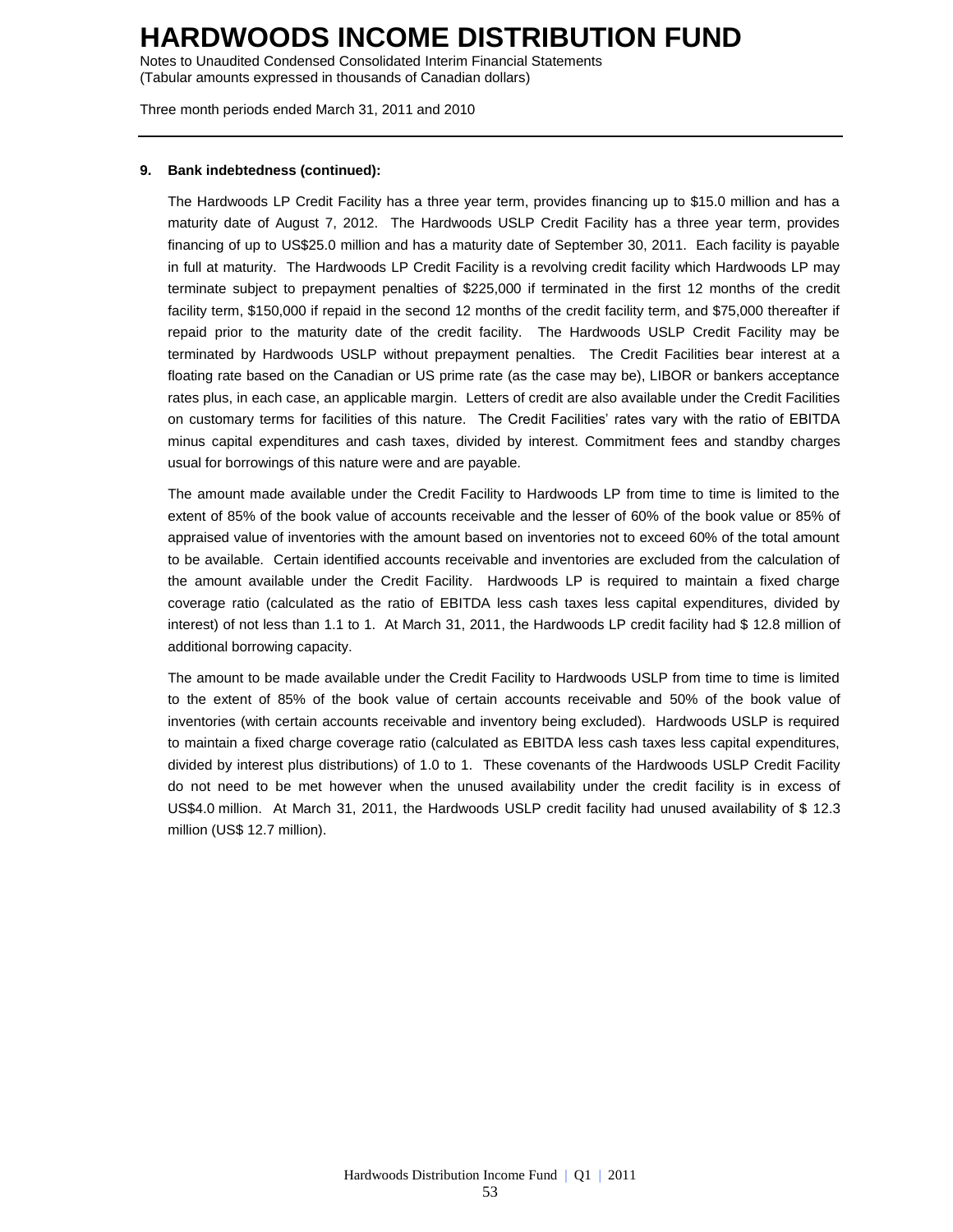Notes to Unaudited Condensed Consolidated Interim Financial Statements (Tabular amounts expressed in thousands of Canadian dollars)

Three month periods ended March 31, 2011 and 2010

### **10. Provisions:**

|                                   |           | Onerous   |           |
|-----------------------------------|-----------|-----------|-----------|
|                                   | Legal     | contracts | Total     |
| Balance at January 1, 2010        | \$<br>203 | \$<br>656 | \$<br>859 |
| Provisions made during the period | 150       |           | 150       |
| Provisions used during the period | (53)      | (415)     | (468)     |
| Adjustments during the period     |           |           |           |
|                                   |           |           |           |
| Balance at December 31, 2010      | 300       | 241       | 541       |
| Provisions made during the period |           |           |           |
| Provisions used during the period |           | (74)      | (74)      |
| Adjustments during the period     | (5)       |           | (5)       |
| Balance at March 31, 2011         | \$<br>295 | \$<br>167 | \$<br>462 |
| Non-current                       | \$<br>295 | \$<br>66  | \$<br>361 |
| Current                           |           | 101       | 101       |
|                                   | \$<br>295 | \$<br>167 | \$<br>462 |

#### *Legal*

The Fund and its subsidiaries are subject to legal proceedings that arise in the ordinary course of its business. Provisions for legal costs are related to employee severance and product liability issues. Management is of the opinion, based upon information presently available, that it is unlikely that any liability, to the extent not provided for or through insurance, would be material in relation to the Fund's condensed consolidated interim financial statements.

### *Onerous contracts*

Due to the closure of some branches before the expiry of the lease the Fund has a legal obligation to pay the monthly lease until the expiry date. The Fund has mitigated the obligation by sub-leasing the properties. The Fund has made provision for the net lease obligation in the case that the sub-lease does not cover the entire obligation. The full expense was recognized in profit/loss in the period of the branch closure and subsequently the related liability is being reduced over the life of the obligation as cash payments are made. The liability is measured at the present value of the expected net cost of the remaining term of the contract.

#### *Decommissioning*

The Fund and its subsidiaries are not obligated in any material way for decommissioning or site restoration.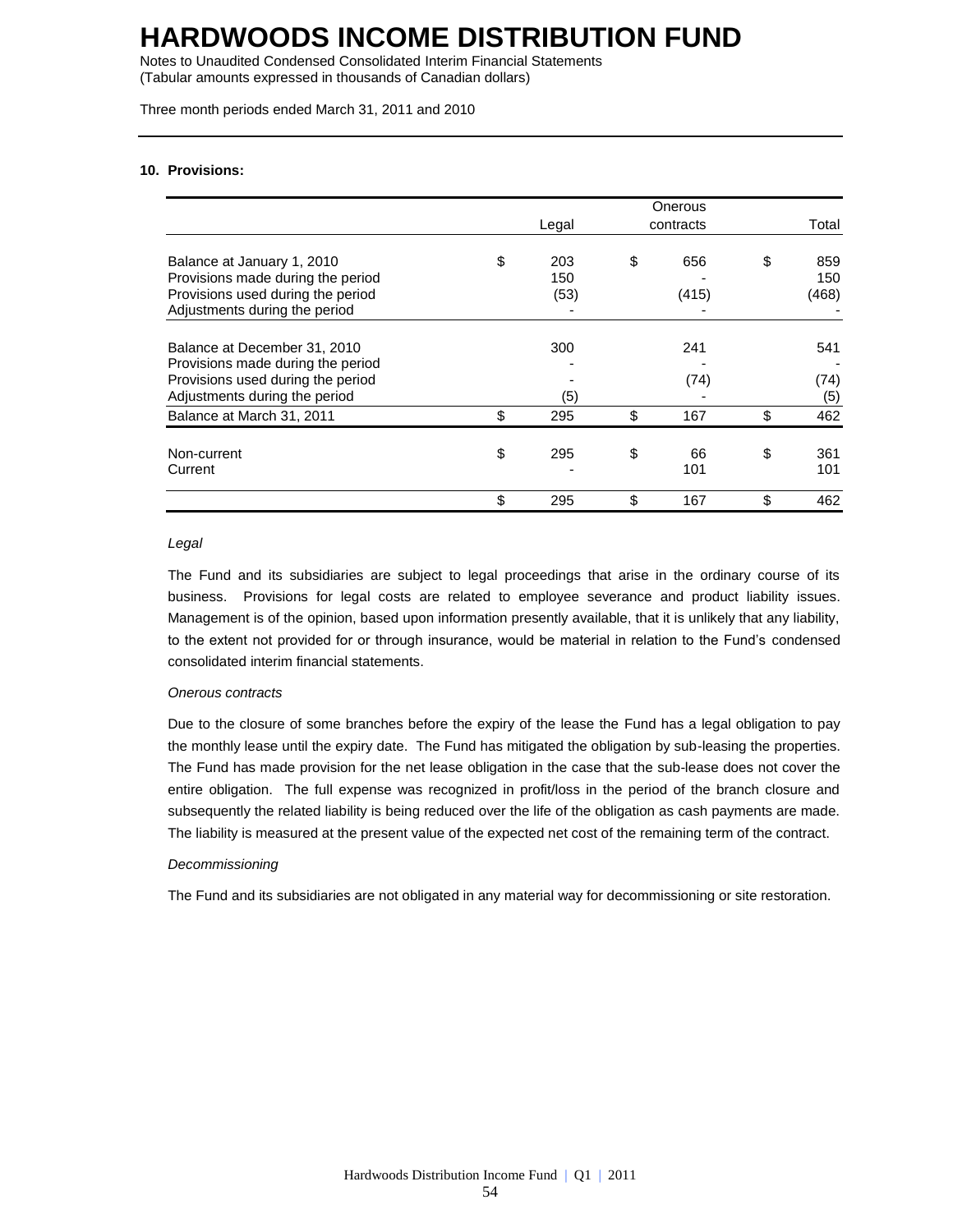Notes to Unaudited Condensed Consolidated Interim Financial Statements (Tabular amounts expressed in thousands of Canadian dollars)

Three month periods ended March 31, 2011 and 2010

#### **11. Leases:**

(a) Finance leases as lessee:

Subsidiaries of the Fund lease vehicles with terms ranging from 18 to 50 months. Hardwoods LP guarantees a residual value under the terms of the leases in Canada, and any difference between the amount realized and the guaranteed residual value is either paid to or paid by Hardwoods LP. In the US the lease payments cover the full capitalized cost over the term of the lease, and any proceeds from the sale of the vehicle are paid to Hardwoods USLP. The Fund and its subsidiaries have determined that these vehicle leases are considered finance leases and are recorded on the statement of financial position.

Finance lease liabilities are payable as follows:

| Minimum lease payments due                |    | Within<br>one year | One to<br>five years | Total              |
|-------------------------------------------|----|--------------------|----------------------|--------------------|
|                                           |    |                    |                      |                    |
| March 31, 2011:                           |    |                    |                      |                    |
| Future minimum lease payments<br>Interest | \$ | 712<br>81          | \$<br>740<br>38      | \$<br>1,452<br>119 |
| Present value of minimum payments         | \$ | 793                | \$<br>778            | \$<br>1,571        |
| December 31, 2010:                        |    |                    |                      |                    |
| Future minimum lease payments<br>Interest | \$ | 660<br>73          | \$<br>686<br>36      | \$<br>1,346<br>109 |
| Present value of minimum payments         | \$ | 733                | \$<br>722            | \$<br>1,455        |
| January 1, 2010:                          |    |                    |                      |                    |
| Future minimum lease payments<br>Interest | \$ | 842<br>43          | \$<br>251<br>16      | \$<br>1,093<br>59  |
| Present value of minimum payments         | \$ | 885                | \$<br>267            | \$<br>1,152        |

The present value of the lease payments is calculated using the interest rate implicit in the lease.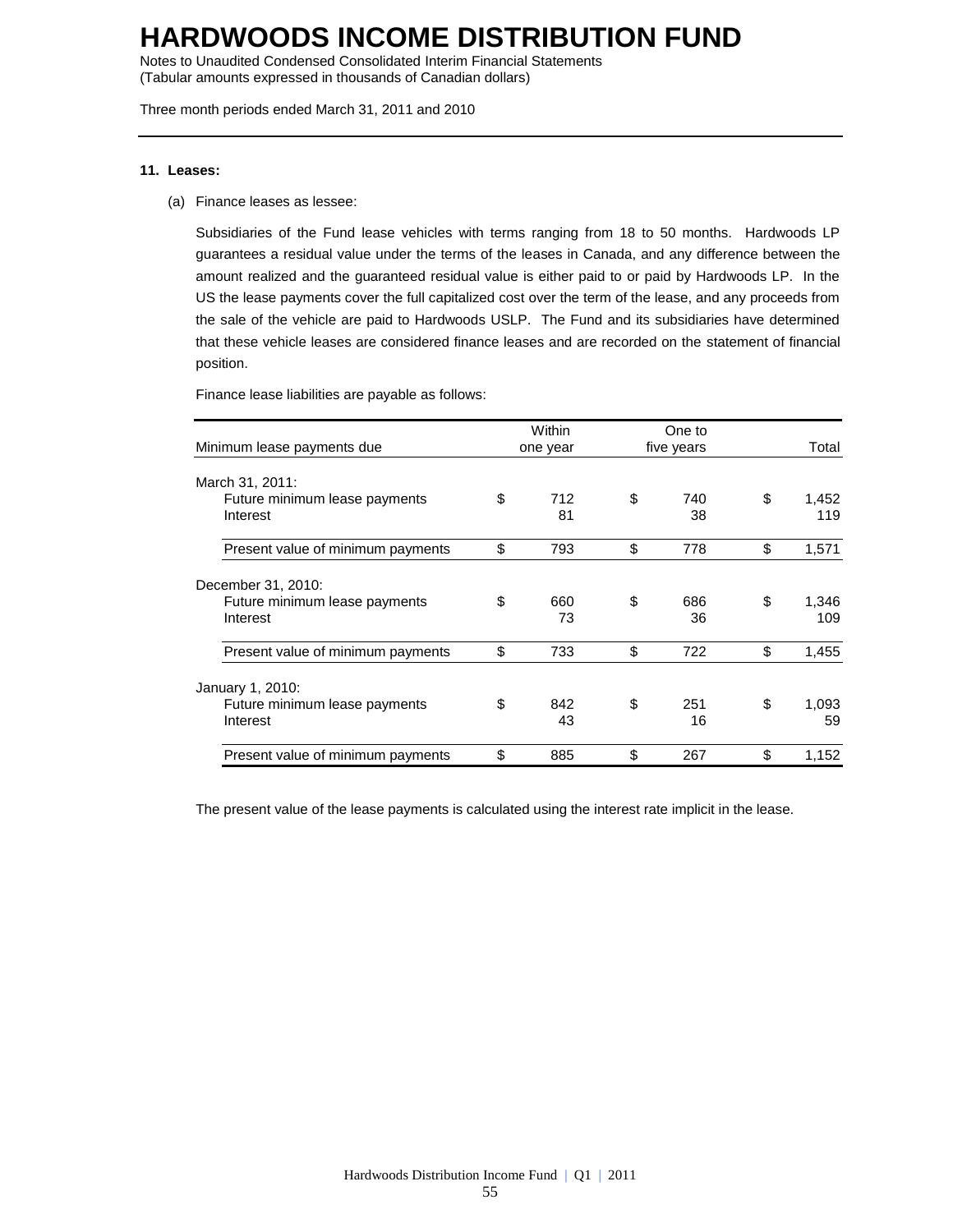Notes to Unaudited Condensed Consolidated Interim Financial Statements (Tabular amounts expressed in thousands of Canadian dollars)

Three month periods ended March 31, 2011 and 2010

### **11. Leases (continued):**

### (b) Operating leases as lessee:

The Fund's subsidiaries are obligated under various operating leases, mainly building leases that require future minimum rental payments as follows:

| Minimum lease payments due                             | one year    | Within One to | five years |     | After<br>five years      |   | Total  |
|--------------------------------------------------------|-------------|---------------|------------|-----|--------------------------|---|--------|
| Minimum lease payments due:<br>March 31, 2011          | \$<br>4.213 |               | \$9.493    | \$. | $\overline{\phantom{0}}$ | S | 13.706 |
| Minimum sublease revenue receivable:<br>March 31, 2011 | 343         |               | 42         |     | $\overline{\phantom{0}}$ |   | 385    |

Minimum lease payments recognized as an expense during the period amount to \$1.0 million (2010 - \$1.3 million). Sublease payments received during the year were \$0.2 million (2010 - \$0.2 million) and are recognized as a reduction to sales and distribution costs on the statement of comprehensive income.

The Fund's operating lease agreements do not contain any contingent rent clauses. Some operating building lease agreements contain renewal options but none contains any restrictions regarding distributions, further leasing or additional debt. Renewal options are reviewed regularly by management.

### **12. Non-controlling interests:**

The previous owners of the Business (note 1) have retained a 20% interest in Hardwoods LP and Hardwoods USLP through ownership of Class B Hardwoods LP units ("Class B LP Units") and Class B Hardwoods USLP units ("Class B USLP Units"), respectively. The Fund owns an indirect 80% interest in Hardwoods LP and Hardwoods USLP through ownership of all Class A Hardwoods LP units ("Class A LP Units") and Class A Hardwoods USLP units ("Class A USLP Units"), respectively.

The Class A LP Units and Class B LP Units and the Class A USLP Units and Class B USLP Units, respectively, have economic and voting rights that are equivalent in all material respects except distributions on the Class B LP Units and Class B USLP Units are subject to the subordination arrangements described below until the date (the "Subordination End Date") on which:

 The consolidated Adjusted EBITDA, as defined in the Subordination Agreement dated March 23, 2004, of the Fund for the 12 month period ending on the last day of the month immediately preceding such date is at least \$21,300,000; and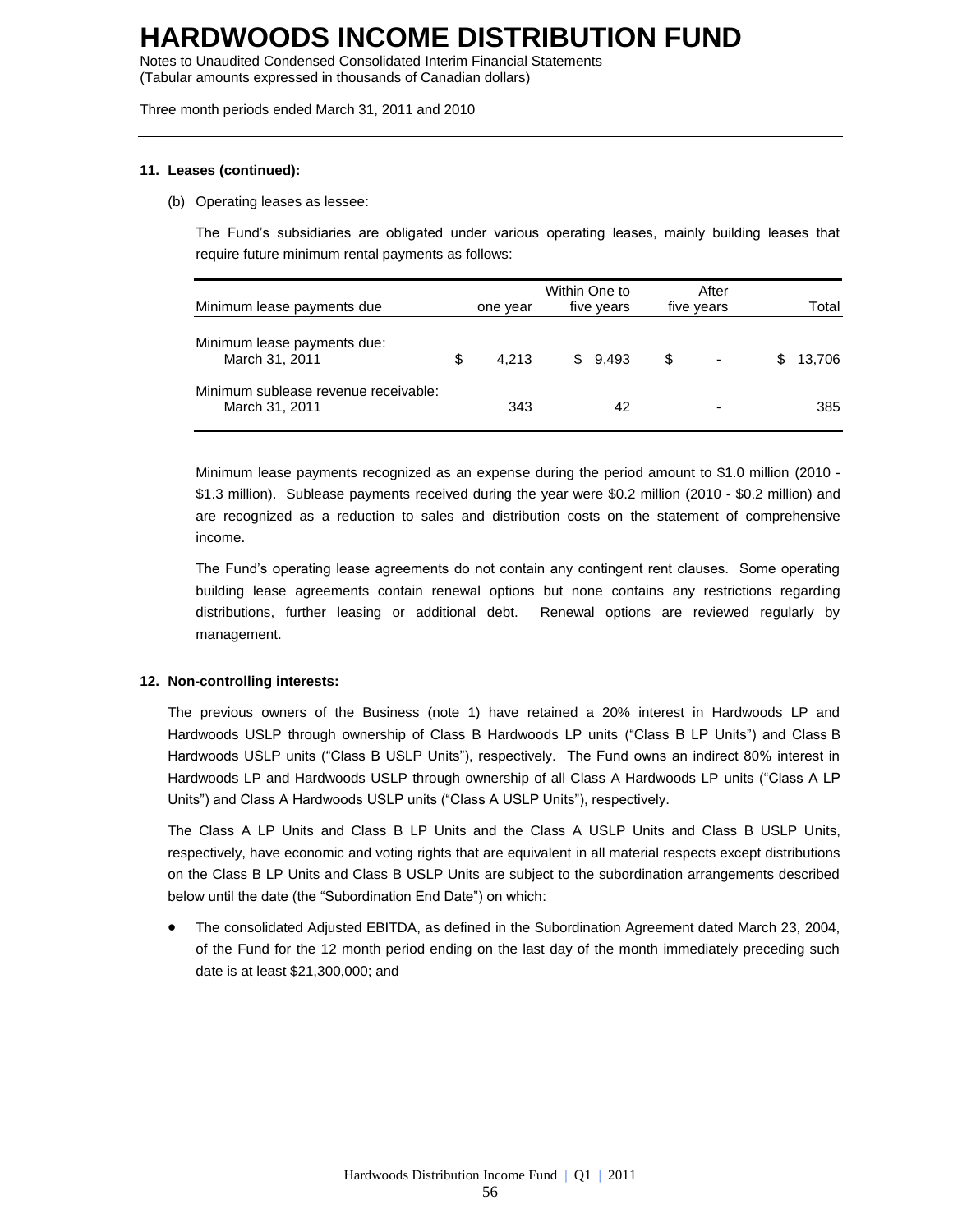Notes to Unaudited Condensed Consolidated Interim Financial Statements (Tabular amounts expressed in thousands of Canadian dollars)

Three month periods ended March 31, 2011 and 2010

### **12. Non-controlling interests (continued):**

 Cash distributions of at least \$29,540,000 (\$2.05 per unit) have been paid on the Units and a combined amount of cash advances or distributions of at least \$7,385,000 has been paid on the Class B LP Units and Class B USLP Units, being \$2.05 per combined Class B LP and Class B USLP Units (as adjusted for issuances, redemptions and repurchases of Units, LP Units and USLP Units subsequently and by converting the cash distributions or advances by Hardwoods USLP on the USLP Units at the rate of exchange used by the Fund to convert funds received by it in U.S. dollars into Canadian dollars) for the 24 month period ending on the last day of the month immediately preceding such date.

The Subordinated End Date had not occurred at March 31, 2011.

Prior to the Subordination End Date, advances and distributions on the LP Units and the USLP Units will be made in the following order of priority:

- At the end of each month, cash advances or distributions will be made to the holders of Class A LP Units and Class A USLP Units in a combined amount that is sufficient to provide available cash to the Fund to enable the Fund to make cash distributions upon the Units for such month at least equal to \$0.08542 per Unit or, if there is insufficient available cash to make distributions or advances in such amount, such lesser amount as is available as determined by the Board of Directors of the general partners;
- At the end of each fiscal quarter of Hardwoods LP and Hardwoods USLP, including the fiscal quarter ending on the fiscal year end, available cash of Hardwoods LP and Hardwoods USLP will be advanced or distributed in the following order of priority:
	- First, in payment of the monthly cash advance or distribution to the holders of Class A LP Units and Class A USLP Units as described above, for the month then ended;
	- Second, to the holders of Class A LP Units and Class A USLP Units, to the extent that the combined monthly cash advances or distributions in respect of the 12 month period then ended (and not, for greater certainty, in any previous 12 month period) on Class A LP Units and Class A USLP Units were not made or were made in amounts less than a combined amount at least equal to \$1.025 per Unit, the amount of any such deficiency. As of March 31, 2011, the amount of such deficiency was \$14.8 million;
	- Third, to the holders of Class B LP Units and Class B USLP Units in a combined amount for one Class B LP Unit and one Class B USLP Unit equal, on a pro-rated basis, to the combined amount advanced or distributed on one Class A LP Unit and one Class A USLP Unit during such fiscal quarter or, if there is insufficient available cash to make advances or distributions in such amount, such lesser amount as is available;
	- Fourth, to the holders of Class B LP Units and Class B USLP Units, to the extent only that combined advances or distributions in respect of any fiscal quarter(s) during the 12 month period then ended (and not, for greater certainty, in any previous 12 month period) on one Class B LP Unit and one Class B USLP Unit were not made, or were made in amounts less, on a pro-rated basis, that the combined amount advanced or distributed on one Class A LP Unit and one Class A USLP Unit during such 12 month period, the amount of such deficiency. As of March 31, 2011, the amount of such deficiency was nil; and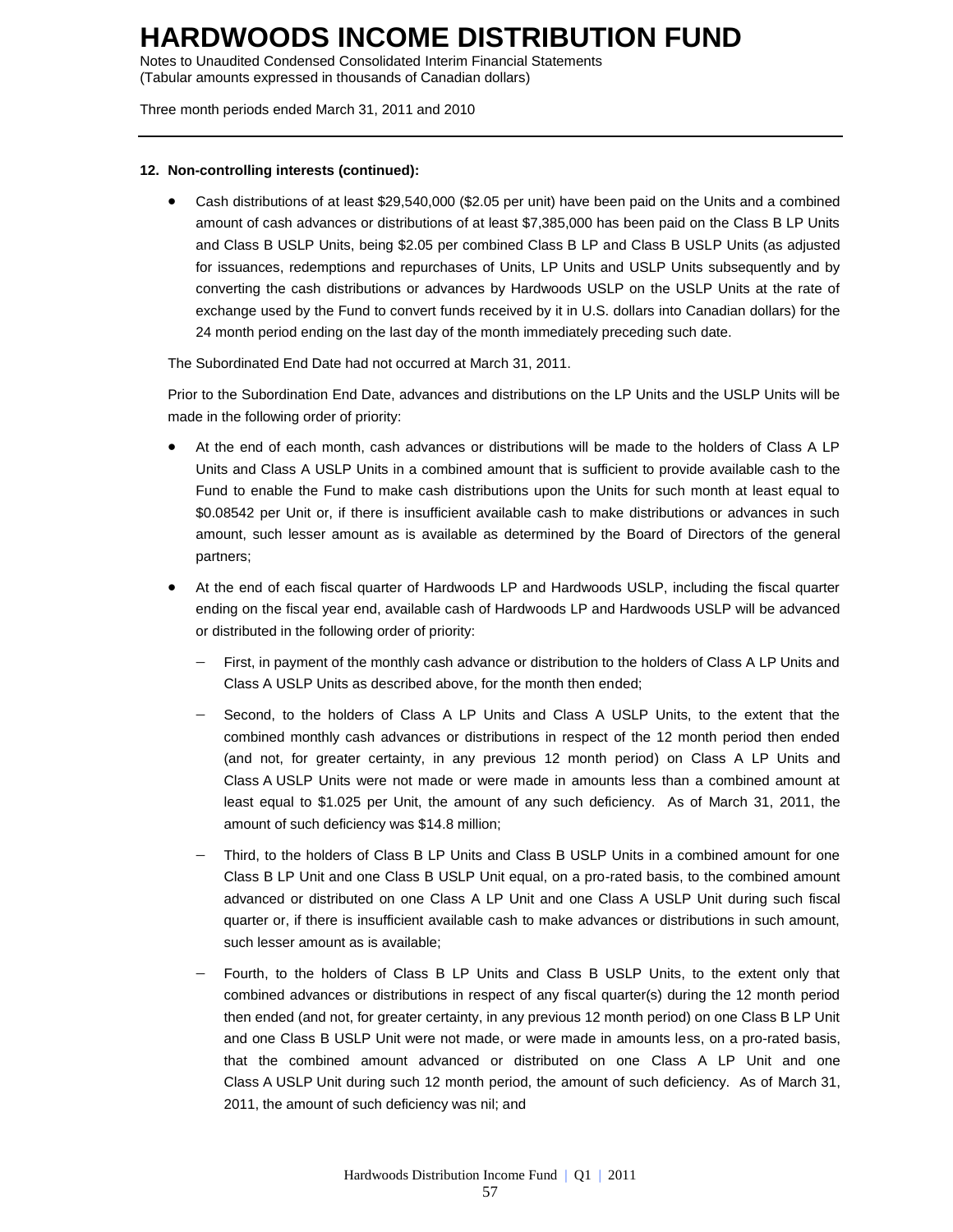Notes to Unaudited Condensed Consolidated Interim Financial Statements (Tabular amounts expressed in thousands of Canadian dollars)

Three month periods ended March 31, 2011 and 2010

### **12. Non-controlling interests (continued):**

 Fifth, to the extent of any excess, to the holders of the Class A LP Units and Class B LP Units and Class A USLP Units and Class B USLP Units, respectively, so that the combined advances or distributions on one Class A LP Unit and one Class A USLP Unit are the same as the combined advances or distribution on one Class B LP Unit and one Class B USLP Unit in respect of the 12 month period then ended (and not, for greater certainty, any previous 12 month period).

After the Subordination End Date, the holders of the Class B LP Units and Class B USLP Units will generally be entitled to effectively exchange all or a portion of their Class B LP Units and Class B USLP Units together for up to 3,602,500 Units of the Fund, representing 20% of the issued and outstanding Units of the Fund on a fully diluted basis. In the event the Fund enters into an agreement in respect of an acquisition or a takeover bid of the Fund, the holders of the Class B LP Units and Class B USLP Units will be entitled to exchange such units for Units of the Fund.

For accounting purposes, the non-controlling interest exchangeable Units, being the Class B LP Units and the Class B USLP Units, are considered a liability as the Units to be issued by the Fund in an exchange are themselves a puttable financial instrument. The non-controlling interest exchangeable Units include an embedded derivative, being the ability of the non-controlling interest to convert the exchangeable Units to full participating Fund Units, subject to the conditions noted in the preceding paragraphs. The Fund has chosen not to separate the embedded derivative and is instead recording the non-controlling interest exchangeable unit liability at its estimated fair value as at the reporting date.

The fair value of the non-controlling interest exchangeable unit liability is estimated to be as follows:

|                                                         | March 31,<br>2011 | December 31,<br>2010 | January 1,<br>2010 |
|---------------------------------------------------------|-------------------|----------------------|--------------------|
| Non-controlling interest exchangeable<br>unit liability | \$<br>3.771       | 3.197                | 2.733              |

Changes in the fair value of the above noted liability are recorded in the statement of comprehensive income as part of net finance expense (note 15).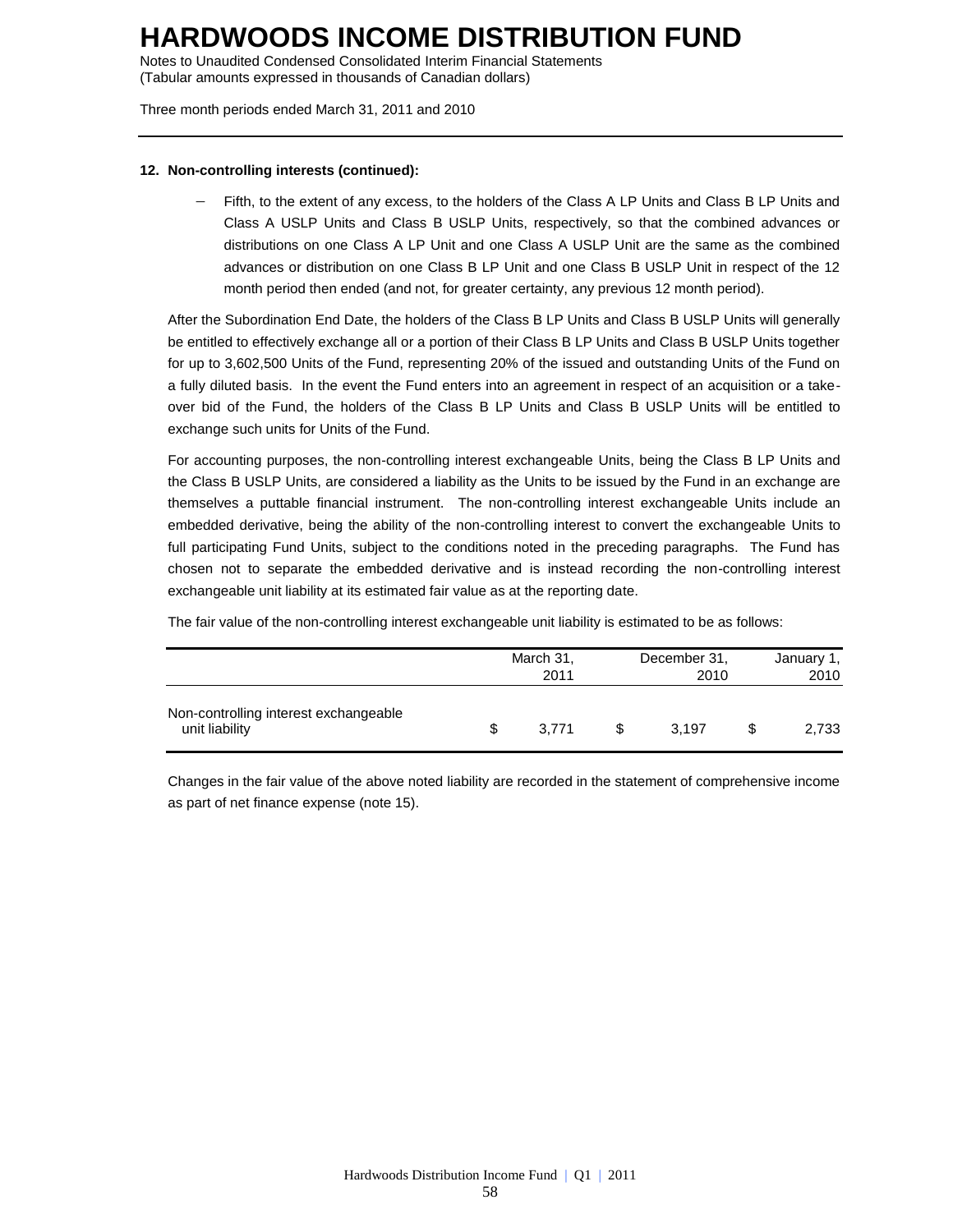Notes to Unaudited Condensed Consolidated Interim Financial Statements (Tabular amounts expressed in thousands of Canadian dollars)

Three month periods ended March 31, 2011 and 2010

### **13. Fund Units:**

(a) An unlimited number of Units and Special Voting Units may be created and issued pursuant to the Fund's Declaration of Trust. Each Unit is transferable and represents an equal undivided beneficial interest in any distributions from the Fund, whether of net income, net realized capital gains or other amounts and in the net assets of the Fund in the event of a termination or winding up of the Fund. Units of the Fund are redeemable at the holders' option for amounts based on the market price of the Units at the time of redemption, subject to a maximum of \$50,000 in cash redemptions by the Fund in any particular month. The Special Voting Units are not entitled to any beneficial interest in any distribution from the Fund or in the net assets of the Fund in the event of a termination or winding up of the Fund. Each Unit, or Special Voting Unit, entitles the holder thereof to one vote at all meetings of voting Unitholders.

On March 23, 2004, the Fund issued 14,410,000 Units at a price of \$10 per Unit pursuant to the Offering. Proceeds from the Offering were \$144.1 million and expenses of the Offering of \$10.6 million were expensed at the time of the transaction. The holders of the Class B Units of Hardwoods LP and Hardwoods USLP were issued 3,602,500 Special Voting Units of the Fund, which are to be cancelled on the exchange of Class B Units of Hardwoods LP and Hardwoods USLP for Units of the Fund.

The Fund Units are classified as a liability under IFRS in accordance with IAS 32, Financial Instruments: Presentation. This classification is a result of the Units being puttable instruments as the holder has the option to redeem the Units for amounts based on the market prices at the time of redemption and the Units have a contractual obligation requiring delivery of income to the unitholders. The Fund has recorded the liability at the fair value of the Units at the inception of the liability, being \$144.1 million and has recorded the amounts subsequent to initial recognition on an amortized cost basis. Direct expenses associated with the initial issuance of the Fund Units, totaling \$10.6 million, were expensed as a financing cost at the date of issuance. Subsequent issuances of Fund units have been recorded at the fair value of the Units at the date of issuance.

A continuity of the Fund Unit liability is as follows:

|                                             | <b>Units</b> | Total         |
|---------------------------------------------|--------------|---------------|
| Balance at January 1, 2010                  | 14,410,000   | \$<br>144.100 |
| Issued pursuant to long term incentive plan | 113.858      | 266           |
| Balance at December 31, 2010                | 14,523,858   | 144.366       |
| Issued pursuant to long term incentive plan | 80.227       | 222           |
| Balance at March 31, 2011                   | 14,604,085   | \$<br>144.588 |

The income linked distribution stream arising from the Units is not considered to be an embedded derivative by the Fund as it is considered a non-financial variable specific to one of the parties to the contract and thus does not meet the criteria for a derivative.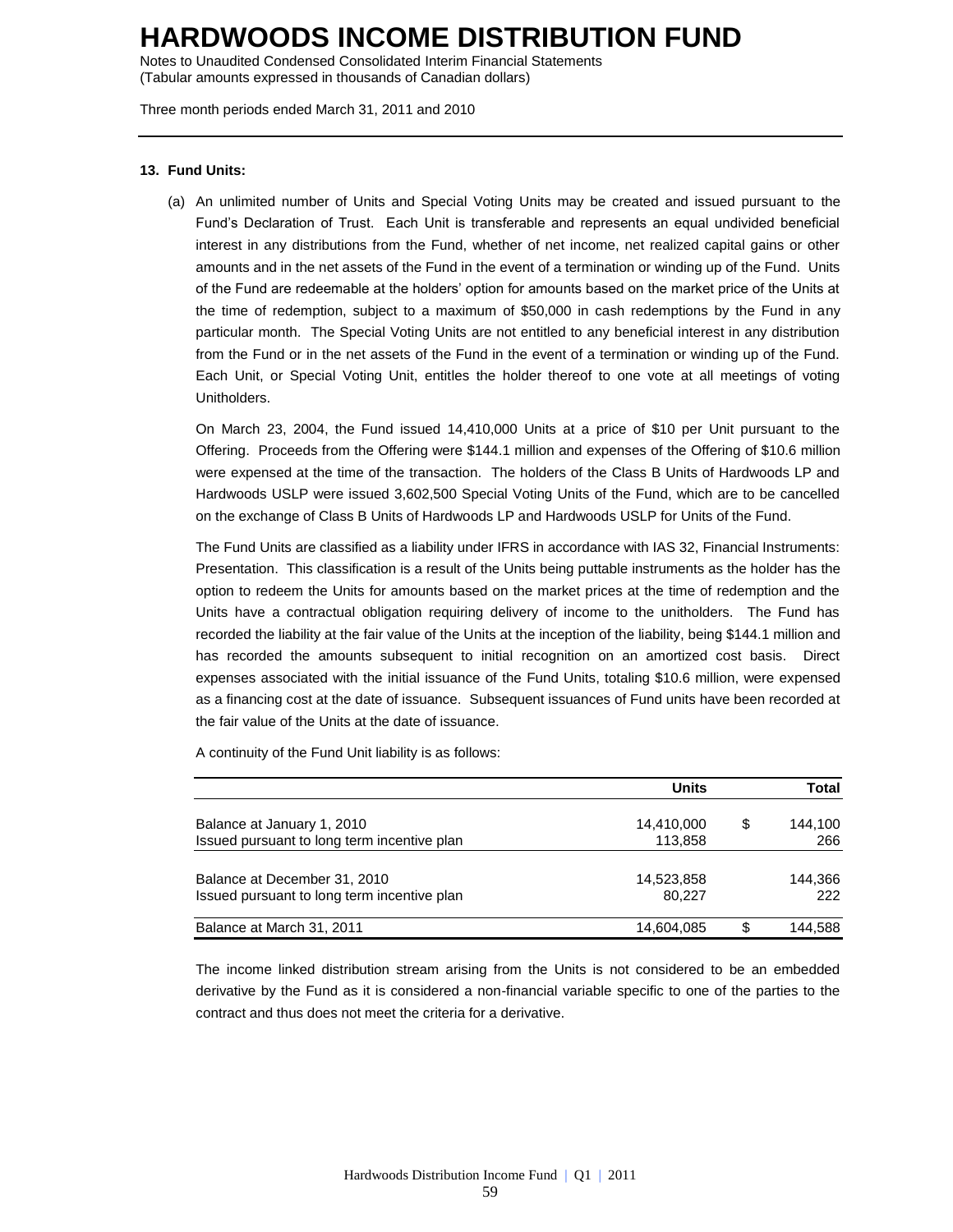Notes to Unaudited Condensed Consolidated Interim Financial Statements (Tabular amounts expressed in thousands of Canadian dollars)

Three month periods ended March 31, 2011 and 2010

### **13. Fund Units (continued):**

(b) Long Term Incentive Plan:

At the Annual General Meeting held on May 20, 2010, the Unitholders approved a long term incentive plan ("LTIP") which authorized the issuance of a maximum of 850,000 LTIP Units to qualified trustees, directors, officers, employees and consultants to align the interests of such persons with the interests of Unitholders. Terms of the Fund's LTIP are described in the Fund's most recent annual financial statements dated December 31, 2010.

In accordance with the IFRS 2, Share-based Payment, the Fund is required to classify its Restricted Units and Performance Units as cash settled awards as they convert into Units of the Fund which are redeemable at the holder's option. The amount of compensation cost is measured each period end based on the current market price of the Fund's Units and the expense is recognized each period during the requisite service period based on the estimated number of awards that are expected to vest and in the case of Performance Units, based on the estimated number of Units to be issued provided that the performance conditions are considered probable of achievement.

A continuity of the LTIP Units outstanding is as follows:

|                                                            | <b>Performance Units</b> | <b>Restricted Units</b> |
|------------------------------------------------------------|--------------------------|-------------------------|
|                                                            |                          |                         |
| Balance at January 1, 2010                                 |                          |                         |
| LTIP Units issued during the period                        | 160,452                  | 341,571                 |
| LTIP Units settled by exchange for free-trading Fund Units |                          | (113, 858)              |
| Balance at December 31, 2010                               | 160.452                  | 227.713                 |
| LTIP Units issued during the period                        |                          |                         |
| LTIP Units settled by exchange for free-trading Fund Units | (80, 227)                |                         |
| Balance at March 31, 2011                                  | 80.225                   | 227.713                 |

Restricted and Performance Units vest over a three year period from the grant dates. As of March 31, 2011, 80,227 Performance Units became fully vested and were settled by the issuance of Fund Units with a fair value of \$0.2 million.

A non-cash compensation expense and associated long-term incentive plan amount of \$ 252,446 was recorded for the three month period ended March 31, 2011 (2010 - nil).

## **14. Income taxes:**

Income tax expense is recognized based on management's best estimate of the annual income tax rates expected for the full financial year applied to the pre-tax income earned in Canada and the United States for the interim period. The Fund's consolidated effective tax rate is affected by changes in the fair value of the non-controlling interest which results in no current or future taxes attributable to unitholders and other non deductable expenses of the Fund.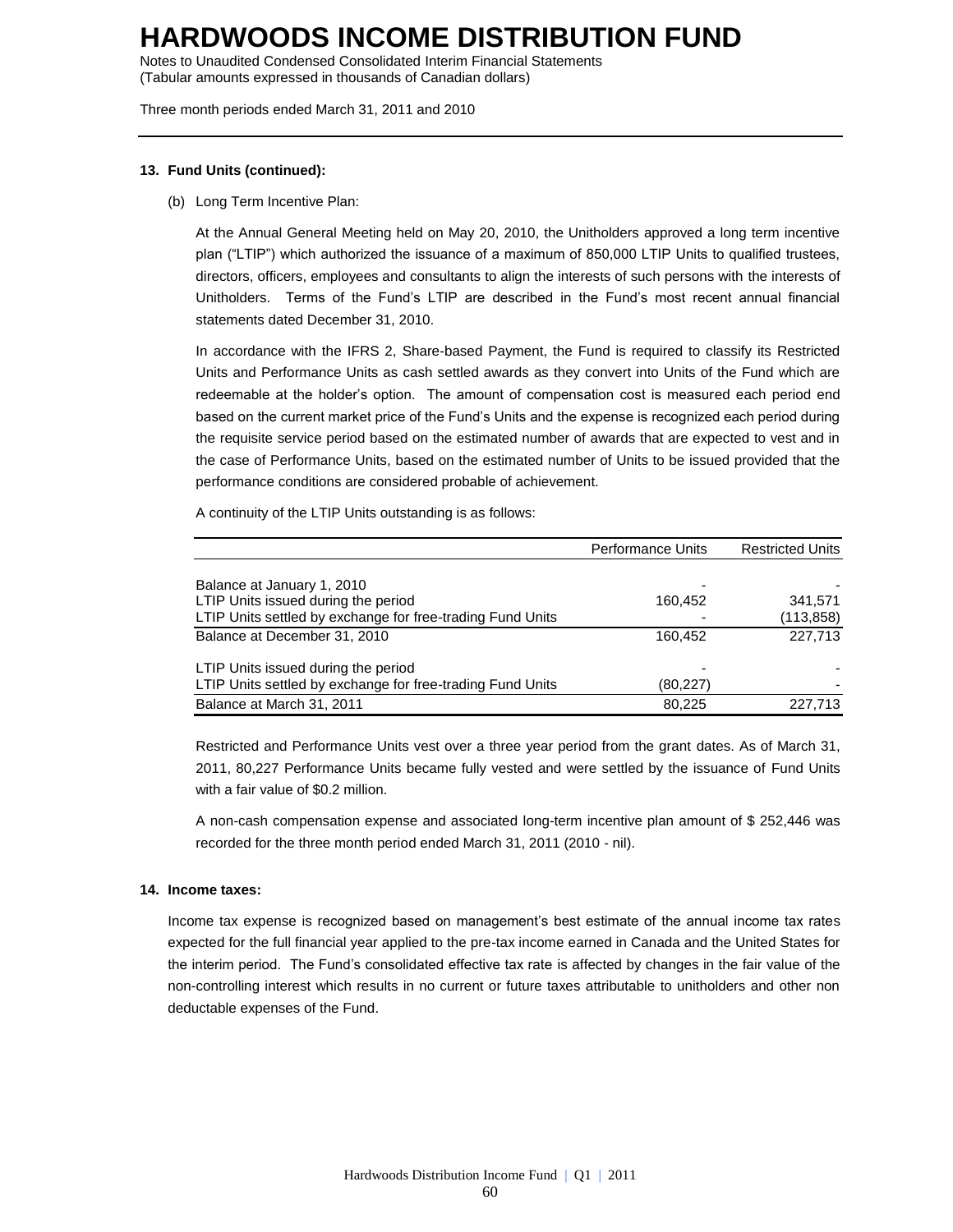Notes to Unaudited Condensed Consolidated Interim Financial Statements (Tabular amounts expressed in thousands of Canadian dollars)

Three month periods ended March 31, 2011 and 2010

## **15. Finance income and expense:**

|                                                  |      | Three months<br>ended | Three months<br>ended |
|--------------------------------------------------|------|-----------------------|-----------------------|
|                                                  | Note | March 31,<br>2011     | March 31,<br>2010     |
|                                                  |      |                       |                       |
| Finance expense:                                 |      |                       |                       |
| Interest on bank indebtedness                    | 9    | \$<br>136             | \$<br>142             |
| Amortization of deferred finance cost            | 9    | 44                    | 45                    |
| Accretion of finance lease obligation            | 11   | 24                    | 19                    |
| Change in fair value of non-controlling interest | 12   | 574                   |                       |
| Foreign exchange losses                          |      | 89                    | 60                    |
| Total finance expense                            |      | 867                   | 266                   |
| Finance income:                                  |      |                       |                       |
| Imputed interest on employee loans receivable    | 6    | 4                     |                       |
| Interest on trade receivables and customer notes | 6    | 128                   | 133                   |
| Total finance income                             |      | 132                   | 140                   |
| Net finance costs                                |      | \$<br>735             | \$<br>126             |

## **16. Segment reporting:**

Information about geographic areas is as follows:

|                                  |                       | Three months<br>ended  | Three months<br>ended  |
|----------------------------------|-----------------------|------------------------|------------------------|
|                                  |                       | March 31,<br>2011      | March 31,<br>2010      |
| Revenue from external customers: |                       |                        |                        |
| Canada<br><b>United States</b>   |                       | \$<br>20,642<br>31,388 | \$<br>19,685<br>28,813 |
|                                  |                       | \$<br>52,030           | \$<br>48,498           |
|                                  | March 31,             | December 31,           | January 1,             |
|                                  | 2011                  | 2010                   | 2010                   |
| Non-current assets:              |                       |                        |                        |
| Canada<br><b>United States</b>   | \$<br>8,234<br>10,733 | \$<br>8,340<br>11,082  | \$<br>9,350<br>12,517  |
|                                  | \$<br>18,967          | \$<br>19,422           | \$<br>21,867           |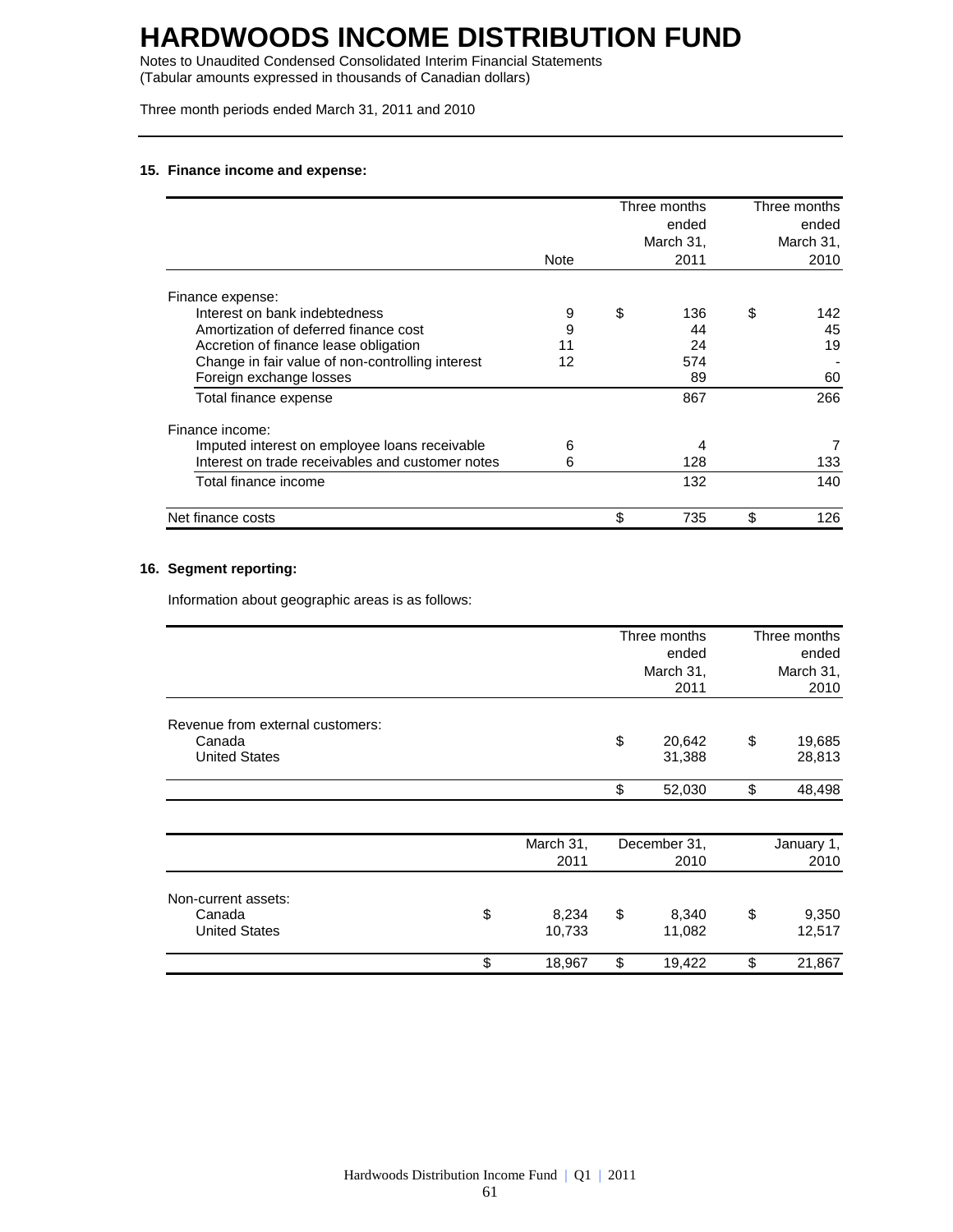Notes to Unaudited Condensed Consolidated Interim Financial Statements (Tabular amounts expressed in thousands of Canadian dollars)

Three month periods ended March 31, 2011 and 2010

### **17. Employee remuneration:**

(a) Employee benefits expense:

Expenses recognized for employee benefits are analyzed below.

|                                                                                                         | Three months<br>March 31, | Three months<br>ended<br>March 31,<br>2010 |    |              |
|---------------------------------------------------------------------------------------------------------|---------------------------|--------------------------------------------|----|--------------|
| Wages, salaries, and benefits<br>Pensions - defined contribution plans<br><b>LTIP Unit compensation</b> | \$                        | 4,347<br>126<br>252                        | \$ | 3,750<br>124 |
|                                                                                                         | \$                        | 4.725                                      | S  | 3.874        |

Employee benefit expenses are included in the consolidated statement of comprehensive income as follows:

|                                            | Three months |                | Three months<br>ended<br>March 31,<br>2010 |              |  |
|--------------------------------------------|--------------|----------------|--------------------------------------------|--------------|--|
| Selling and distribution<br>Administration | \$           | 3,487<br>1,238 | \$                                         | 2,936<br>938 |  |
|                                            | \$           | 4,725          | S                                          | 3,874        |  |

#### (b) Pensions:

Hardwoods USLP maintains a defined contribution 401(k) retirement savings plan (the "USLP Plan"). The assets of the USLP Plan are held and related investment transactions are executed by the Plan's Trustee, ING National Trust, and, accordingly, are not reflected in these condensed consolidated interim financial statements. During the three month period ended March 31, 2011, Hardwoods USLP contributed and expensed \$58,069 (US\$58,906) (three month period ended March 31, 2010 - \$59,618 (US\$57,320)) in relation to the USLP Plan.

Hardwoods LP does not maintain a pension plan. Hardwoods LP does, however, administer a group registered retirement savings plan ("LP Plan") that has a matching component whereby Hardwoods LP makes contributions to the LP Plan which match contributions made by employees up to a certain level. The assets of the LP Plan are held and related investment transactions are executed by LP Plan's Trustee, Sun Life Financial Trust Inc., and, accordingly, are not reflected in these condensed consolidated interim financial statements. During the three month period ended March 31, 2011, Hardwoods LP contributed and expensed \$68,343 (three month period ended March 31, 2010 - \$64,168) in relation to the LP Plan.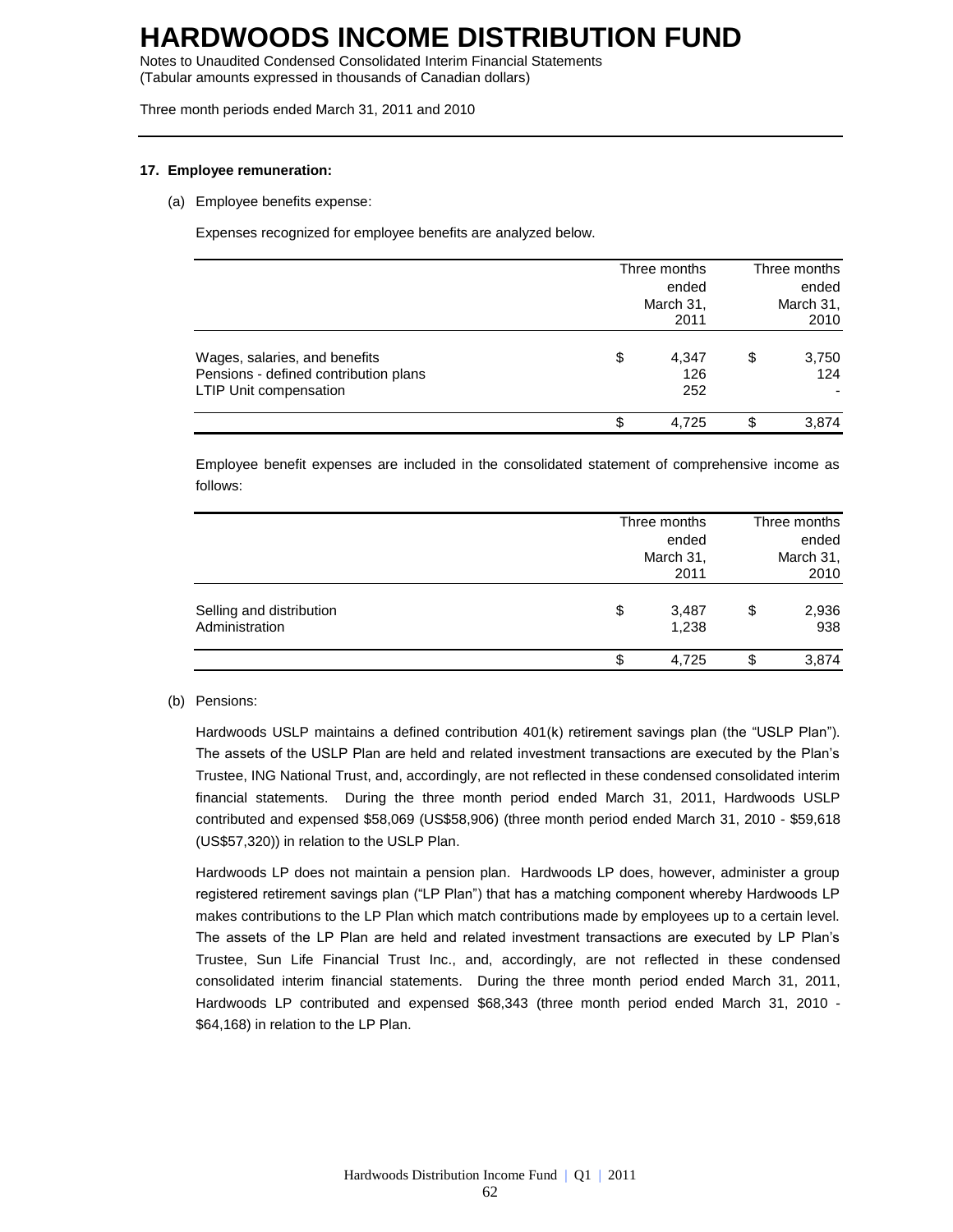Notes to Unaudited Condensed Consolidated Interim Financial Statements (Tabular amounts expressed in thousands of Canadian dollars)

Three month periods ended March 31, 2011 and 2010

### **18. Related party transactions:**

The Fund's related parties include its non-controlling Class B unit holder, key management, and postemployment benefit plan for the employee's of the Fund's subsidiaries.

(a) Transactions with non-controlling interest:

For the three month period ended March 31, 2011, sales of \$121,894 (three month period ended March 31, 2010 - \$127,702) were made to affiliates of SIL, and the Fund's subsidiaries made purchases of \$26,390 (three month period ended March 31, 2010 - \$27,542) from affiliates of SIL. All these sales and purchases took place at prevailing market prices.

(b) Transactions with key management personnel:

Key management of the Fund includes members of the Board of Directors, the President, Chief Financial Officer, and regional Vice Presidents. Key management personnel remuneration includes the following expenses:

|                                                                                                                          | Three months<br>March 31, | Three months<br>ended<br>March 31,<br>2010 |    |           |
|--------------------------------------------------------------------------------------------------------------------------|---------------------------|--------------------------------------------|----|-----------|
| Short-term employee benefits:<br>Salaries and benefits including bonuses<br>Company car<br><b>LTIP Unit compensation</b> | \$                        | 312<br>9<br>88                             | \$ | 325<br>14 |
| <b>Termination benefits</b>                                                                                              |                           | 106                                        |    |           |
| Total remuneration                                                                                                       | \$                        | 515                                        | \$ | 339       |

The Fund offers housing loans to employees required to relocate. Key management had no loans outstanding at either March 31, 2011 or December 31, 2010.

(c) Transactions with post-employment benefit plans:

The defined contribution plan referred to in note 17(b) is a related party to the Fund. The Fund's transactions with the pension scheme include contributions paid to the plan, which are disclosed in note 17(b). A subsidiary of the Fund paid US\$750 during 2011 for administration of the plan. The Fund has not entered into other transactions with the pension plan, neither has it any outstanding balances at the reporting dates under review.

## **19. Seasonality:**

The Fund is subject to seasonal influences. Historically the first and fourth quarters are seasonally slower periods for construction activity and therefore demand for hardwood products.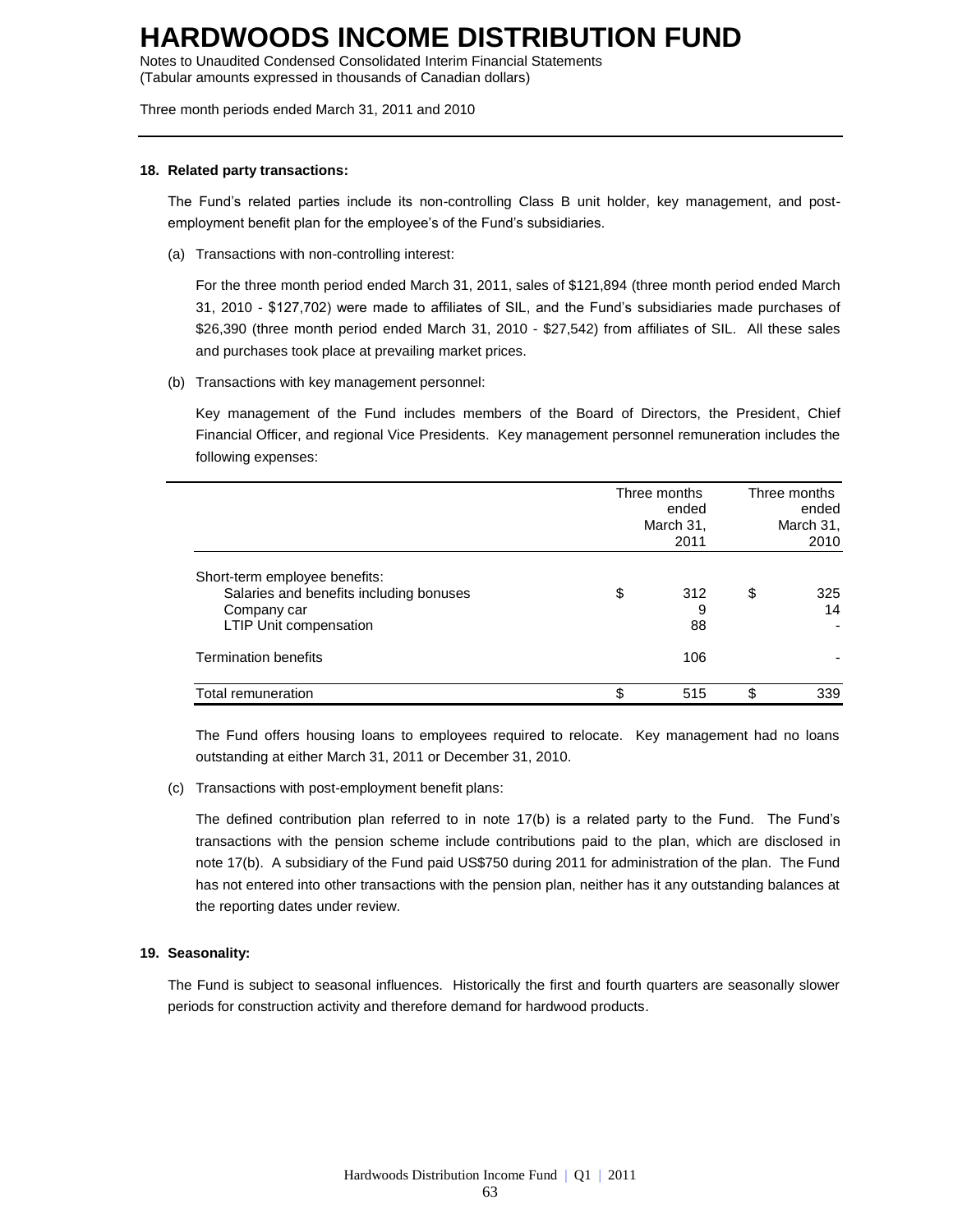Notes to Unaudited Condensed Consolidated Interim Financial Statements (Tabular amounts expressed in thousands of Canadian dollars)

Three month periods ended March 31, 2011 and 2010

### **20. Explanation of transition to IFRS:**

As stated in note 2(a), these are the Fund's first condensed consolidated interim financial statement prepared in accordance with IAS 34.

The accounting policies set out in note 2 have been consistently applied in preparing the interim financial statements for the three month period ended March 31, 2011, the comparative period ended March 31, 2010 and the year ended December 31, 2010 and in the preparation of an opening IFRS statement of financial position at January 1, 2010 (the Fund's date of transition).

## *Adjustments on transition to IFRS*

In preparing its opening IFRS statement of financial position, the Fund has adjusted amounts reported previously in financial statements prepared in accordance with previous Canadian GAAP. An explanation of how the transition from previous Canadian GAAP to IFRS has affected the Fund's financial position and financial performance is set out in the following tables and the accompanying notes thereto.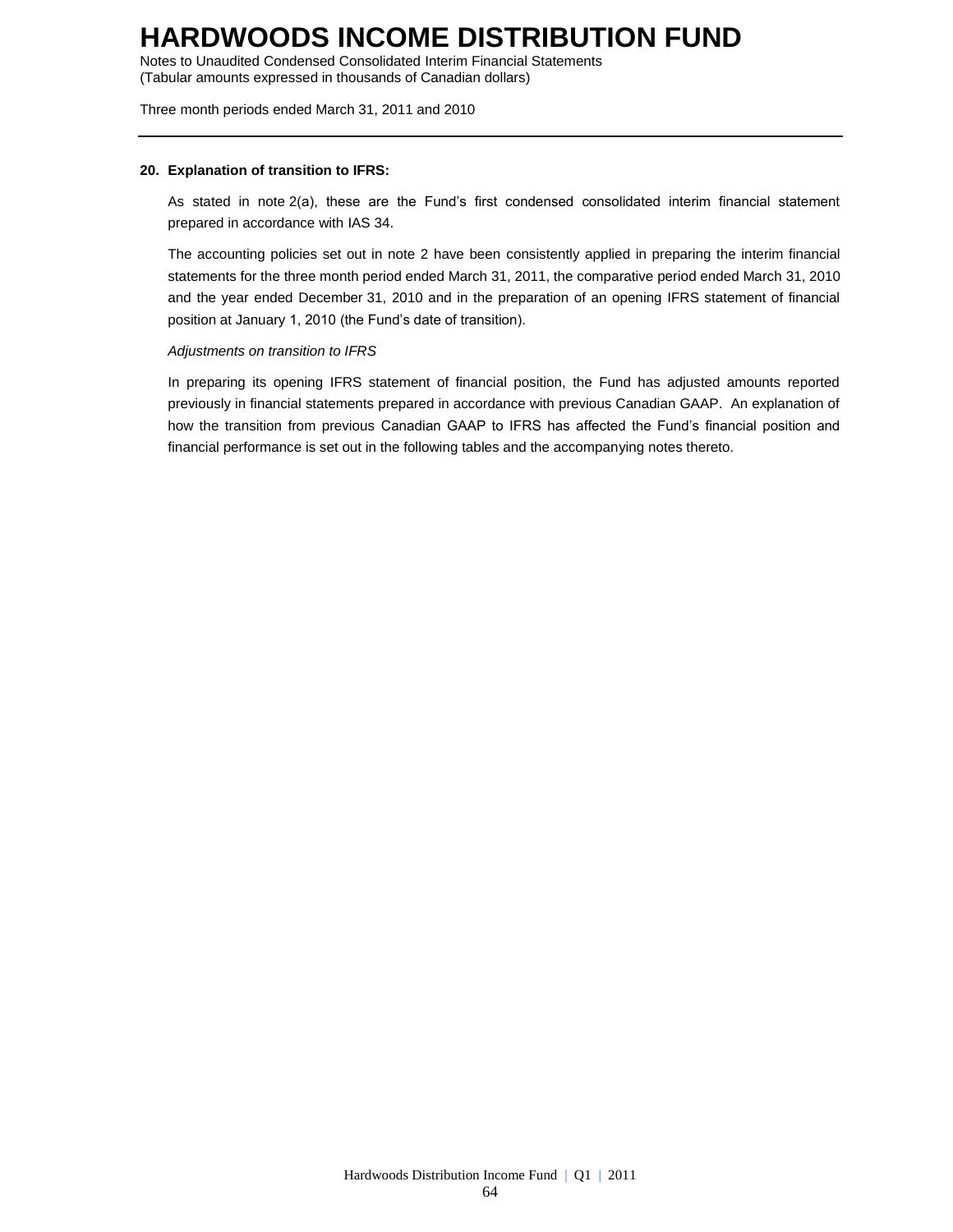Notes to Unaudited Condensed Consolidated Interim Financial Statements (Tabular amounts expressed in thousands of Canadian dollars)

Three month periods ended March 31, 2011 and 2010

## **20. Explanation of transition to IFRS (continued):**

Reconciliation of Condensed Consolidated Statement of Financial Position at January 1, 2010:

| Canadian<br>transition<br>Note<br>GAAP<br>to IFRS<br><b>IFRS</b><br>Assets<br>Current assets:<br>\$<br>\$<br>\$<br>Cash<br>463<br>463<br>25,585<br>25,585<br>Accounts receivable<br>2,286<br>2,286<br>Income taxes recoverable<br>23,901<br>23,901<br>Inventories<br>878<br>878<br>Prepaid expenses<br>53,113<br>53,113<br>Total current assets<br>$\blacksquare$<br>Non-current assets:<br>Long-term receivables<br>1,883<br>1,883<br>Property, plant and equipment<br>1,291<br>1,276<br>2,567<br>е<br>Deferred financing costs<br>396<br>h<br>(396)<br>Deferred income taxes<br>17,587<br>i<br>(170)<br>17,417<br>Total non-current assets<br>21,157<br>710<br>21,867<br>\$<br>\$<br>\$<br>710<br>74,980<br>Total assets<br>74,270<br>Liabilities<br><b>Current liabilities:</b><br>\$<br><b>Bank indebtedness</b><br>4,960<br>\$<br>(396)<br>\$<br>4,564<br>h<br>Accounts payable and<br>accrued liabilities<br>4,035<br>4,988<br>(953)<br>g<br>94<br>Income taxes payable<br>94<br>g<br>Provisions<br>385<br>385<br>g<br>885<br>Finance lease obligation<br>885<br>e<br>15<br><b>Total current liabilities</b><br>9,948<br>9,963<br>Non-current liabilities:<br>Deferred gain<br>416<br>d<br>(416)<br><b>Provisions</b><br>474<br>474<br>g |
|------------------------------------------------------------------------------------------------------------------------------------------------------------------------------------------------------------------------------------------------------------------------------------------------------------------------------------------------------------------------------------------------------------------------------------------------------------------------------------------------------------------------------------------------------------------------------------------------------------------------------------------------------------------------------------------------------------------------------------------------------------------------------------------------------------------------------------------------------------------------------------------------------------------------------------------------------------------------------------------------------------------------------------------------------------------------------------------------------------------------------------------------------------------------------------------------------------------------------------------------|
|                                                                                                                                                                                                                                                                                                                                                                                                                                                                                                                                                                                                                                                                                                                                                                                                                                                                                                                                                                                                                                                                                                                                                                                                                                                |
|                                                                                                                                                                                                                                                                                                                                                                                                                                                                                                                                                                                                                                                                                                                                                                                                                                                                                                                                                                                                                                                                                                                                                                                                                                                |
|                                                                                                                                                                                                                                                                                                                                                                                                                                                                                                                                                                                                                                                                                                                                                                                                                                                                                                                                                                                                                                                                                                                                                                                                                                                |
|                                                                                                                                                                                                                                                                                                                                                                                                                                                                                                                                                                                                                                                                                                                                                                                                                                                                                                                                                                                                                                                                                                                                                                                                                                                |
|                                                                                                                                                                                                                                                                                                                                                                                                                                                                                                                                                                                                                                                                                                                                                                                                                                                                                                                                                                                                                                                                                                                                                                                                                                                |
|                                                                                                                                                                                                                                                                                                                                                                                                                                                                                                                                                                                                                                                                                                                                                                                                                                                                                                                                                                                                                                                                                                                                                                                                                                                |
|                                                                                                                                                                                                                                                                                                                                                                                                                                                                                                                                                                                                                                                                                                                                                                                                                                                                                                                                                                                                                                                                                                                                                                                                                                                |
|                                                                                                                                                                                                                                                                                                                                                                                                                                                                                                                                                                                                                                                                                                                                                                                                                                                                                                                                                                                                                                                                                                                                                                                                                                                |
|                                                                                                                                                                                                                                                                                                                                                                                                                                                                                                                                                                                                                                                                                                                                                                                                                                                                                                                                                                                                                                                                                                                                                                                                                                                |
|                                                                                                                                                                                                                                                                                                                                                                                                                                                                                                                                                                                                                                                                                                                                                                                                                                                                                                                                                                                                                                                                                                                                                                                                                                                |
|                                                                                                                                                                                                                                                                                                                                                                                                                                                                                                                                                                                                                                                                                                                                                                                                                                                                                                                                                                                                                                                                                                                                                                                                                                                |
|                                                                                                                                                                                                                                                                                                                                                                                                                                                                                                                                                                                                                                                                                                                                                                                                                                                                                                                                                                                                                                                                                                                                                                                                                                                |
|                                                                                                                                                                                                                                                                                                                                                                                                                                                                                                                                                                                                                                                                                                                                                                                                                                                                                                                                                                                                                                                                                                                                                                                                                                                |
|                                                                                                                                                                                                                                                                                                                                                                                                                                                                                                                                                                                                                                                                                                                                                                                                                                                                                                                                                                                                                                                                                                                                                                                                                                                |
|                                                                                                                                                                                                                                                                                                                                                                                                                                                                                                                                                                                                                                                                                                                                                                                                                                                                                                                                                                                                                                                                                                                                                                                                                                                |
|                                                                                                                                                                                                                                                                                                                                                                                                                                                                                                                                                                                                                                                                                                                                                                                                                                                                                                                                                                                                                                                                                                                                                                                                                                                |
|                                                                                                                                                                                                                                                                                                                                                                                                                                                                                                                                                                                                                                                                                                                                                                                                                                                                                                                                                                                                                                                                                                                                                                                                                                                |
|                                                                                                                                                                                                                                                                                                                                                                                                                                                                                                                                                                                                                                                                                                                                                                                                                                                                                                                                                                                                                                                                                                                                                                                                                                                |
|                                                                                                                                                                                                                                                                                                                                                                                                                                                                                                                                                                                                                                                                                                                                                                                                                                                                                                                                                                                                                                                                                                                                                                                                                                                |
|                                                                                                                                                                                                                                                                                                                                                                                                                                                                                                                                                                                                                                                                                                                                                                                                                                                                                                                                                                                                                                                                                                                                                                                                                                                |
|                                                                                                                                                                                                                                                                                                                                                                                                                                                                                                                                                                                                                                                                                                                                                                                                                                                                                                                                                                                                                                                                                                                                                                                                                                                |
|                                                                                                                                                                                                                                                                                                                                                                                                                                                                                                                                                                                                                                                                                                                                                                                                                                                                                                                                                                                                                                                                                                                                                                                                                                                |
|                                                                                                                                                                                                                                                                                                                                                                                                                                                                                                                                                                                                                                                                                                                                                                                                                                                                                                                                                                                                                                                                                                                                                                                                                                                |
|                                                                                                                                                                                                                                                                                                                                                                                                                                                                                                                                                                                                                                                                                                                                                                                                                                                                                                                                                                                                                                                                                                                                                                                                                                                |
|                                                                                                                                                                                                                                                                                                                                                                                                                                                                                                                                                                                                                                                                                                                                                                                                                                                                                                                                                                                                                                                                                                                                                                                                                                                |
|                                                                                                                                                                                                                                                                                                                                                                                                                                                                                                                                                                                                                                                                                                                                                                                                                                                                                                                                                                                                                                                                                                                                                                                                                                                |
|                                                                                                                                                                                                                                                                                                                                                                                                                                                                                                                                                                                                                                                                                                                                                                                                                                                                                                                                                                                                                                                                                                                                                                                                                                                |
|                                                                                                                                                                                                                                                                                                                                                                                                                                                                                                                                                                                                                                                                                                                                                                                                                                                                                                                                                                                                                                                                                                                                                                                                                                                |
|                                                                                                                                                                                                                                                                                                                                                                                                                                                                                                                                                                                                                                                                                                                                                                                                                                                                                                                                                                                                                                                                                                                                                                                                                                                |
|                                                                                                                                                                                                                                                                                                                                                                                                                                                                                                                                                                                                                                                                                                                                                                                                                                                                                                                                                                                                                                                                                                                                                                                                                                                |
|                                                                                                                                                                                                                                                                                                                                                                                                                                                                                                                                                                                                                                                                                                                                                                                                                                                                                                                                                                                                                                                                                                                                                                                                                                                |
| Finance lease obligation<br>267<br>267<br>е                                                                                                                                                                                                                                                                                                                                                                                                                                                                                                                                                                                                                                                                                                                                                                                                                                                                                                                                                                                                                                                                                                                                                                                                    |
| Non-controlling interests<br>8,748<br>(6,015)<br>2,733<br>C                                                                                                                                                                                                                                                                                                                                                                                                                                                                                                                                                                                                                                                                                                                                                                                                                                                                                                                                                                                                                                                                                                                                                                                    |
| <b>Fund Units</b><br>144,100<br>144,100<br>b                                                                                                                                                                                                                                                                                                                                                                                                                                                                                                                                                                                                                                                                                                                                                                                                                                                                                                                                                                                                                                                                                                                                                                                                   |
| Total non-current liabilities<br>9,164<br>147,574<br>138,410                                                                                                                                                                                                                                                                                                                                                                                                                                                                                                                                                                                                                                                                                                                                                                                                                                                                                                                                                                                                                                                                                                                                                                                   |
| <b>Total liabilities</b><br>19,112<br>138,425<br>157,537                                                                                                                                                                                                                                                                                                                                                                                                                                                                                                                                                                                                                                                                                                                                                                                                                                                                                                                                                                                                                                                                                                                                                                                       |
|                                                                                                                                                                                                                                                                                                                                                                                                                                                                                                                                                                                                                                                                                                                                                                                                                                                                                                                                                                                                                                                                                                                                                                                                                                                |
| Net Assets (Deficit) Attributable to Unitholders                                                                                                                                                                                                                                                                                                                                                                                                                                                                                                                                                                                                                                                                                                                                                                                                                                                                                                                                                                                                                                                                                                                                                                                               |
| <b>Fund Units</b><br>b<br>133,454<br>(133, 454)                                                                                                                                                                                                                                                                                                                                                                                                                                                                                                                                                                                                                                                                                                                                                                                                                                                                                                                                                                                                                                                                                                                                                                                                |
| Deficit<br>k<br>(60, 198)<br>(22, 359)<br>(82, 557)                                                                                                                                                                                                                                                                                                                                                                                                                                                                                                                                                                                                                                                                                                                                                                                                                                                                                                                                                                                                                                                                                                                                                                                            |
| Accumulated other                                                                                                                                                                                                                                                                                                                                                                                                                                                                                                                                                                                                                                                                                                                                                                                                                                                                                                                                                                                                                                                                                                                                                                                                                              |
| 18,098<br>comprehensive loss<br>(18,098)<br>a                                                                                                                                                                                                                                                                                                                                                                                                                                                                                                                                                                                                                                                                                                                                                                                                                                                                                                                                                                                                                                                                                                                                                                                                  |
| Total net assets (deficit) attributable to unitholders<br>55,158<br>(137, 715)<br>(82, 557)                                                                                                                                                                                                                                                                                                                                                                                                                                                                                                                                                                                                                                                                                                                                                                                                                                                                                                                                                                                                                                                                                                                                                    |
| \$<br>\$<br>\$<br>Total net assets (deficit) and liabilities<br>74,270<br>710<br>74,980                                                                                                                                                                                                                                                                                                                                                                                                                                                                                                                                                                                                                                                                                                                                                                                                                                                                                                                                                                                                                                                                                                                                                        |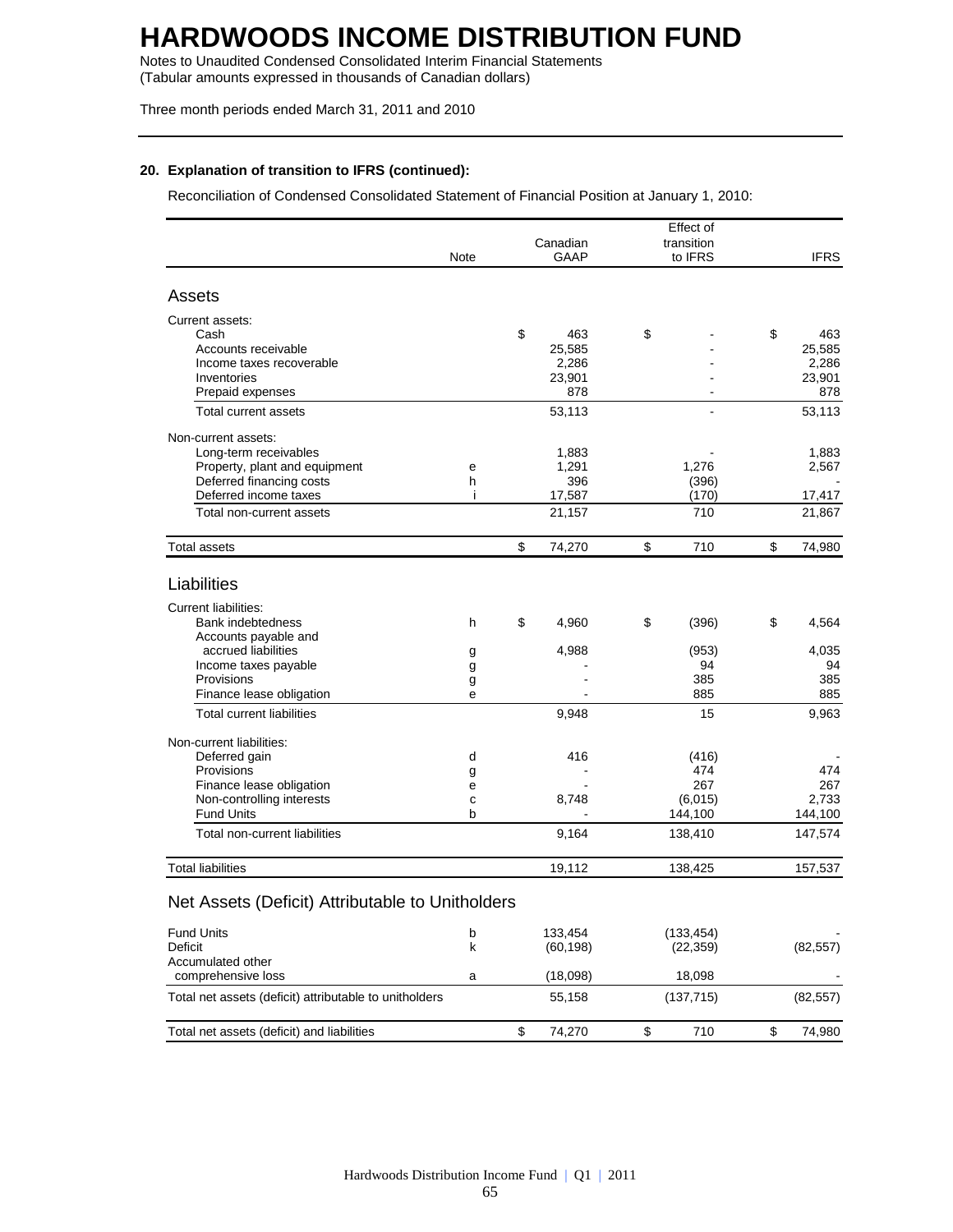Notes to Unaudited Condensed Consolidated Interim Financial Statements (Tabular amounts expressed in thousands of Canadian dollars)

Three month periods ended March 31, 2011 and 2010

## **20. Explanation of transition to IFRS (continued):**

Reconciliation of Condensed Consolidated Statement of Financial Position at March 31, 2010:

|                                                         |      |              | Effect of      |              |
|---------------------------------------------------------|------|--------------|----------------|--------------|
|                                                         |      | Canadian     | transition     |              |
|                                                         | Note | <b>GAAP</b>  | to IFRS        | <b>IFRS</b>  |
| Assets                                                  |      |              |                |              |
| Current assets:                                         |      |              |                |              |
| Cash                                                    |      | \$<br>195    | \$             | \$<br>195    |
| Accounts receivable                                     |      | 30,148       |                | 30,148       |
| Income taxes recoverable                                |      | 2,209        |                | 2,209        |
| Inventories                                             |      | 23,877       |                | 23,877       |
| Prepaid expenses                                        |      | 689          |                | 689          |
| Total current assets                                    |      | 57,118       |                | 57,118       |
| Non-current assets:                                     |      |              |                |              |
| Long-term receivables                                   |      | 1,794        |                | 1,794        |
| Property, plant and equipment                           | e    | 1,122        | 1,448          | 2,570        |
| Deferred financing costs                                | h    | 348          | (348)          |              |
| Deferred income taxes                                   | i    | 17,087       | (168)          | 16,919       |
| Total non-current assets                                |      | 20,351       | 932            | 21,283       |
| Total assets                                            |      | \$<br>77,469 | \$<br>932      | \$<br>78,401 |
| Liabilities                                             |      |              |                |              |
|                                                         |      |              |                |              |
| <b>Current liabilities:</b><br><b>Bank indebtedness</b> | h    | \$<br>8,130  | \$             | \$<br>7,782  |
| Accounts payable and accrued liabilities                | g    | 5,706        | (348)<br>(798) | 4,908        |
| Income taxes payable                                    | g    |              | 58             | 58           |
| Provisions                                              | g    |              | 401            | 401          |
| Finance lease obligation                                | е    |              | 692            | 692          |
| <b>Total current liabilities</b>                        |      | 13,836       | 5              | 13,841       |
| Non-current liabilities:                                |      |              |                |              |
| Deferred gain                                           | d    | 383          | (383)          |              |
| Provisions                                              | g    |              | 342            | 342          |
| Finance lease obligation                                | е    |              | 617            | 617          |
| Non-controlling interests                               | C    | 8,502        | (5,769)        | 2,733        |
| <b>Fund Units</b>                                       | b    |              | 144,100        | 144,100      |
| Total non-current liabilities                           |      | 8,885        | 138,907        | 147,792      |
| <b>Total liabilities</b>                                |      | 22,721       | 138,912        | 161,633      |
| Net Assets (Deficit) Attributable to Unitholders        |      |              |                |              |
|                                                         |      |              |                |              |
| <b>Fund Units</b>                                       | b    | 133,454      | (133, 454)     |              |
| Deficit                                                 | k    | (59, 784)    | (22, 204)      | (81,988)     |
| Accumulated other comprehensive loss                    | a    | (18, 922)    | 17,678         | (1, 244)     |
| Total net assets (deficit) attributable to unitholders  |      | 54,748       | (137,980)      | (83, 232)    |
| Total net assets (deficit) and liabilities              |      | \$<br>77,469 | \$<br>932      | \$<br>78,401 |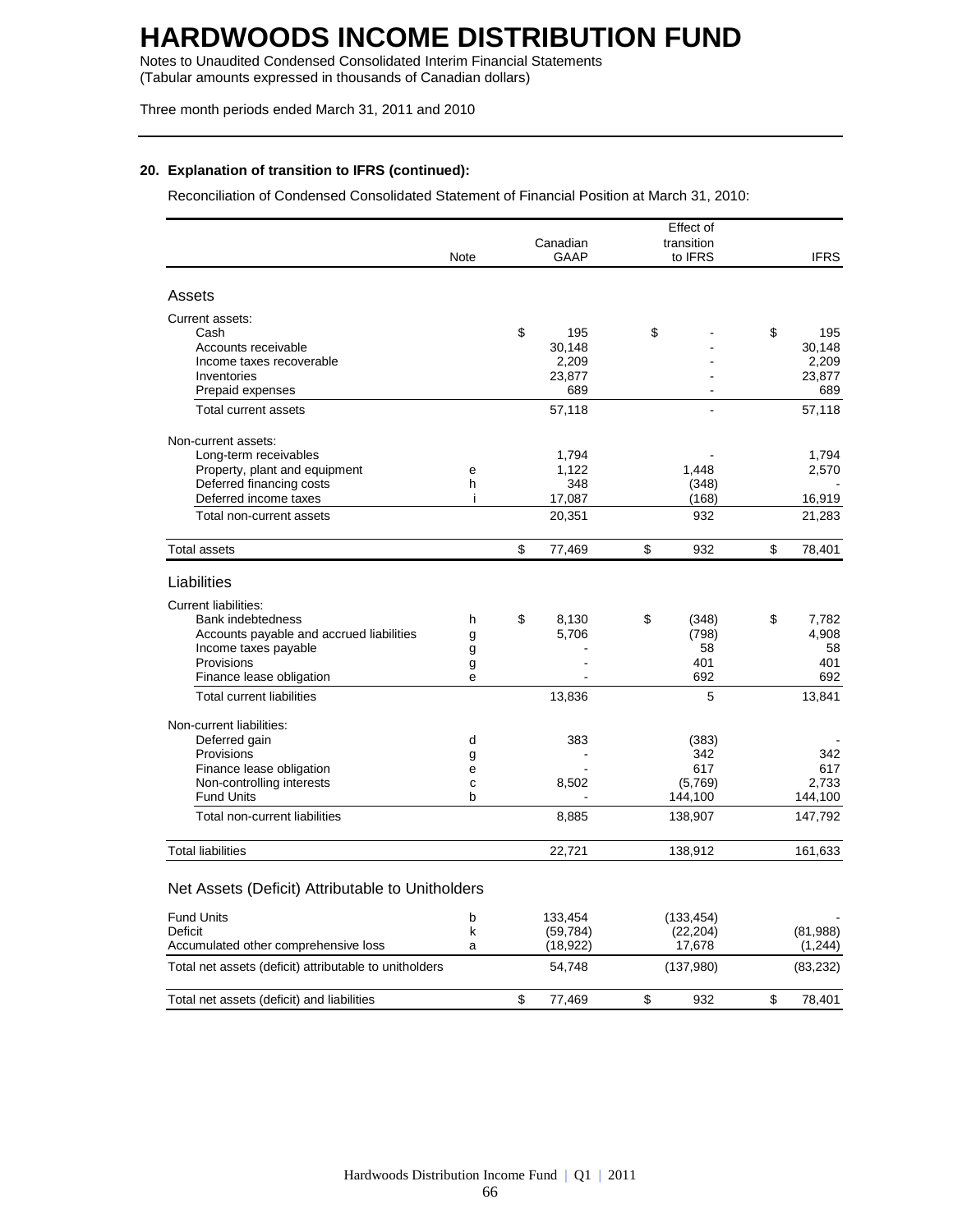Notes to Unaudited Condensed Consolidated Interim Financial Statements (Tabular amounts expressed in thousands of Canadian dollars)

Three month periods ended March 31, 2011 and 2010

## **20. Explanation of transition to IFRS (continued):**

Reconciliation of Condensed Consolidated Statement of Financial Position at December 31, 2010:

|                                                         |      | Effect of |           |    |                |    |                |
|---------------------------------------------------------|------|-----------|-----------|----|----------------|----|----------------|
|                                                         |      |           | Canadian  |    | transition     |    |                |
|                                                         | Note |           | GAAP      |    | to IFRS        |    | <b>IFRS</b>    |
| Assets                                                  |      |           |           |    |                |    |                |
| Current assets:                                         |      |           |           |    |                |    |                |
| Cash                                                    |      | \$        | 43        | \$ |                | \$ | 43             |
| Accounts receivable                                     |      |           | 26,656    |    |                |    | 26,656         |
| Income taxes recoverable                                |      |           | 1,820     |    |                |    | 1,820          |
| Inventories                                             |      |           | 27,441    |    |                |    | 27,441         |
| Prepaid expenses                                        |      |           | 768       |    |                |    | 768            |
| Total current assets                                    |      |           | 56.728    |    |                |    | 56,728         |
| Non-current assets:                                     |      |           |           |    |                |    |                |
| Long-term receivables                                   |      |           | 1,515     |    |                |    | 1,515          |
| Property, plant and equipment                           | e    |           | 891       |    | 1,553          |    | 2,444          |
| Deferred financing costs                                | h    |           | 214       |    | (214)          |    |                |
| Deferred income taxes                                   | i    |           | 15,594    |    | (131)          |    | 15,463         |
| Total non-current assets                                |      |           | 18,214    |    | 1,208          |    | 19,422         |
| <b>Total assets</b>                                     |      | \$        | 74,942    | \$ | 1,208          | \$ | 76,150         |
| Liabilities                                             |      |           |           |    |                |    |                |
| <b>Current liabilities:</b>                             |      |           |           |    |                |    |                |
| Bank indebtedness                                       | h    | \$        | 6,959     | \$ | (214)          | \$ | 6,745          |
| Accounts payable and accrued liabilities                | g    |           | 3,680     |    | (582)          |    | 3,098          |
| Income taxes payable                                    | g    |           |           |    | 41             |    | 41             |
| Provisions                                              | g    |           |           |    | 301            |    | 301            |
| Finance lease obligation                                | e    |           |           |    | 733            |    | 733            |
| <b>Total current liabilities</b>                        |      |           | 10,639    |    | 279            |    | 10,918         |
| Non-current liabilities:                                |      |           |           |    |                |    |                |
| Deferred gain                                           | d    |           | 320       |    | (320)          |    |                |
| Provisions                                              | g    |           |           |    | 240            |    | 240            |
| Finance lease obligation                                | е    |           |           |    | 722            |    | 722            |
| Non-controlling interests                               | C    |           | 8,744     |    | (5, 547)       |    | 3,197          |
| Long term incentive plan liability<br><b>Fund Units</b> | b    |           |           |    | 264<br>144,366 |    | 264<br>144,366 |
| Total non-current liabilities                           |      |           | 9,064     |    | 139,725        |    | 148,789        |
|                                                         |      |           |           |    |                |    |                |
| <b>Total liabilities</b>                                |      |           | 19,703    |    | 140,004        |    | 159,707        |
| Net Assets (Deficit) Attributable to Unitholders        |      |           |           |    |                |    |                |
| <b>Fund Units</b>                                       | b    |           | 133,653   |    | (133, 653)     |    |                |
| Contributed surplus                                     | j    |           | 198       |    | (198)          |    |                |
| Deficit                                                 | k    |           | (59, 242) |    | (22, 378)      |    | (81, 620)      |
| Accumulated other comprehensive loss                    | a    |           | (19, 370) |    | 17,433         |    | (1,937)        |
| Net assets (deficit) attributable to unitholders        |      |           | 55,239    |    | (138, 796)     |    | (83, 557)      |
| Total net assets (deficit) and liabilities              |      | \$        | 74,942    | \$ | 1,208          | \$ | 76,150         |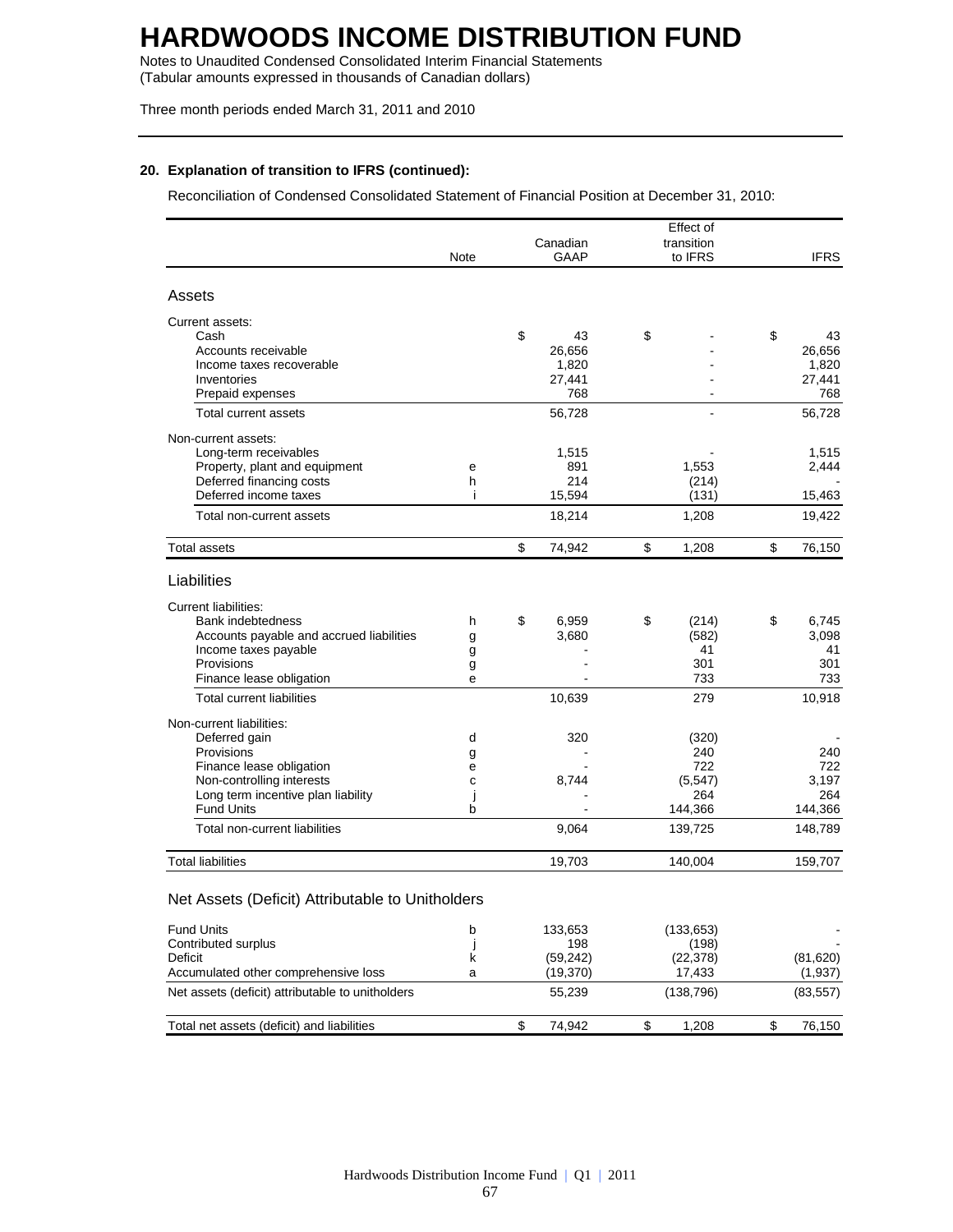Notes to Unaudited Condensed Consolidated Interim Financial Statements (Tabular amounts expressed in thousands of Canadian dollars)

Three month periods ended March 31, 2011 and 2010

## **20. Explanation of transition to IFRS (continued):**

Reconciliation of Condensed Consolidated Statement of Comprehensive Income for the three month period ended March 31, 2010:

|                                                     |             | Effect of |             |    |            |    |             |  |
|-----------------------------------------------------|-------------|-----------|-------------|----|------------|----|-------------|--|
|                                                     |             | Canadian  |             |    | transition |    |             |  |
|                                                     | <b>Note</b> |           | <b>GAAP</b> |    | to IFRS    |    | <b>IFRS</b> |  |
| Sales                                               |             | \$        | 48,498      | \$ |            | \$ | 48,498      |  |
| Cost of sales                                       |             |           | (39, 869)   |    |            |    | (39, 869)   |  |
| Gross profit                                        |             |           | 8,629       |    |            |    | 8,629       |  |
| Expenses:                                           |             |           |             |    |            |    |             |  |
| Selling and distribution                            | e,f         |           |             |    | (6, 267)   |    | (6, 267)    |  |
| Administration                                      | f,j         |           |             |    | (1,772)    |    | (1,772)     |  |
| Other                                               | f           |           |             |    | 320        |    | 320         |  |
| Sales and administration                            |             |           | (7, 460)    |    | 7,460      |    |             |  |
| Depreciation                                        |             |           | (156)       |    | 156        |    |             |  |
| Deferred financing costs                            | f           |           | (45)        |    | 45         |    |             |  |
| Amortization of deferred gain                       | d           |           | 19          |    | (19)       |    |             |  |
| Interest                                            | f           |           | (145)       |    | 145        |    |             |  |
| Foreign exchange gains (losses)                     | f           |           | (57)        |    | 57         |    |             |  |
|                                                     |             |           | (7, 844)    |    | 125        |    | (7, 719)    |  |
| Finance expense                                     | c,e,f       |           |             |    | (266)      |    | (266)       |  |
| Finance income                                      | f           |           |             |    | 140        |    | 140         |  |
| Net finance expense                                 |             |           | ÷,          |    | (126)      |    | (126)       |  |
| Non-controlling interest                            | C           |           | (157)       |    | 157        |    |             |  |
| Profit before income taxes                          |             |           | 628         |    | 156        |    | 784         |  |
| Income tax expense                                  |             |           |             |    |            |    |             |  |
| Current                                             | Ť           |           | (26)        |    |            |    | (26)        |  |
| Deferred                                            | i.          |           | (188)       |    | (1)        |    | (189)       |  |
|                                                     |             |           | (214)       |    | (1)        |    | (215)       |  |
|                                                     |             |           |             |    |            |    |             |  |
| Profit for the period                               |             |           | 414         |    | 155        |    | 569         |  |
| Other comprehensive loss:                           |             |           |             |    |            |    |             |  |
| Exchange differences translating foreign operations |             |           | (824)       |    | (420)      |    | (1, 244)    |  |
| Total comprehensive loss for the period             |             | \$        | (410)       | \$ | (265)      | \$ | (675)       |  |
|                                                     |             |           |             |    |            |    |             |  |
| Basic and diluted profit per Unit                   |             | \$        | 0.03        | \$ | 0.01       | \$ | 0.04        |  |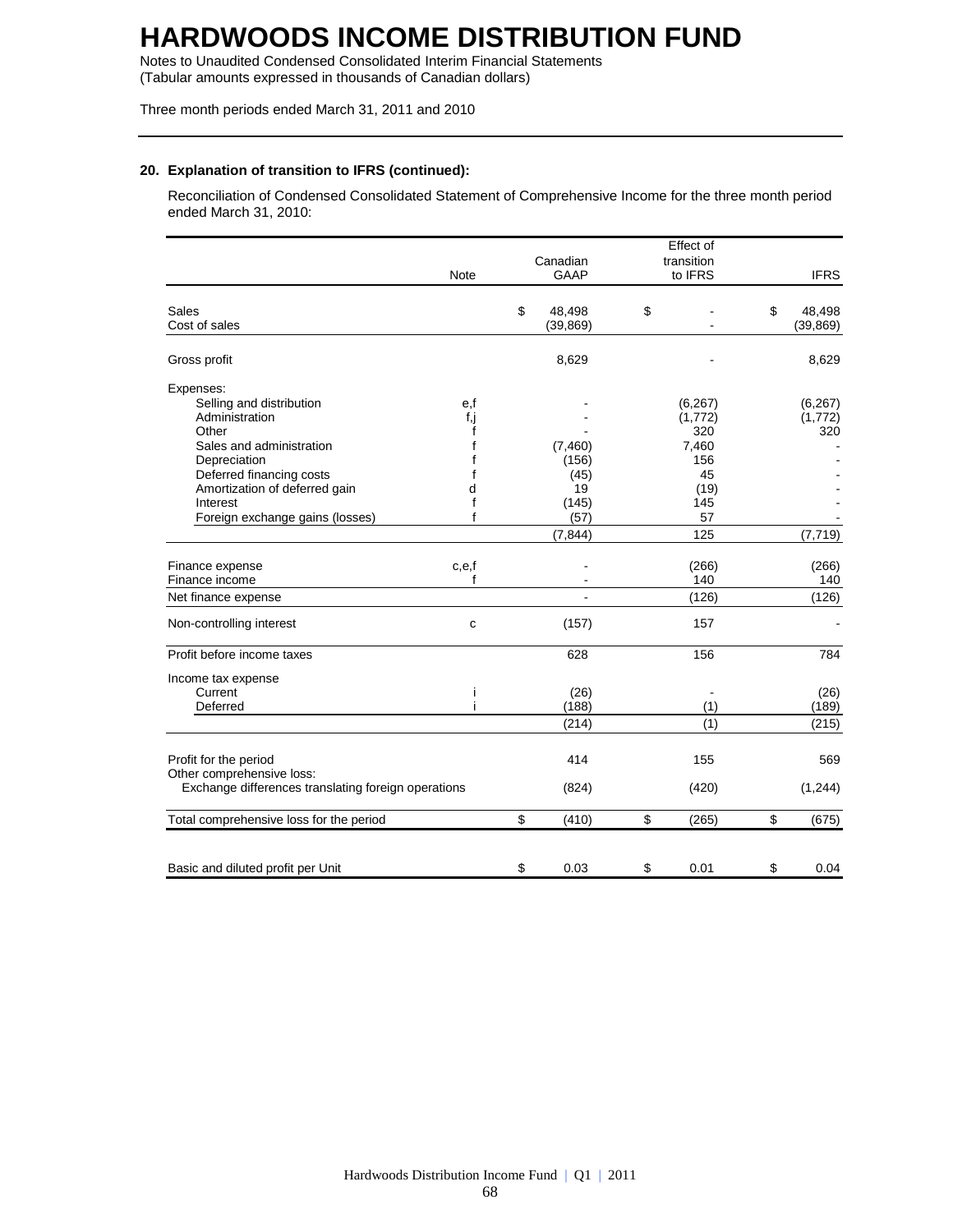Notes to Unaudited Condensed Consolidated Interim Financial Statements (Tabular amounts expressed in thousands of Canadian dollars)

Three month periods ended March 31, 2011 and 2010

## **20. Explanation of transition to IFRS (continued):**

Reconciliation of Condensed Consolidated Statement of Comprehensive Income for the year ended December 31, 2010:

| <b>Note</b>                                                                                                                                                                                                              |                                     | Canadian<br>GAAP                                                 | Effect of<br>transition<br>to IFRS                                                | <b>IFRS</b>                               |
|--------------------------------------------------------------------------------------------------------------------------------------------------------------------------------------------------------------------------|-------------------------------------|------------------------------------------------------------------|-----------------------------------------------------------------------------------|-------------------------------------------|
| Sales<br>Cost of sales                                                                                                                                                                                                   |                                     | \$<br>197,655<br>(163, 298)                                      | \$                                                                                | \$<br>197,655<br>(163, 298)               |
| Gross profit                                                                                                                                                                                                             |                                     | 34,357                                                           |                                                                                   | 34,357                                    |
| Expenses:<br>Selling and distribution<br>Administration<br>Other<br>Sales and administration<br>Depreciation<br>Deferred financing costs<br>Amortization of deferred gain<br>Interest<br>Foreign exchange gains (losses) | e,f<br>f,j<br>f<br>f<br>d<br>f<br>f | (29, 740)<br>(431)<br>(177)<br>76<br>(709)<br>(161)<br>(31, 142) | (24, 268)<br>(6, 857)<br>317<br>29,740<br>431<br>177<br>(76)<br>709<br>161<br>334 | (24, 268)<br>(6, 857)<br>317<br>(30, 808) |
| Finance expense<br>c,e,f<br>Finance income<br>Net finance expense                                                                                                                                                        | f                                   |                                                                  | (1,605)<br>577                                                                    | (1,605)<br>577<br>(1,028)                 |
| Non-controlling interest                                                                                                                                                                                                 | C                                   | (643)                                                            | (1,028)<br>643                                                                    |                                           |
| Profit before income taxes                                                                                                                                                                                               |                                     | 2,752                                                            | (51)                                                                              | 2,521                                     |
| Income tax expense:<br>Current<br>Deferred                                                                                                                                                                               | i<br>i                              | (104)<br>(1, 512)<br>(1,616)                                     | 32<br>32                                                                          | (104)<br>(1,480)<br>(1,584)               |
| Profit for the year                                                                                                                                                                                                      |                                     | 956                                                              | (19)                                                                              | 937                                       |
| Other comprehensive loss:<br>Exchange differences translating foreign operations                                                                                                                                         |                                     | (1,272)                                                          | (665)                                                                             | (1,937)                                   |
| Total comprehensive loss for the year                                                                                                                                                                                    |                                     | \$<br>(316)                                                      | \$<br>(684)                                                                       | \$<br>(1,000)                             |
| Basic and diluted profit per Unit                                                                                                                                                                                        |                                     | \$<br>0.07                                                       | \$<br>0.00                                                                        | \$<br>0.07                                |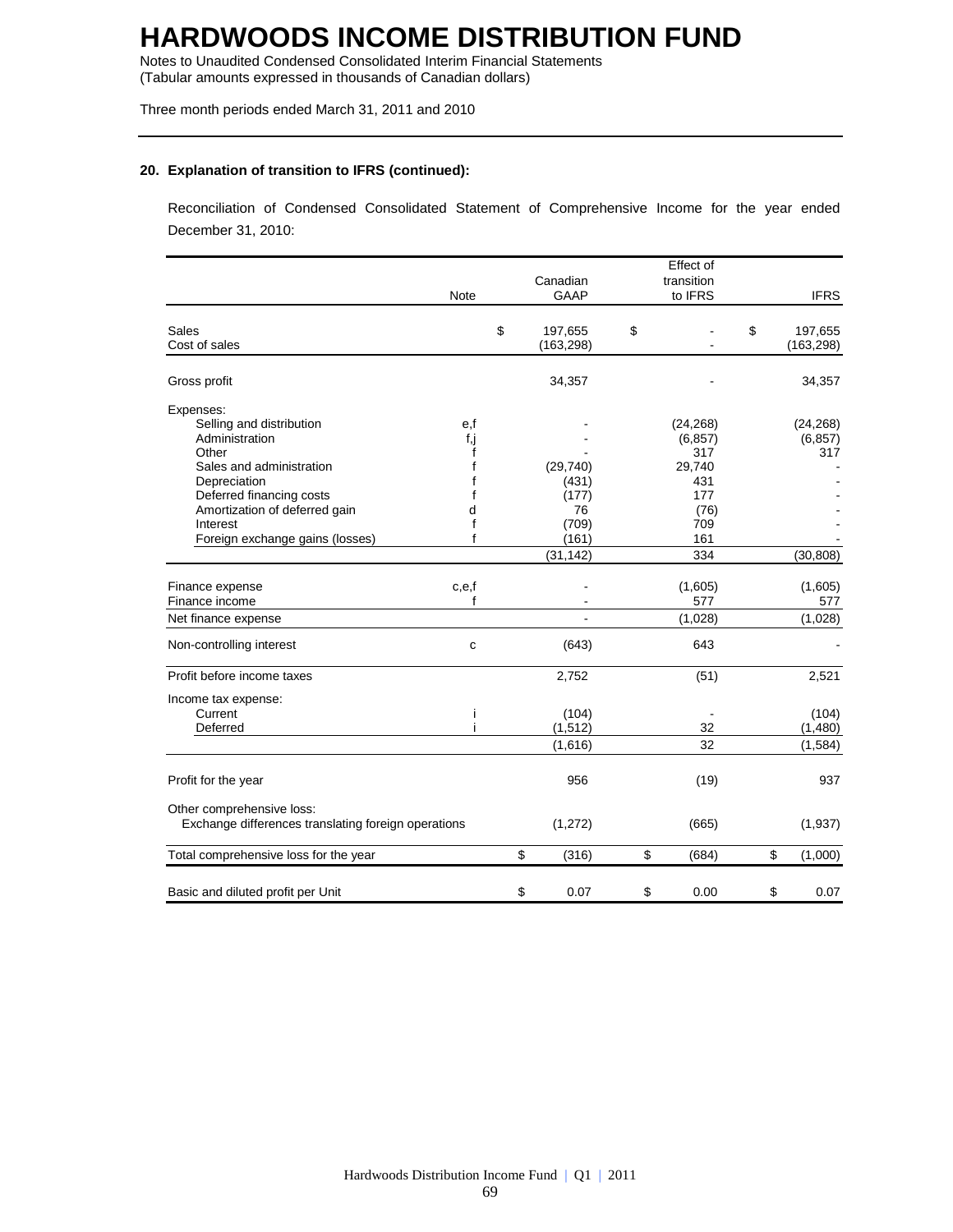Notes to Unaudited Condensed Consolidated Interim Financial Statements (Tabular amounts expressed in thousands of Canadian dollars)

Three month periods ended March 31, 2011 and 2010

### **20. Explanation of transition to IFRS (continued):**

*Notes to the reconciliation of net assets*

(a) IFRS-1 "First-time Adoption of International Financial Reporting Standards ("IFRS 1"):

IFRS 1 generally requires that first-time adopters retrospectively apply all effective IFRS standards and interpretations in effect as at the reporting date. IFRS-1 also provides for certain optional exemptions and certain mandatory exceptions to this general principle. The Fund has made the following elections under IFRS-1:

- (*i*) The Fund has elected under IFRS 1 not to apply IFRS 3 Business Combinations ("IFRS 3") retrospectively to business combinations that occurred prior to January 1, 2010 (the date of transition to IFRS). Accordingly, the Fund has continued with the same accounting treatment of previous business combinations under Canadian GAAP.
- (*ii*) The Fund has elected under IFRS 1 not to apply IAS 21 The Effects of Changes in Foreign Exchange Rates to the cumulative translation differences that arose prior to the date of transition to IFRS. The cumulative translation differences that existed for foreign subsidiaries at the date of transition to IFRS have been deemed to be nil and the amount recorded at December 31, 2009 under Canadian GAAP was transferred to deficit. Gains or loss on a subsequent disposal of foreign operations will exclude translation differences that arose before the date of transition to IFRS.

The effect of this election is to increase deficit and decrease accumulated other comprehensive loss by \$18.1 million at January 1, 2010, March 31, 2010, and December 31, 2010 as compared to amounts reported under previous Canadian GAAP.

(b) Previously under Canadian GAAP, the Fund's Units were classified as equity instruments. In Accordance with IAS 32, Financial Instruments: Presentation, the Fund Units are classified as a longterm liability as the Units are considered puttable financial instruments as the holder has the option to redeem the Units for amounts related to market prices at the time of the redemption and the Units impose an obligation requiring delivery of income to the unitholders. Certain exceptions provided in IAS 32 allow some puttable instruments to be classified as equity under IFRS, however these conditions are much more restrictive than previous Canadian GAAP. The Fund does not meet the exceptions in IAS 32 for equity presentation, as the Fund has a contractual obligation to distribute its taxable income to unitholders on an annual basis.

The Fund has made the following two accounting policy elections with respect to these units:

- (i) it has not separated the income distribution stream as an embedded derivative as it is considered to be dependent on a non-financial variable specific to a party to the contract, and
- (ii) it has elected to treat the distribution stream based on income as a floating rate financial instrument.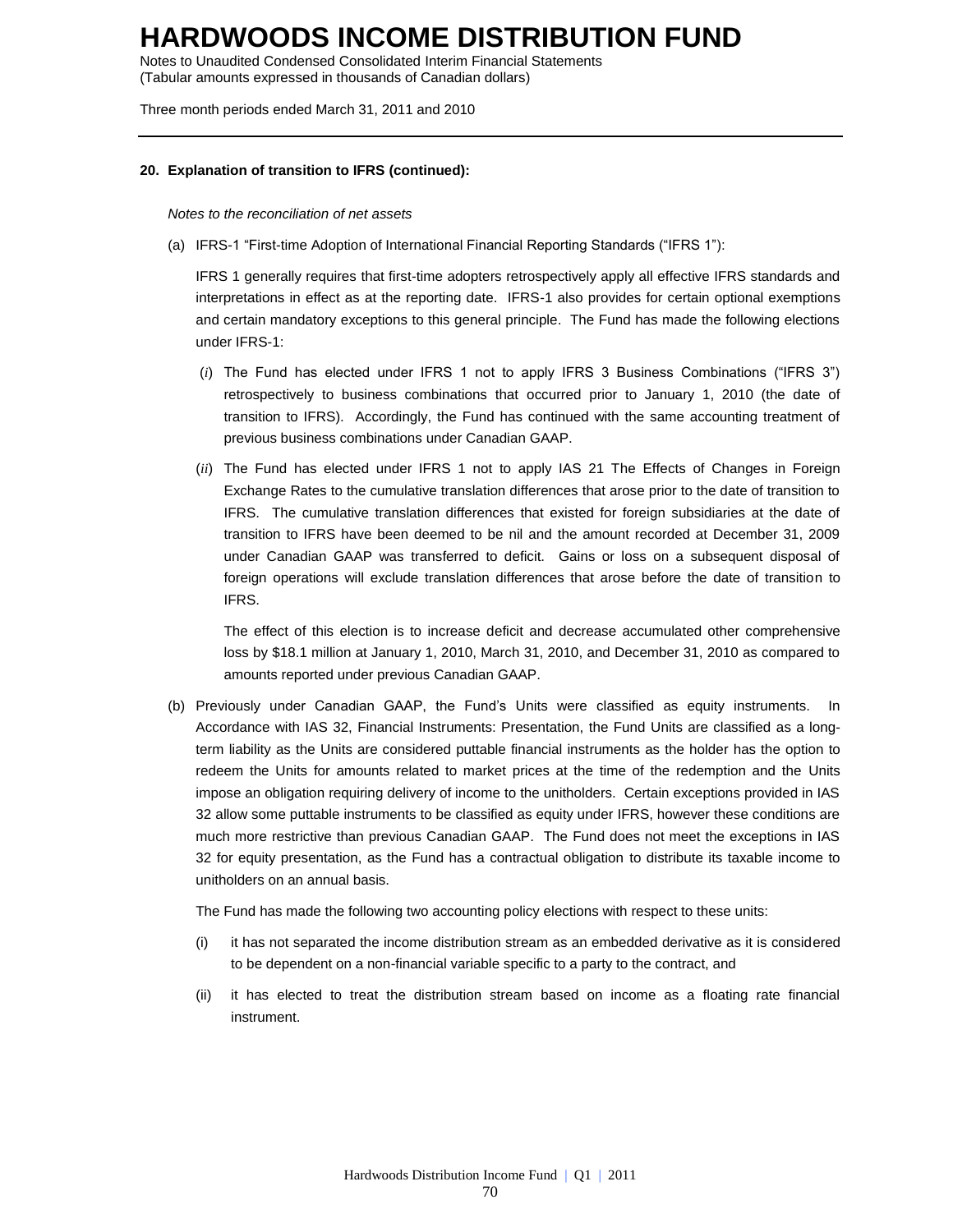Notes to Unaudited Condensed Consolidated Interim Financial Statements (Tabular amounts expressed in thousands of Canadian dollars)

Three month periods ended March 31, 2011 and 2010

### **20. Explanation of transition to IFRS (continued):**

*Notes to the reconciliation of net assets (continued)*

(b) (continued):

As a result the Fund has recorded the liability at the cash amount originally exchanged for the Units, being \$144.4 million. The effect of classification of the Fund Units as a long-term liability is to reduce Unitholders' equity and increase long-term liabilities by \$144.4 million at January 1, 2010, March 31, 2010, and December 31, 2010 as compared to amounts reported under previous Canadian GAAP. The Fund has transferred \$10.6 million of related unit issuance costs previously netted against the Unitholders' equity balance to deficit as a financing cost expensed prior to the IFRS adoption date.

Consistent with the classification of the Fund units as a liability, distributions paid to Unitholder's are considered a financing cost in the statement of comprehensive income. As no distributions were paid during the year ended December 31, 2010, there is no impact to the comparative statement of comprehensive income. As the Fund units are treated as a floating rate liability, any changes in the distributions based on changes to income levels are expensed in the period in which they occur.

(c) The Fund's non-controlling interest is in the form of exchangeable Class B units that, under certain conditions, can be converted into units of the Fund, as described in note 12 to these financial statements. In accordance with IAS 32, if the instruments to be received on exchange are themselves puttable instruments, or instruments that impose an obligation to deliver a pro rata share of the net assets of the entity on liquidation, the exchangeable instruments are themselves considered a financial liability. As the Fund's units are themselves considered a liability, the non-controlling interest's exchangeable units are also considered a liability. As the non-controlling interest was previously presented in the statement of financial position as a liability there is no difference in classification arising from the transition to IFRS.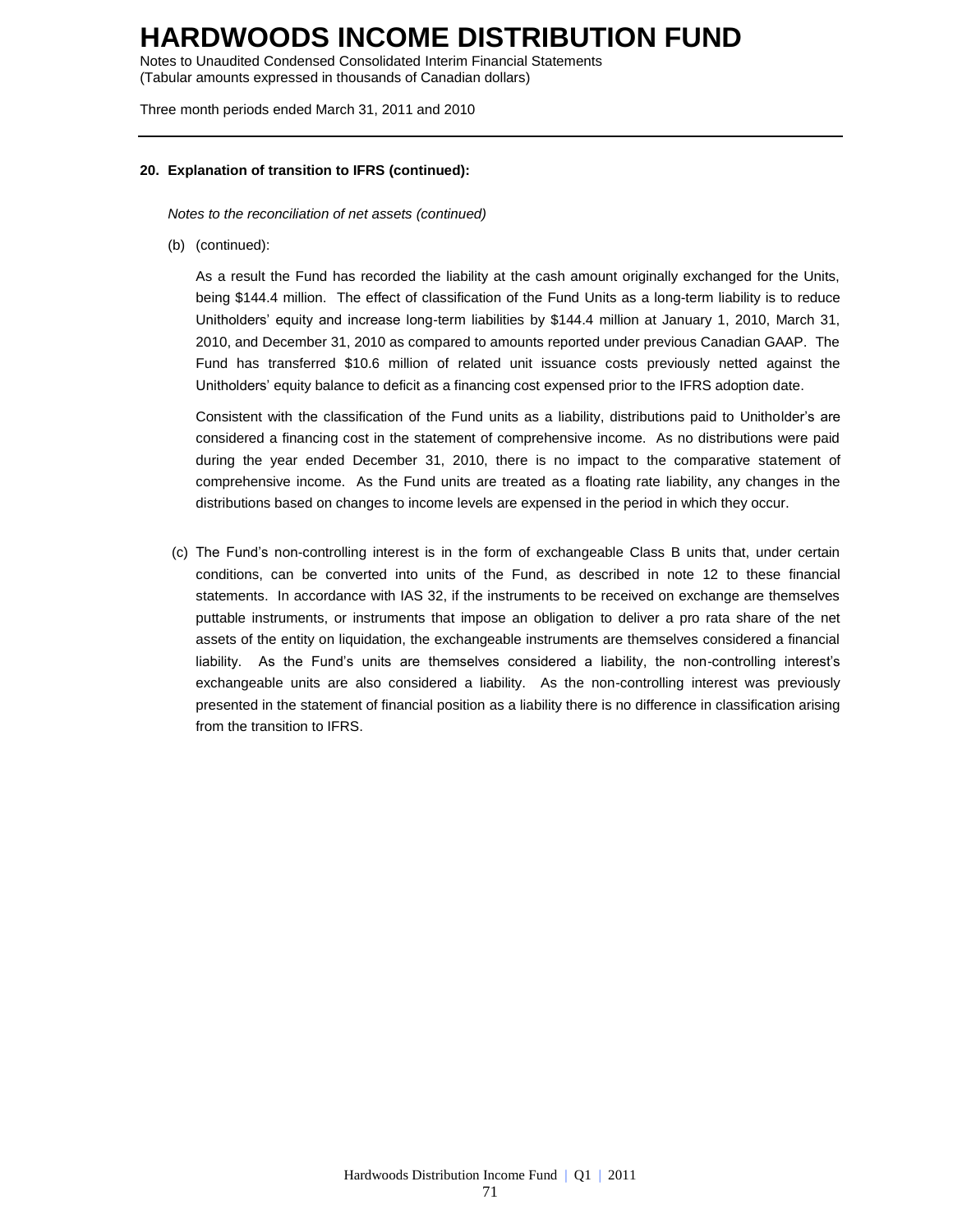Notes to Unaudited Condensed Consolidated Interim Financial Statements (Tabular amounts expressed in thousands of Canadian dollars)

Three month periods ended March 31, 2011 and 2010

## **20. Explanation of transition to IFRS (continued):**

*Notes to the reconciliation of net assets (continued)*

(c) (continued):

As described in note 12, the non-controlling interest's exchangeable units are measured at fair value at each financial statement date and the difference is recorded as a gain or loss in the net finance cost section of the consolidated statement of comprehensive income. The impact resulting from the change in measurement of the non-controlling interest is as follows:

|                                                                                                  |                    |         |                   | Three months<br>ended<br>March 31,<br>2010 | Year ended<br>December 31,<br>2010 |              |
|--------------------------------------------------------------------------------------------------|--------------------|---------|-------------------|--------------------------------------------|------------------------------------|--------------|
| Consolidated statement of comprehensive income                                                   |                    |         |                   |                                            |                                    |              |
| Decrease in non-controlling interest share of net income<br>Increase in finance income (expense) |                    |         | \$                | 157                                        | \$                                 | 643<br>(464) |
| Increase in comprehensive income                                                                 |                    |         | \$                | 157                                        | \$                                 | 179          |
|                                                                                                  | January 1,<br>2010 |         | March 31,<br>2010 |                                            | December 31,<br>2010               |              |
| <b>Consolidated statement of financial position</b>                                              |                    |         |                   |                                            |                                    |              |
| Decrease in non-controlling interest                                                             | \$                 | (6,015) | \$                | (5,769)                                    | \$                                 | (5, 547)     |
| Decrease in deficit                                                                              | \$                 | 6,015   | \$                | 5,769                                      | \$                                 | 5,547        |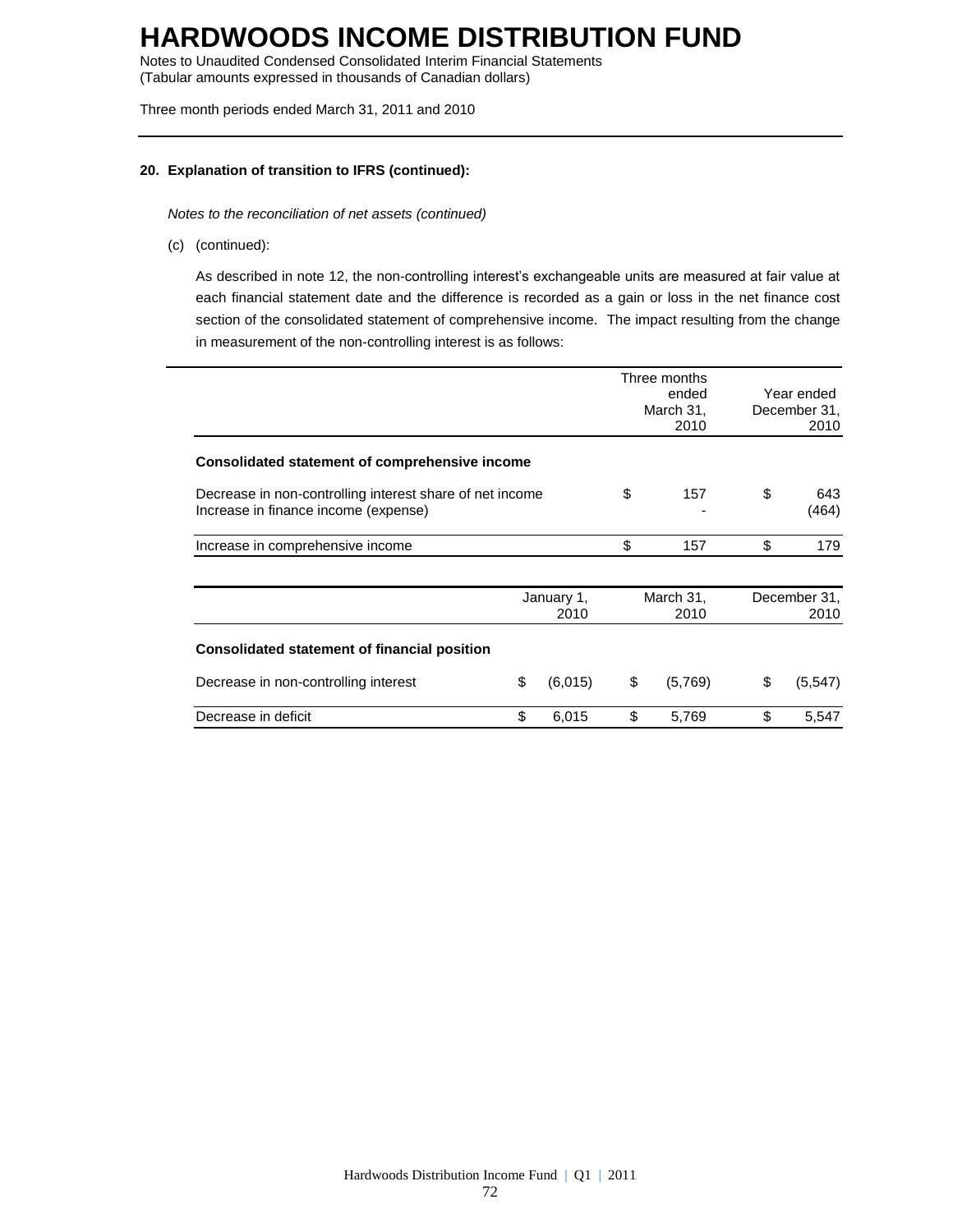Notes to Unaudited Condensed Consolidated Interim Financial Statements (Tabular amounts expressed in thousands of Canadian dollars)

Three month periods ended March 31, 2011 and 2010

### **20. Explanation of transition to IFRS (continued):**

*Notes to the reconciliation of net assets (continued)*

(d) During the year ended December 31, 2005, a subsidiary of the Fund sold a building and related land to an unrelated third party and subsequently leased back the facilities. Canadian GAAP required the gain on the sale to be deferred and it was amortized in proportion to the rental payments until the changeover to IFRS. IFRS requires the gain on the sale to be recognized in income when the sale is made at fair market value and the leaseback is classified as an operating lease. The Fund has determined that under IFRS the gain on sale would have been recognized in its entirety in 2005.

The impact arising from the transition to IFRS is summarized as follows:

|                                                                                       |                    | Three months<br>ended<br>March 31,<br>2010 |                   | Year ended<br>December 31,<br>2010 |
|---------------------------------------------------------------------------------------|--------------------|--------------------------------------------|-------------------|------------------------------------|
| Consolidated statement of comprehensive income                                        |                    |                                            |                   |                                    |
| Decrease in other income<br>Increase in deferred income tax expense                   |                    | \$<br>(19)<br>(28)                         |                   | \$<br>(76)<br>(25)                 |
| Decrease in comprehensive income                                                      |                    | \$                                         | (47)              | \$<br>(101)                        |
|                                                                                       | January 1,<br>2010 |                                            | March 31,<br>2010 | December 31,<br>2010               |
| <b>Consolidated statement of financial position</b>                                   |                    |                                            |                   |                                    |
| Decrease in deferred gain on sale leaseback<br>Reduction in deferred income tax asset | \$<br>(416)<br>131 | \$                                         | (383)<br>104      | \$<br>(320)<br>101                 |
| Decrease in deficit                                                                   | \$<br>285          | \$                                         | 279               | \$<br>219                          |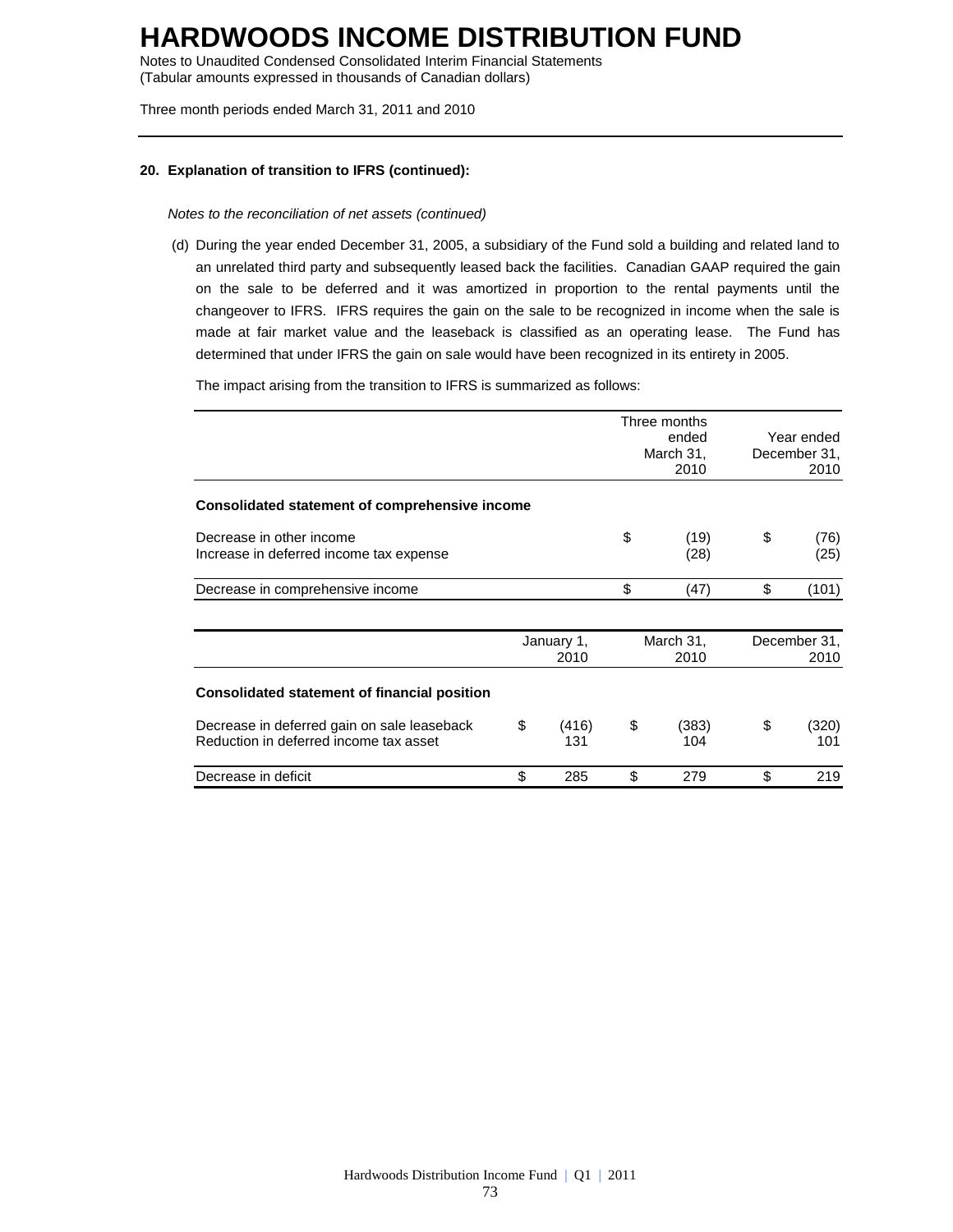Notes to Unaudited Condensed Consolidated Interim Financial Statements (Tabular amounts expressed in thousands of Canadian dollars)

Three month periods ended March 31, 2011 and 2010

#### **20. Explanation of transition to IFRS (continued):**

*Notes to the reconciliation of net assets*

(e) Under previous Canadian GAAP, leases of automobiles used by the Fund's sales people were considered operating leases. Upon assessment of IAS 17 Leases, the Fund has concluded that the automobile leases are finance leases, primarily because the gains or losses from the fluctuation in the fair value of the automobiles residual values accrue to the Fund and its subsidiaries as a result of a residual value guarantee included in the lease agreement.

The effect of this change in classification has resulted in the Fund's subsidiaries recording a finance lease obligation and increasing its property, plant and equipment to reflect the depreciated value of the automobiles. Furthermore, the statement of comprehensive income now includes depreciation expense related to the automobiles and finance costs related to the lease obligation, as compared to an operating lease expense which had been previously recorded as a selling and distribution expense.

The impact arising from the change is summarized as follows:

|                                                                                                                                                                 |    | Three months<br>ended<br>March 31,<br>2010 |      |                              | Year ended<br>December 31,<br>2010 |                              |
|-----------------------------------------------------------------------------------------------------------------------------------------------------------------|----|--------------------------------------------|------|------------------------------|------------------------------------|------------------------------|
| Consolidated statement of comprehensive income                                                                                                                  |    |                                            |      |                              |                                    |                              |
| Increase (decrease) in selling and distribution:<br>Decrease in operating lease expense<br>Increase in amortization expense<br>Decrease in gain on leased autos |    |                                            | \$   | 229<br>(174)<br>(18)         | \$                                 | 911<br>(707)<br>(131)        |
| Decrease in expense related to leased autos                                                                                                                     |    |                                            |      | 37                           |                                    | 73                           |
| Increase in finance costs                                                                                                                                       |    |                                            | (19) |                              | (94)                               |                              |
| (Increase) decrease in deferred income tax expense                                                                                                              |    |                                            |      | 27                           |                                    | (7)                          |
| (Increase) decrease in comprehensive income                                                                                                                     |    |                                            | \$   | 45                           | \$                                 | (28)                         |
|                                                                                                                                                                 |    | January 1,<br>2010                         |      | March 31,<br>2010            |                                    | December 31,<br>2010         |
| <b>Consolidated statement of financial position</b>                                                                                                             |    |                                            |      |                              |                                    |                              |
| Increase in property, plant and equipment<br>Increase in capital lease obligation:                                                                              | \$ | 1,276                                      | \$   | 1,448                        | \$                                 | 1,553                        |
| Current portion<br>Long-term portion<br>Decrease in future tax asset<br>Decrease in deficit                                                                     |    | (885)<br>(267)<br>(39)<br>85               |      | (692)<br>(617)<br>(64)<br>75 |                                    | (733)<br>(722)<br>(30)<br>68 |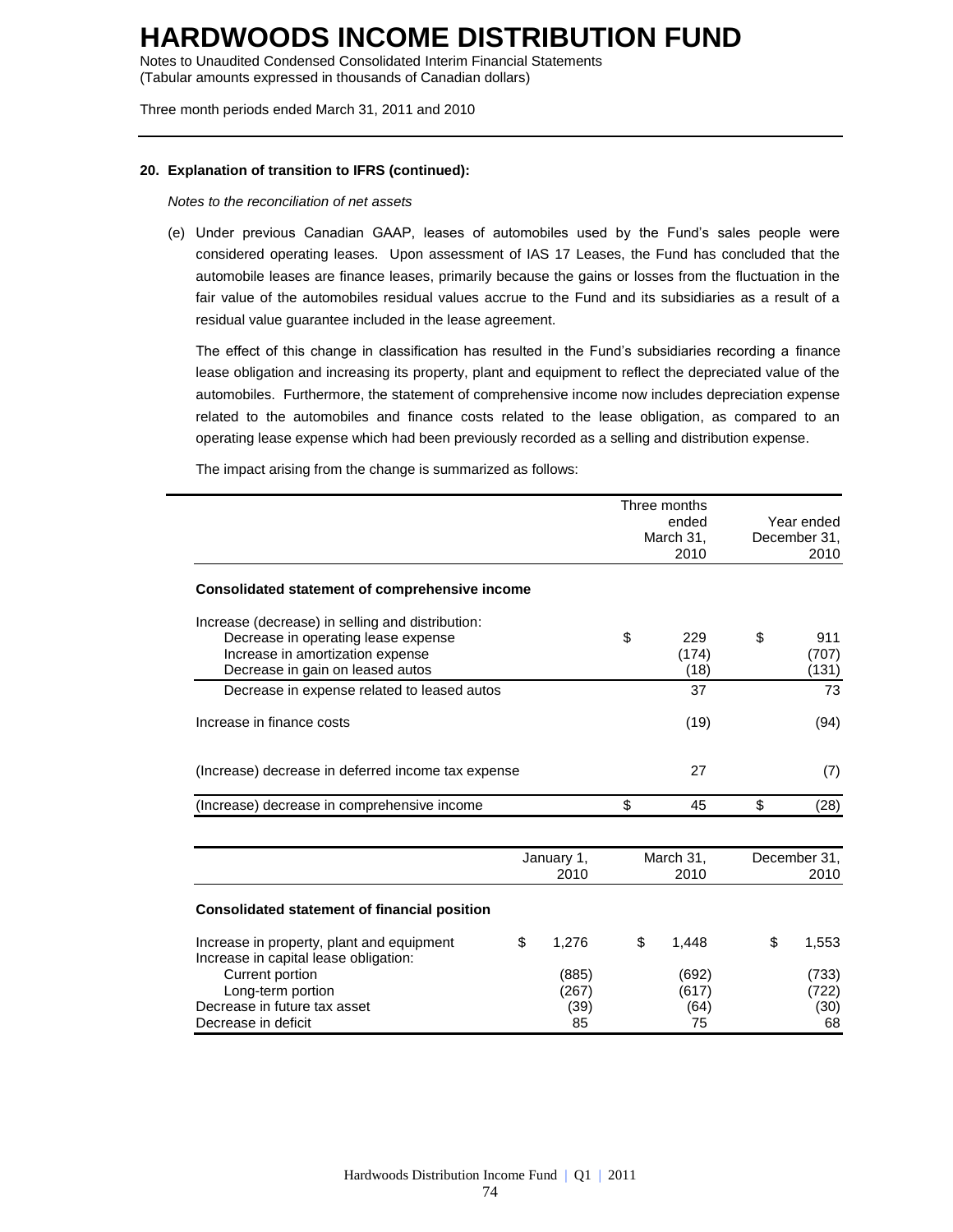Notes to Unaudited Condensed Consolidated Interim Financial Statements (Tabular amounts expressed in thousands of Canadian dollars)

Three month periods ended March 31, 2011 and 2010

#### **20. Explanation of transition to IFRS (continued):**

*Notes to the reconciliation of net assets*

- (f) Management has elected to present the Consolidated Statement of Comprehensive Income according to the expenses functional classification. Previously under GAAP, the sales and administrative expenses were presented together. Under IFRS, these categories have been separated and expenses such as employee expenses and benefits (note 17) and amortization (note 8) have been allocated between these functional categories.
- (g) In accordance with IAS 37, Provisions, *Contingent Liabilities and Contingent Assets*, management of the Fund reviewed its assessments relating to provisions for legal proceedings based on the probabilityweighted average of the possible outcomes. There is no change to provisions at January 1, 2010, March 31, 2010 or December 31, 2010.

Other provisions and income taxes payable that were previously included in accounts payable and accrued liabilities have been separately disclosed on the IFRS statement of financial position. The impact of these reclassifications is as follows:

|                                                                                        |    | January 1,<br>2010 |   | March 31,<br>2010 |  | December 31,<br>2010 |
|----------------------------------------------------------------------------------------|----|--------------------|---|-------------------|--|----------------------|
| Consolidated statement of financial position                                           |    |                    |   |                   |  |                      |
| Decrease in accounts payable<br>and accrued liabilities<br>Reclassified to provisions: | \$ | (953)              | S | (801)             |  | (582)                |
| Current portion                                                                        |    | 385                |   | 402               |  | 301                  |
| Long-term portion<br>Reclassified to income taxes payable                              |    | 474<br>94          |   | 341<br>58         |  | 240<br>41            |

(h) In accordance with IAS 32, deferred finance costs that were directly incurred in attaining revolving credit facilities by subsidiaries of the Fund are to be netted against the associated bank indebtedness. Under previous Canadian GAAP, such charges were shown as a long-term asset. This reclassification has no impact on the Fund's deficit.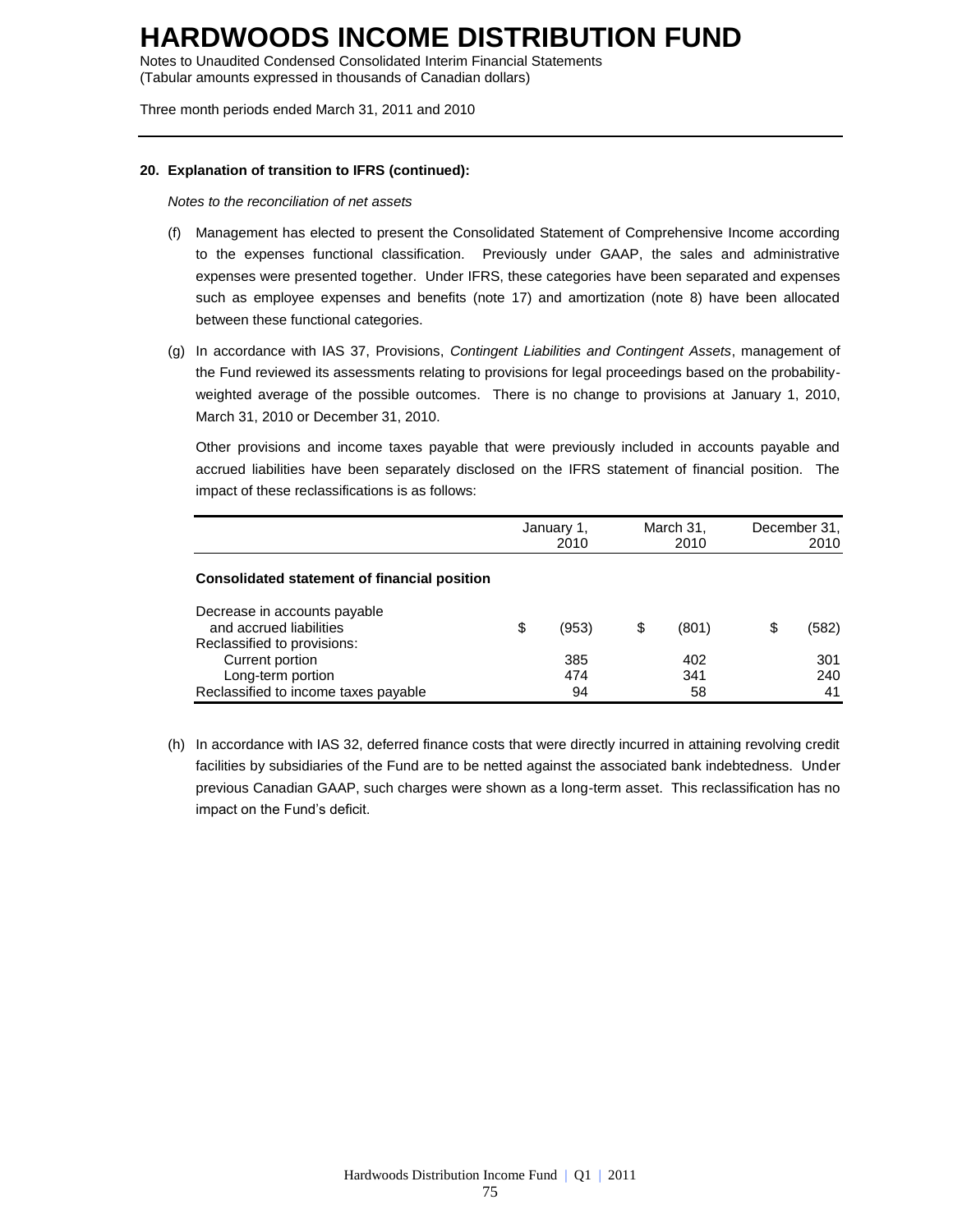Notes to Unaudited Condensed Consolidated Interim Financial Statements (Tabular amounts expressed in thousands of Canadian dollars)

Three month periods ended March 31, 2011 and 2010

### **20. Explanation of transition to IFRS (continued):**

*Notes to the reconciliation of net assets*

(i) The above changes increased (decreased) the deferred tax asset as follows based on a tax rate of 39.4% in the US and 26% in Canada:

|                                                                                                                | <b>Note</b> | January 1, | 2010  | March 31,<br>2010 |       | December 31,<br>2010 |
|----------------------------------------------------------------------------------------------------------------|-------------|------------|-------|-------------------|-------|----------------------|
| Decrease to the deferred tax asset arising from:                                                               |             |            |       |                   |       |                      |
| Elimination of deferred gain<br>on sale lease-back<br>financing charges                                        | d           |            | 131   |                   | 104   | 101                  |
| Recognition of finance lease<br>obligation and corresponding<br>adjustment to property, plant<br>and equipment | е           |            | 39    |                   | 64    | 30                   |
| Decrease in deferred tax asset                                                                                 |             | \$         | (170) | \$                | (168) | \$<br>(131)          |

(j) In accordance with IFRS 2, Share-based Payment, the Fund is required to classify its Restricted Units and Performance Units, issued under the Fund's LTIP, as a liability as compared to equity (contributed surplus) under previous Canadian GAAP. In addition, unlike Canadian GAAP, the LTIP liability is remeasured each period end based on the current market price of the Fund's units.

The impact arising from the transition to IFRS is summarized as follows:

| <b>Consolidated statement of comprehensive income</b> |    | Three months<br>ended<br>March 31,<br>2010 |    | Year ended<br>December 31.<br>2010 |
|-------------------------------------------------------|----|--------------------------------------------|----|------------------------------------|
| Increase in administration expense                    | S. |                                            | S. | (134)                              |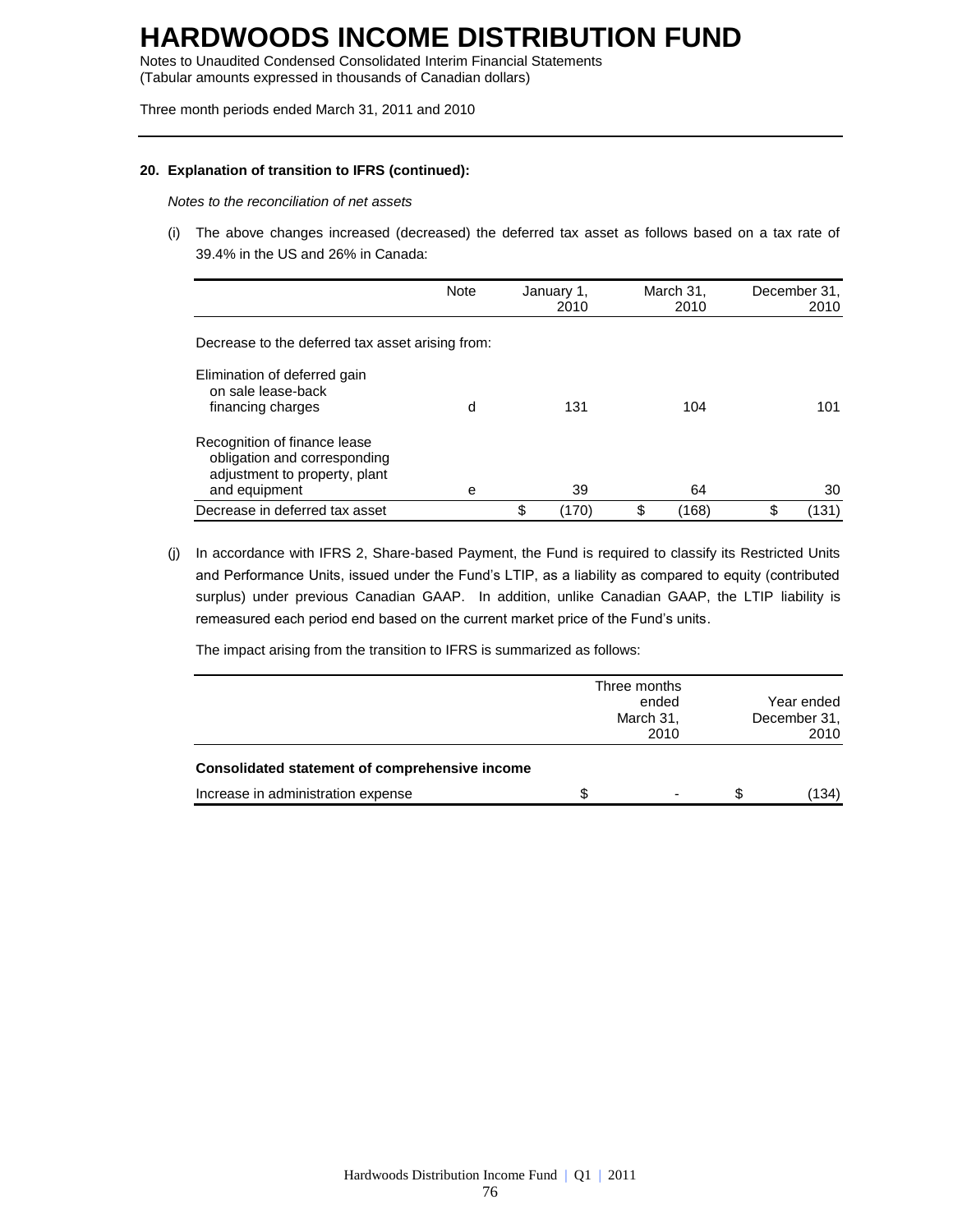Notes to Unaudited Condensed Consolidated Interim Financial Statements (Tabular amounts expressed in thousands of Canadian dollars)

Three month periods ended March 31, 2011 and 2010

### **20. Explanation of transition to IFRS (continued):**

*Notes to the reconciliation of net assets*

(j) (continued):

|                                                                                                                      |    | January 1,<br>2010 | March 31,<br>2010 |        | December 31,<br>2010 |                    |
|----------------------------------------------------------------------------------------------------------------------|----|--------------------|-------------------|--------|----------------------|--------------------|
| Consolidated statement of financial position                                                                         |    |                    |                   |        |                      |                    |
| Increase in long term incentive plan liability<br>Increase in fund unit liability<br>Decrease in contributed surplus | \$ |                    | \$                | ۰<br>- | S                    | 264<br>68<br>(198) |
| Increase in deficit                                                                                                  | \$ |                    | S                 |        |                      | (134)              |

(k) The above noted changes decreased (increased) deficit (each net of related tax) as follows:

|                                                                                                                                                                                                                        | <b>Note</b>      | January 1,<br>2010                               | March 31,<br>2010                                       | December 31,<br>2010                                       |
|------------------------------------------------------------------------------------------------------------------------------------------------------------------------------------------------------------------------|------------------|--------------------------------------------------|---------------------------------------------------------|------------------------------------------------------------|
| Reclassification of cumulative<br>currency differences<br>Unit issue costs<br>Fair value non-controlling interest<br>Deferred gain on sale leaseback<br>Finance leases<br>LTIP compensation<br>CTA on adjustment items | a<br>b<br>c<br>d | \$<br>(18,098)<br>(10,646)<br>6.015<br>285<br>85 | (17, 678)<br>S<br>(10,646)<br>5,769<br>279<br>75<br>(3) | (17, 433)<br>S<br>(10, 646)<br>5,547<br>219<br>68<br>(134) |
| Increase in deficit                                                                                                                                                                                                    |                  | (22,359)                                         | (22.204)                                                | (22,378)                                                   |

(l) The following table is a reconciliation of the change in classification of cash flows arising from the transition to IFRS for the three month period ended March 31, 2010:

|                                                                                                                                          | Canadian<br>GAAP | Effect of<br>transition<br>to IFRS | <b>IFRS</b>          |                               |
|------------------------------------------------------------------------------------------------------------------------------------------|------------------|------------------------------------|----------------------|-------------------------------|
| Net cash provided used in operating activities<br>Net cash provided by financing activities<br>Net cash provided by investing activities | S                | (3,785)<br>3,355<br>162            | 206<br>(195)<br>(11) | \$<br>(3,579)<br>3.160<br>151 |

The adjustments to the cash flow classification arise as a result of the presentation of the Fund's automobile leases as finance leases. In accordance with the Fund's lease classification, the principle repayments on the automobile leases are presented as a financing activity.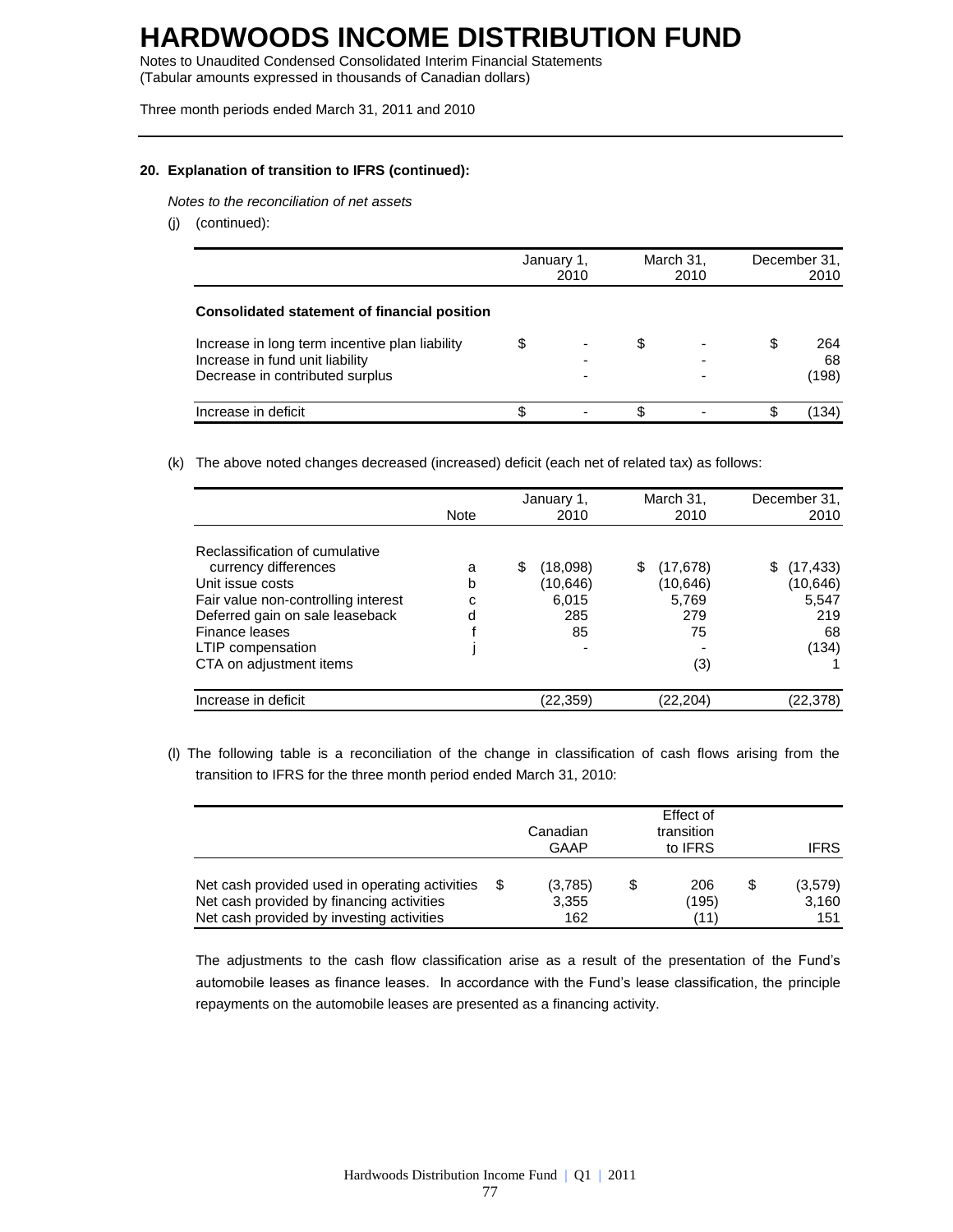Notes to Unaudited Condensed Consolidated Interim Financial Statements (Tabular amounts expressed in thousands of Canadian dollars)

Three month periods ended March 31, 2011 and 2010

#### **21. Subsequent event:**

On April 15, 2011, the Board of Trustees of the Fund approved a proposed transaction providing for the reorganization of the Fund into a corporate structure. The conversion will be completed by way of a plan of arrangement under the Canada Business Corporations Act (the "Arrangement"). Pursuant to the Arrangement holders of Fund Units will receive common shares ("Common Shares") of the newly created corporation, Hardwoods Distribution Inc. (the "Corporation"), on a one-for-one basis. Concurrently with the Arrangement, holders of the Special Voting Units of the Fund and corresponding Class B limited partner units of Hardwoods Specialty Products LP and Hardwoods Specialty Products US LP (together the "Exchangeable Units") shall directly or indirectly exchange each Exchangeable Unit for 0.3793 Common Shares of the Corporation. Upon completion of the Arrangement, the Corporation will hold all the assets previously held by the Fund and will wholly own Hardwoods Specialty Products LP and Hardwoods Specialty Products US LP. The Arrangement will result in the Corporation having approximately 15,970,513 Common Shares issued and outstanding after closing. Completion of the transactions contemplated by the Arrangement is subject to certain conditions, including regulatory approval and the approval of at least two thirds of votes cast by holders of Fund Units and Special Voting Units of the Fund at the annual general and special meeting of the Fund scheduled for May 19, 2011.